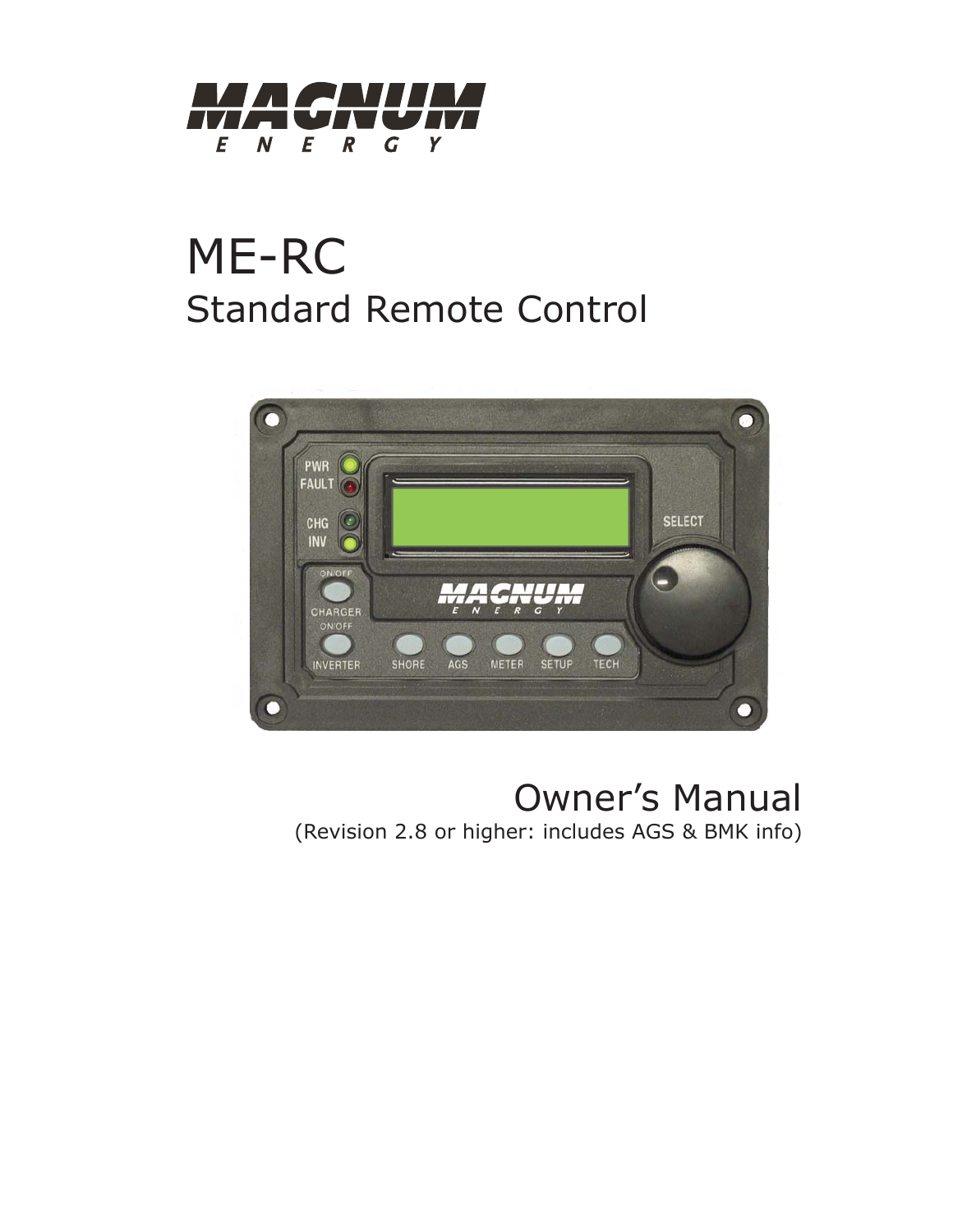#### **Disclaimer of Liability**

Since the use of this manual and the conditions or methods of installation, operation, use and maintenance of the ME-RC are beyond the control of Magnum Energy, Inc., the company does not assume responsibility and expressly disclaims liability for loss, damage or expense, whether direct, indirect, consequential or incidental, arising out of or in anyway connected with such installation, operation, use, or maintenance.

Note as well that while every precaution has been taken to ensure the accuracy of the contents of this manual, the specifications and product functionality may change without notice. Magnum Energy, Inc. assumes no responsibility for errors or omissions.

#### **Restrictions on Use**

The ME-RC remote may only be used in life-support devices or systems with the express written approval of Magnum Energy. Failure of the ME-RC remote can reasonably be expected to cause the failure of that life-support device or system, or to affect the safety or effectiveness of that device or system. If the ME-RC remote fails, it is reasonable to assume that the health of the user or other persons may be endangered.

#### **Copyright Notice**

Copyright © 2013 by Magnum Energy, Inc. All rights reserved. Permission to copy, distribute, and/or modify this document is prohibited without express written permission by Magnum Energy, Inc.

#### **Document Information**

Description – ME-RC Owner's Manual Part Number and Revision – 64-0003 Rev G Date Published – September 2013

This manual is printed without color for cost savings. However, this entire manual is available for download under the Document Library tab at  $http://www.magnumenergy.com$  —with many of figures available in color.

#### **Contact Information**

Magnum Energy, Inc. 2211 West Casino Rd. Everett, WA 98024 Phone: 425-353-8833 Fax: 425-353-8390 Web: http://www.magnumenergy.com

#### **Statement of Appreciation**

From all of us at Magnum Energy –

Thank you for purchasing this ME-RC remote.

We understand that you have many purchasing options in the marketplace, and are pleased that you have decided on a Magnum Energy product. This RC remote was proudly assembled and tested in the United States in our Everett, Washington, facility.

At Magnum we are committed to providing you with quality products and services, and hope that your experience with us is pleasant and professional.

*Magnum Energy® is a registered trademark of Magnum Energy, Inc.*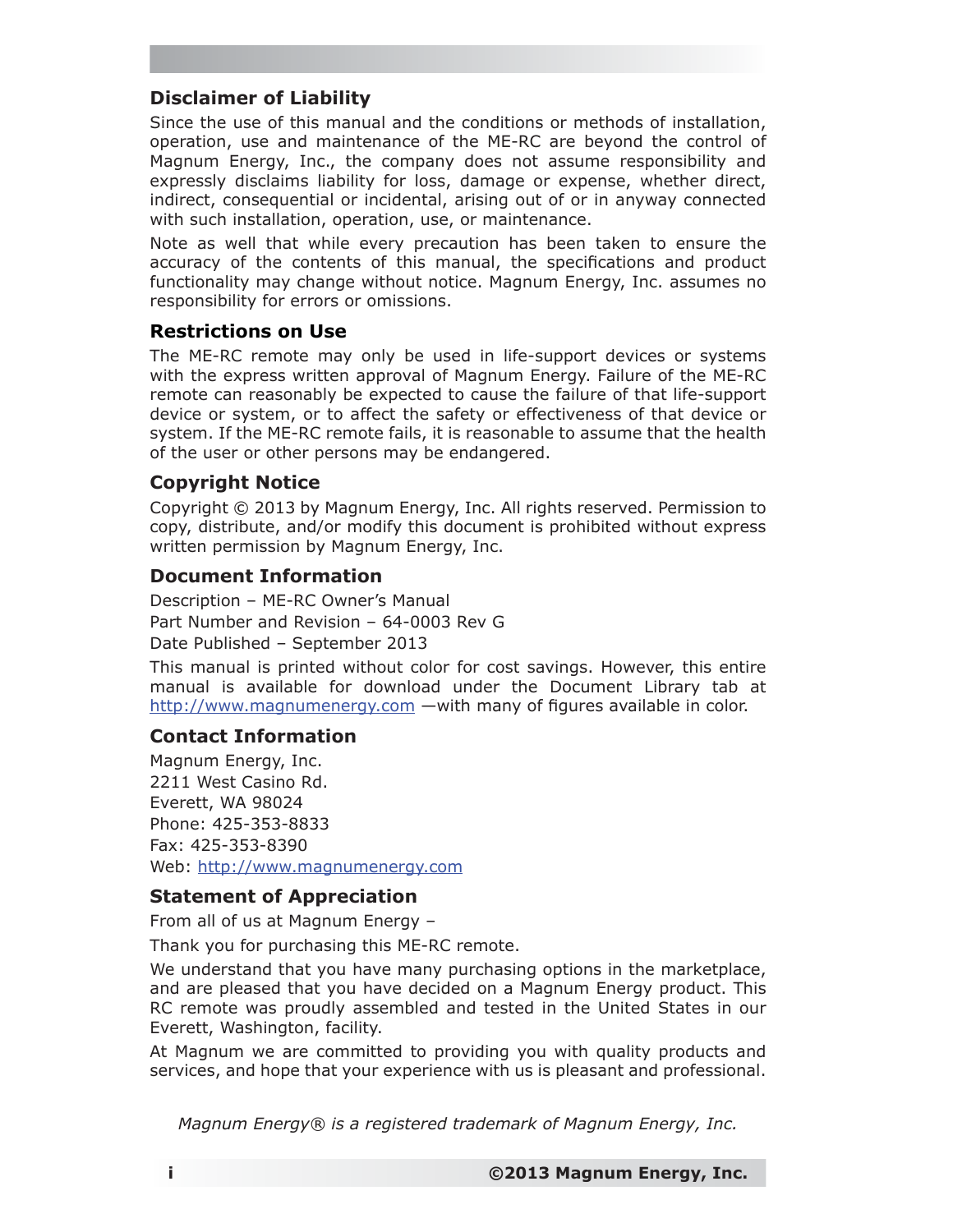#### **Important Product Safety Instructions**

This manual contains safety instructions that must be followed during the installation and operation of this product. Read all instructions and safety information contained in this manual before installing or using this product.

#### **Safety Symbols**

To reduce the risk of electrical shock, fire, or other safety hazard, the following safety symbols have been placed throughout this manual to indicate dangerous and important safety instructions.



**WARNING:** Indicates that failure to take a specified action could result in physical harm to the user.



**CAUTION:** Indicates that failure to take a specified action could result in damage to the equipment.



**Info:** Indicates information that emphasizes or supplements important points of the main text.



**Remedy:** Provides possible solutions for related issues.

#### **Product Safety Alerts**

All electrical work must be performed in accordance with local, state, and federal electrical codes.



#### **WARNINGS:**

- This product is designed for indoor/compartment installation. It must not be exposed to rain, snow, moisture, or liquids of any type.
- Use insulated tools to reduce the chance of electrical shock or accidental short circuits.
- Remove all jewelry such as rings, watches, bracelets, etc., when installing or performing maintenance on the inverter.
- Always disconnect the batteries or energy source prior to installing or performing maintenance on the inverter. Live power may be present at more than one point since an inverter utilizes both batteries and AC. Turning off the inverter may not reduce this risk on some Magnum inverters. As long as AC power is connected, it will pass thru the inverter regardless of the power switch on the inverter or the ON/OFF INVERTER button on the remote.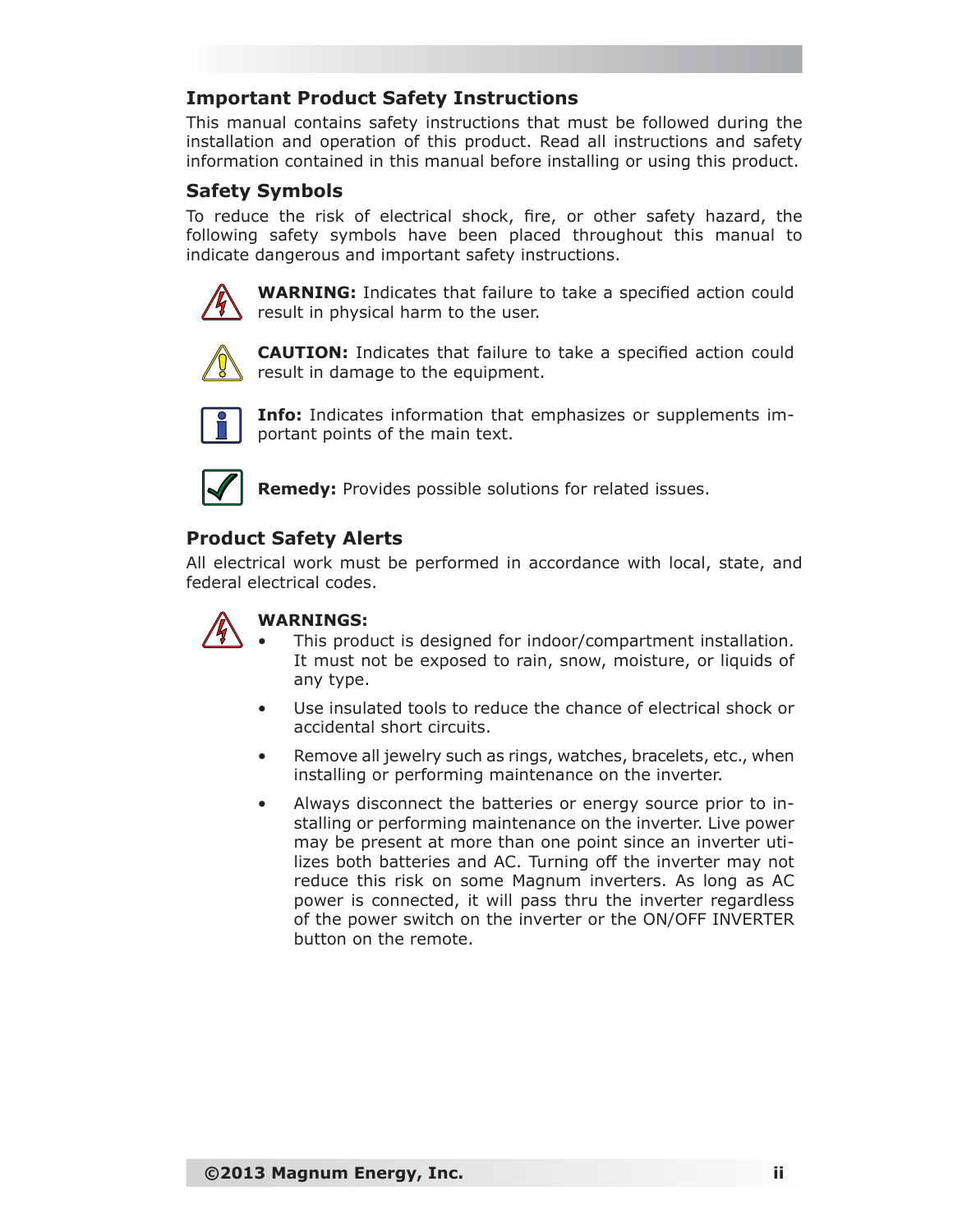# **Table of Contents**

| 1.0                |                                   |  |
|--------------------|-----------------------------------|--|
| 2.0                |                                   |  |
| 2.1                |                                   |  |
| 2.1.1              |                                   |  |
| 2.1.2              |                                   |  |
| 2.1.3              |                                   |  |
| 2.2                |                                   |  |
| 2.2.1              |                                   |  |
| 2.3                |                                   |  |
| 2.4                |                                   |  |
| 2.4.1              |                                   |  |
| 2.5                |                                   |  |
| 3.0                |                                   |  |
| 3.1                |                                   |  |
| 3.2                |                                   |  |
| 3.3                |                                   |  |
| 3.3.1              |                                   |  |
| 3.3.2              |                                   |  |
| 3.3.3              |                                   |  |
| 3.3.4              |                                   |  |
| 3.3.5              |                                   |  |
| 4.0                | Menu Map: ME-RC Remote Control 34 |  |
| 5.0                |                                   |  |
|                    |                                   |  |
| 5.1                |                                   |  |
| 5.1.1              |                                   |  |
| 5.1.2              |                                   |  |
| 5.1.3              |                                   |  |
| 5.1.4              |                                   |  |
| 5.1.5              |                                   |  |
| 5.2                |                                   |  |
| 5.2.1              |                                   |  |
| 5.2.2              |                                   |  |
| 5.3                |                                   |  |
| 5.3.1              |                                   |  |
| 5.3.2              |                                   |  |
| 5.3.3              |                                   |  |
| 5.3.3.1            |                                   |  |
| 5.3.3.2<br>5.3.3.3 |                                   |  |
| 5.3.4              |                                   |  |
|                    |                                   |  |
| 6.0<br>6.1         | ME-RC Remote Troubleshooting 55   |  |
| 6.1.1              |                                   |  |
| 6.1.2              |                                   |  |
| 6.2                |                                   |  |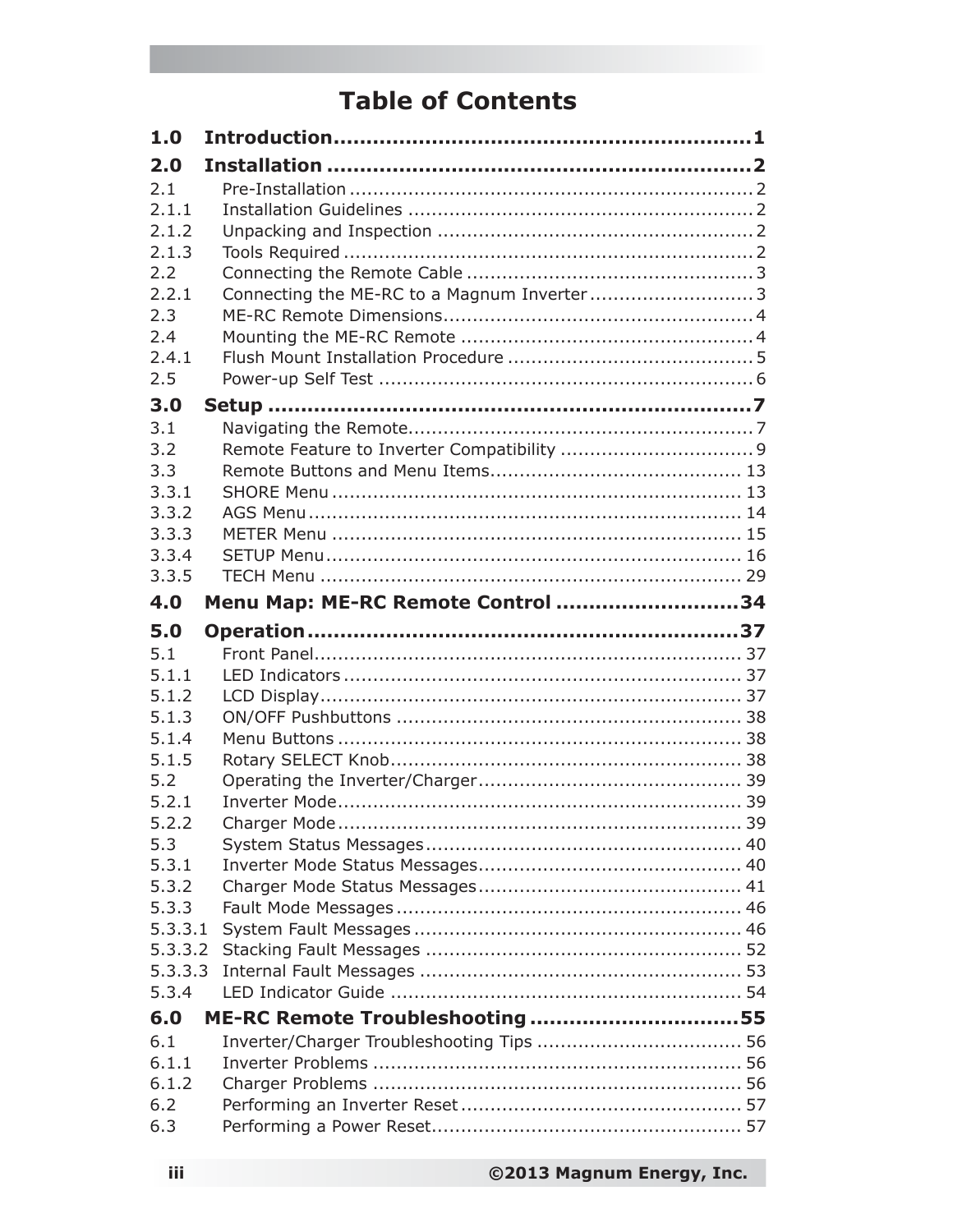# **Table of Contents (Cont.)**

| 7.0     |                                                    |  |
|---------|----------------------------------------------------|--|
| 7.1     |                                                    |  |
| 7.2     |                                                    |  |
| 7.2.1   | Remote to Generator Communication Test  62         |  |
| 7.2.1.1 |                                                    |  |
| 7.2.1.2 | Starting the Generator from the Remote  62         |  |
| 7.3     |                                                    |  |
| 7.3.1   |                                                    |  |
| 7.3.2   |                                                    |  |
| 7.4     | Enabling the ME-AGS-N using the ME-RC 65           |  |
| 7.5     | Starting/Stopping the Generator using ME-RC 65     |  |
| 7.6     |                                                    |  |
| 7.7     |                                                    |  |
| 7.7.1   |                                                    |  |
| 7.7.2   |                                                    |  |
| 7.7.3   |                                                    |  |
| 7.7.4   |                                                    |  |
| 7.8     | Troubleshooting the ME-AGS-N with the ME-RC  70    |  |
| 7.8.1   | AGS Fault Message Screens for the ME-RC Remote  70 |  |
| 7.8.2   |                                                    |  |
| 7.8.3   |                                                    |  |
| 7.8.4   |                                                    |  |
| 8.0     |                                                    |  |
| 8.1     |                                                    |  |
| 8.1.1   |                                                    |  |
| 8.1.2   |                                                    |  |
| 8.2     |                                                    |  |
| 8.3     | ME-RC50 Remote's BMK METER Menu Maps 75            |  |
| 8.4     |                                                    |  |
| 8.4.1   | How the Battery Monitor (ME-BMK) Operates 76       |  |
| 8.5     | ME-RC METER Menu Items and Settings for BMK  76    |  |
| 9.0     |                                                    |  |
| 9.1     |                                                    |  |

# **Tables**

| Table 3-2, Battery AmpHrs Capacity to Suggested Absorb Time 19  |  |
|-----------------------------------------------------------------|--|
| Table 3-3, Battery Size to Battery AmpHrs (estimated)19         |  |
|                                                                 |  |
| Table 3-5, ME-RC's Inverter/Charger Default Settings31          |  |
|                                                                 |  |
| Table 6-1, Remote Control Troubleshooting Guide 55              |  |
|                                                                 |  |
| Table 7-2, Battery AmpHrs Capacity to Suggested Gen Run Time 59 |  |
|                                                                 |  |
|                                                                 |  |
|                                                                 |  |
|                                                                 |  |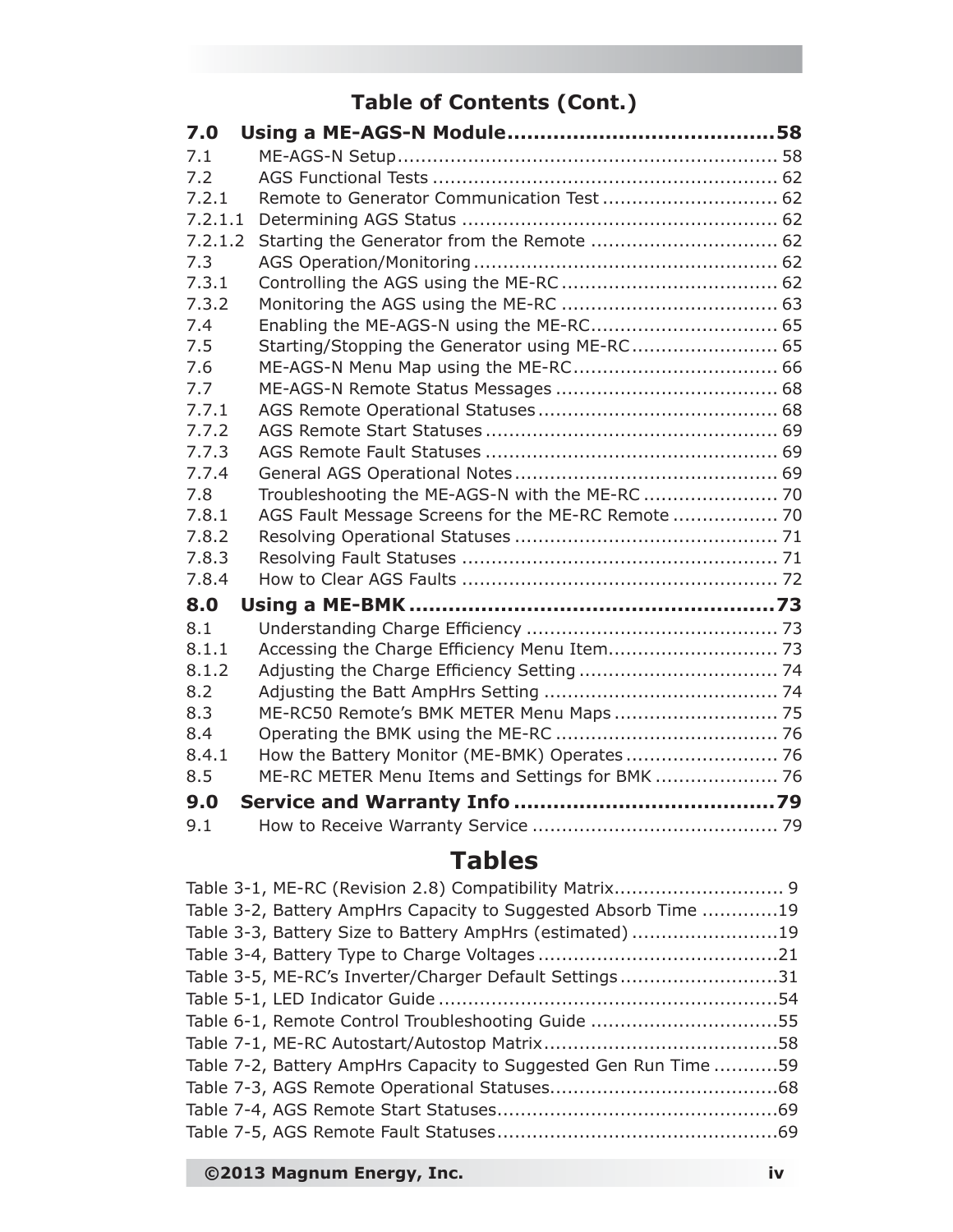# **List of Figures**

| Figure 3-6, SETUP: 01 Search Watts Selections  16         |  |
|-----------------------------------------------------------|--|
| Figure 3-7, SETUP: 02 LowBattCutOut Selections (12v)  17  |  |
|                                                           |  |
|                                                           |  |
|                                                           |  |
|                                                           |  |
|                                                           |  |
| Figure 3-13, SETUP: 06 VAC Dropout Selections  26         |  |
|                                                           |  |
| Figure 3-15, SETUP: 08 Screen Setup Selections  27        |  |
|                                                           |  |
|                                                           |  |
|                                                           |  |
|                                                           |  |
|                                                           |  |
| Figure 3-21, Example: Ext Control Scrolling Screens  32   |  |
|                                                           |  |
|                                                           |  |
|                                                           |  |
| Figure 5-1, ME-RC Front Panel Controls and Indicators  37 |  |
|                                                           |  |
|                                                           |  |
|                                                           |  |
|                                                           |  |
|                                                           |  |
|                                                           |  |
|                                                           |  |
|                                                           |  |
|                                                           |  |
|                                                           |  |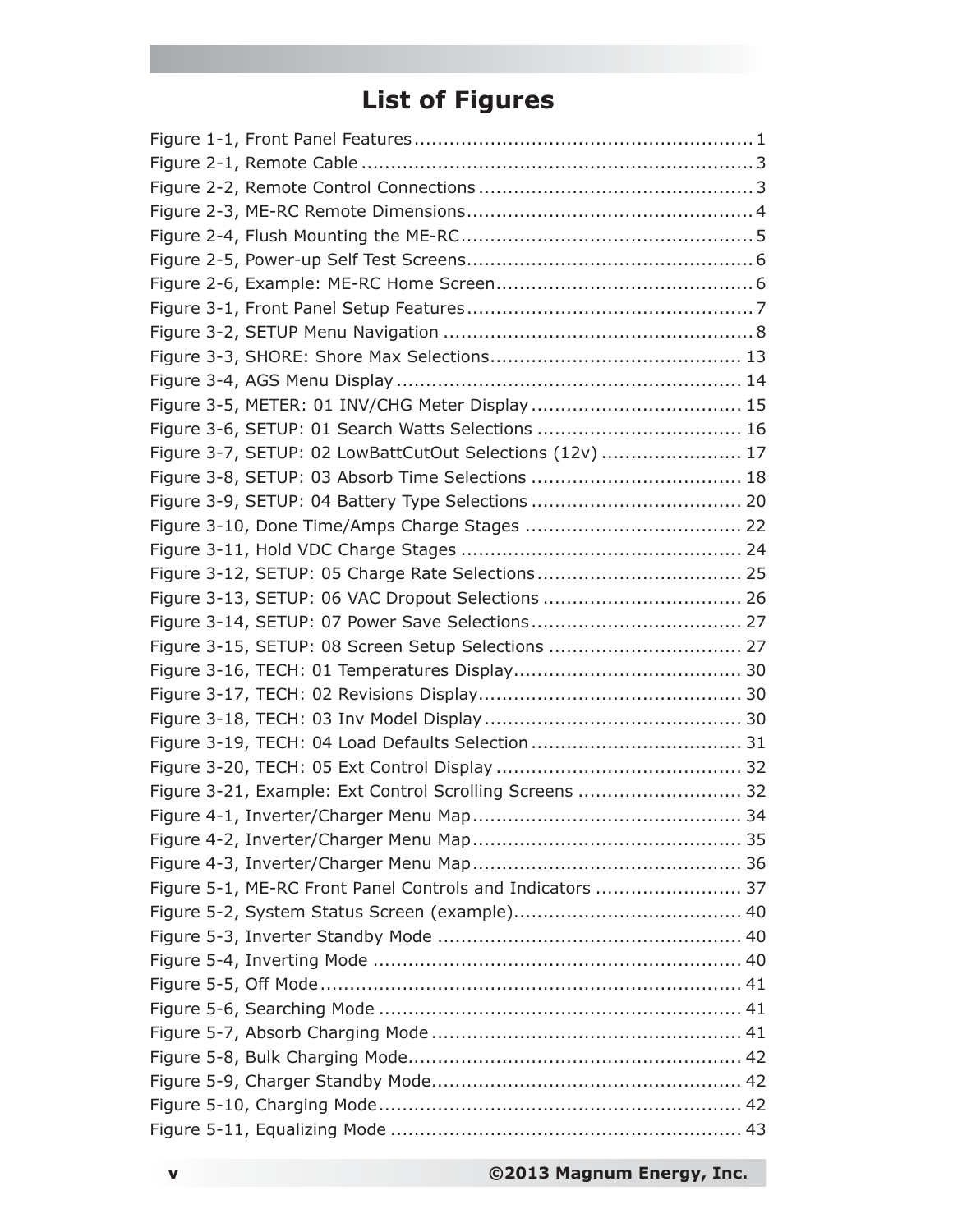# **List of Figures (Cont.)**

| Figure 7-1, ME-RC's AGS Configuration Access Buttons 58          |  |
|------------------------------------------------------------------|--|
| Figure 7-2, AGS Menu Maps in ME-RC Remote (Section 1)  66        |  |
| Figure 7-3, AGS Menu Maps in ME-RC Remote (Section 2)  67        |  |
| Figure 7-4, Example: AGS Fault Message on ME-RC Remote 70        |  |
|                                                                  |  |
|                                                                  |  |
| Figure 8-3, ME-RC50 METER Menu Map (Displays w/BMK Settings)  75 |  |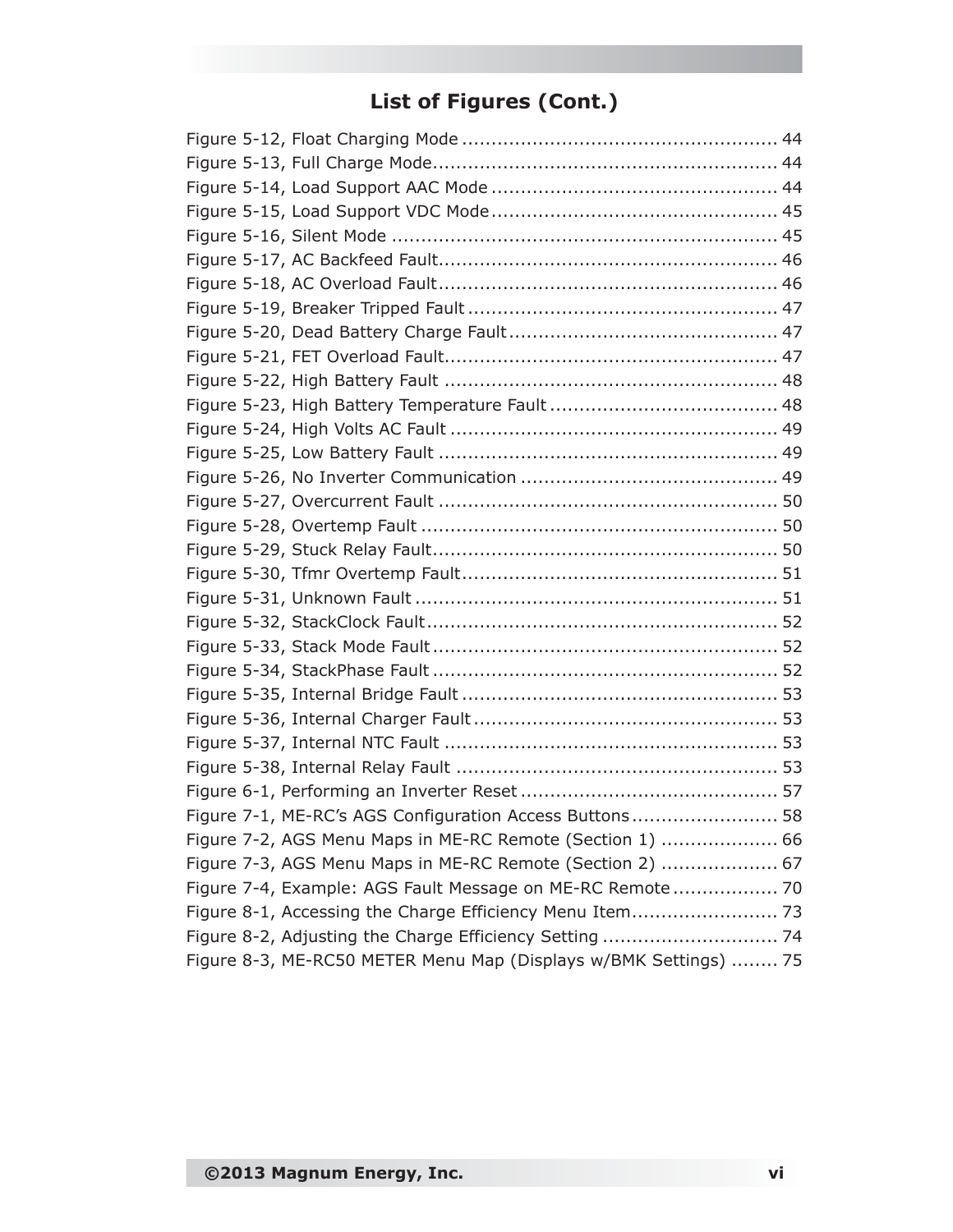# **1.0 Information**

# **1.0 Introduction**

The ME-RC remote control allows you to monitor and customize the operating parameters for your Magnum inverter/charger. This remote can be used on all Magnum inverter/charger models so there is no cross-platform confusion.

The ME-RC50 comes standard with a 50-foot, 4-conductor (twisted-pair) telephone cable and includes nonvolatile memory (preserves adjustable settings, even if power to the remote or inverter is removed).



**Info:** This manual is for the ME-RC with revision 2.8 or higher; see the *TECH: 02 Revisions* display on page 30 for information on how to determine your revision level.



*Figure 1-1, Front Panel Features*

The ME-RC is equipped with the following features:

- **LED Indicators** The at-a-glance LEDs provide the inverter/charger status in a straightforward way.
- **LCD Display**  The LCD display is a 16 x 2 line (32 characters total), alphanumeric display used for setting up the inverter/charger operation, as well as viewing current status or fault messages.
- **ON/OFF Buttons (x2)** The ON/OFF buttons allow the inverter or charger to be independently and quickly enabled or disabled.
- **Menu Buttons (x5)** The menu buttons allow the inverter or charger to be configured to your specific system preferences. These buttons also allow simple access to menu items that can help with monitoring and troubleshooting your inverter/charger system.
- **Rotary SELECT Knob The rotary encoder knob is similar to a car** dash radio knob and is used to quickly scroll through and select various menu items and settings. Pushing this rotary knob allows you to select a menu item, or to save a setting once it is displayed on the LCD.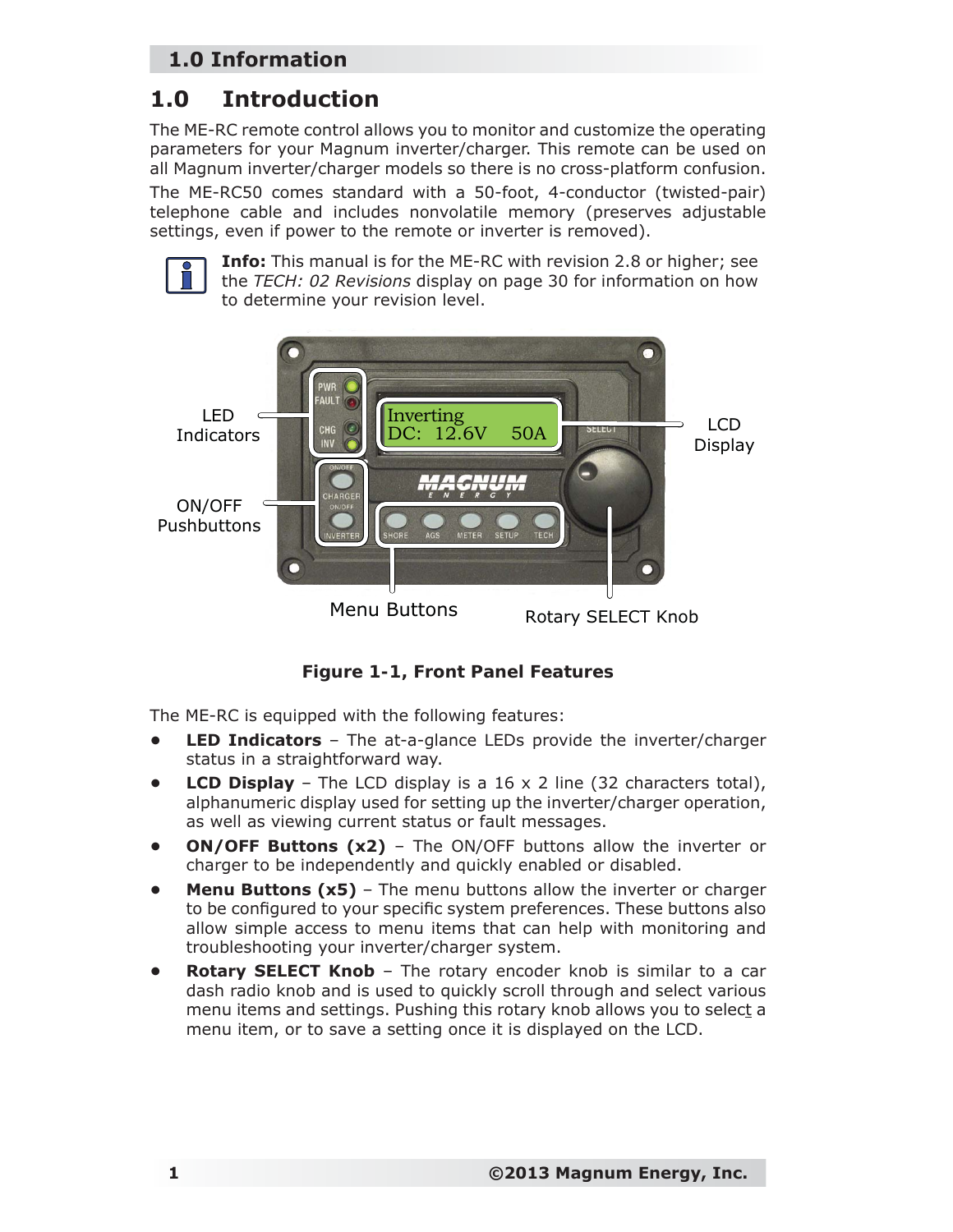# **2.0 Installation**

Review this section and the Important Product Safety Instructions on page ii before proceeding with the installation of your remote.



**WARNING:** Installations should be performed by qualified personnel, such as a licensed or certified electrician. The installer determines which safety codes apply and ensures all applicable installation requirements are followed. Applicable installation codes vary depending on the specific location and application.



**CAUTION:** When connecting battery power to the inverter, all battery negative connections must be connected prior to the battery positive connections. When removing battery power from the inverter, the battery positive should be removed before any battery negative connections are disconnected. This prevents any communication chips/lines from becoming the DC return path to the battery—causing permanent damage to all connected accessories.

**Summation:** Ensure all battery negative circuits are always connected before connecting or disconnecting battery positive.

# **2.1 Pre-Installation**

Before proceeding, read the entire Installation section to determine how best to install your ME-RC remote. The more thorough you plan in the beginning, the better your inverter needs will be met.

## **2.1.1 Installation Guidelines**

- Before connecting any wires, determine the remote's cable route throughout the home or vehicle/boat, both to and from the inverter.
- Always check for existing electrical, plumbing, or other areas of potential damage BEFORE drilling or cutting into walls to mount the remote.
- Make sure all wires have a smooth bend radius and do not become kinked.
- If installing this remote in a boat, RV, or truck ensure the conductors passing through walls, bulkheads, or other structural members are protected. This minimizes insulation damage (such as chafing) which can be caused by vibration or constant rubbing.

## **2.1.2 Unpacking and Inspection**

Carefully remove the ME-RC remote from its shipping container and inspect all contents. Verify the following items are included:

- The ME-RC remote
- 50' remote cable
- Four  $#8 \times 3/4$  Phillips screws
- ME-RC Owner's Manual

If items appear to be missing or damaged, contact your authorized Magnum Energy dealer or Magnum Energy, Inc. Save your proof-of-purchase as a record of your ownership; it is needed if the unit should require in-warranty service.

## **2.1.3 Tools Required**

Installing the remote control is simple and requires the following tools:

- Phillips screwdriver Level Drill
- Cut-out tool (knife/saw) Pencil Drill Bit (7/64")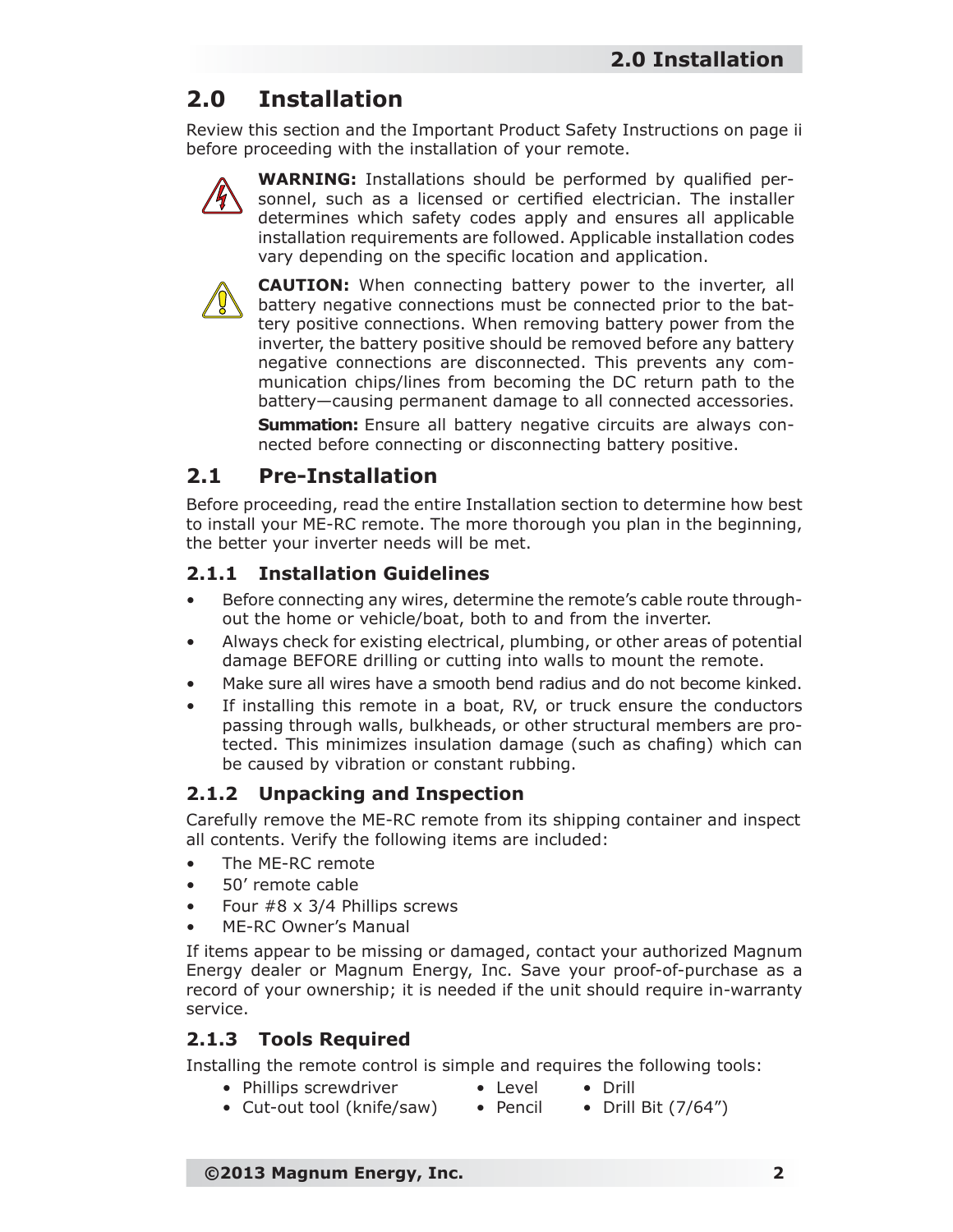# **2.0 Installation**

# **2.2 Connecting the Remote Cable**

The ME-RC comes with a remote cable to enable communication between the inverter and the remote. The remote cable is a 50-foot, 4-conductor, round twisted-pair, telephony standard with 6P4C (6-position/4-conductor) connectors on each end. When the 6P4C connectors are held side by side with both of the connector tabs facing the same way, the color of the conductors in each connector is the opposite from top to bottom (see Figure 2-1).



**Info:** Twisted-pair cabling is a common form of wiring in which two conductors are wound around each other for the purpose of cancelling out electromagnetic interference (i.e., crosstalk).

*Note: The remote cable can be extended up to a length of 200 feet without data degradation.*



*Figure 2-1, Remote Cable*

#### **2.2.1 Connecting the ME-RC to a Magnum Inverter**

One end of the remote cable plugs into the back side of the ME-RC, and the other plugs into the REMOTE (blue) port on the Magnum inverter/charger (see Figure 2-2).

*Note: Connect the remote cable after mounting the remote as described in Section 2.4.*



*Figure 2-2, Remote Control Connections*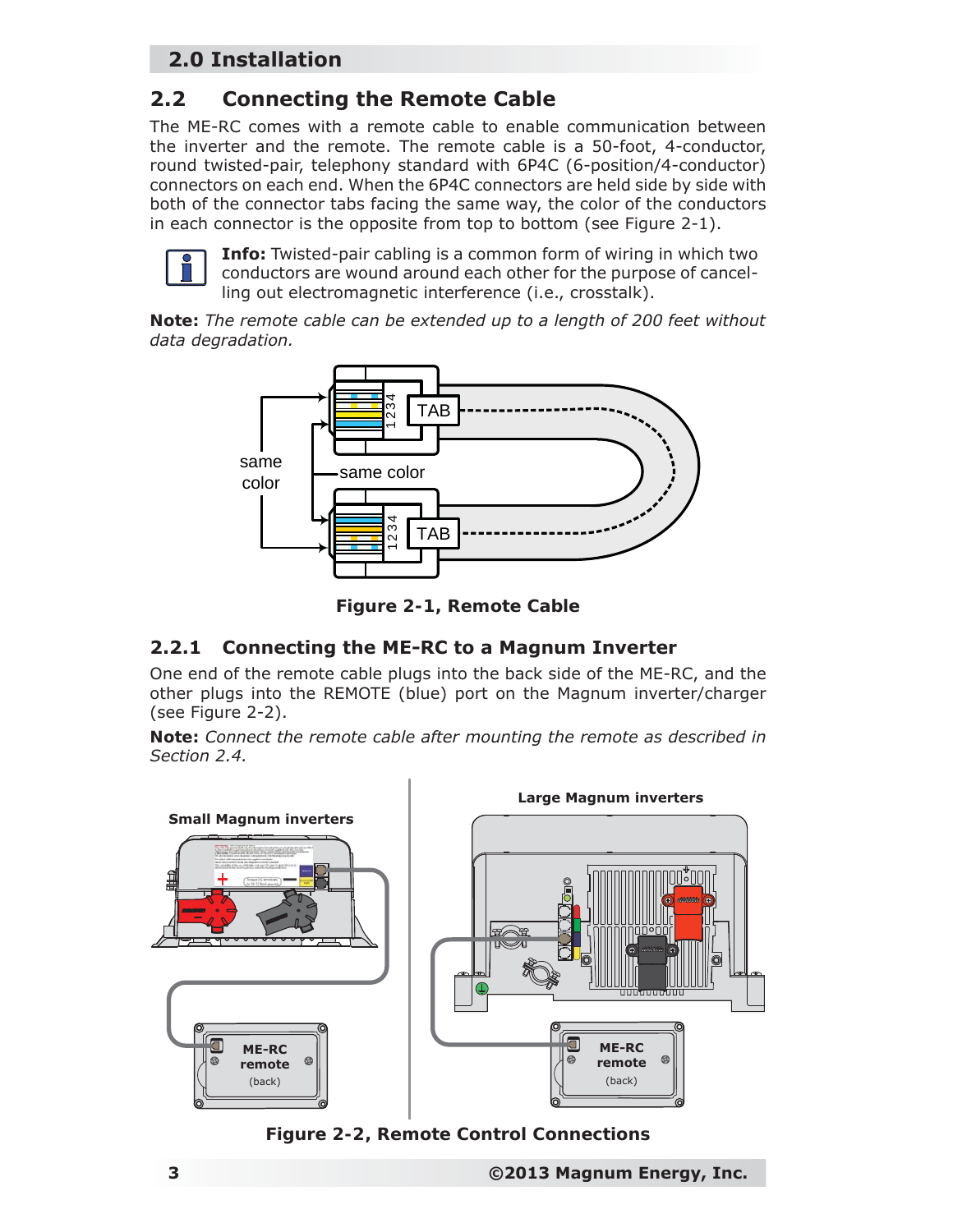# **2.3 ME-RC Remote Dimensions**

Use the information below (Figures 2-3 and 2-4) in preparation for mounting the ME-RC remote. Directions for mounting follow in Section 2.4.





## **2.4 Mounting the ME-RC Remote**

The ME-RC can be flush mounted through an opening in the wall. Find a location that is clean, dry and protected. Allow room to access the remote's SELECT knob and to view the LEDs/display.



**CAUTION:** Ensure that no AC power is connected to the inverter, and then according your inverter owner's manual correctly connect the inverter to the batteries.



**CAUTION:** Always check for hidden electrical wires, pipes and cables BEFORE drilling, cutting, or screwing into walls or cabinets.



**Info:** The ME-RC can be surface mounted on a wall using the optional ME-BZ (remote bezel).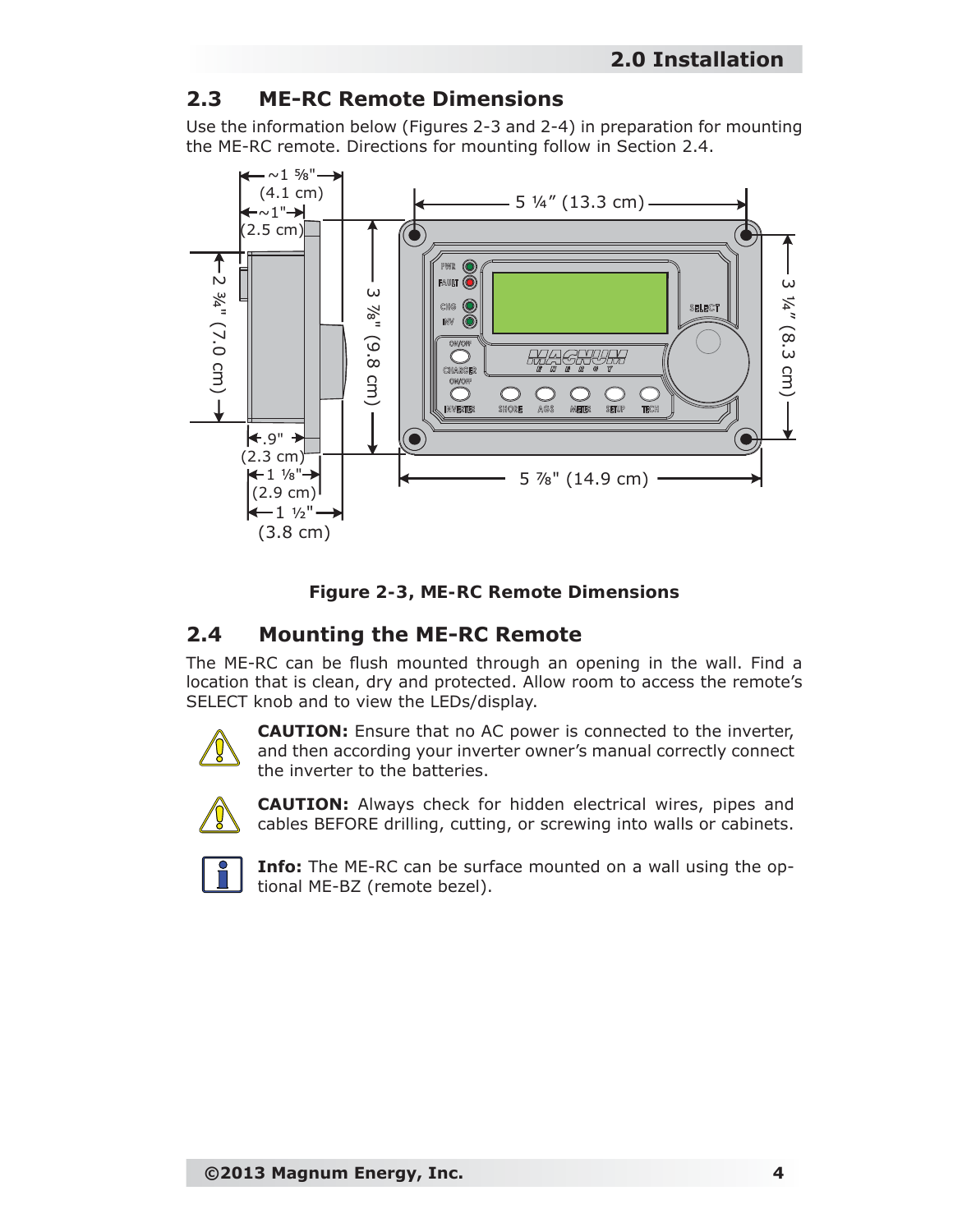# **2.0 Installation**

#### **2.4.1 Flush Mount Installation Procedure**

To flush mount, the wall opening must have at least a  $2''$  (5 cm) depth to allow room for the remote and the cable.

- 1. Cut an opening in the wall (Figure 2-4). Ensure there are no openings around the display and enough material for the screws to secure the unit.
- 2. Drill four pilot holes for the  $#8 \times 3/4$  screws that will attach the remote to the wall (refer to Figure 2-3 for remote hole locations and dimensions).
- 3. Route one end of the cable through the wall opening to the inverter/ charger, and then plug it into the RJ11 REMOTE port (blue label) on the inverter/charger—inverter has DC power, but is OFF. See Figure 2-2.
- 4. Take the other end of the remote cable and while plugging it into the back of the ME-RC, view the remote's display to ensure the Power-up Self Test initiates (see Section 2.5).
- 5. If the self test is successful, secure the ME-RC to the wall using the four supplied Phillips screws. If the self test is unsuccessful, refer to the Troubleshooting section.



*Figure 2-4, Flush Mounting the ME-RC*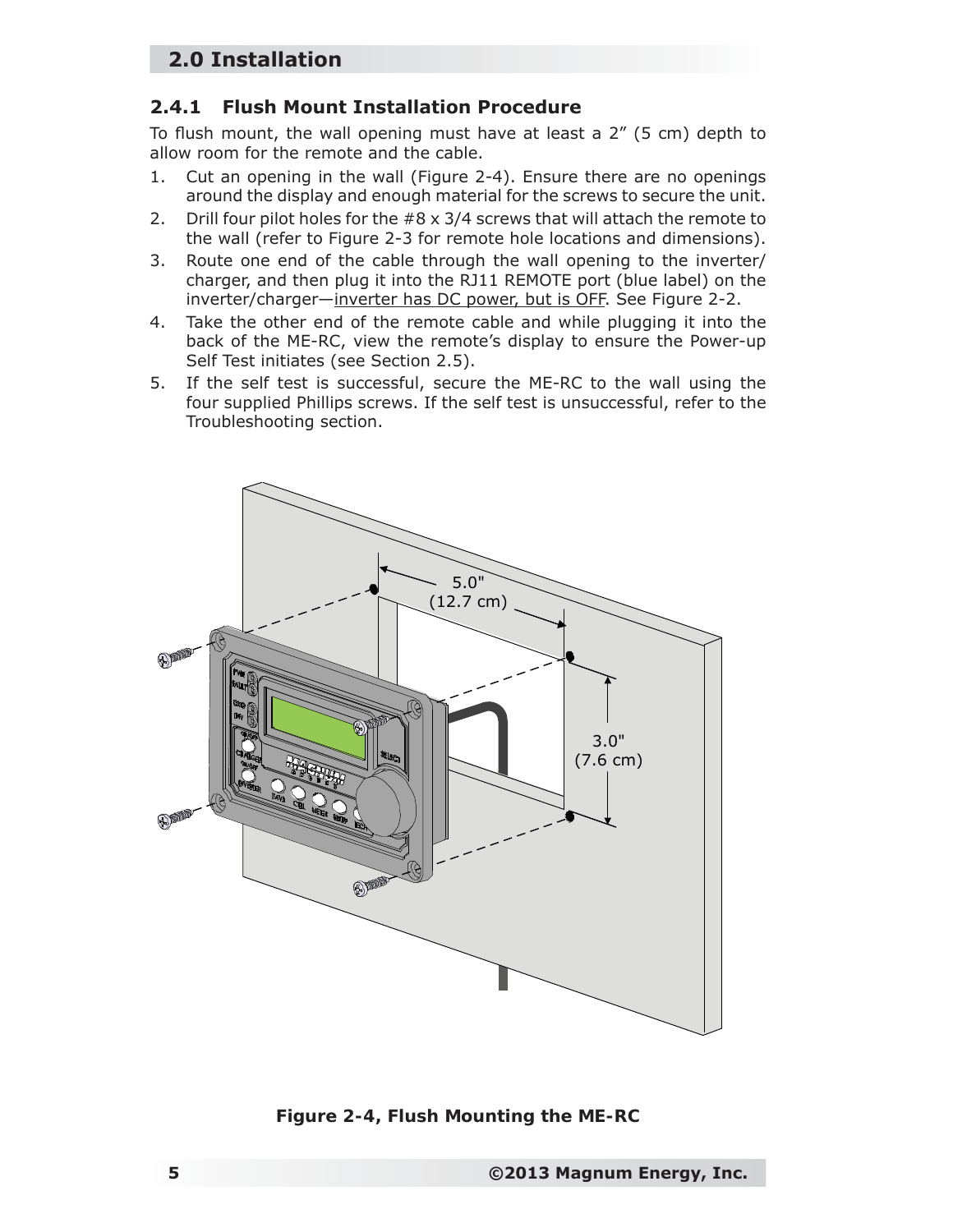# **2.5 Power-up Self Test**

**Info:** All power to operate the remote control is provided by the inverter/charger through the remote cable.

When the ME-RC is first connected to an inverter, a power-up self test is initialized. The LCD automatically displays the following screens (Figure 2-5):



\* *If the Power-up Always feature is enabled and DC is reconnected to the inverter, the inverter will turn on automatically once the self test is complete*.

*Figure 2-5, Power-up Self Test Screens*

After five minutes without a button being pressed, the remote displays the ME-RC's home screen (see example below).



Top line: Current status of inverter

Bottom line: Voltage from the batteries connected to the inverter, and the battery current used by the inverter

#### *Figure 2-6, Example: ME-RC Home Screen*

**©2013 Magnum Energy, Inc. 6**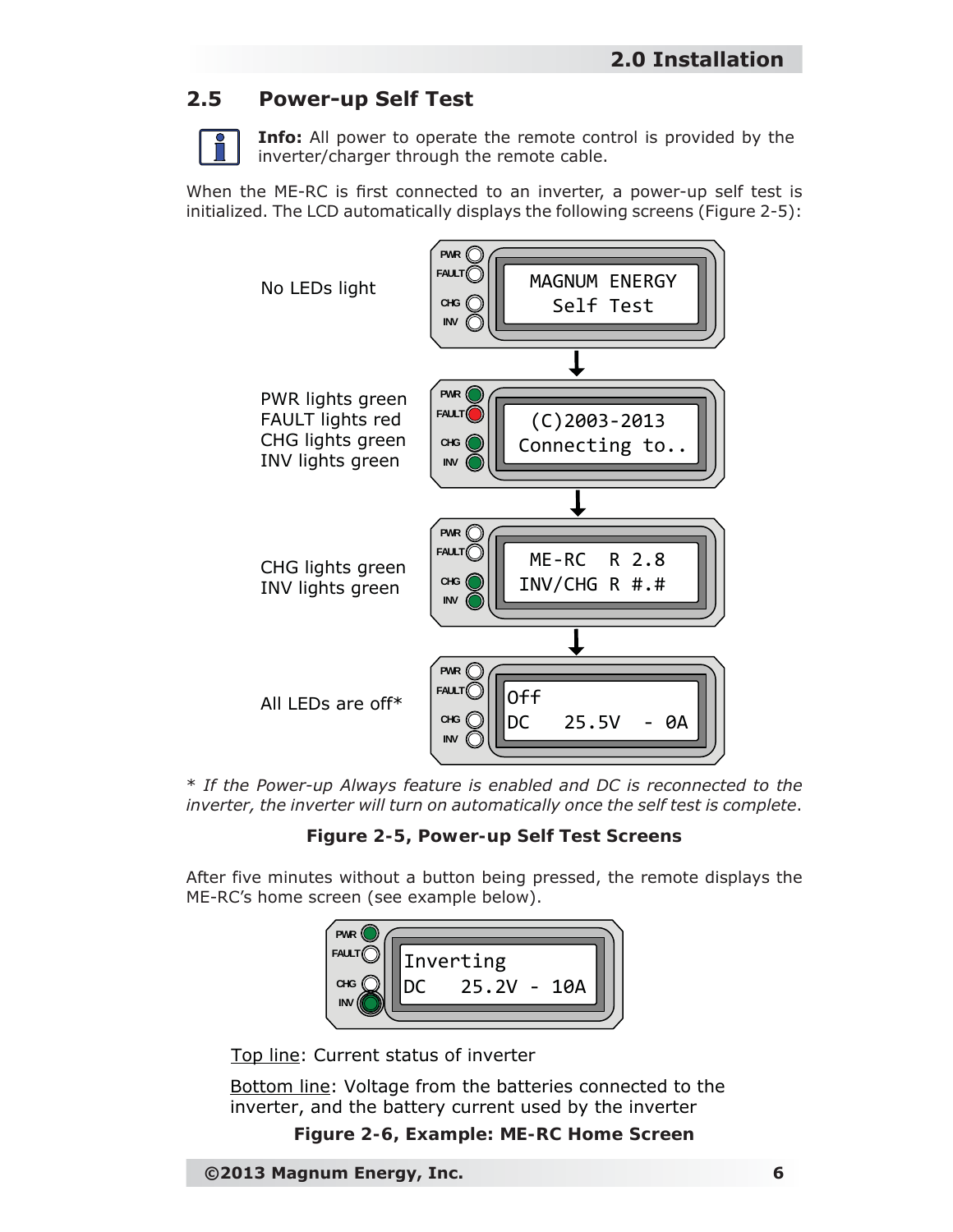# **3.0 Setup**

When the remote is connected to a Magnum inverter/charger, the settings in the remote control determine the inverter/charger's operating parameters. The default settings in the remote control are adequate for most installations (see Table 3-5); however, you have the option to change some of the operating parameters. This section shows you how to navigate the remote and gives you an understanding of the function of each adjustable setting.

# **3.1 Navigating the Remote**

The ME-RC has menu items and adjustable settings that provide the ability to configure your inverter/charger to your specific parameters.



**Info:** See Figures 4-1 through 4-3 for complete maps of the inverter/ charger's menu items and adjustable settings.

Familiarize yourself with the display and controls on the remote's front panel that are used to find, adjust, and save the desired settings (see Figure  $3-1$ ).

**• LCD Display** – The 2-line LCD display shows status and information for the inverter/charger and any attached accessories. All setup menus and faults also appear on the LCD display.



**Info:** The LCD display returns to the remote home screen to show DC voltage and current (see Figure 2-6) after 5 minutes—if no buttons have been pressed.



**Info:** When the  $\leftarrow$  (left facing arrow) symbol is shown on the display, the displayed setting has been selected and will be used.

- **Menu Buttons (x5)** These five buttons allow simple access to menu items that can help with configuring, monitoring, and troubleshooting your inverter/charger system.
- **Rotary SELECT Knob This rotary knob allows you to quickly scroll** through and select various menu items and settings. Pressing the knob selects the menu item to change, or saves the current selection.



**Info:** Hold down the SELECT button for 10 seconds to refresh the LCD display.



*Figure 3-1, Front Panel Setup Features*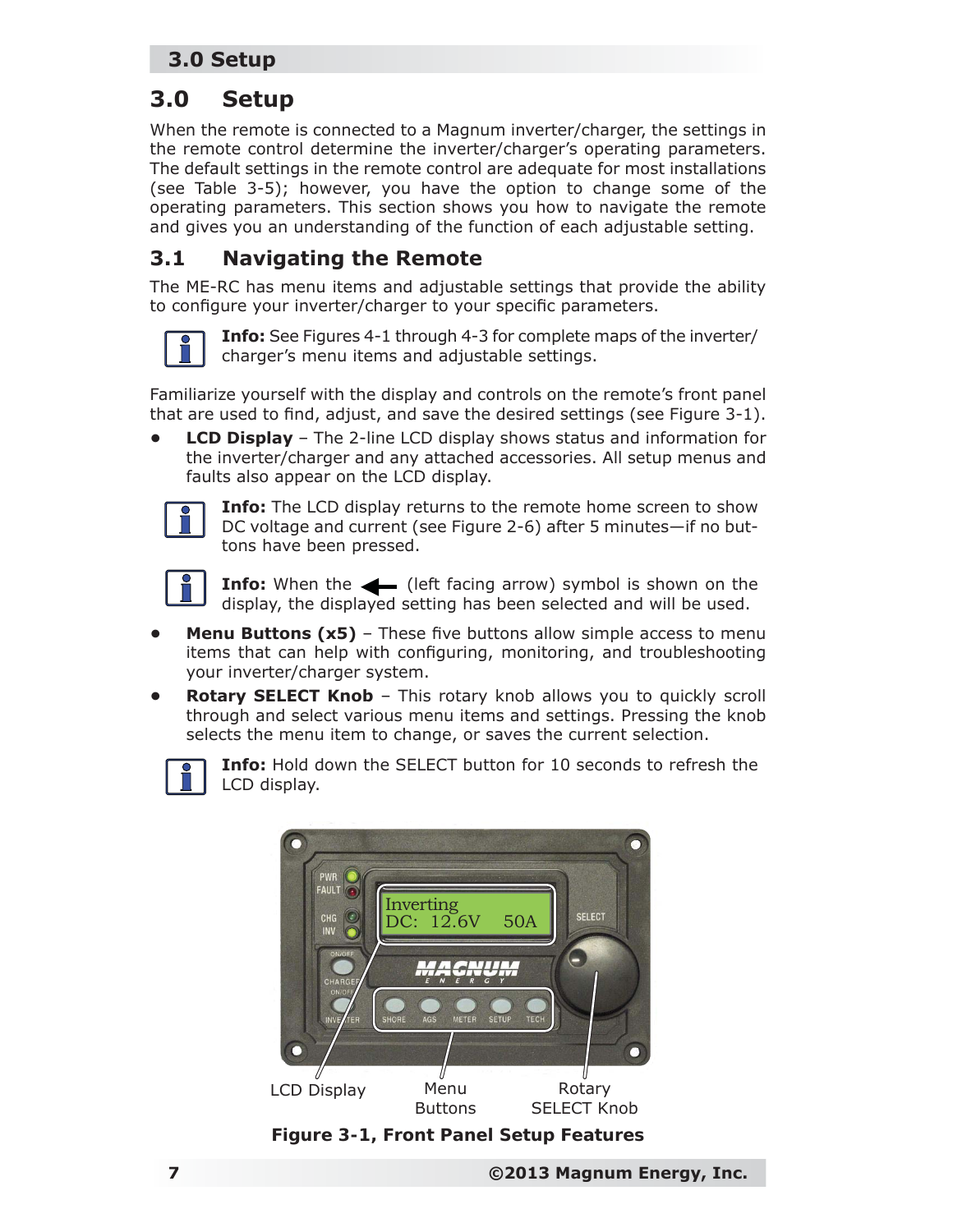





Bottom line shows current setting.\*

\*[If this setting is correct, rotate the **SELECT** knob to continue to the next menu item.]

**4.** Press the **SELECT** knob to change the desired setting.



Rotate the **SELECT** knob to the desired setting. When the bottom line shows the desired setting:

**5.** Press the **SELECT** knob to save this setting.

*Figure 3-2, SETUP Menu Navigation*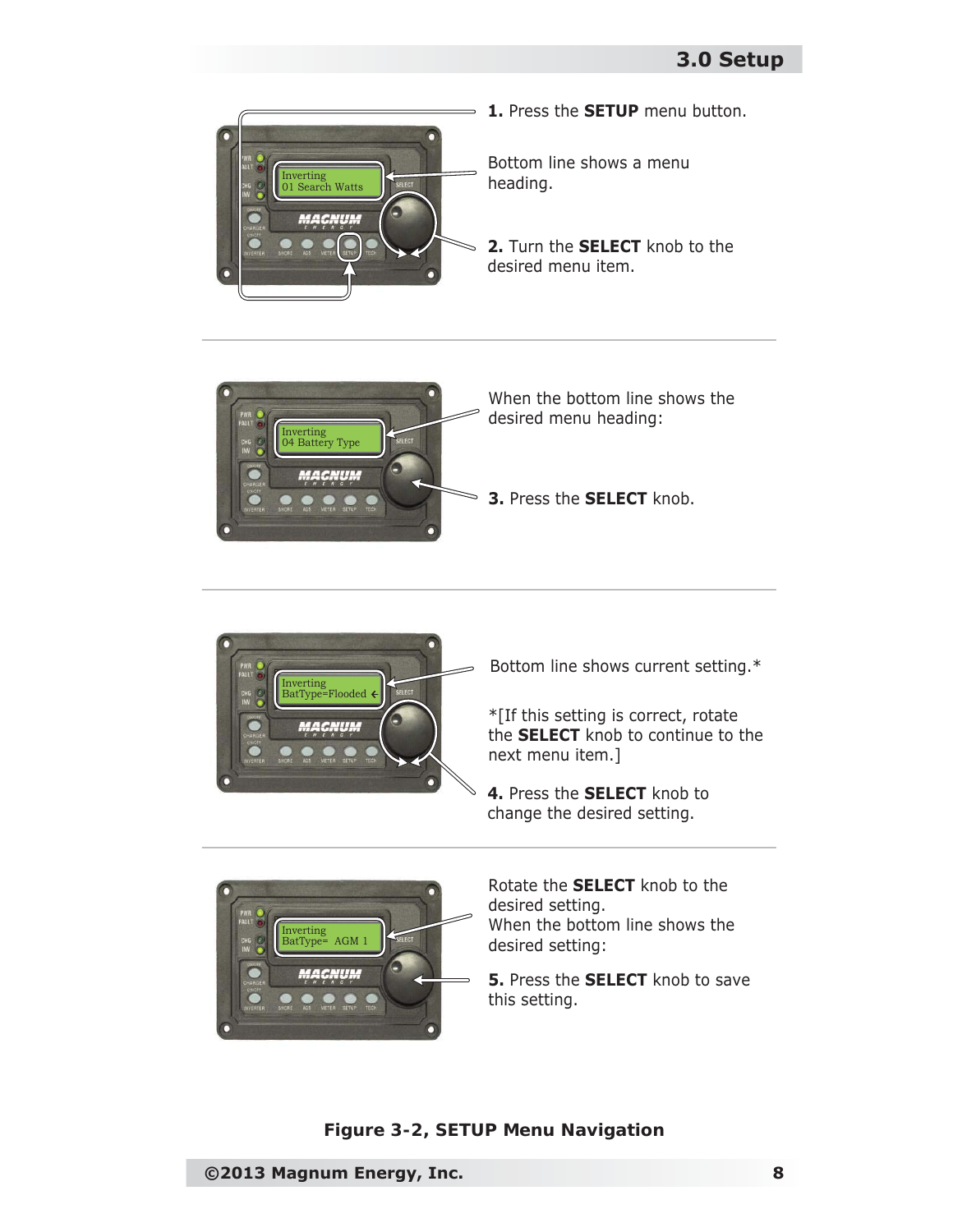## **3.2 Remote Feature to Inverter Compatibility**

The ME-RC has many settings and is designed to work with the standard features in your Magnum inverter—and/or other Magnum devices (i.e., ME-AGS-N or ME-BMK). The ME-RC communicates with your inverter to allow the set up and enabling of these standard features. However, when the ME-RC is released with new software, some of the features and functionality in the remote may not be available in an inverter or networked accessory that has an earlier software level. In this case, the setting is not recognized and will not function. Use the steps below to help you determine which ME-RC (Revision 2.8) menus/features are compatible with your inverter.

- 1. Go to: http://www.magnumenergy.com/Service/Compatibility.htm to determine your inverter's compatibility level (L1, L2, L3, or L4).
- 2. Use Table 3-1 to determine which ME-RC features/settings you want to use, and what inverter compatibility level is required (see the "Inverter Model/Level Required" column in Table 3-1).
- 3. If your inverter compatibility level is the same or greater than the level required, your inverter can support the setting/feature you want.
- 4. If your inverter does not have the required compatibility level for a feature/setting you want, contact Magnum Energy for a software upgrade.



**Info:** The ME-RC compatibility matrix below is also available online to download/print as a single page document and to enter user settings. http://www.magnumenergy.com/Service/Compatibility.htm.

|               |                               | <b>FEATURES/SETTINGS</b> | <b>Inverter</b>                                  |                                           |                                  |  |
|---------------|-------------------------------|--------------------------|--------------------------------------------------|-------------------------------------------|----------------------------------|--|
| <b>Button</b> | <b>Menu</b><br><b>Heading</b> | <b>Menu Item</b>         | Selections/<br><b>Adjustments Range</b>          | Model/<br><b>Level</b><br><b>Required</b> | <b>Default</b><br><b>Setting</b> |  |
| <b>SHORE</b>  | Shore Max                     |                          | $5 - 60A$                                        | $\geq$ Level 1<br>$[1]$                   | 30A                              |  |
|               | 01 AGS<br>Control             | $AGS =$                  | OFF, Enable, Test, Enable<br>w/QT (Set Time)     | $\geq$ Level 1                            | $OFF**$                          |  |
| <b>AGS</b>    | 02 AGS<br><b>Status</b>       | AGS:                     | Read only display                                | $\geq$ Level 1                            | Read Only                        |  |
|               | 03 Run<br>Time Hour           | Run Time=                | $0.5 - 25.5$ Hours                               | $\geq$ Level 1                            | $2.0$ Hrs                        |  |
|               | 04 Start<br>Temp F            | Start Temp=              | OFF, Ext Input, 65 - 95F                         | $\geq$ Level 1                            | <b>OFF</b>                       |  |
|               | 05 Start<br>Volts             | Start VDC=               | OFF, 10.0 - 12.2*                                | $\geq$ Level 1                            | 11.0                             |  |
|               |                               | $Hour =$                 | $01:$ xxx-12:xxx                                 |                                           |                                  |  |
|               | 06 Set<br>Time                | $Minute =$               | $xx:00x$ - $xx:59x$                              | $\geq$ Level 1                            | 12:00A                           |  |
|               |                               | $AM-PM=$                 | $xx:xxA-xx:xxP$                                  |                                           |                                  |  |
|               | 07 Quiet<br>Time              | Quiet=                   | OFF,<br>9PM- (7AM/8AM/9AM),<br>(10PM/11PM) - 8AM | $\geq$ Level 1                            | <b>OFF</b>                       |  |

#### **Table 3-1, ME-RC (Revision 2.8) Compatibility Matrix**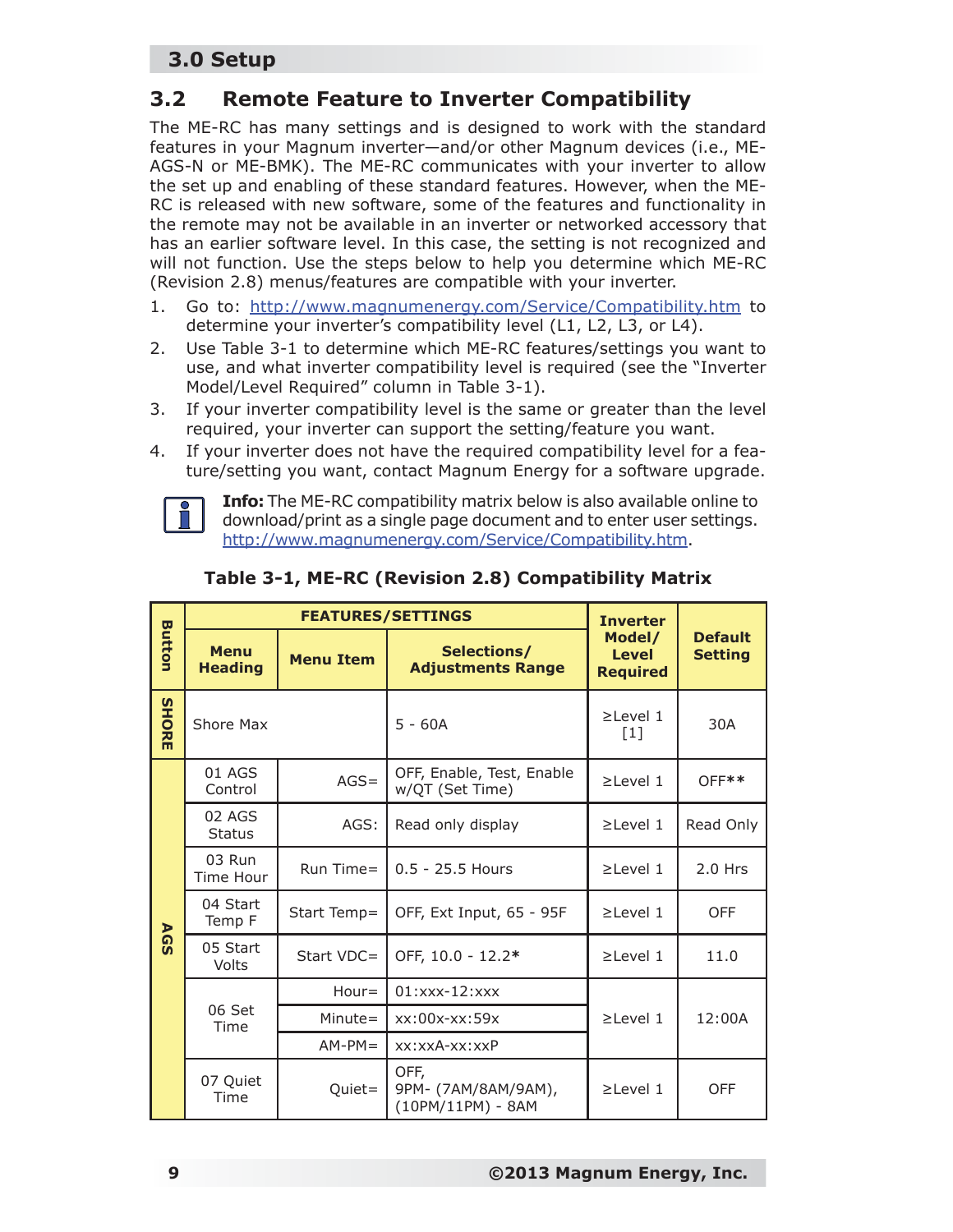|               |                               | <b>FEATURES/SETTINGS</b>    | <b>Inverter</b>                              |                                           |                                  |  |
|---------------|-------------------------------|-----------------------------|----------------------------------------------|-------------------------------------------|----------------------------------|--|
| <b>Button</b> | <b>Menu</b><br><b>Heading</b> | <b>Menu Item</b>            | Selections/<br><b>Adjustments Range</b>      | Model/<br><b>Level</b><br><b>Required</b> | <b>Default</b><br><b>Setting</b> |  |
|               |                               | Gen Run:                    | Read only display                            | $\geq$ Level 1                            | Read Only                        |  |
| <b>AGS</b>    |                               | AGS VDC:                    | Read only display                            | $\geq$ Level 1                            | Read Only                        |  |
|               | 08 AGS<br><b>TECH</b>         | Temp:                       | Read only display                            | $\geq$ Level 1                            | Read Only                        |  |
| (Cont.)       |                               | AGS Rev:                    | Read only display                            | $\geq$ Level 1                            | Read Only                        |  |
|               |                               | AGS Mode:                   | =RV, Other                                   | $\geq$ Level 1                            | <b>RV</b>                        |  |
|               |                               | DC:                         | $##$ .#V<br>##A<br>(Read only display)       | $\geq$ Level 1                            | Read Only                        |  |
|               |                               | VAC Out:                    | # # #VAC<br>(Read only display)              | $\geq$ Level 4                            | Read Only                        |  |
|               |                               | Hz Out:                     | $##$ .#Hz<br>(Read only display)             | $\geq$ Level 4                            | Read Only                        |  |
|               | 01 INV/<br><b>CHG</b>         | Load Amps:                  | $#$ #AAC<br>(Read only display)              | $\geq$ Level 4 [3]                        | Read Only                        |  |
|               | Meter                         | Input Amp:                  | $#$ #AAC<br>(Read only display)              | $\geq$ Level 4 [3]                        | Read Only                        |  |
|               |                               | I/C Amps:                   | $#$ #AAC<br>(Read only display)              | $\geq$ Level 4 [3]                        | Read Only                        |  |
|               |                               | AC Input:                   | ###V<br>(Read only display)                  | <b>MSH Models</b>                         | Read Only                        |  |
|               |                               | AC2 Input:                  | ###V<br>(Read only display)                  | MSH-RE<br>Models                          | Read Only                        |  |
| NETER         | 02 BM:<br><b>SOC</b>          | Batt SOC                    | Read only display                            | $\geq$ Level 1 [5]                        | Read Only                        |  |
|               |                               | DC Volts:                   |                                              |                                           |                                  |  |
|               |                               | DC Amps:                    |                                              |                                           |                                  |  |
|               | 03 BM:<br>Meters              | AH I/O:                     | Read only displays                           | $\geq$ Level 1 [5]                        | Read Only                        |  |
|               |                               | rAH Out:                    |                                              |                                           |                                  |  |
|               |                               | tAH Out:                    |                                              |                                           |                                  |  |
|               | 04 BM:<br><b>Status</b>       | BM:                         | Read only display                            | $\geq$ Level 1 [5]                        | Read Only                        |  |
|               | 05 BM:                        | <b>BM Charge</b><br>$Eff$ : | Chg Eff= Auto, 50-97%                        | $\geq$ Level 1 [5]                        | Auto                             |  |
|               | Setup                         | <b>BM Amp</b><br>Hours:     | Batt Amphr =<br>$200 - 2500$                 | $\geq$ Level 1 [5]                        | 400                              |  |
|               |                               | BM Rev:                     | Read only display                            | $\geq$ Level 1 [5]                        | Read Only                        |  |
|               | 06 BM:<br><b>TECH</b>         | Min DC:                     | Read only display<br>(press SELECT to reset) | $\geq$ Level 1 [5]                        | Read Only                        |  |
|               |                               | Max DC:                     | Read only display<br>(press SELECT to reset) | $\geq$ Level 1 [5]                        | Read Only                        |  |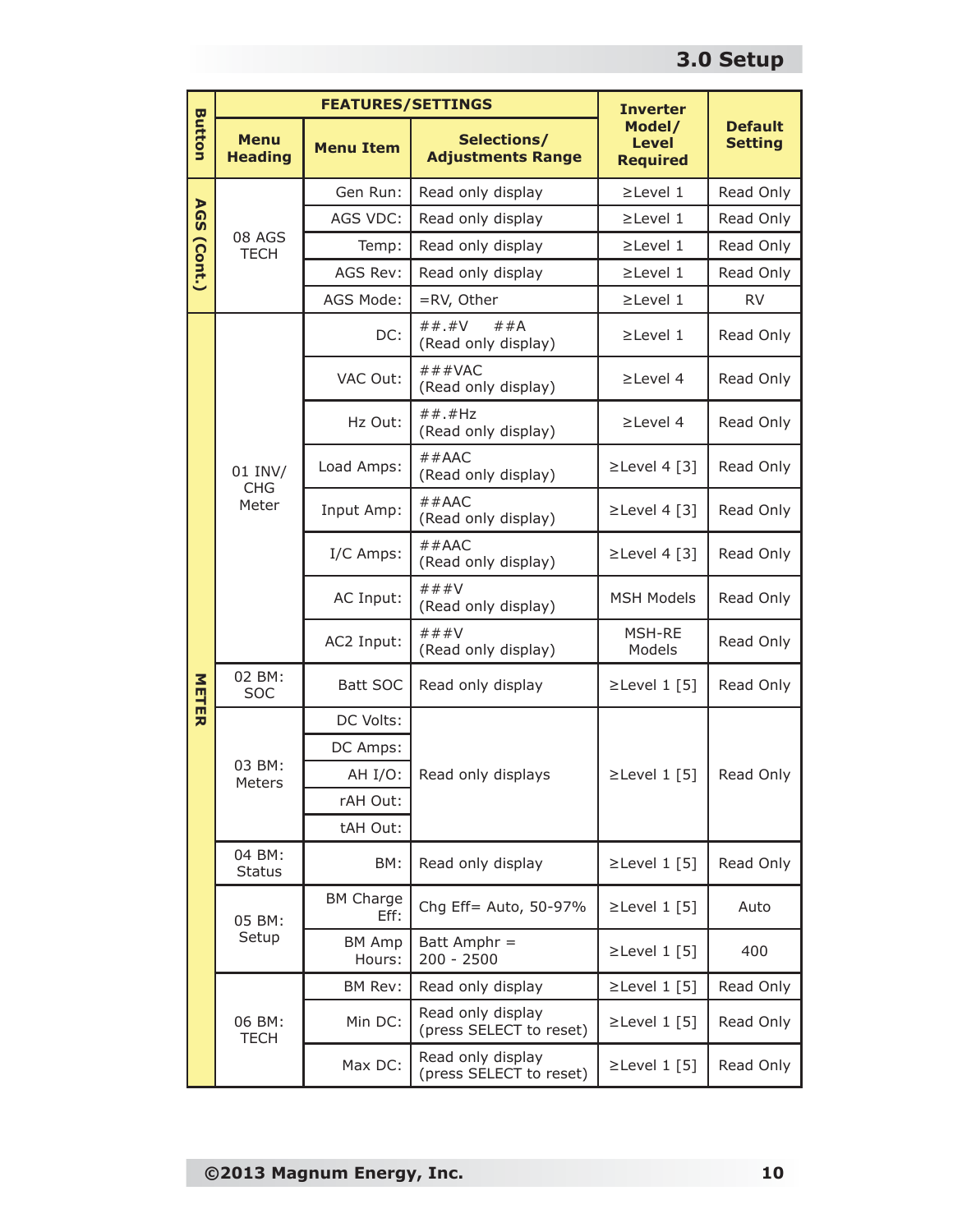|               |                                  | <b>FEATURES/SETTINGS</b>           |                      |                                           |                                            | Model/                            | <b>Default</b>                   |        |      |
|---------------|----------------------------------|------------------------------------|----------------------|-------------------------------------------|--------------------------------------------|-----------------------------------|----------------------------------|--------|------|
| <b>Button</b> | <b>Main</b><br><b>Menu</b>       | <b>Menu</b><br><b>Heading/Item</b> |                      | Selections/<br><b>Adjustments Range</b>   |                                            | <b>Level</b><br><b>Required</b>   | <b>Setting</b>                   |        |      |
|               | 01<br>Search<br>Search=<br>Watts |                                    | OFF, 5 - 50W         |                                           |                                            | $\geq$ Level 1                    | 5W                               |        |      |
|               | 02 Low<br><b>Batt</b><br>CutOut  | $LBCO =$                           |                      |                                           | 9.0 - 12.2 VDC*                            | $\geq$ Level 1                    | 10.0 VDC                         |        |      |
|               | 03<br>Absorb<br>Time             | Absorb Hrs=                        | $0.1 - 25.5$ Hrs     |                                           |                                            | $\geq$ Level 4<br>$[4]$           | $1.5$ Hrs                        |        |      |
|               |                                  |                                    |                      |                                           | Gel, Flooded, AGM1, AGM2                   | $\geq$ Level 1                    | Flooded                          |        |      |
|               |                                  |                                    |                      |                                           | $Absorb =$<br>$(12.0 - 16.0V)*$            |                                   | 14.4V                            |        |      |
|               |                                  |                                    | Cus-<br>tom<br>$[2]$ |                                           | $F$ loat =<br>$(12.0 - 16.0V)*$            | $\geq$ Level 3                    | 13.2V                            |        |      |
|               |                                  |                                    |                      |                                           | Equalize $=$<br>$(12.0 - 16.0V)*$          |                                   | 15.6V                            |        |      |
|               | 04 Bat-<br>BatType=<br>tery Type |                                    |                      |                                           |                                            |                                   | $Max Amps =$<br>(OFF, 20 - 990A) |        | 200A |
|               |                                  |                                    |                      |                                           | Chg Volts $=$<br>$(12.0 - 16.0V)^*$        | $\geq$ Level 3                    | 13.8V                            |        |      |
| <b>SETUP</b>  |                                  |                                    |                      |                                           | EndChg = $(Time,$<br>DC Amps, Hold<br>VDC) |                                   | Time                             |        |      |
|               |                                  |                                    |                      | $EndChg = Time$                           |                                            |                                   |                                  |        |      |
|               |                                  |                                    |                      |                                           |                                            | DoneTime =<br>$(0.1 - 25.5$ Hrs)  |                                  | 1.5Hrs |      |
|               |                                  |                                    | CC/<br><b>CV</b>     |                                           | $MaxTime =$<br>$(OFF, 0.1-25.5)$           | $\geq$ Level 4<br>$[4]$           | 12.0Hrs                          |        |      |
|               |                                  |                                    |                      |                                           |                                            | $Recharge =$<br>$(12.0 - 16.0V)*$ |                                  | 12.0V  |      |
|               |                                  |                                    |                      |                                           | EndChg= DC Amps                            |                                   |                                  |        |      |
|               |                                  |                                    |                      |                                           | Done $Amps =$<br>$(0 - 250 ADC)$           | $\geq$ Level 4                    | 20ADC                            |        |      |
|               |                                  |                                    |                      |                                           | $MaxTime =$<br>(OFF, 0.1-25.5)             |                                   | 12.0Hrs                          |        |      |
|               |                                  |                                    |                      |                                           | $Recharge =$<br>$(12.0 - 16.0V)*$          |                                   | 12.0V                            |        |      |
|               |                                  |                                    | Hold VDC             |                                           | $\geq$ Level 1                             | 14.6V                             |                                  |        |      |
|               | 05<br>Charge                     | Max Charge=                        | $0 - 100\%$          |                                           |                                            | $\geq$ Level 3                    | 80%                              |        |      |
|               | Rate                             |                                    | $10 - 100\%$         |                                           |                                            | $\geq$ Level 2                    |                                  |        |      |
|               | 06 VAC                           | Dropout=                           |                      |                                           | US Models: 60 - 100<br>VAC, UPS Mode       | $\geq$ Level 1                    | 80 VAC                           |        |      |
|               |                                  | Dropout                            |                      | Export Models: 110 - 190<br>VAC, UPS Mode |                                            | $\geq$ Level 1                    | <b>150 VAC</b>                   |        |      |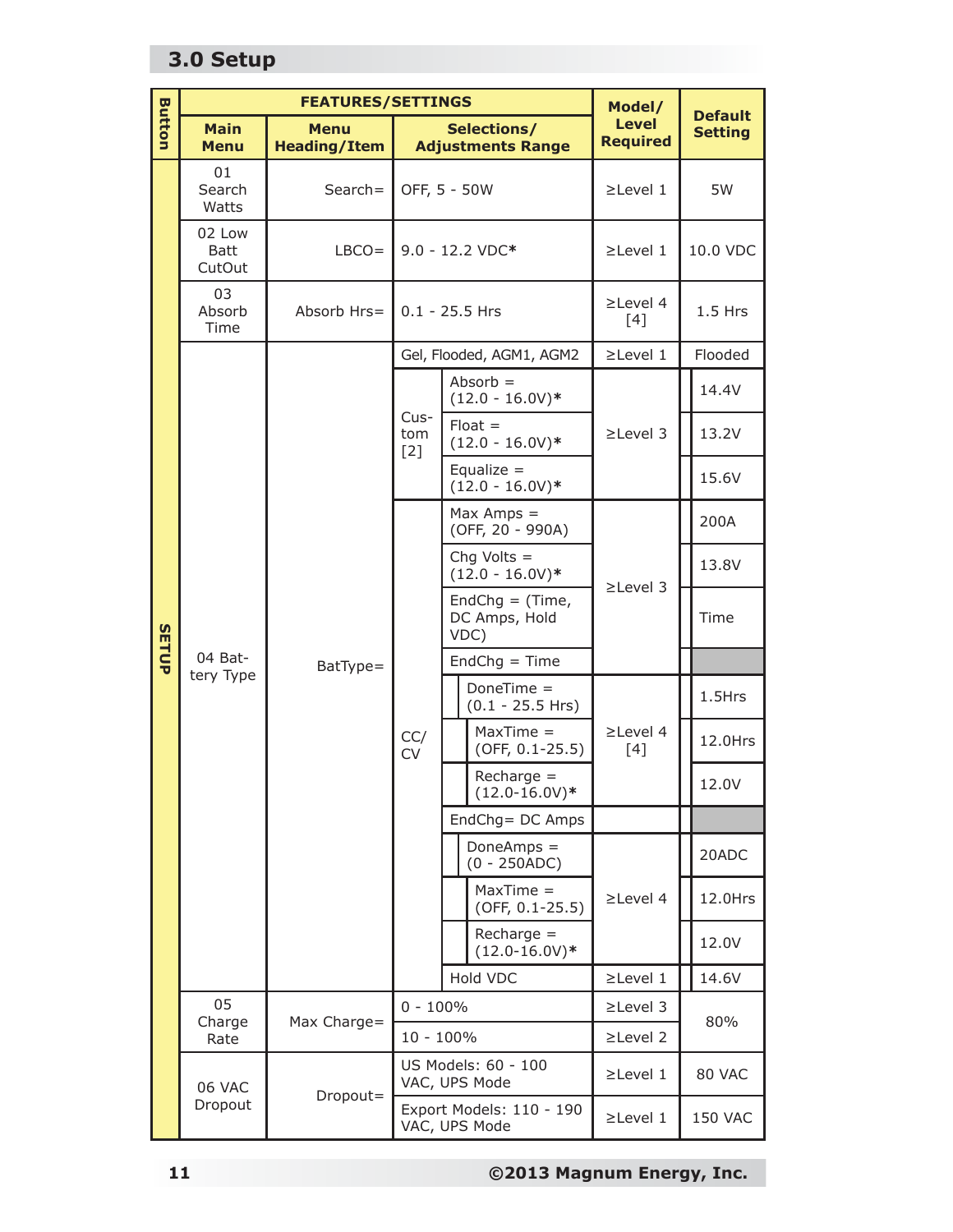|                      | <b>FEATURES/SETTINGS</b>   |                                                                               |                                       |                                                | Model/                          | <b>Default</b>    |
|----------------------|----------------------------|-------------------------------------------------------------------------------|---------------------------------------|------------------------------------------------|---------------------------------|-------------------|
| <b>Button</b>        | <b>Main</b><br><b>Menu</b> | <b>Menu</b><br>Selections/<br><b>Heading/Item</b><br><b>Adjustments Range</b> |                                       |                                                | <b>Level</b><br><b>Required</b> | <b>Setting</b>    |
|                      | 07 Power<br>Save           | PwrSave=                                                                      |                                       | OFF, 1 - 60 Minutes                            |                                 | 15 <sub>min</sub> |
|                      | 08 Screen                  | Contrast=                                                                     | $0 - 100\%$                           |                                                | $\geq$ Level 1                  | 100%**            |
|                      | Setup                      | Brightness=                                                                   |                                       |                                                |                                 | 50%**             |
|                      | 09 Final                   |                                                                               | Multi, Float, Silent                  |                                                |                                 | Multi             |
| <b>SETUP (Cont.)</b> | Charge                     | $Final =$                                                                     | Silent                                | $Rebulk =$<br>$(12.0 - 16.0V)*$                | $\geq$ Level 4                  | 12.0V             |
|                      | 10 Pwr Up<br>Always        | Pwr Up=                                                                       | YES, NO                               |                                                | $\geq$ Level 1                  | <b>NO</b>         |
|                      |                            | BTS:                                                                          |                                       |                                                |                                 |                   |
|                      | 01 Tem-<br>peratures       | Tfmr:                                                                         | Read only displays                    |                                                | $\geq$ Level 1                  | Read              |
|                      |                            | FETs:                                                                         |                                       |                                                |                                 | Only              |
|                      |                            | AGS:                                                                          |                                       |                                                |                                 |                   |
|                      |                            | Inverter:                                                                     |                                       |                                                |                                 |                   |
|                      |                            | Remote:                                                                       |                                       |                                                |                                 |                   |
|                      | 02 Revi-<br>sions          | AGS:                                                                          | Read only displays                    |                                                | $\geq$ Level 1                  | Read<br>Only      |
|                      |                            | BMK:                                                                          |                                       |                                                |                                 |                   |
| <b>TECH</b>          |                            | Router:                                                                       |                                       |                                                |                                 |                   |
|                      | 03 Inv-<br>Model           | Model:                                                                        |                                       | Read only display                              |                                 | Read<br>Only      |
|                      | 04 Load<br>Defaults        | Defaults in x.xs                                                              |                                       | Press SELECT (x5 secs)<br>for default settings |                                 | Read<br>Only      |
|                      |                            | VAC Dropout:                                                                  |                                       |                                                |                                 |                   |
|                      | 05 Ext<br>Control          | Charge Rate:                                                                  | Read only display<br>("INT" or "EXT") |                                                | $\geq$ Level 1                  | Read<br>Only      |
|                      |                            | Shore Max:                                                                    |                                       |                                                |                                 |                   |
|                      | 06 Set<br>PIN              | SETUP=                                                                        |                                       | Locked, Unlocked,<br>Change PIN (PIN= 0000)    |                                 | Unlocked          |

**\*** *12-volt values shown; for 24v – multiply x2; for 48v – multiply x 4.*

**\*\*** *These settings return to factory default when power to remote is removed.*

#### **ME-RC Compatibility Matrix Notes:**

*[1] Not available on MM/MM-E/MM-AE/MMS/MMS-E models.*

*[2] AC Couple mode can be activated using Battery Type: Custom, only with MS-PAE Series ≥Rev 4.1 or MS/MS-PE Series ≥5.0.*

*[3] The AC amps displays are not shown unless connected to MS-PAE, MS-PE or MSH Series models.*

*[4] Level 2 and 3 inverters can be used, but Level 2 inverters are limited from 1.0 hour to 4.5 hours, Level 3 inverters <Rev 4.1 are limited from 1.0 to 6.5 hours; and Level 3 inverters ≥Rev. 4.1 (and MMS Rev 1.5) are limited from 1.5 to 6.5 hours; any setting outside these limited ranges are not recognized and reverts to the inverter's default absorption time (2.0 hours). [5] BM/SOC features require the ME-BMK (Battery Monitor Kit) to be installed.*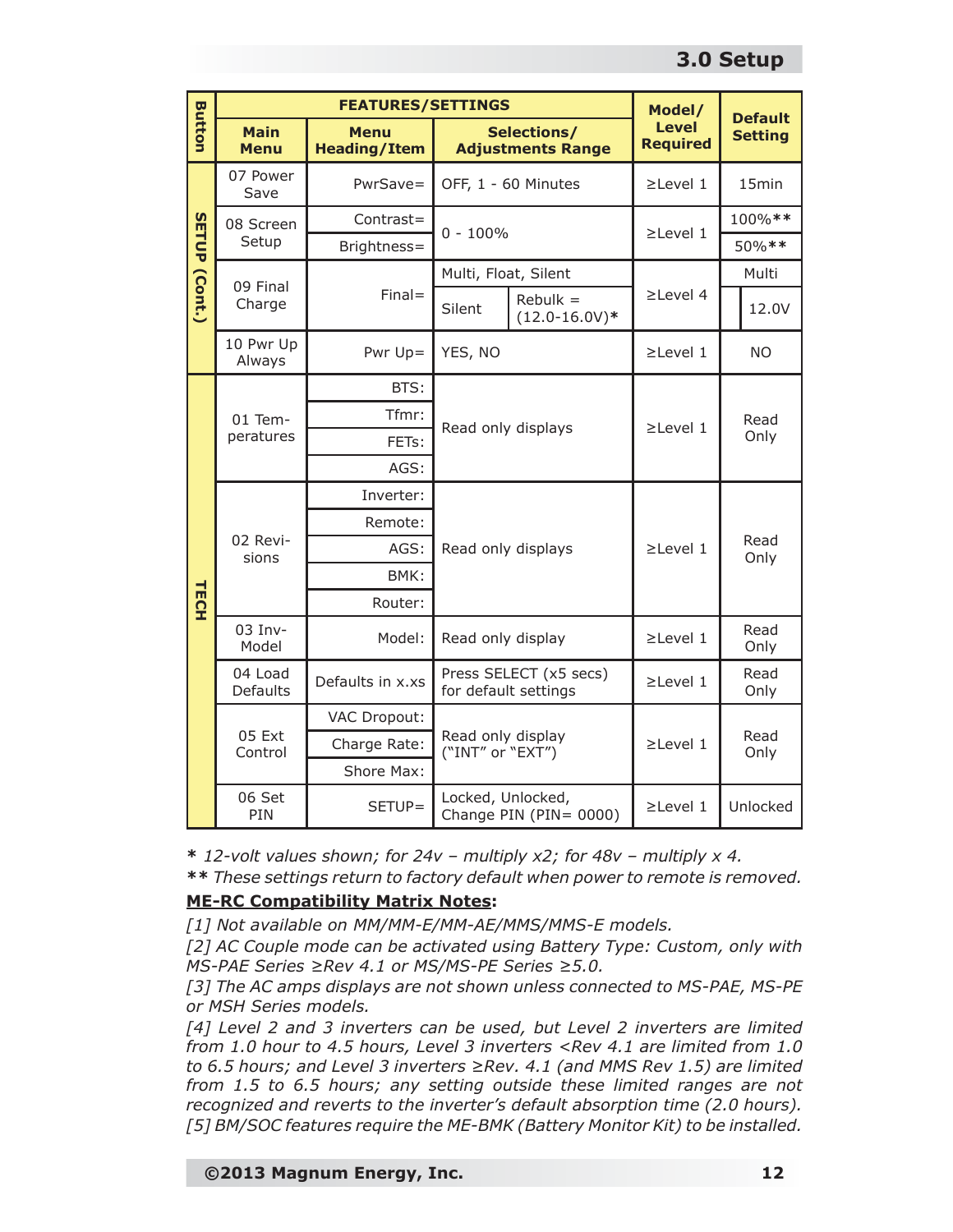## **3.3 Remote Buttons and Menu Items**

The five menu pushbuttons (SHORE, AGS, METER, SETUP, or TECH) allow the inverter/charger system to be configured to your specific preferences. These menus also allow you to access menu items that can help with monitoring and troubleshooting your system.

This section covers each menu button's function and its various configurable settings. This helps to optimize the operation of the inverter/charger.

#### **3.3.1 SHORE Menu**

This menu button enables you to quickly change your *Shore Max* setting to coordinate with the circuit breaker rating from the incoming AC source.

**SHORE: Shore Max** – This ensures the inverter AC loads receive the maximum current available from the utility/generator. Whenever the utility/generator is connected to the inverter (via AC HOT 1), the current used to power the AC loads and to charge the batteries is monitored. When the total current used to power the AC loads and charge the batteries begins to approach the *Shore Max* setting, the current that was used for charging the batteries is automatically reduced. This ensures the AC loads have the needed current (not available on MM/MM-E/ MM-AE/MMS/MMS-E models).

**Default setting:** *Shore Max = 30A* **Range:** *5-60A*





**Where should I set:** Set the *Shore Max* setting to match the current rating of the utility power or the generator's circuit breaker. This setting controls the input current differently depending on the inverter/charger model and the AC input wiring configuration. Set per your inverter model below.



**CAUTION:** Unless you have an MS hybrid series inverter/charger which provides the Load Support feature—the *Shore Max* setting only limits current to the battery, it does not limit the current to the inverter loads. If the current from the loads on the output of the inverter are greater than the circuit breaker rating on the incoming AC source, you will experience nuisance tripping on this breaker.



**Info:** If you are supplying two AC sources (utility and generator) to the inverter's single input through an AC transfer switch, adjust the *Shore Max* setting to the smaller AC circuit breaker size of the two AC sources.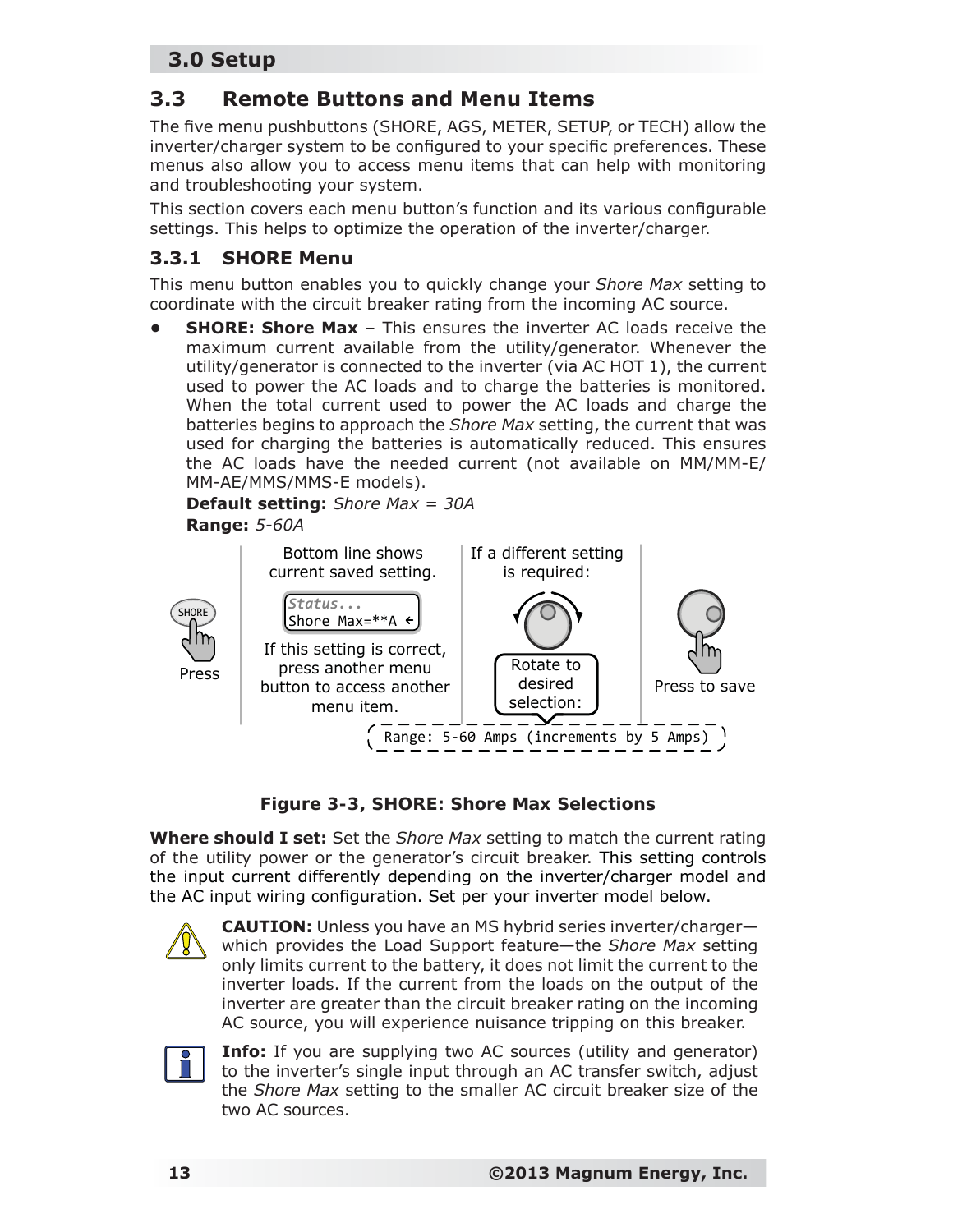**ME, MS, and RD Series:** These models have two inputs (HOT IN 1 and HOT IN 2), but the current is only monitored on HOT IN 1. On these models, when wired as a dual-in configuration or as a single-in configuration—with only the HOT IN 1 connected—the *Shore Max* setting should be set to the size of the AC circuit breaker that feeds the HOT IN 1 input. On these models, when wired as a single-in configuration with HOT IN 1 and HOT IN 2 jumped together, set the *Shore Max* setting to half (x½) the input breaker size—as half the current will pass through HOT IN 1 and the other half through HOT IN 2 simultaneously.

**MS-AE and MS-PAE Series:** These models have two inputs (HOT IN 1 and HOT IN 2), with the current monitored on each input at the same time. On these models, since the input is from a single AC source, both of the input currents are added together and divided in half to determine the *Shore Max* setting. Whether the input circuit breaker is a dual-pole (120/240 VAC input) or a single-pole (120 VAC only), set the *Shore Max* setting to the value of only one of the breaker poles (i.e., 30A dual-pole = 30A setting, 30A single $pole = 30A$  setting).

**MS-E, MS-PE, MSH-RE and MSH-M Series:** These models may have one (AC1) or two (AC2) inputs, with the current monitored on each input separately. On these models, set the *Shore Max* setting to match the input AC circuit breaker size.

*Note: If the ME-RC is connected to a MSH-RE inverter, the Shore Max setting applies to both inputs (AC1 and AC2).*

*Note: The MS Hybrid (MSH) Series inverter/chargers have Load Support Mode, which allows the inverter power to operate in parallel with the incoming AC power (Grid or Gen). This feature uses additional power from the inverter's battery to run loads greater than what the incoming AC power can run alone, and prioritizes the power of any external DC source (i.e., solar, wind, etc.,) over the incoming AC power to run inverter loads.*

**MM, MM-AE and MMS Series (and any export version of these models):** These models do not monitor current on the input, therefore cannot benefit from the *Shore Max* setting or feature. On these models, the *Shore Max* setting may be displayed and allow selection/adjustment, but will not do anything to reduce the battery charger current.

#### **3.3.2 AGS Menu**

The AGS button allows an optional Auto Generator Start – Network (AGS-N) controller (if installed and networked) to be configured to your specific system preferences, and enables you to check the status of the AGS.



**Info:** Refer to Section 7.0 (in this manual) and to your ME-AGS-N Owner's Manual (PN: 64-0039) for detailed information on the AGS.



*Figure 3-4, AGS Menu Display*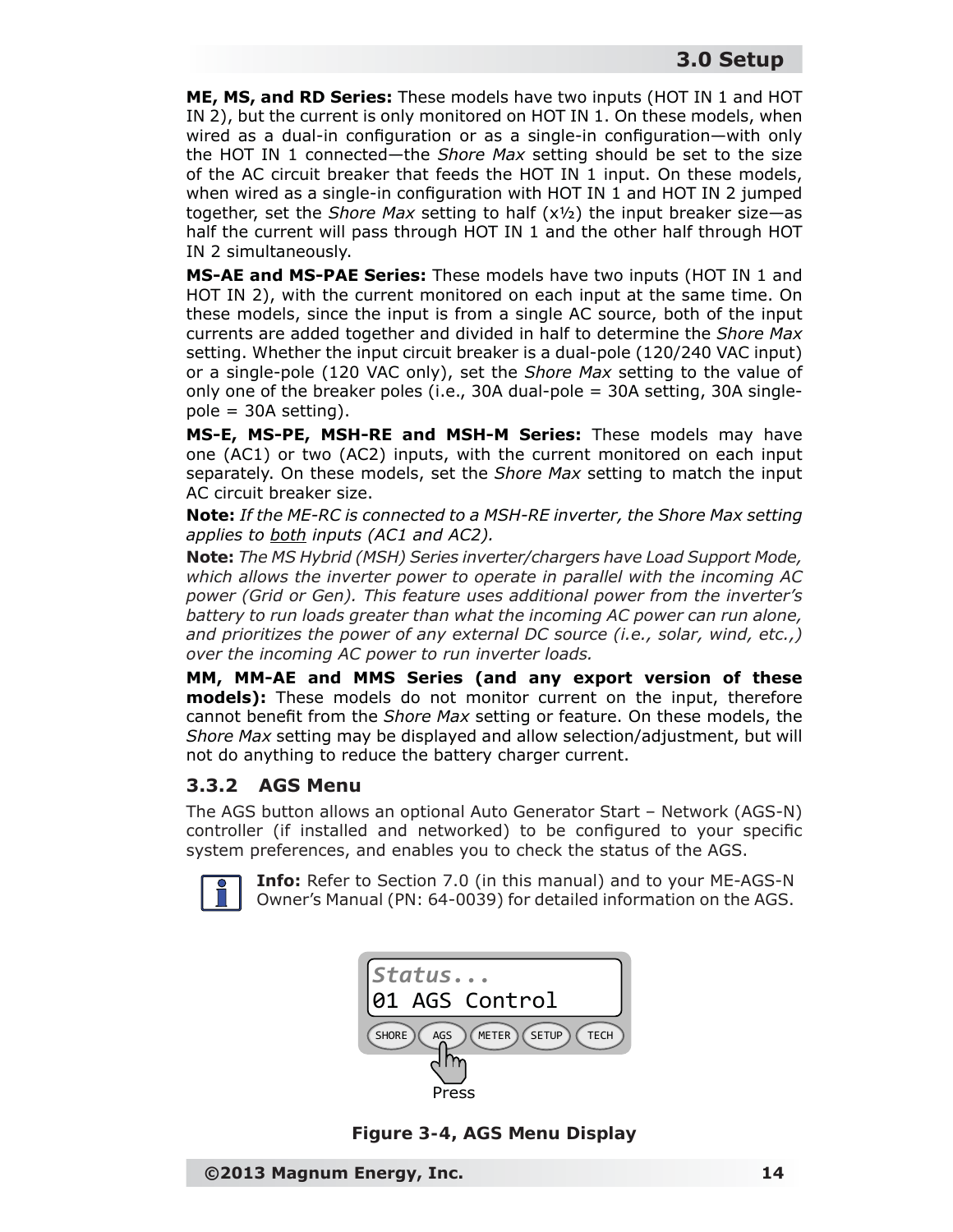#### **3.3.3 METER Menu**

Pressing the METER button accesses the various meters that assist in determining the status of the inverter/charger and the battery system.



**Info:** All displays revert back to the home screen (except for the displays under the METER button) if no button has been pressed for approximately five minutes.





**METER: 01 INV/CHG Meter** - This menu item displays the DC voltage and current while either inverting or charging.

**DC: V (Volts) & A (Amps):** First value displays the voltage from the batteries connected to the inverter. This reading's accuracy is  $\pm 1.5\%$ with a 0.1 VDC resolution. Second value displays (while inverting) a negative number to show the battery current used by the inverter. If charging, the *DC: A (Amps)* reading displays a positive number to show the amount of current delivered to the batteries. The accuracy of this display below 1 amp AC ( $\sim$ 10 amps DC @ 12VDC) is not detected. When the current into or out of the batteries is greater than 1 amp AC, the display accuracy is  $\pm 20\%$ .

**VAC Out:** Display provides the AC voltage measurement at the inverter's output terminals. If inverting, this measures the inverter's output voltage. When in Standby mode, this measures the AC voltage that is passing through the inverter from the source (e.g., grid or generator).

**Hz Out:** Displays (while inverting) the output frequency of the inverter. When in Standby mode, this meter displays the frequency of the incoming AC source (i.e., grid or generator) that is passing through the inverter to the inverter's output terminals. Frequency in Hertz (Hz).

**Load Amps:** Displays the AC amps as measured on the inverter's AC output terminals. The reading is positive  $(+)$  if power is being pulled from the inverter to run an AC load—either using the batteries in Inverter mode, or from the AC input source in Standby mode. The reading is negative (–) to indicate power is being returned to the inverter through the AC output terminals—possible in an AC coupled installation. (MS-PAE, MS-PE and MSH Series models only)

**Input Amp:** Displays the total AC amps being used by the inverter for charging and for powering any connected load at the output of the inverter. This reading is always displayed as a positive (+) number. (MS-PAE, MS-PE and MSH Series models only)

*Example*: If the charger is using 20A from the AC source and the load connected to the inverter output is using 10A, the combined load on the incoming AC source is 30A. So, 30A is displayed as the input amps.

**I/C Amps:** Displays the inverter or charger amps. A negative (–) amps reading indicates the inverter is powering the inverter loads and the batteries are discharging (inverter amps). A positive (+) amps reading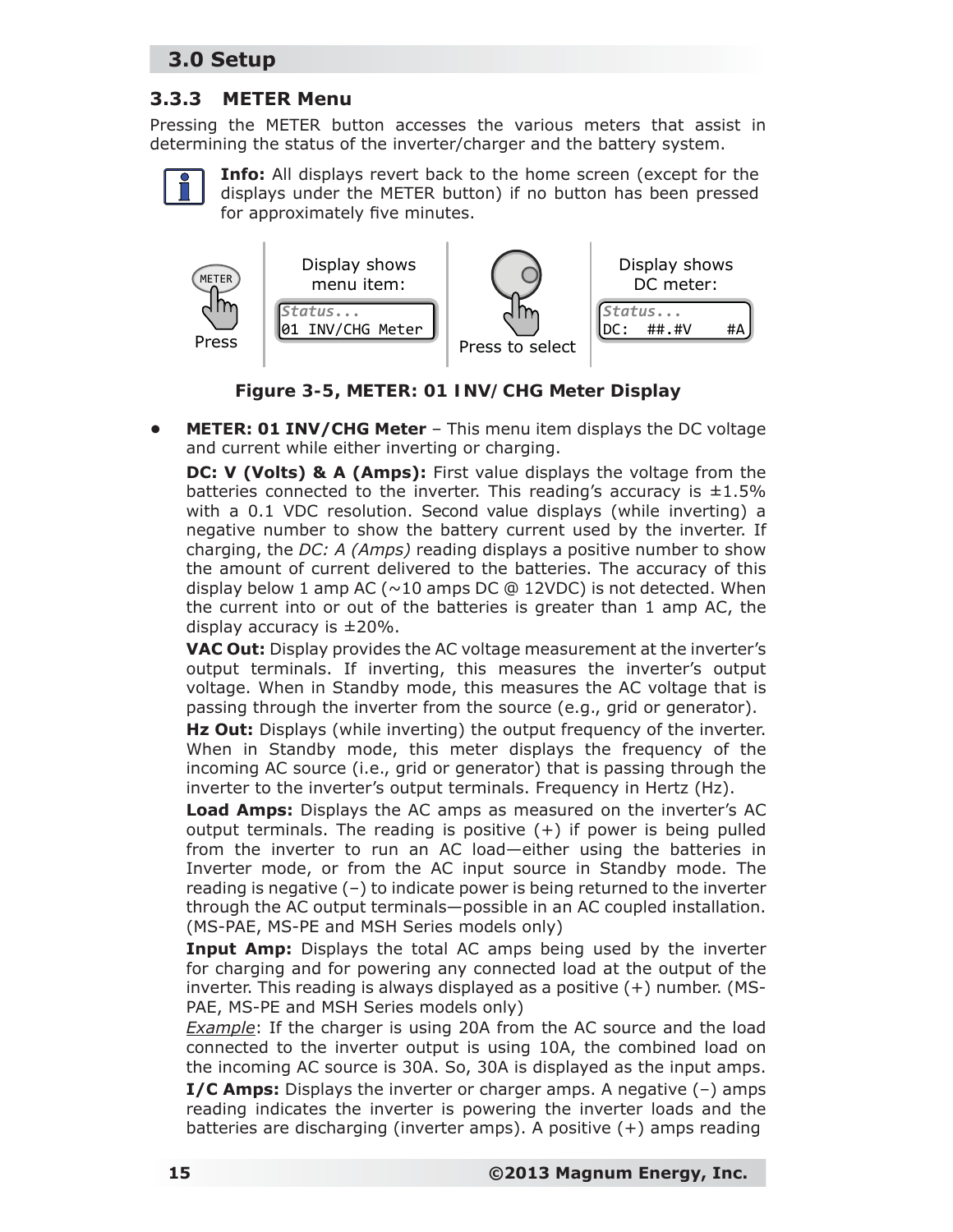indicates the inverter is using the AC input source to charge the batteries (charger amps). (MS-PAE, MS-PE and MSH Series models only)

**AC Input:** Displays the RMS value of the AC voltage at the inverter's AC1/HOT IN 1 and NEUTRAL terminals (MSH Models only).

**AC2 Input:** Displays the RMS value of the AC input voltage applied to the inverter's AC2 and NEUTRAL terminals (MSH-RE Models only).

**• METER: 02 BM: SOC** thru **06 BM: TECH** – These menus allow the optional ME-BMK (Magnum Energy's Battery Monitor Kit)—if installed to be configured to your specific system preferences, and displays the status of the battery system.



**Info:** Refer to Section 8.0 (in this manual) and to your ME-BMK/ BMK-NS Owner's Manual (PN: 64-0013) for detailed information on these menus and the Battery Monitor Kit.

#### **3.3.4 SETUP Menu**

Pressing the SETUP menu button provides access to menu items and settings that allow the inverter/charger to be configured. Review each menu item to determine if any setting requires adjustment to meet your requirements.



*Figure 3-6, SETUP: 01 Search Watts Selections*

**SETUP: 01 Search Watts** - Allows you to turn off the Search Watts feature, or to adjust the power level to determine when the inverter leaves Search mode. If not needed, select *OFF*. When search is turned off, the inverter continuously provides full AC voltage to the loads. **Default setting:** *Search = 5W* **Range:** *OFF, 5-50 Watts (5 Watt increments)*

**Info:** When the Search Watts feature is active, "*Searching*" appears on the top line of the LCD display and the green INV LED will flash.

**What is the Search Watts feature?** This feature helps save battery power by reducing the inverter's output to search pulses when there is no detectable load. If a load greater than the wattage level setting turns on while the inverter is searching, the inverter starts inverting to provide full voltage on its output.

**Should I use the Search Watts feature?** If the inverter can spend a great deal of time searching (to reduce the power drain on your batteries) and you can tolerate small loads (<5 watts) being off, then the Search mode feature should be used. However, if some small loads (i.e., digital clocks, satellite receivers, answering machines, etc.,) are required to be on, then this feature should be turned off (*Search = OFF*).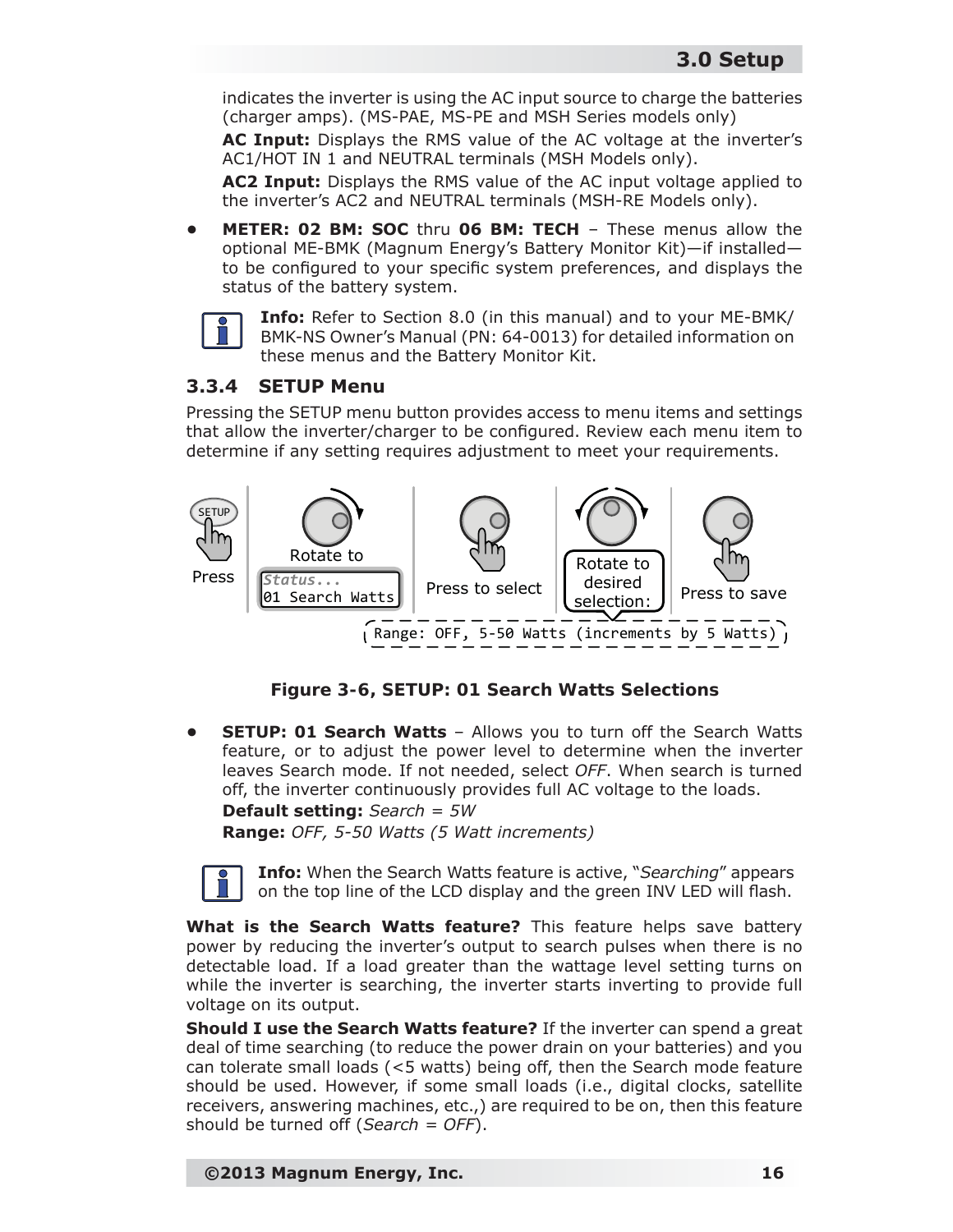**Where should I set Search Watts?** This setting should be adjusted to the same power level (or the next lower setting) of the smallest load that you plan to run. If you don't know the wattage of the smallest load, turn the load on and decrease the *Search Watts* setting until the load comes on and stays on.



**Info:** Even though the Search feature is on, some connected equipment—even if they are off—may draw enough current to keep the inverter in the Inverting mode (i.e., not "Searching").

**SETUP: 02 LowBattCutOut - This setting sets the DC voltage level** that turns off the inverter to protect the batteries from over-discharge damage. If battery voltage drops below the LBCO selected set-point continuously for more than one minute, the FAULT LED comes on, the inverter turns off, and the display shows a *Low Battery* status. If the battery voltage falls below 8.5 volts (12-volt models), 17.0 (24-volt models) or 34.0 volts (48-volt models), the FAULT LED and *Low Battery* status display will be immediate.

**Default settings:** *LBCO = 10.0 VDC (12v models), 20.0 VDC (24v models), or 40.0 VDC (48v models)*

**Range:** *9.0-12.2 VDC (12v inverter)*, *18.0-24.4 VDC (24v inverter)*, or *36.0-48.8 VDC (48v inverter)*



**Info:** The inverter automatically begins inverting when the DC voltage increases to  $\geq 12.5$  VDC (12-volt models),  $\geq 25.0$  VDC (24-volt models), or  $\geq$  50.0 VDC (48-volt models). If AC power is available and connected to the inverter's input, the inverter automatically clears the low battery fault, passes the input AC power to the output, and begins charging the batteries.



*Figure 3-7, SETUP: 02 LowBattCutOut Selections (12v)*

**Where do I set the LBCO setting?** If you want to cycle the batteries slightly—but don't want to discharge them more than 20%\*—then the LBCO setting should be set from 11.5-12.2 VDC (12-volt models), 23.0-24.4 VDC (24-volt models), or 46.0-48.8 (48-volt models). In some applications, such as those installed in an off-grid home or when doing a lot of dry-camping in your RV, you may want to cycle down to 50%\* by setting the LBCO from 10.0-11.4 VDC (12-volt models), 20.0-22.8 VDC (24-volt models), or 40.0- 45.6 VDC (48-volt models). In extreme circumstances, you have the ability to discharge the batteries to 80%\* by setting the LBCO to 9.0-9.5 VDC (12 volt models), 18.0-19.0 VDC (24-volt models), or 36.0-38.0 VDC (48-volt models) before recharging.

\* *These are rough estimates. For accurate battery monitoring, a battery monitor such as Magnum's ME-BMK/ME-BMK-NS is required.*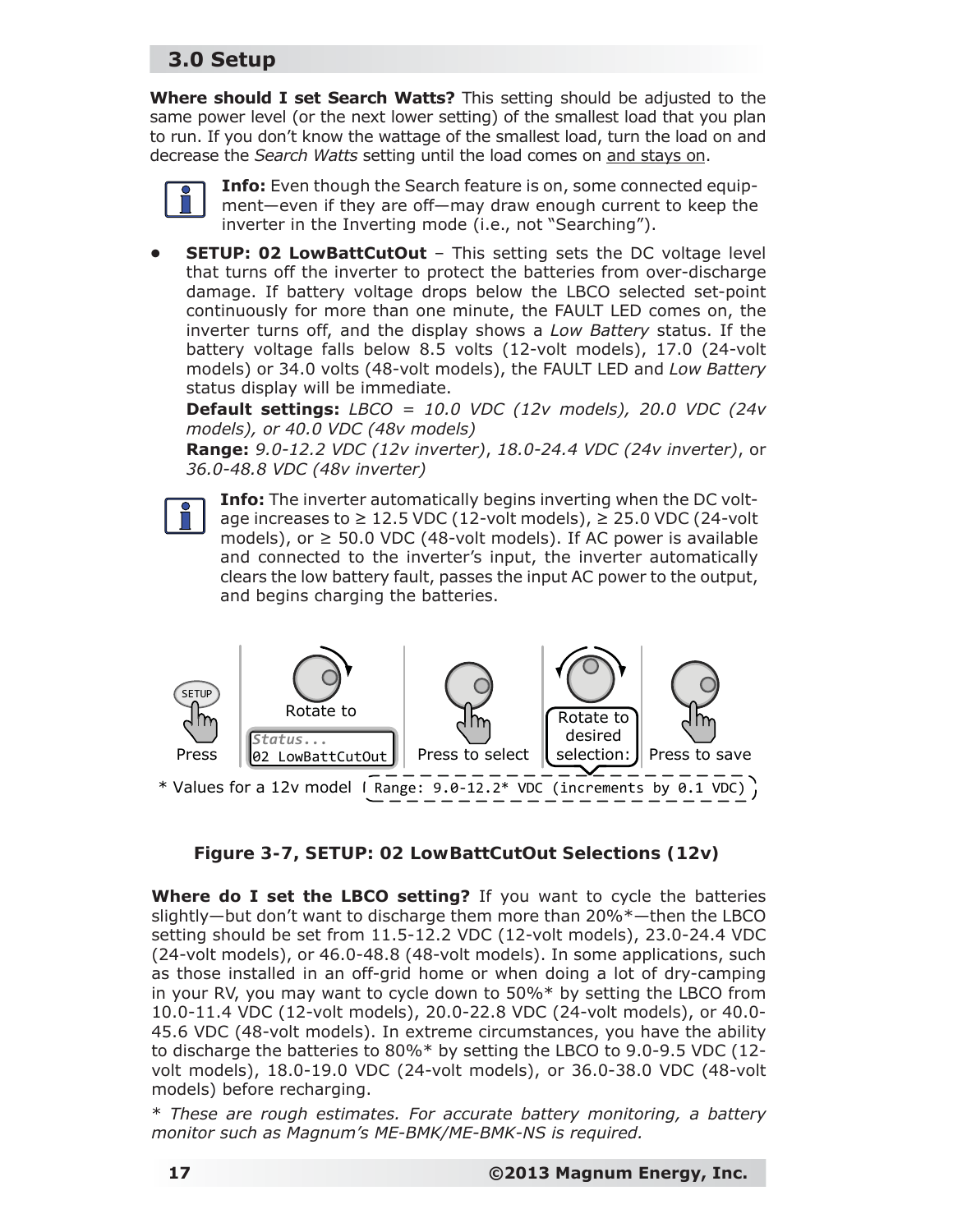

**Info:** The higher the LBCO setting, the less the inverter discharges the batteries; which allows the batteries to have a longer life. The down side to a higher LBCO setting is the need to charge more often to prevent the inverter from shutting off in Fault mode.



**Info:** If there is an AGS-N installed, it should be set to start  $\geq 1.0$ volts higher than the LBCO setting—this is to prevent the inverter from shutting down before the generator comes on.

**SETUP: 03 Absorb Time** - Used to determine when the charger completes the Absorption stage and transitions to the Float stage. Absorption is the second stage of the battery charging process and the batteries will be almost fully charged. Refer to Table 3-2 to correlate the battery capacity to the absorption time.

**Default setting:** *Absorb Hrs = 1.5*

**Range:** *0.1-25.5 Hrs*

*Note: If "CC/CV Controlled" displays on this menu's screen, you will not be able to adjust the settings as "CC/CV" has been selected as the battery type from the 04 Battery Type menu.*



**Info:** If the Absorption stage is short or terminated, the batteries may not receive a full charge. In contrast, if the Absorption stage is too long the batteries may be overcharged. Either scenario may cause damage to the batteries. Contact the battery manufacturer for the best charge settings for your type of batteries.



**Info:** The range of the *Absorb Time* setting is dependent on the revision of your inverter. With inverters having a revision 5.0 or greater, the available range to use is 0.5-25.5 hrs. However, if your inverter revision is less than 5.0, the actual range is only from 1.0 to 6.5 hrs. Any setting less than 1.0 hr or greater than 6.5 hrs is not recognized and will cause the charger to revert to the default setting of 1.5 hrs.



*Figure 3-8, SETUP: 03 Absorb Time Selections*

**Where do I set the Absorb Time setting?** Select the setting based on the 20-hour amp-hour (AH) capacity of your battery bank.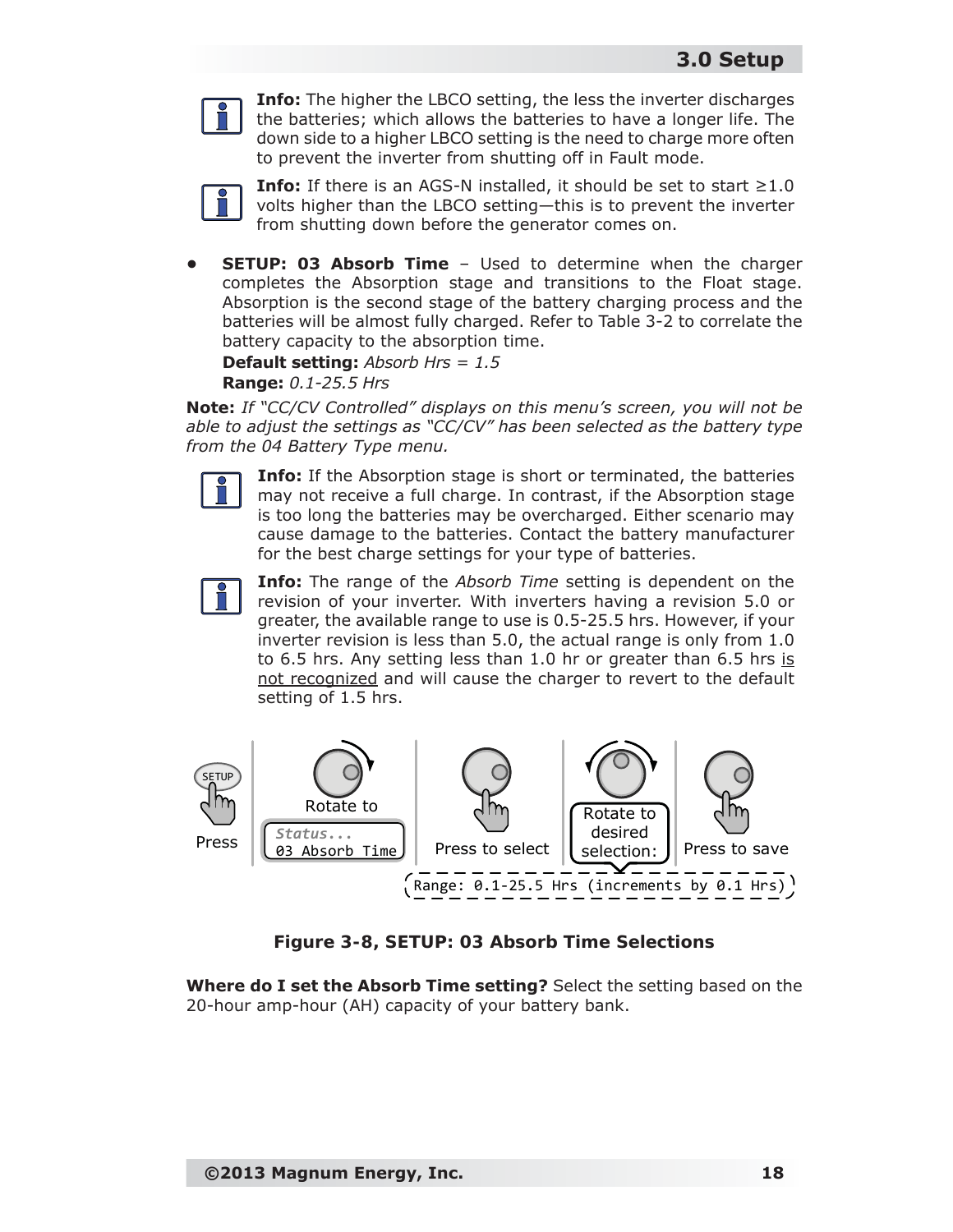| <b>Battery</b><br><b>AmpHrs</b><br><b>Capacity</b> | <b>Suggested</b><br><b>Absorb Time</b> | <b>Battery</b><br><b>AmpHrs</b><br><b>Capacity</b> | <b>Suggested</b><br><b>Absorb Time</b> |
|----------------------------------------------------|----------------------------------------|----------------------------------------------------|----------------------------------------|
| 200-300                                            | 60 minutes                             | 1310-1500                                          | 240 minutes                            |
| 310-500                                            | 90 minutes                             | 1510-1700                                          | 270 minutes                            |
| 510-700                                            | 120 minutes                            | 1710-1900                                          | 300 minutes                            |
| 710-900                                            | 150 minutes                            | 1910-2100                                          | 330 minutes                            |
| 910-1100                                           | 180 minutes                            | 2110-2300                                          | 360 minutes                            |
| 1110-1300                                          | 210 minutes                            | 2310-2500                                          | 390 minutes                            |

#### **Table 3-2, Battery AmpHrs Capacity to Suggested Absorb Time**

**How do I determine my Battery Amp-Hour capacity?** The inverter requires deep cycle batteries, which are specifically made for continuous use. The batteries are rated either by AHrs or reserve capacity in minutes.

- Amp-hour (AH) capacity is a measurement of how many amps a battery can deliver for a specified length of time (usually 20 hours) until the voltage achieves 1.75 VDC/cell at 80° F.
- Reserve Capacity (RC) is a measure of how many minutes a battery can deliver a certain amount of current (usually 25A) and maintain a voltage above 1.75 VDC/cell at 80° F.



**Info:** If using the Reserve Capacity (25A), the 20-hour AH capacity can be estimated by multiplying 'minutes reserve capacity' by 50%.

Table 3-3 provides an estimated 20-hour amp-hour capacity based on the group/code size, physical size, and voltage of the battery. If you are not sure of your battery's 20-hour AH rating, consult your battery manufacturer/ dealer or use the table below to obtain an estimate.

| <b>Group/Code</b><br><b>Size</b> | <b>Physical Size</b><br>$(L'' \times W'' \times H'')$ | <b>Battery</b><br><b>Voltage</b> | <b>Battery AHrs</b><br>$(20 - hr rate)$ |
|----------------------------------|-------------------------------------------------------|----------------------------------|-----------------------------------------|
| GC-2 (Golf cart)                 | 10 3/8 x 7 13/16 x 10 5/8                             | 6V                               | 220 AHrs                                |
| $L-16$                           | 11 11/16 x 7 x 16 11/16                               | 6V                               | 375 AHRs                                |
| Group 22                         | $91/2 \times 67/8 \times 85/16$                       | 12V                              | 55 AHRs                                 |
| Group 24                         | 10 1/4 x 6 13/16 x 8 7/8                              | 12V                              | 70 AHRs                                 |
| Group 27                         | 12 1/16 x 6 13/16 x 8 7/8                             | 12V                              | 95 AHRs                                 |
| Group 31                         | 13 x 6 13/16 x 9 7/16                                 | 12V                              | 110 AHRs                                |
| 4D                               | 20 3/4 x 8 3/4 x 9 7/8                                | 12V                              | 200 AHRs                                |
| 8D                               | 20 3/4 x 11 1/8 x 9 7/8                               | 12V                              | 250 AHRs                                |

#### **Table 3-3, Battery Size to Battery AmpHrs (estimated)**

Once you've determined the amp-hour capacity of each battery, review how your batteries are connected (parallel or series) to determine the total amphour capacity of the battery bank: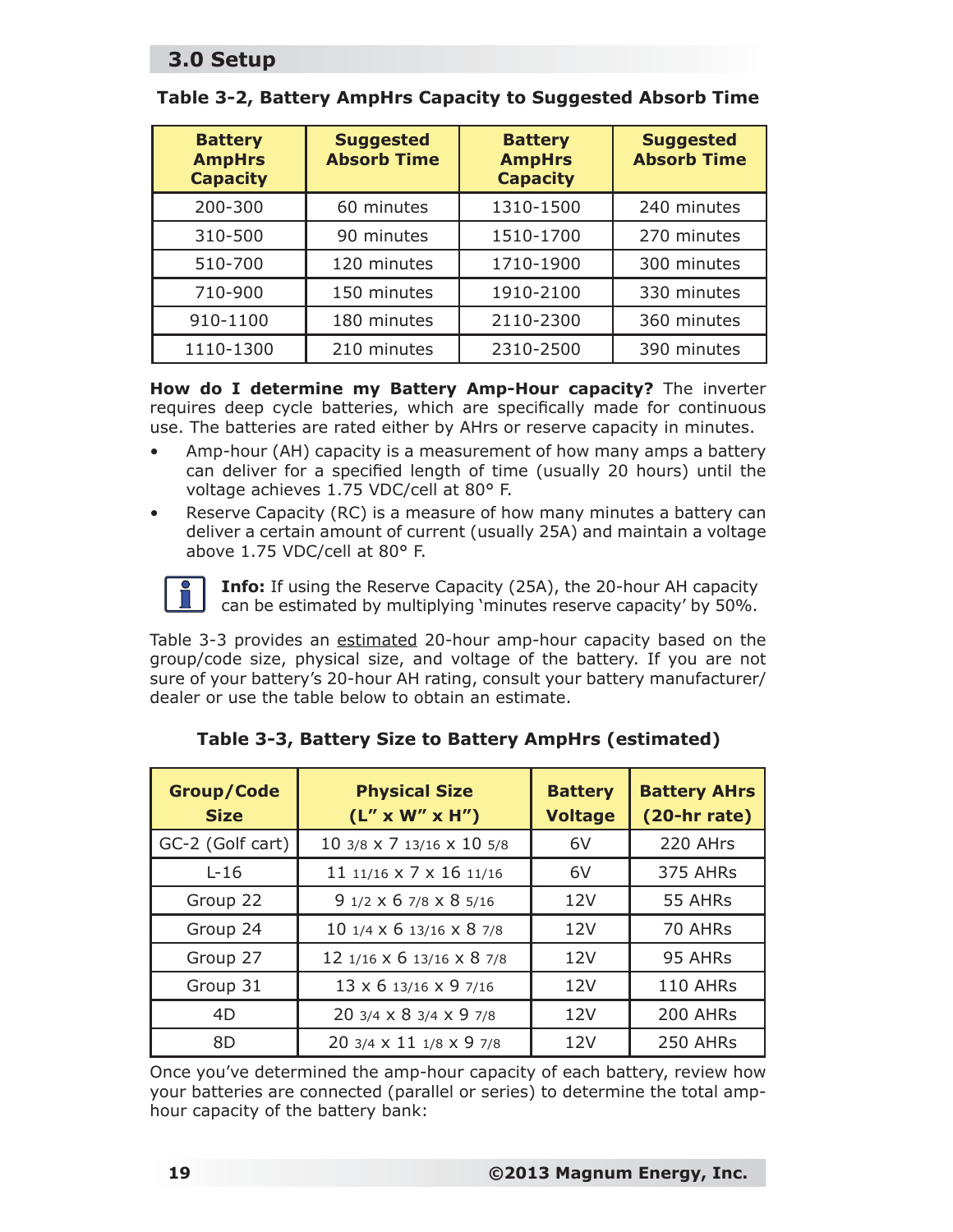**Parallel connection** – batteries connected in parallel (positive to positive, negative to negative) increase the AHr capacity of the battery bank, but the voltage remains the same.

*Example*: A 12-volt battery bank with three 12-volt batteries that are rated at 125 AHrs each. Each of the positive terminals are connected together and each of the negative terminals are connected together (i.e., connected in parallel). The AHrs of each battery connected in parallel are added together  $(125$  AH + 125 AH + 125 AH = 375 AH), but the voltage of the battery bank stays the same (12 VDC).

**Series connection** – batteries connected in series (pos. to neg.) increase the voltage of the battery bank, but the AHr rate remains the same.

*Example*: A 12-volt battery bank with two 6-volt batteries that are rated at 220 AHrs. The positive terminal of the first battery is connected to the negative terminal of the second battery (i.e., connected in series). Since the two 6-volt batteries are connected in series, the voltage of the batteries are added together to produce 12-volts (6 VDC + 6 VDC = 12 VDC), but the amp-hour capacity of the battery bank does not change (220 AH).

In battery banks where you have batteries connected in series and in parallel, the rules are the same. The batteries connected in series are referred to as a 'series string' and the amp-hour capacity doesn't change. Each series string is connected together in parallel to increase the amp-hour capacity. Add the amp-hour capacity of each series string connected in parallel to determine the total amp-hour capacity of the battery bank.

**SETUP: 04 Battery Type** – This setting selects the battery type, which determines the battery charge profile and ensures the batteries are receiving the proper charge voltage. The fixed voltage settings are: fixed when using the *GEL, Flooded, AGM1*, or *AGM2* selections, but can be adjusted if using the *CC/CV* or *Custom* selections.

**Default setting:** *Battery Type = Flooded* **Range:** *AGM1, AGM2, Flooded, GEL, CC/CV, Custom*

**◊ Battery Type (GEL, Flooded, AGM1, or AGM2)** – When the battery type selection is *GEL* (for Gel batteries), *Flooded* (for liquid lead acid batteries), *AGM1* (for Lifeline AGM batteries), or *AGM2* (for East Penn/ Deka/Discover/Trojan AGM batteries), the charge voltage level for the Absorption, Float, and EQ Charge modes are fixed and shown in Table 3-1—depending on the battery type selected and the nominal inverter battery voltage.



*Figure 3-9, SETUP: 04 Battery Type Selections*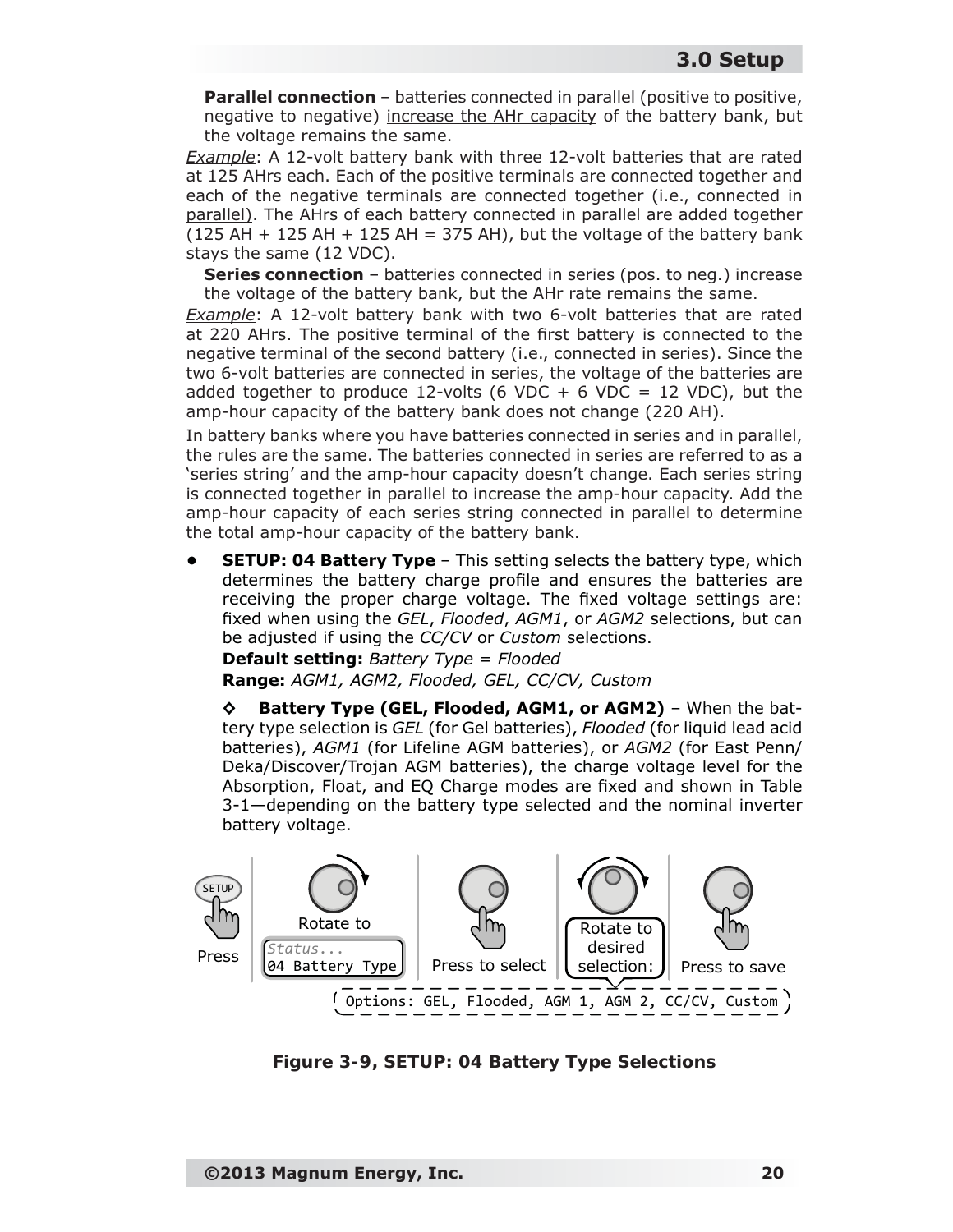**Info:** The voltage settings shown in Table 3-4 are based on the Battery Temperature Sensor (BTS) at a temperature of 77° F (25° C), or not connected. If the BTS is connected, the actual charge voltage will increase if the temperature around the BTS is below 77° F (25° C), and decrease if higher than  $77^{\circ}$  F (25 $^{\circ}$  C). This ensures the batteries receive the correct charge voltage regardless of temperature.

| <b>Battery</b><br><b>Type</b> | <b>Inverter</b><br><b>Voltage</b> | <b>Absorption</b><br><b>Voltage</b> | <b>Float</b><br><b>Voltage</b> | <b>Equalization</b><br><b>Voltage</b> |
|-------------------------------|-----------------------------------|-------------------------------------|--------------------------------|---------------------------------------|
|                               | 12 VDC                            | 14.1 VDC                            | 13.6 VDC                       | 14.1 VDC <sup>1</sup>                 |
| <b>GEL</b>                    | 24 VDC                            | 28.2 VDC                            | 27.2 VDC                       | 28.2 VDC <sup>1</sup>                 |
|                               | 48 VDC                            | 56.4 VDC                            | 54.4 VDC                       | 56.4 VDC <sup>1</sup>                 |
|                               | 12 VDC                            | 14.6 VDC                            | 13.4 VDC                       | 15.5 VDC                              |
| Flooded                       | 24 VDC                            | 29.2 VDC                            | 26.8 VDC                       | 31.0 VDC                              |
|                               | 48 VDC                            | 58.4 VDC                            | 53.6 VDC                       | 62.0 VDC                              |
|                               | 12 VDC                            | 14.3 VDC                            | 13.1 VDC                       | 15.5 VDC                              |
| AGM 1 <sup>2</sup>            | 24 VDC                            | 28.6 VDC                            | 26.2 VDC                       | 31.0 VDC                              |
|                               | 48 VDC                            | 57.2 VDC                            | 52.4 VDC                       | 62.0 VDC                              |
|                               | 12 VDC                            | 14.5 VDC                            | 13.5 VDC                       | 14.5 VDC <sup>1</sup>                 |
| AGM <sub>23</sub>             | 24 VDC                            | 29.0 VDC                            | 27.0 VDC                       | 29.0 VDC <sup>1</sup>                 |
|                               | 48 VDC                            | 58.0 VDC                            | 54.0 VDC                       | 58.0 VDC <sup>1</sup>                 |

**Table 3-4, Battery Type to Charge Voltages**

*Note<sup>1</sup>: Voltage same as absorption voltage—to prevent equalization. Note²: Charge voltages for Concord (Lifeline Series) AGM batteries. Note³: Charge voltages for East Penn, Deka, Discover and Trojan AGM batteries.*

**◊ Battery Type (CC/CV) –** The *CC/CV* selection provides a Constant Current/Constant Voltage (CC/CV) charging method with an adjustable charge voltage and a setting that limits output current—if needed. It consolidates all the battery charge settings that are required for a 2-stage charging cycle (i.e., Constant Current and Constant Voltage).

*Note***:** *The CC/CV settings only display if CC/CV has been selected from the 04 Battery Type menu.*

**Info:** If *04 Battery Type* is set to *CC/CV*, the following menus are no longer accessible and display "*CC/CV Controlled*" when selected: *03 Absorb Time*, *05 Charge Rate*, and *09 Final Charge*. This is to prevent charging conflicts that could occur while in the CC/CV profile.

 **Max Amps** – Sets the maximum charge amperage allowed to charge the batteries during the CC/CV charge cycles. The range of settings are provided to limit the charge current to the battery bank, which helps prevent battery overheating caused by charging at too high a charge rate.

**Default:** *200 ADC* **Range:** *20 - 990 ADC*

 **Chg Volts** – Sets the voltage level at which the charger will hold the batteries during the Constant Voltage cycle.

**Default:** *13.8 VDC (12v), 27.6 VDC (24v), 55.2 VDC (48v)* **Range:** *OFF, 12.0-16.0 VDC (12v), 24.0-32.0 VDC (24v), 48.0-64.0 VDC (48v)*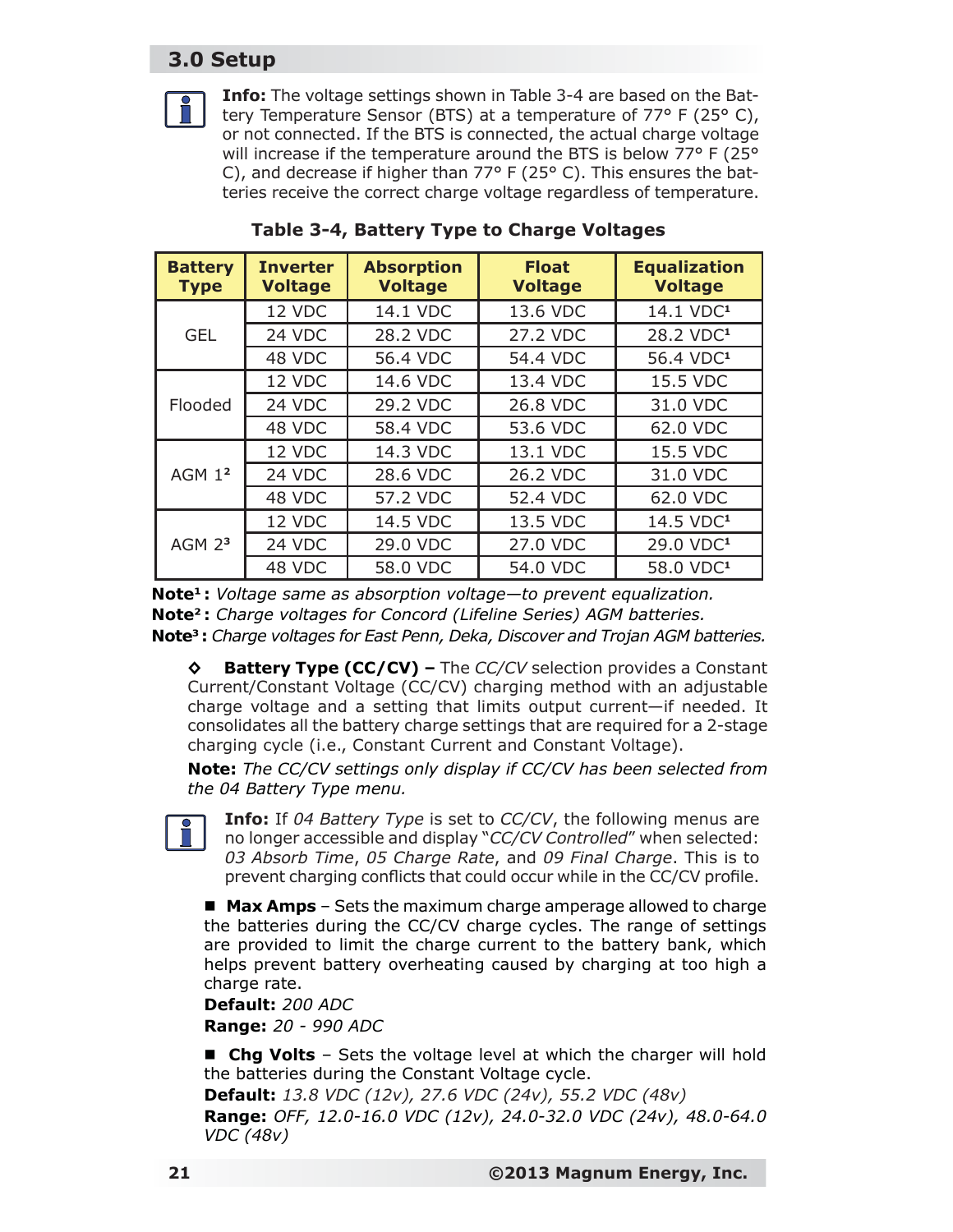**Info:** If the BMK (Battery Monitor Kit) is connected, the DC amps value determined by the BMK (under *METER: 03 BM: Meters/ DC Amps*) will be used by the CC/CV's *Max Amps* setting instead of the inverter's DC calculated current (shown under *METER: 01A INV/ CHG Meter/ DC:*)—as it is more accurate (+/- .1 ADC).

■ **EndChg** – These selections determine when the second stage of charging (Constant Voltage) is finished. If using the *DoneTime* or *Do*neAmps selections, once the constant voltage charge cycle is finished, it transitions to a Silent charge stage. After entering the Silent Charge mode, the charger automatically stops charging, but is still actively monitoring the battery voltage. The charger will remain "Silent" until the battery voltage drops to the *Recharge* setting, at which time the charger will start another Constant Current/Constant Voltage charge cycle (see Figure 3-10).

#### **Default:** *Time*

#### **Range:** *Time, DC Amps, Hold VDC*

**\* DoneTime** – The *DoneTime* selection is used when a specific time is selected to be the best solution for determining when the batteries are fully charged and the Constant Voltage stage needs to end. This setting determines how long the charger will hold the battery voltage at the *Chg Volts* setting—based on a set time period. When using time, the battery bank size will typically determine the length of the *DoneTime* setting. The larger the battery bank, the longer the time needed to ensure a full charge to the batteries. If the setting is from *0.1 to 25.5 hrs*, the charger transitions to the Silent Charge mode after the battery voltage has been at the charge voltage setting for the selected time. Refer to Table 3-2 to assist you in selecting the *DoneTime* setting based on the AHr capacity of your battery bank.

#### **Default:** *1.5 Hrs*

#### **Range:** *0.1-25.5 Hrs*

*Note: After choosing DoneTime, the MaxTime and Recharge settings must be determined (pp. 23-24).*



*Figure 3-10, Done Time/Amps Charge Stages*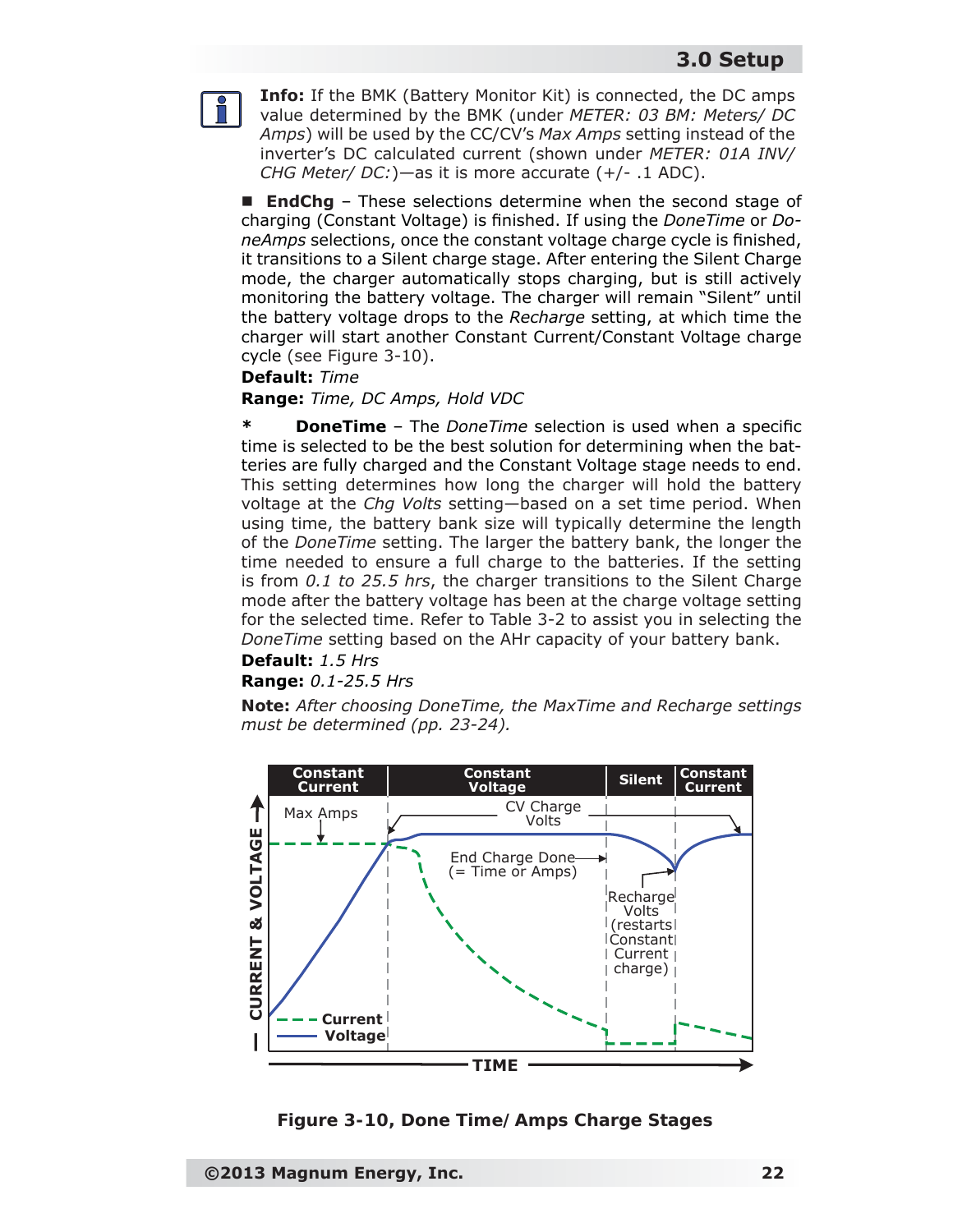**\* DoneAmps** – The *DoneAmps* setting is used when the DC amperage supplied to the batteries (i.e., return amps) determines when the batteries are fully charged and the Constant Voltage stage needs to end. This setting determines how long the charger holds the battery voltage at the *Chg Volts* setting—based on a minimum current setting (i.e., return amps). During the Constant Voltage charge mode, as the battery charges, the current from the charger slowly decreases. When this current decreases below the *DoneAmps* setting, the charger transitions to the Silent charge stage. Most battery manufacturers use a specific formula to determine return amps (indicating a full charge for their particular type of battery). The formula used by most manufacturers to absorb the batteries is C/20, where C=Battery Bank's Total Amp Hours. Basically, they take approximately 5% of the total battery bank size, and consider the battery totally charged when the charger's return amps drops to this level. Continuing to charge past this level may possibly overcharge the batteries. Check with your battery manufacturer to find out what the correct return amp settings are for your batteries.

#### **Default:** *20 ADC*

**Range:** *0-250 ADC*

*Note: After choosing DoneAmps, the MaxTime and Recharge settings must be determined (see below).*

**Info:** It is highly suggested that you install a battery monitor if the *DoneAmps* setting is used. If no battery monitor is installed, the *DoneAmps* setting relies on the METER menu's *01 INV/CHG Meter DC:* value to determine when to transfer out of the Constant Voltage charge mode. When a ME-BMK/ME-BMK-NS is installed, the *Done-Amps* setting relies on the METER menu's *03 BM: Meters DC Amps:* value to determine when to transfer out of the Constant Voltage charge mode. This is the most accurate DC amperage measurement (reading from the battery monitor is accurate to  $+/-$  .1 ADC).



**Info:** Setting the *DoneAmps* value to zero keeps the charger in the Constant Voltage charge mode until the *MaxTime* setting (under *SETUP: 04 Battery Type/CC/CV*) is reached.



**Info:** When using the *DoneAmps* setting, the charger will stay in the Constant Voltage charge mode for a minimum of two minutes independent of the actual *DoneAmps* setting.



**Info:** If DC loads are connected directly to the batteries, it is not recommended that you use the *DoneAmps* setting. DC loads cause the charger to increase the amperage delivered to the battery bank in order to charge the batteries and to run the DC loads. This scenario could result in overcharging the batteries since the return amps reading will be skewed by the DC loads.

**□ MaxTime** – This setting is a safety feature that ensures abnormal conditions do not cause the charger to hold batteries at a high voltage for a prolonged period of time. This menu sets a maximum time the charger is allowed to operate in either the Constant Current or Constant Voltage charge modes. If the charger reaches the *MaxTime* setting, it will transition to the Silent charge stage.

#### **Default:** *12.0 Hrs* **Range:** *0.1-25.5 Hrs*

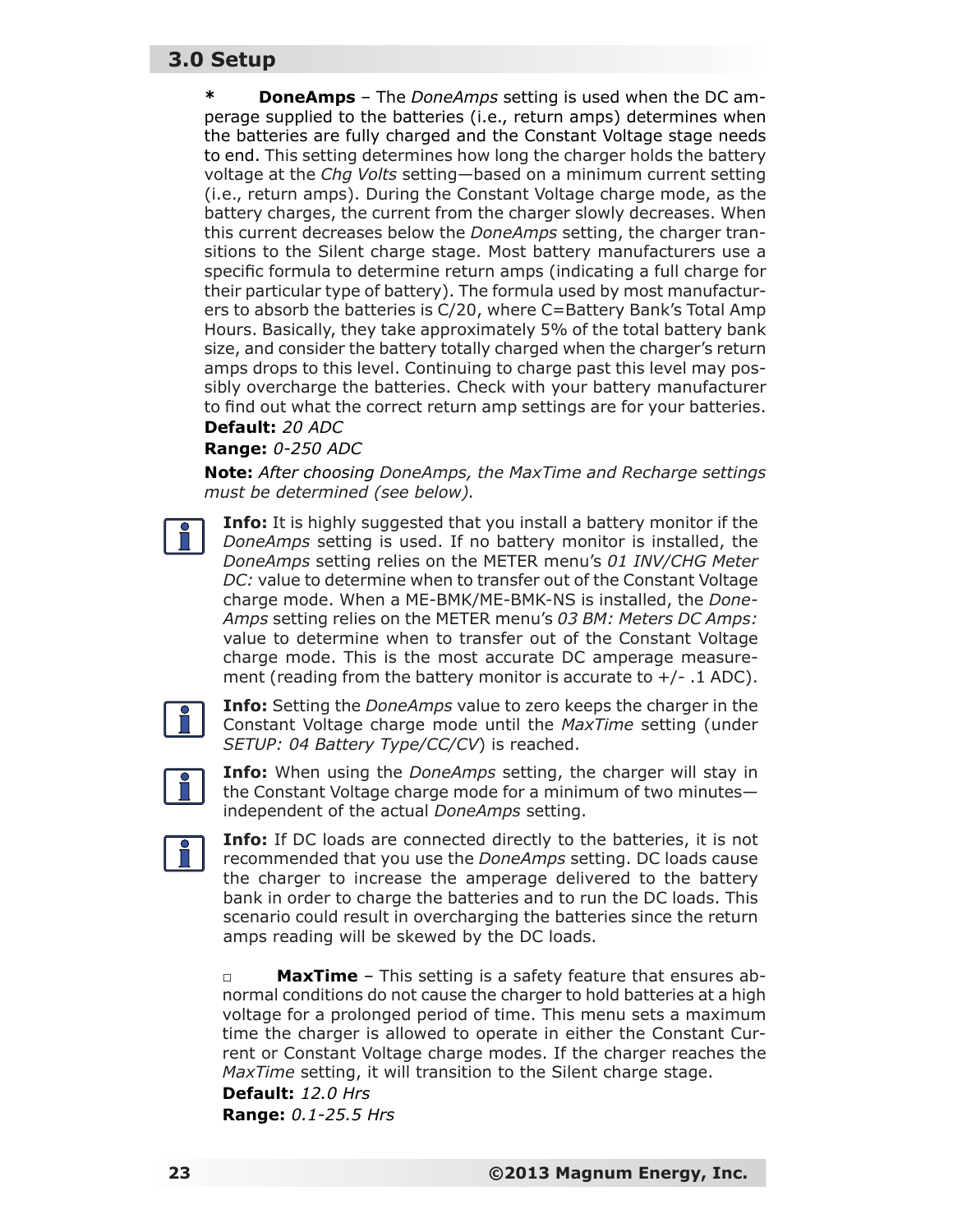**Recharge** – This setting determines the DC voltage set-point to which the batteries are allowed to fall—while the charger is in the Silent charge cycle—before the charger restarts and recharges to the *Chg Volts* setting. This setting should be at the lowest DC volts level that you want the batteries to fall before starting a new charge. **Default:** *12.0 VDC (12v), 24.0 VDC (24v), 48.0 VDC (48v)*

**Range:** *12.0-16.0 VDC (12v), 24.0-32.0 VDC (24v), 48.0-64.0 VDC (48v)*

**\* Hold VDC** – This setting holds the battery voltage at the *Chg Volts* setting. This is for a system that requires a constant charge voltage to be present at all times (see Figure 3-11).





**◊ Battery Type (Custom) –** This selection allows you to individually adjust the float, absorb, and equalization charge voltage settings and to set an equalization time for your batteries. The following Custom battery settings display only if *Custom* has been selected from the *04 Battery Type* menu. Use these settings to determine the battery's absorption, float, and equalization voltages, and the maximum amount of time spent equalizing.

■ **Absorb** – Sets the level at which the charging voltage is held constant during an Absorption cycle.

**Default:** *14.4V (12v)*, *28.8V (24v), 57.6V (48v)* **Range:** *12.0-16.0V (12v)*, *24.0-32.0V (24v), 48.0-64.0V (48v)*

■ Float – Sets the level at which the charging voltage is held constant during a Float cycle.

**Default:** *13.2V (12v)*, *26.4V (24v), 52.8V (48v)* **Range:** *12.0-16.0V (12v)*, *24.0-32.0V (24v), 48.0-64.0V (48v)*

 **Equalize** – Sets the level at which the charging voltage is held constant during an Equalization cycle.

*Note: Equalize volts cannot be set lower than the Absorb setting, or more than 2 volts (12v systems), 4 volts (24v systems), or 8 volts (48v systems) above the Absorb setting.*

**Default:** 15.6V (12v), *31.2V (24v), 62.4V (48v)* **Range:** *12.0-16.0V (12v)*, *24.0-34.0V, 48.0-68.0V (48v)*

**©2013 Magnum Energy, Inc. 24**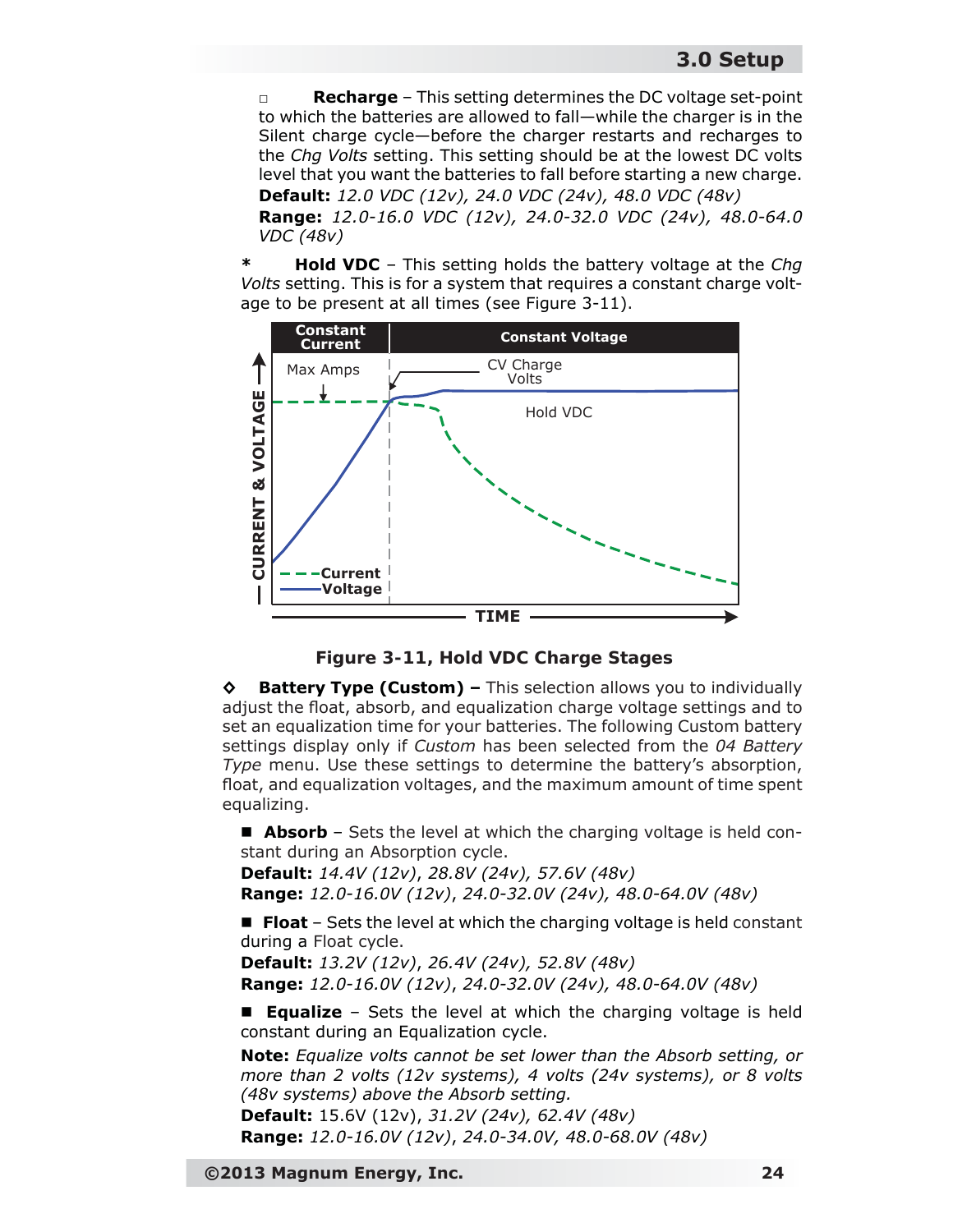**• SETUP: 05 Charge Rate** – Sets the maximum charge rate allowed to charge the batteries during Bulk, Absorption, Float, and Equalize charging. The *Max Charge = 0%* setting helps minimize charging while continuing to allow pass-thru power. The rest of the selections are provided to limit the charge rate to the battery bank, which helps prevent battery overheating caused by charging at too high a charge rate.

The *Max Charge* selections are provided as a percentage of the inverter/ charger's maximum charging capability. Refer to the label on the side of the inverter (or owner's manual) to determine the inverter's maximum charge rate. Once you find this maximum charge rate, determine the percentage needed to limit the charge rate to your battery bank.

**Default setting:** *Max Charge = 80%*

**Range:** *0-100%*

*Note: If "CC/CV Controlled" displays on this menu's screen, you will not be able to adjust the settings as "CC/CV" has been selected as the battery type from the 04 Battery Type menu.*

*Example*: The maximum charge rate of your inverter/charger is 120 amps and you need to limit the charge rate to 72 amps. Choose the *Max Charge = 60%* setting (72 amps = 60% of 120 amps).



**Info:** If *Max Charge = 0%*, the topology of the inverter—when connected to an AC source—will override the 0% setting and start charging if the battery voltage is <11 VDC (12v models), <22 VDC (24v models), or <44 VDC (48v models).



#### *Figure 3-12, SETUP: 05 Charge Rate Selections*

**Where should I set my Maximum Charge Rate?** The maximum charge rate is generally set to a  $C/5$ <sup>\*</sup> rate (C = the total amp-hour capacity of the battery bank—using the 20-hour AH rate). The C/5 rate is usually used when the objective is to charge the batteries as quickly as possible (i.e., 400 AH  $\div$  $5 = 80$  amp maximum charge rate). A lower rate such as  $C/20^*$  is used when the batteries need to be charged as slow as possible.



**CAUTION:** The C/5 or C/20 charge rate settings are guidelines; they are not requirements on how to set your battery charge rate. For specific charge rate requirements, refer to your battery's manufacturer.



**Info:** If multiple inverter/chargers are used on a single battery bank, you must ensure that the total charge rate from all inverter/chargers is limited to the maximum charge rate needed for your battery bank. The maximum *Charge Rate* setting only limits the charging on each inverter/charger individually, not on all inverter/chargers.

*\* C/5 or C/20 rate – charge rates are commonly expressed as a ratio of the total amp-hour (AH) capacity of the battery bank. For example, with a 400 AH battery bank (C = 400), the C/5 charge rate is 80 A (400/5 = 80 A).*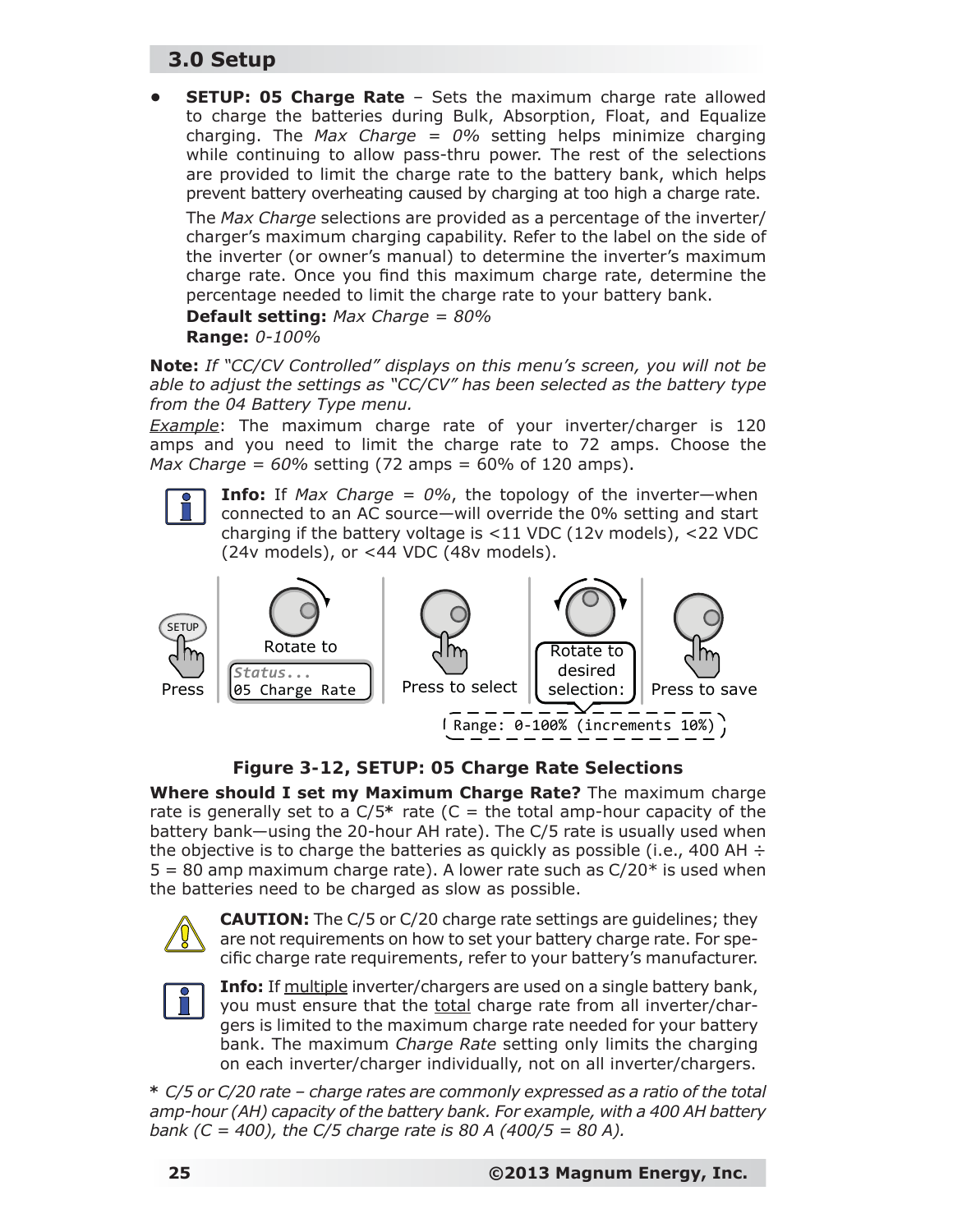**SETUP: 06 VAC Dropout** – Used to select the minimum AC voltage that must be present on the input before the inverter/charger switches from Inverter to Standby mode. This setting also determines the minimum AC voltage threshold where the charger disengages and the inverter (when turned on) will provide AC power from the batteries. This protects AC loads from utility outages.

**Default setting:** *Dropout = 80 VAC* (Export models = *150 VAC*) **Range:** *US models: 60-100 VAC, UPS Mode; Export models: 110-190 VAC, UPS Mode*

*Example:* If this setting is set to *Dropout = 60 VAC*, then the AC input voltage must be above 60 volts before the inverter will switch from Inverter mode to Standby mode.

*Example:* If this setting is set to *Dropout = 60 VAC*, when the AC input voltage drops to 60 volts the inverter will switch from Standby mode to Inverter mode.



#### *Figure 3-13, SETUP: 06 VAC Dropout Selections*

**Where do I set my VAC Dropout?** It depends on the application and what you are using as the AC source. The settings not only look at the incoming voltage level to determine when to transfer, but also determine how quickly the charger disconnects and starts inverting based of the fluctuations of the incoming AC voltage.

*Note: If the ME-RC is connected to a MSH-RE inverter, the VAC Dropout setting applies to both inputs (AC1 and AC2).*

**Dropout = 60 VAC to 100 VAC (export inverter models – Dropout = 120 VAC to 200 VAC):** Use a VAC dropout setting from 60 VAC to 100 VAC (export models—dropout from 110 VAC to 190 VAC) when the AC source may have fluctuations in RMS voltage. These settings attempt to prevent the charger from disengaging unnecessarily due to poor quality voltage, and are highly recommended if using a generator for charging. The transfer time from Standby mode to Inverter mode is >16 milliseconds when using these settings.

**Dropout = UPSmode:** Use the *UPS Mode* setting when the AC source is well regulated above 105 VAC (200 VAC for export inverter models) and the inverter loads are sensitive to voltage fluctuations. This setting is intolerant of voltage fluctuations and will provide a quick transfer. The transfer time from Charge mode to Inverter mode is ≤16 milliseconds when using this setting. Do not use this setting if using a generator as your AC source.



**Info:** If you get nuisance AC disconnects, either change the setting to 100 VAC or less (export inverter models—190 VAC or less), or obtain a better voltage-regulated AC source.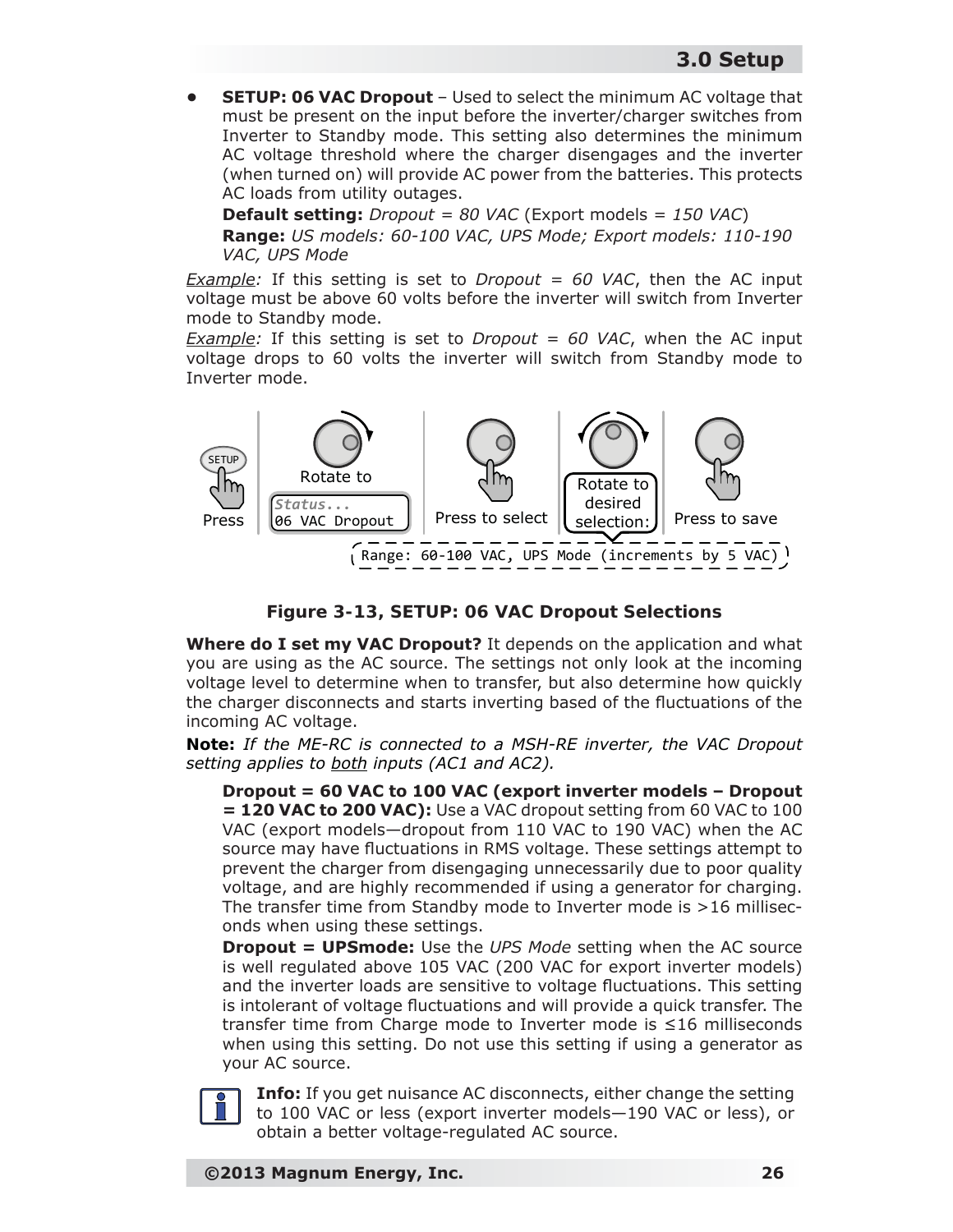**• SETUP: 07 Power Save** – This setting allows you to turn off the Power Save feature, or to select a time (from *1 minute* to *60 minutes*) that determines how often the display goes into Power Save mode. **Default setting:** *PwrSave = 15min*

**Range:** *OFF, 1-60 Minutes*



*Figure 3-14, SETUP: 07 Power Save Selections*

**What is the Power Save feature?** The Power Save feature causes the LCD backlight and LEDs on the remote display to turn off to conserve energy. The remote goes into Power Save mode if there hasn't been a button press or fault message for a set period of time. Whenever the remote goes into Power Save mode, the LCD backlight and LEDs can be reactivated by pressing any menu button. During Power Save mode, the LCD backlight and Fault LED will come on and stay on as long as a fault is detected.

If you want the LCD backlight and LEDs to always be on, you will need to turn the Power Save feature off by selecting *PwrSave = OFF*.

**SETUP: 08 Screen Setup** - Used to adjust the contrast of the LCD screen and the backlight brightness for the best looking display based on the current lighting conditions and viewing angle.

**Default settings:** *Contrast = 100%*; *Brightness = 50%* **Range:** *Contrast: 0-100%, Brightness: 0-100%*



*Figure 3-15, SETUP: 08 Screen Setup Selections*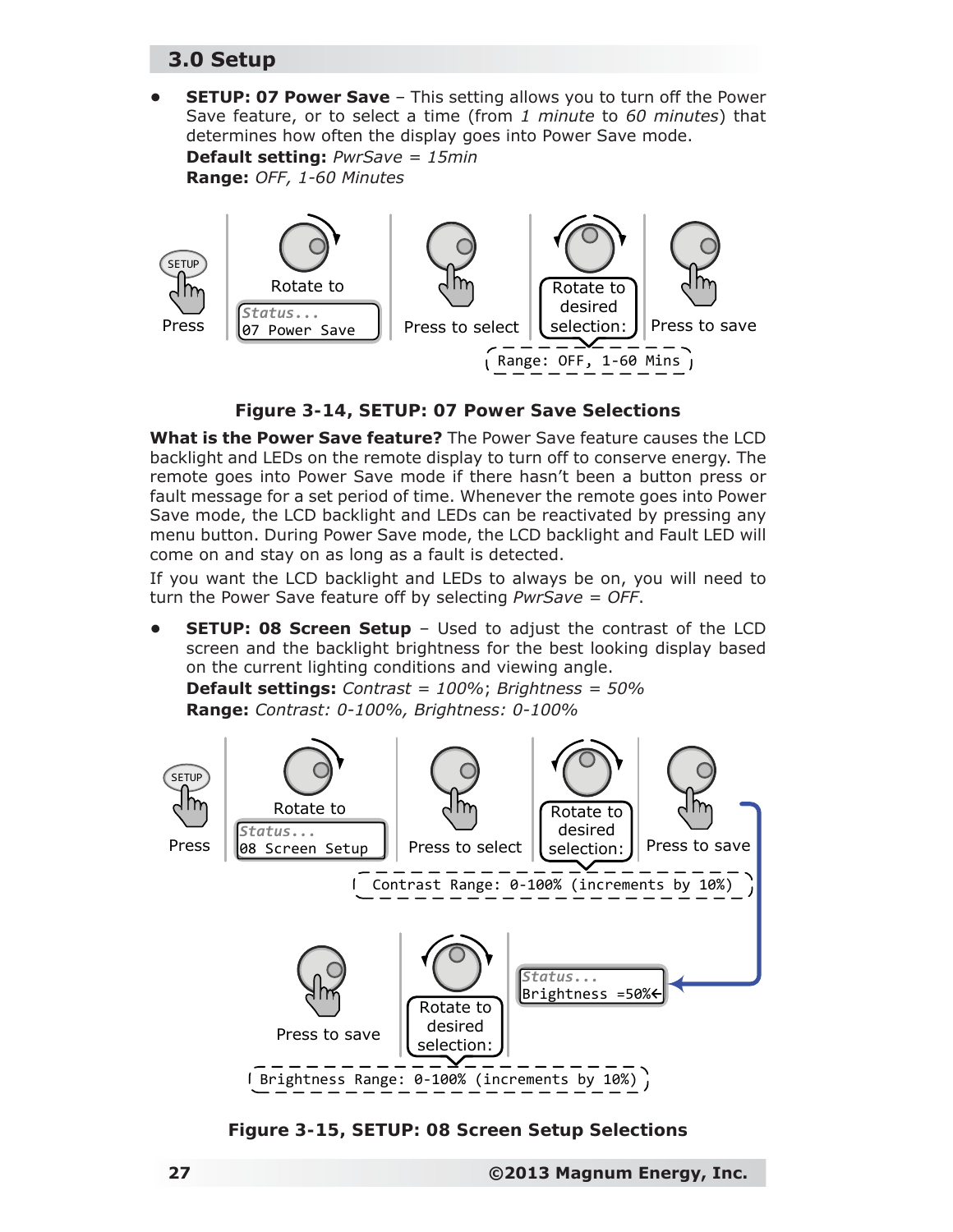**• SETUP: 09 Final Charge** – The *Final Charge* stage setting is the stage to which the charger will transition after the absorption stage has finished—as set in the 03 Absorb Time menu.

**Default setting:** *Final = Multi*

**Range:** *Multi, Float, Silent (Rebulk)*

*Note: If "CC/CV Controlled" displays on this menu's screen, you will not be able to adjust the settings as "CC/CV" has been selected as the battery type from the 04 Battery Type menu.*

**Set Final Charge = Multi** – The *Multi* setting (or "Multi-Stage"), transitions from the Absorption stage to Float. Once in Float stage for 4 hours with no DC load on the batteries, the charger enters the Full Charge stage (i.e., Battery Saver mode). In Full Charge mode, the charger automatically stops charging but is still on and actively monitoring the battery voltage. The charger remains in the Full Charge stage until the battery voltage drops below 12.7 VDC for 12-volt batteries, 25.4 VDC for 24-volt batteries, and 50.8 VDC for 48-volt batteries—at which time it returns to the Float stage. These battery voltages are the fully charged voltages of a battery at rest. The charger continues to cycle between Float and Full Charge as long as incoming AC is available.



**Info:** When *Multi* is selected and the charger goes to Full Charge mode, if another charge source (such as PV or wind) is charging the batteries above the fully charged voltage, the charger will remain in the Full Charge stage.

**Why should I use Multi-Stage?** Multi is the most commonly used charge mode. It is suitable for most applications and will assure a full charge to the batteries, without overcharging. If there is another alternate charge source charging the batteries, such as PV, wind or hydro, then Multi mode will use the inverter/charger to complete a full charge. The inverter/charger will transition to Full Charge mode and the alternate charge source will then maintain the battery voltage. If the alternate source is unable to maintain the voltage, the charger will enter Float mode for another four hour period. The Full Charge feature in the Multi mode also helps reduce water consumption in flooded batteries when they are left in the charge mode for extended periods, such as in a backup power application.

**Set Final Charge Stage = Float** - The Float stage is a maintenance charge mode that maintains a constant voltage—while delivering up to the maximum rated current of the charger in order to power any DC loads connected to the batteries. Most 3-stage chargers finish the charge mode in Float and remain in Float as long as an AC source is available on the input of the charger. The float voltage is determined by the battery type selected in the *04 Battery Type* menu. Unlike Multi mode, in Float mode there is no Full Charge feature.

**Why should I use the Float Charge Stage?** Float mode is typically used when the charger is the only charge source connected to the batteries. This mode will maintain the batteries at the float voltage. If using flooded batteries and the charger is in float for an extended period, the water level should be checked every two to three weeks for proper levels.

**Set Final Charge Stage = Silent** – Silent mode stops charging once it transitions from Absorb mode to '*Silent*'. Once the charger enters Silent mode the battery voltage is continuously monitored. If the batteries fall to the *Rebulk* value, the charger restarts the Bulk Charge mode and then transitions to Absorb Charge mode. After the Absorb Charge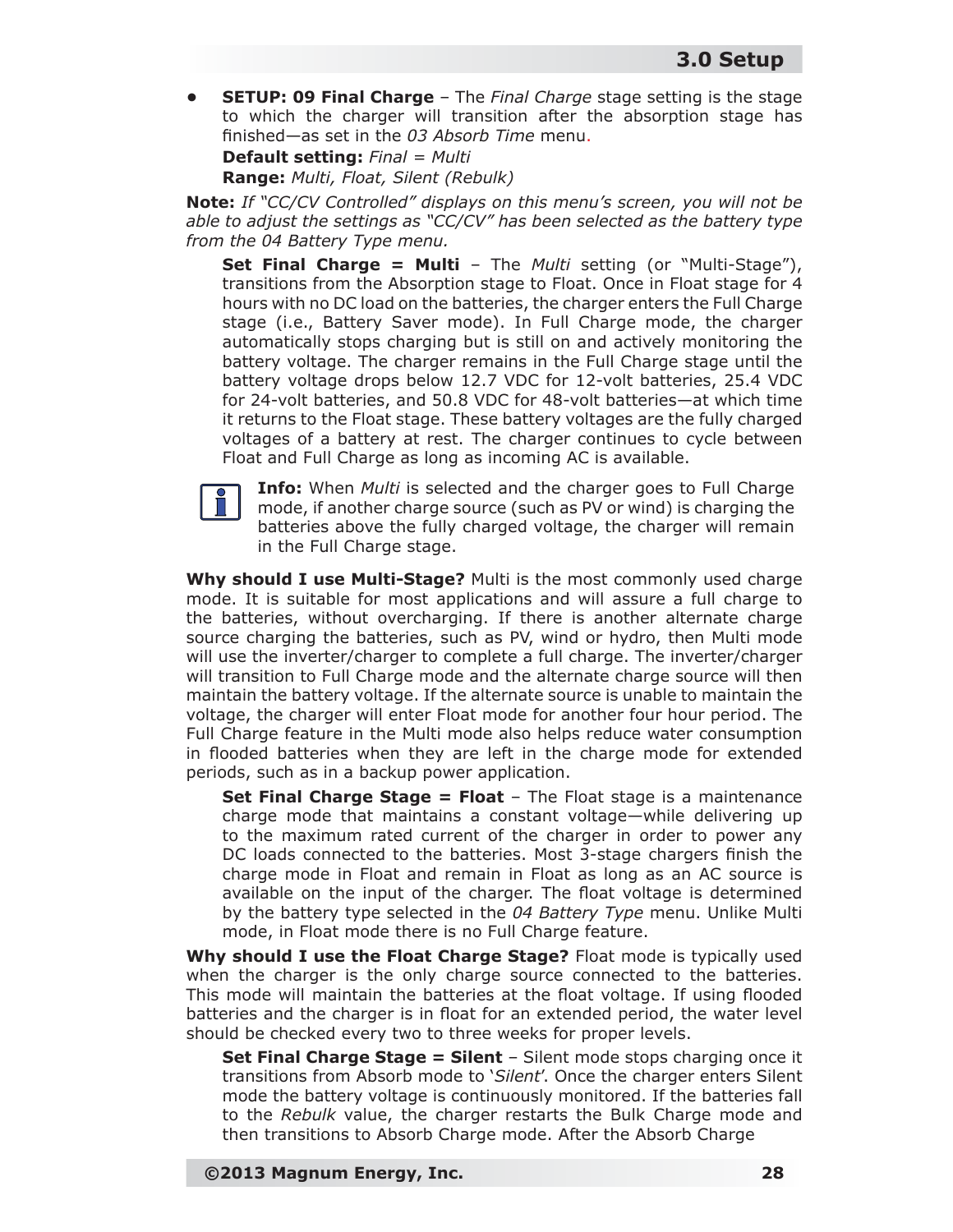mode, the charger again transitions to Silent mode. This silent to rebulk to absorb and back to silent cycle will continue as long as it is required.

**ReBulk** – When *Silent* is selected, you must also set the DC voltage set-point where the charger restarts the Bulk Charge mode. This setting should be at the lowest DC volts you want the batteries to fall before starting a new bulk charge. Typically, the lowest DC volts the batteries are allowed to fall is 12.0 to 12.2 VDC (12-volt systems), 24.0 to 24.4 VDC (24-volt systems), and 48.0 to 48.8 VDC (48-volt systems) respectively.

**Default setting:** *Rebulk = 12.0V (for 12v inverter)*

**Ranges:** *12.0-16.0 VDC (12v), 24.0-32.0 VDC (24v), 48.0-64.0 VDC (48v)*  **Why should I use the Silent Stage?** Silent mode is typically used when an alternate charge source is available and able to fully charge or finish the charge cycle after the Absorb stage. A major difference between Multi mode and Silent mode is that the Silent mode returns to Bulk mode instead of Float mode. In Silent mode you can also adjust the Rebulk set-point in order to allow the alternate charge source to provide more of the battery charging.

**SETUP: 10 Pwr Up Always** – Allows the inverter to power up and provide AC power automatically once DC voltage is connected to the inverter.

**Default setting:** *Pwr Up = NO* **Range:** *YES, NO*

**What is the Power Up Always feature?** Normally, when DC power is connected to the inverter, the user is required to press the power button—on the inverter or remote—to turn the inverter on. When the Power Up Always feature is activated by selecting *YES*, the inverter is automatically turned on and starts searching or inverting—depending on the *01 Search Watts* setting. Once the inverter has connected to DC power and is automatically turned on, the power button—on the inverter or remote—can be used to turn the inverter on or off.

**Why use the Power Up Always feature?** Some customers are familiar with Uninterruptible Power Supplies (UPS) that power-up automatically when DC power is connected. The Power Up Always feature can be used by customers that want to obtain the same automatic power-up feature with which they are familiar.

#### **3.3.5 TECH Menu**

The TECH menu button provides access to selections that are used to assist service technicians in troubleshooting. It provides access to system information along with a selection that allows all system settings to be returned to the original factory default values.

**• TECH: 01 Temperatures** – Displays the various temperatures measured throughout the system. Rotate the SELECT knob to scroll through these temperature readings. The following read only temperature displays are available:

**BTS:** Displays temperature of the inverter's Battery Temp Sensor (BTS)—if one is connected to the battery bank.

**Tfmer:** Displays temperature of the main power transformer (Tfmer) inside the inverter.

**FETs:** Displays temperature of inverter's Field Effect Transistors (FETs).

**AGS:** Displays the temperature of the AGS temp sensor—if one is connected. If no AGS is connected, "*No Comm*" displays.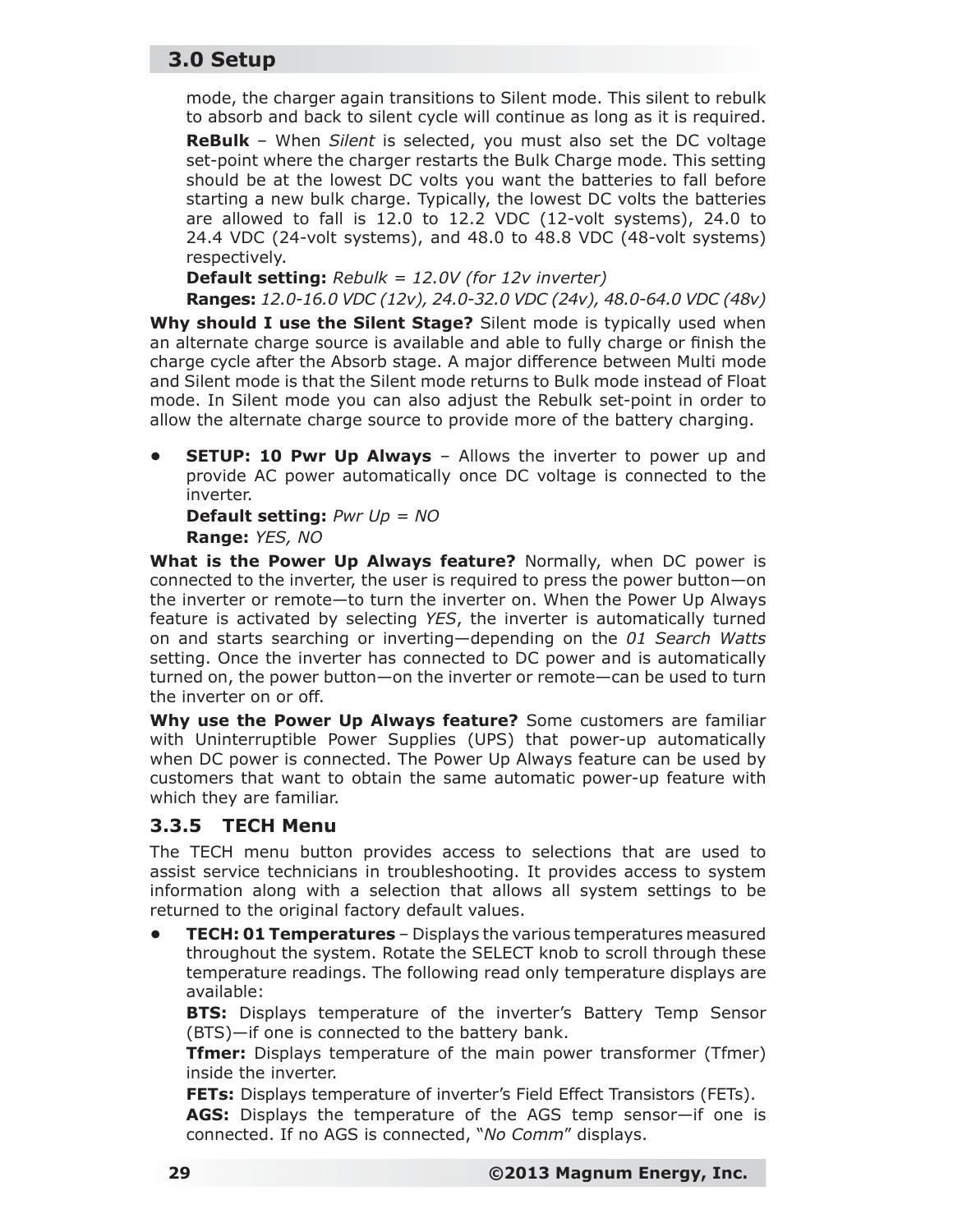

*Figure 3-16, TECH: 01 Temperatures Display*

**TECH: 02 Revisions** - Displays the revisions of the devices that are connected to the Magnum network. Rotate the SELECT knob to scroll through the revisions. The following devices display revisions (if connected to the remote): inverter, remote, AGS, BMK, and router.



*Figure 3-17, TECH: 02 Revisions Display*



**Info:** The BMK, AGS, and the remote accessories may display a *"0.0"* revision. Either the accessory is not installed, there is no communication because of a bad or miswired network cable, the device is not powered, or the device is bad.

**TECH: 03 Inverter Model** - This read only menu displays the model number of the connected inverter.



*Figure 3-18, TECH: 03 Inv Model Display*



**Info:** When "*Model: UNKNOWN*" is displayed, the remote is unable to determine the inverter model. This happens when the remote is connected to a later/newer inverter model not recognized by an older remote. All remote menu selections and features that are available in the inverter will function normally.



**Info:** The revision may display *"0.0"* for several reasons. Either the inverter is not installed, there is no communication due to a bad or miswired network cable, or the inverter is not powered or is bad.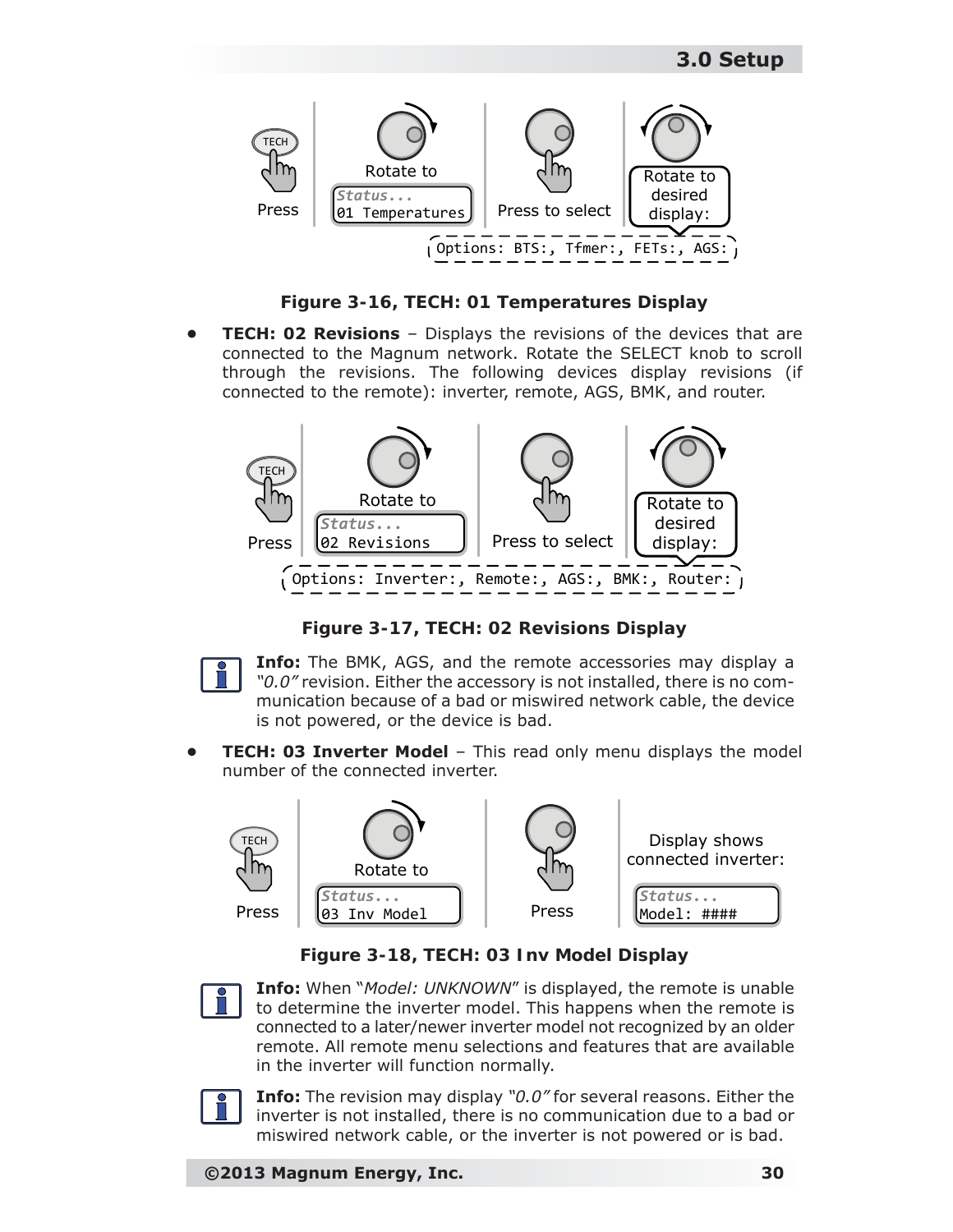## **3.0 Setup**

**• TECH: 04 Load Defaults** – This menu restores all settings on the inverter/charger, and any settings on accessories that are networked and controlled by the inverter (i.e., ME-AGS-N) to the factory default settings. To restore, press and hold the rotary SELECT knob for 5 seconds. Once restored, the display will show *DEFAULTS LOADED*. The inverter/charger's factory defaults are listed in Table 3-5.

*Note: If a password (PIN) has been previously set, this menu will be unavailable (i.e., locked). Refer to the TECH: 06 SETUP PIN section on the next page for information on how to unlock this menu.*

**Info:** For information on the factory default settings for any networked accessory, refer to the owner's manual for that accessory.



| Figure 3-19, TECH: 04 Load Defaults Selection |  |  |  |  |
|-----------------------------------------------|--|--|--|--|
|-----------------------------------------------|--|--|--|--|

| <b>Menu Items</b> |                         | <b>Default Settings</b>                                                                           |  |
|-------------------|-------------------------|---------------------------------------------------------------------------------------------------|--|
|                   | <b>SHORE Pushbutton</b> | Shore Max = $30A*$                                                                                |  |
|                   | 01 Search Watts         | Search $=$ 5W                                                                                     |  |
|                   | 02 LowBattCutOut        | LBCO = $10.0$ VDC (12-volt models),<br>20.0 VDC (24-volt models), or<br>40.0 VDC (48-volt models) |  |
|                   | 03 Absorb Time          | Absorb Hrs $= 1.5$                                                                                |  |
| Pushbutton        | 04 Battery Type         | $BatType = Flooded$                                                                               |  |
|                   | 05 Charge Rate          | Max Charge = $80\%$                                                                               |  |
|                   | 06 VAC Dropout          | Dropout = $80$ VAC*<br>(150 VAC for export models)                                                |  |
| SETUP             | 07 Power Save           | $PwrSave = 15min$                                                                                 |  |
|                   |                         | Contrast $=100\%$                                                                                 |  |
|                   | 08 Screen Setup         | Brightness $=$ 50%                                                                                |  |
|                   | 09 Final Charge         | $Final = Multi$                                                                                   |  |
|                   | 10 Power Up Always      | Pwr $Up = NO$                                                                                     |  |

#### **Table 3-5, ME-RC's Inverter/Charger Default Settings**

*\* - If using with a MSH4024RE model inverter (which has two AC inputs), both AC inputs will have the same setting (i.e., in example above, both the AC1 and AC2 inputs would have a Shore Max setting of 30A and a VAC Dropout setting of 80 VAC).*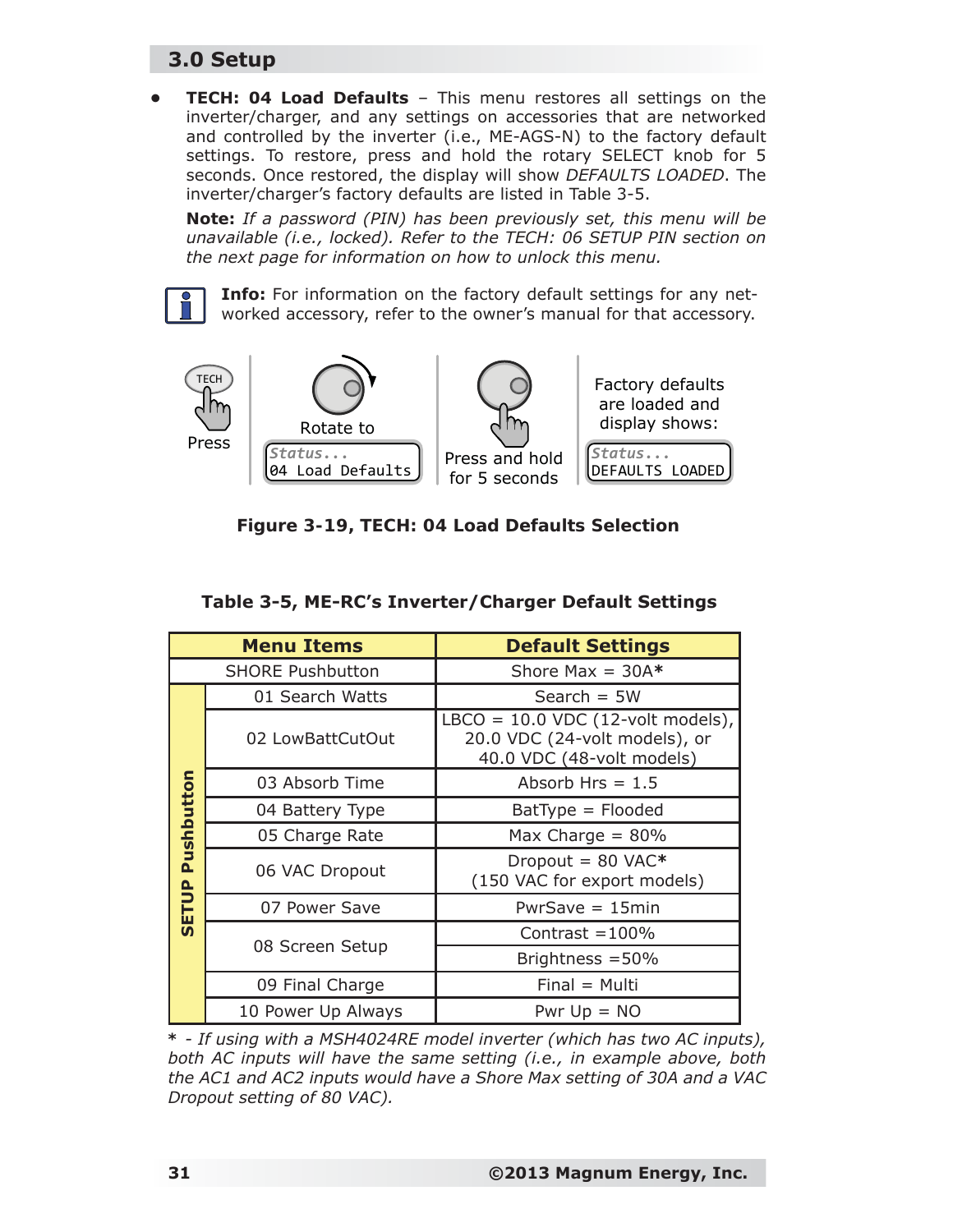**• TECH: 05 Ext Control** – Magnum has an open protocol policy that allows certain functions (*VAC Dropout, Charge Rate,* or *Shore Max* settings) of the inverter/charger to be controlled externally—such as with a third party communications device.

**INT:** the setting has not changed, even if an external device is in control. **EXT:** an external device is controlling the setting—and, the external device has changed the setting.



*Figure 3-20, TECH: 05 Ext Control Display*

*Example:* When an external device is connected and is changing one of the controllable functions, the text will change from "*INT*" to "*EXT*" to denote that particular function is being changed. In the example as shown in Figure 3-21 below, the *VAC Dropout* and *Charge Rate* settings are not being changed, but the *Shore Max* setting is being changed by the external device*.*



*Figure 3-21, Example: Ext Control Scrolling Screens*

**FECH: 06 SETUP PIN** – This menu sets the password (PIN – Personal Identification Number) and locks/unlocks the ME-RC's SETUP button menus (as well as the TECH button's *04 Load Defaults* menu).

**Why should I use the PIN feature?** This feature is useful when the operation of the inverter has been set up by an experienced user or installer. Restricting access to menus with a password can avoid unauthorized changes to your settings by inexperienced users.

#### **Setting a PIN**

If a PIN has not been set, the SETUP menus are accessible. When you first enter (press SELECT) the SETUP PIN menu, "*PIN = 0000*" displays with the first "*0*" blinking. "*0000*" is the default setting when no PIN has been set.

From the *PIN = 0000* menu:

- 1. Rotate the SELECT knob to the desired number (0-9), and then press SELECT.
- 2. Repeat Step 1 to set the remaining three digits until the desired PIN number displays.
- 3. After pressing the SELECT knob for the last digit, the PIN is set. The *Unlock SETUP* menu displays. Rotate the SELECT knob to view the Lock SETUP and Change PIN menus.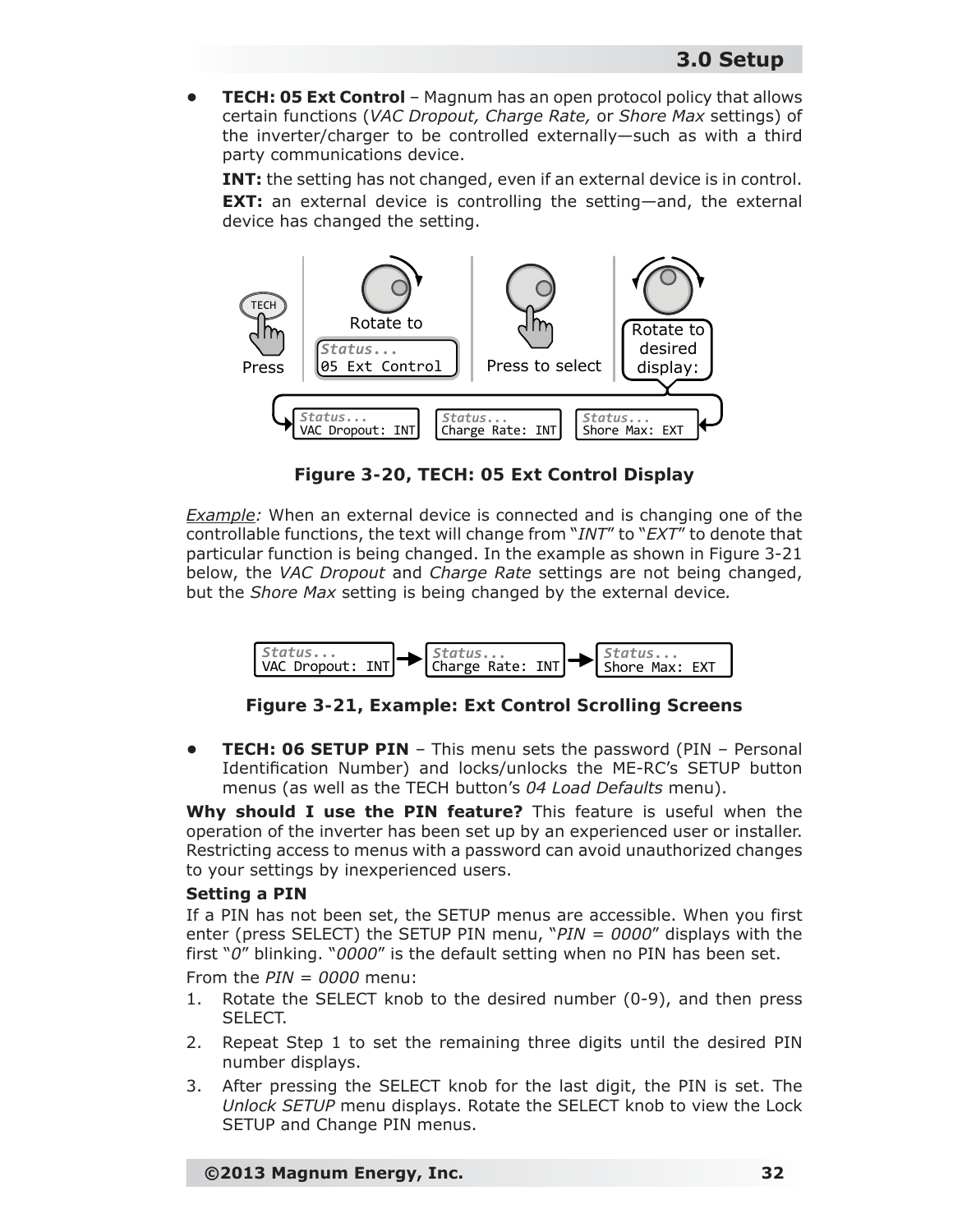### **3.0 Setup**

**Unlock Setup** – Press SELECT to allow all users to access the SETUP button menus.

**Lock Setup** – Press SELECT to restrict access to the SETUP button menus to only those users with the valid PIN.

**Change PIN** – Press SELECT to change the existing PIN.

#### **Entering an Existing PIN**

When entering a menu (or pressing the SETUP button) the " $PIN = 0***$ " menu displays. The correct PIN must now be entered in order to access the menu. If the incorrect PIN number is entered, "*Invalid PIN*" displays. (No limit on how many attempts can be made to enter the correct PIN number.) From the  $PIN = 0***$  menu:

- 1. Rotate the SELECT knob to the correct digit, and then press SELECT.
- 2. Repeat Step 1 to enter the remaining three digits of the existing PIN.
- 3. After pressing the SELECT knob for the last digit, access to the remote/ menu is allowed. Refer to Step 3 in the 'Setting a PIN' procedure to lock/ unlock the SETUP button menus.



**Info:** After the correct PIN has been entered you do not need to reenter it to access another protected menu, unless five minutes have passed without any button push.

#### **Changing an Existing PIN**

Change your PIN at any time. However, to change an existing PIN, you must first enter that PIN in order to access the *TECH: Change PIN* menu item.

From the TECH menu's *PIN = 0\*\*\** setting:

- 1. Use the SELECT knob to enter the existing PIN (see above procedure).
- 2. Once the existing PIN is entered and you press SELECT for the last digit, the Unlock SETUP menu appears.
- 3. Rotate the SELECT knob to the *Change PIN* menu option, and then press the SELECT knob. The PIN entry menu appears with the current PIN displayed and the first PIN digit blinking.
- 4. Enter the new PIN (see the Setting a PIN procedure on previous page). *Note: "0000" is not a valid PIN.*
- 5. After pressing the SELECT knob for the last digit, the new PIN is set. You are returned to the PIN setup options menu where you can lock/unlock the SETUP button menus.

#### **Resetting/Clearing a PIN**

You can override a previously entered PIN. When "*PIN = 0\*\*\**" displays, press and hold the SELECT knob until "*PIN = 0000*" displays (approximately 7 seconds). Enter a new PIN number as previously described.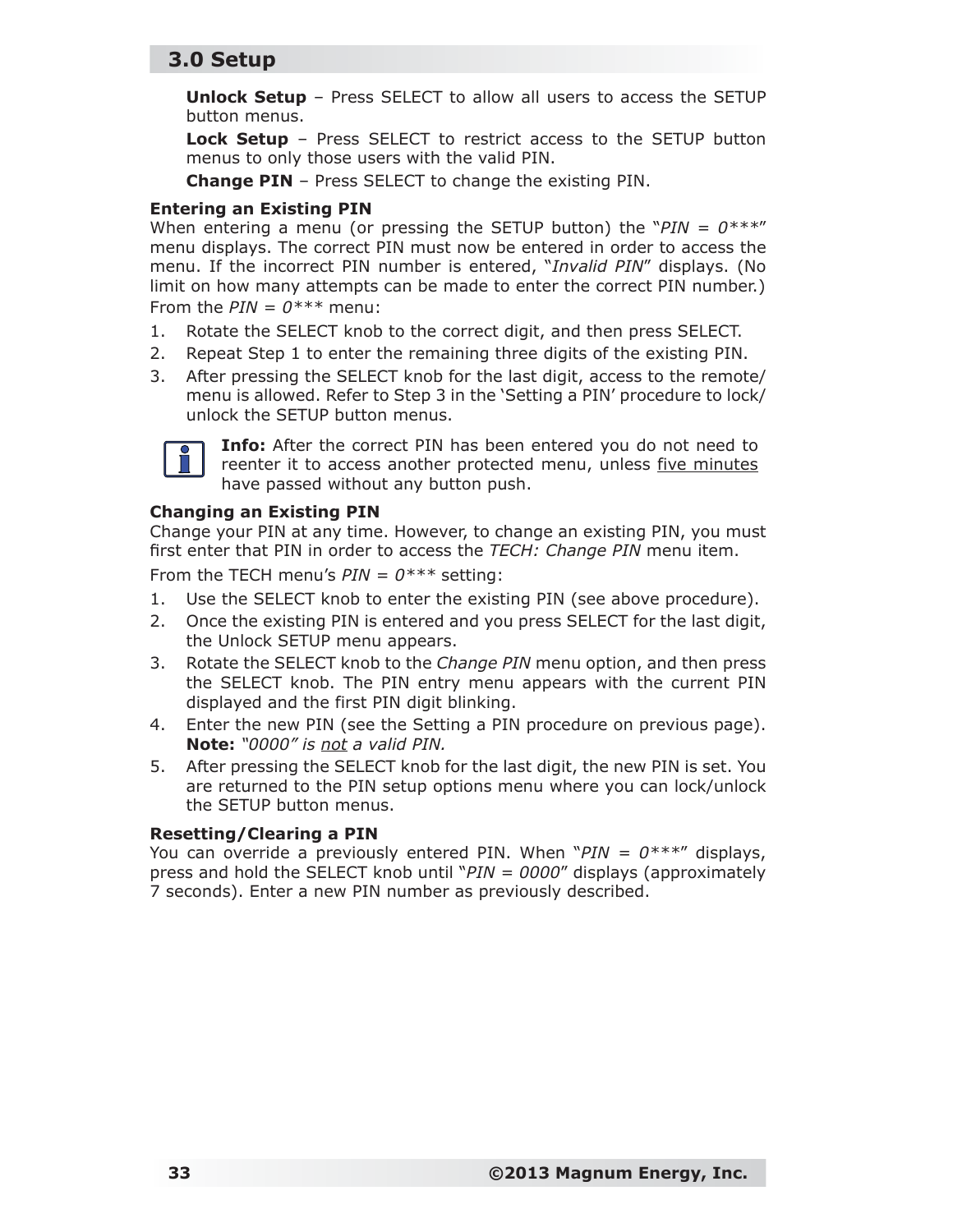## **4.0 Menu Map: ME-RC Remote Control**

Figures 4-1 thru 4-3 are a complete overview of the inverter/charger settings and information displays available in the ME-RC.





**©2013 Magnum Energy, Inc. 34**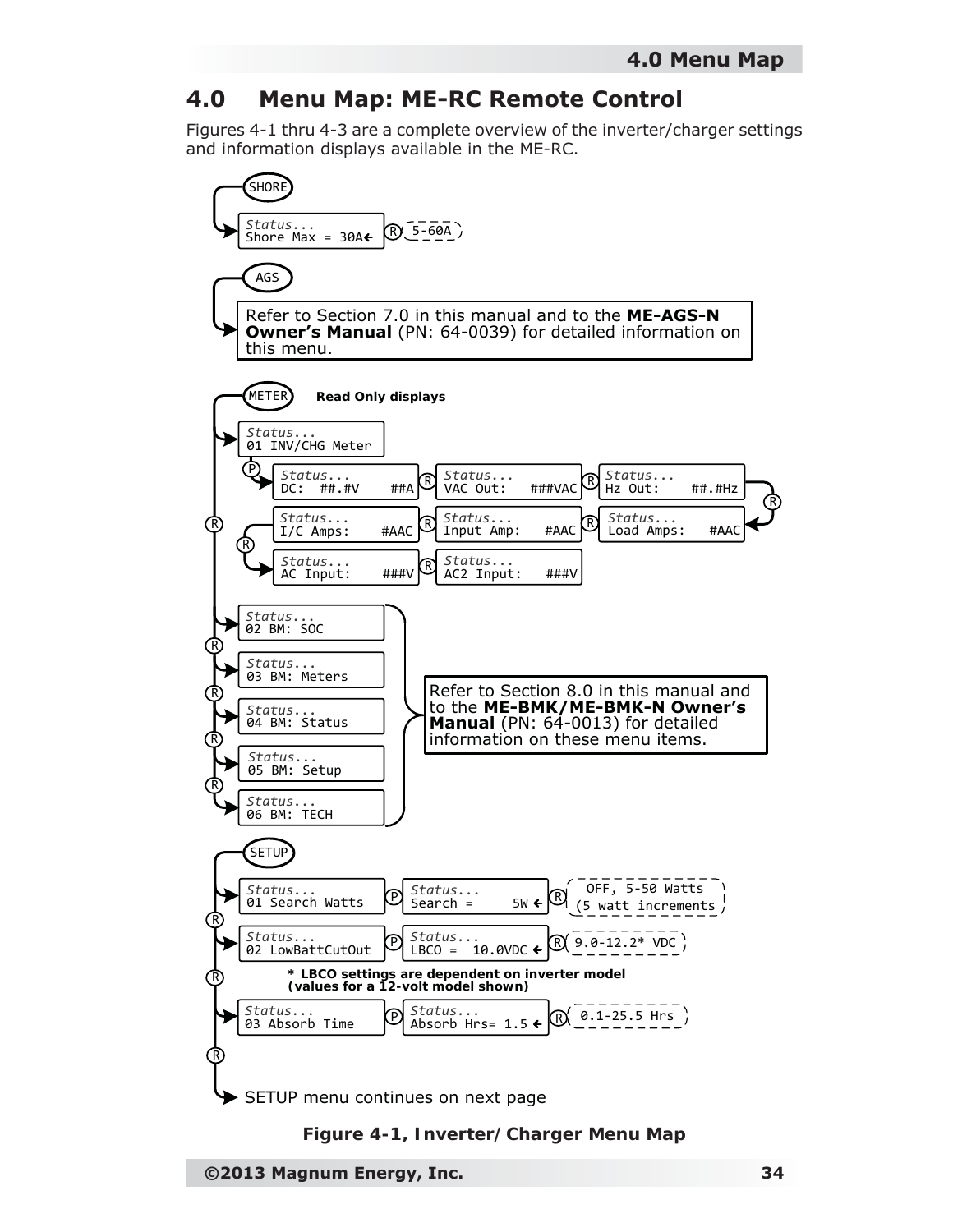#### **4.0 Menu Map**



*Figure 4-2, Inverter/Charger Menu Map*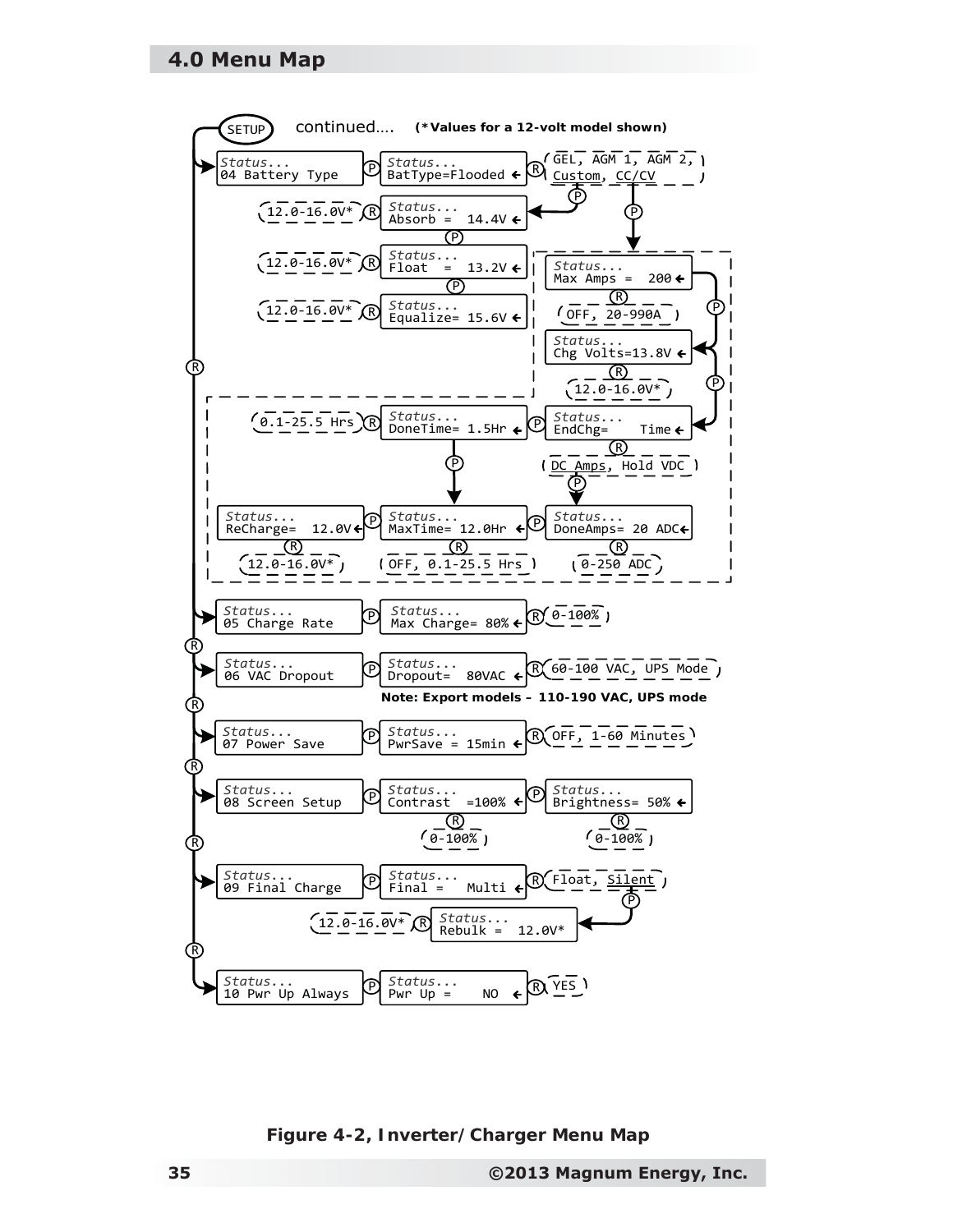

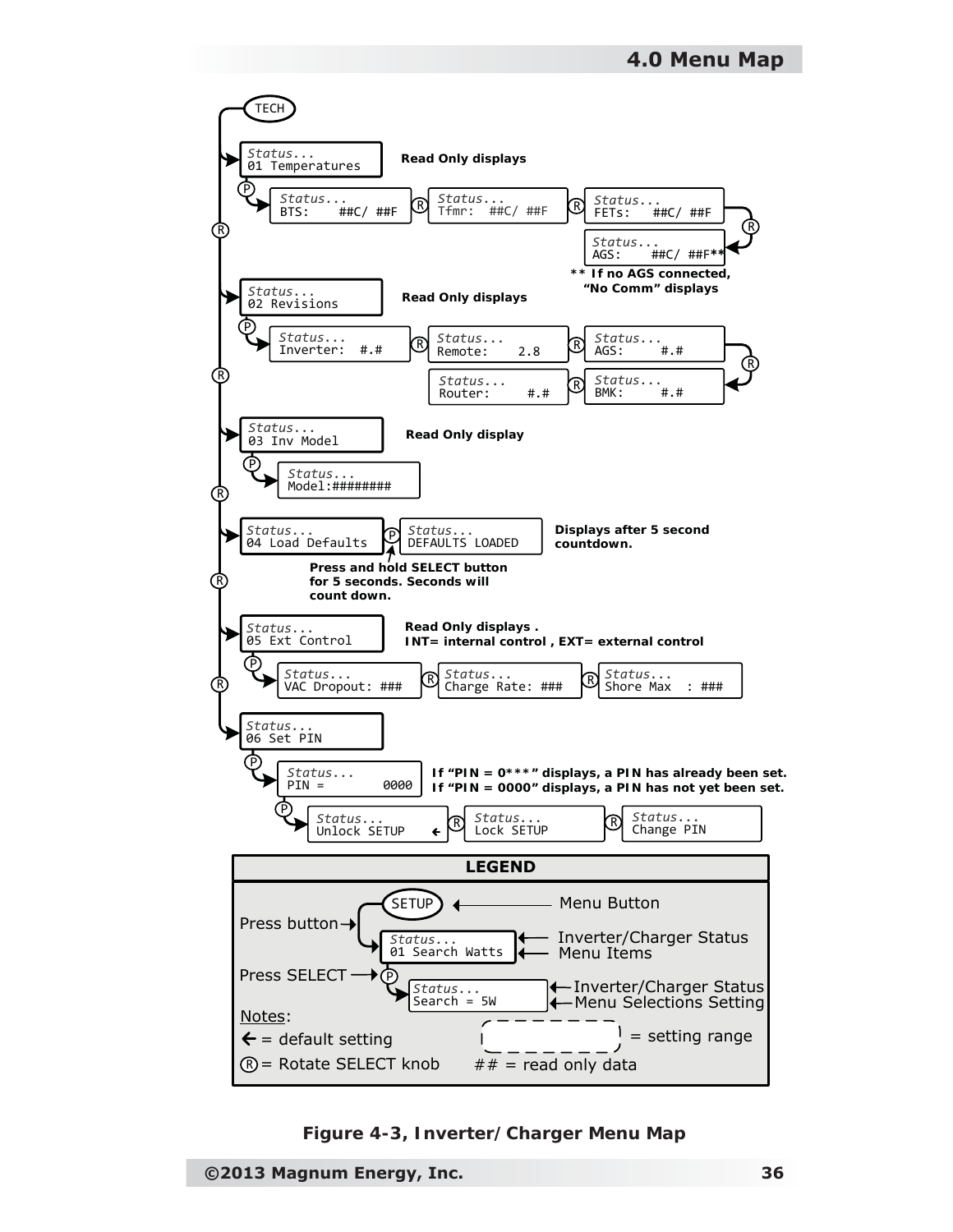# **5.0 Operation**

This section explains how to operate the inverter/charger using the ME-RC remote. It also provides information on the LED indicators and the LCD display that are used to show the operational status of the inverter/charger.

## **5.1 Front Panel**

The ME-RC's front panel contains LED indicators and a LCD display for viewing system status, buttons to control system operation, and a rotary knob that enables you to locate and select system information and settings.



### *Figure 5-1, ME-RC Front Panel Controls and Indicators*

### **5.1.1 LED Indicators**

There are four LED indicators on the front panel that light solid or blink to indicate the inverter/charger's status. When the remote is first powered-up, all the LEDs come on as it goes through a self-test (see Section 2.5). Once the self-test is complete, the LEDs along with the LCD provide the operating status of the inverter/charger. See Section 5.3.4 for info on LED indicators.

### **5.1.2 LCD Display**

The LCD display is used for setting up the system operation, as well as viewing the current operating status and fault conditions. This display has two lines of alphanumeric characters and features a backlight that can be set to turn off to conserve power. The top line provides the inverter/ charger status, which is detailed in this section. The bottom line displays battery information while using the METER menu, system troubleshooting information while in the TECH menu, and displays menu items that can be configured for your specific system operation when using the SETUP menu. This display automatically powers-up with the current system status on the top line and the home screen (detailing the inverter's DC voltage and current as shown in Figure 5-1) on the bottom line.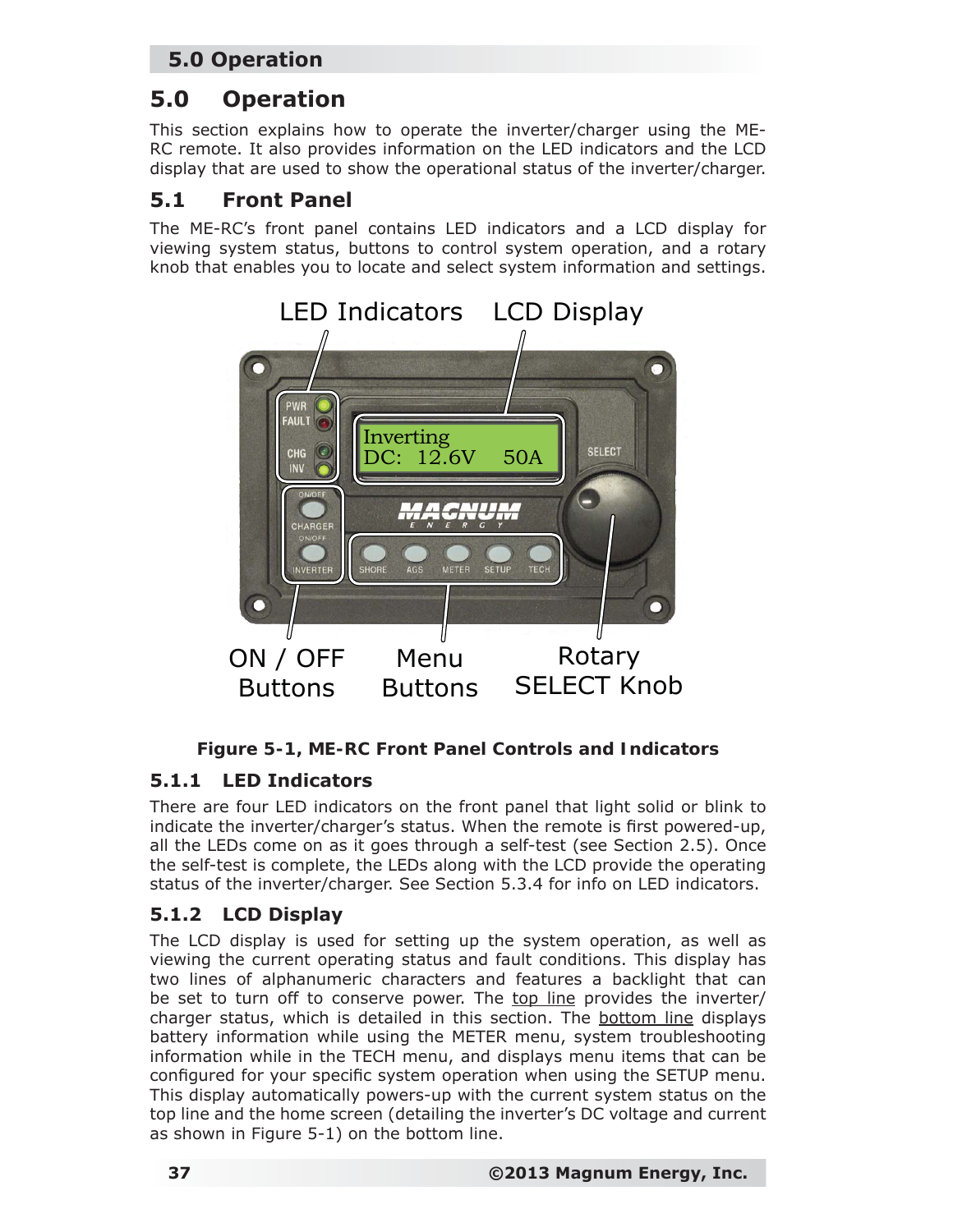### **5.1.3 ON/OFF Pushbuttons**

- **ON/OFF INVERTER** This button toggles the inverter function on and off. The green INV LED turns on and off with the button.
- **ON/OFF CHARGER** This button toggles the charger function on and off whenever the charger is actively charging. The green CHG LED turns on and off with the button. This button is also used to initiate an Equalize charge. For more information on using the Equalize charge feature, see Section 5.2.2 and the Equalizing mode information on page 43.

#### **5.1.4 Menu Buttons**

These five buttons provide quick access to menu items that can help with configuring, monitoring and troubleshooting your inverter/charger system.

- **SHORE** This button allows you to set the appropriate breaker size for the incoming utility/shore power and is used to control the amount of AC amps the battery charger uses from the HOT 1 IN input. See Section 3.3.1 for more detailed information.
- **AGS**  This button allows the networked Auto Generator Start (ME-AGS-N) controller to be configured to specific system preferences and enables you to check the AGS's status (when connected). Refer to Section 7.0 for detailed information on this menu.
- **METER**  This button provides meter information on the inverter/ charger system. See Section 3.3.3 for more detailed information.
- **SETUP** This button allows the inverter/charger to be configured to your specific system preferences. See Section 3.3.4 for more detailed information.
- **TECH**  This button allows you to access menu selections that can help service personnel with troubleshooting and also allows the factory default setting to be restored. See Section 3.3.5 for more detailed information.

### **5.1.5 Rotary SELECT Knob**

The rotary SELECT knob is similar to a car dash radio knob, and is used to view and select various menu items and settings displayed on the LCD screen. Turn the rotary knob clockwise and counterclockwise to view the different menu items and available settings. Press the SELECT knob to select/enter a menu item or to save a setting once it is displayed on the LCD screen. Press and hold the SELECT knob for 10 seconds to refresh the LCD display.



**Info:** All adjustable inverter/charger settings in the ME-RC (except for the *08 Screen Setup* settings—which revert back to default) are saved in nonvolatile memory. These adjustable settings are preserved until changed, even if an inverter reset is performed or power to the remote or inverter is removed.



**CAUTION:** An accessory that is networked to the inverter may have adjustable settings that revert back to default if all power to the inverter is lost. Refer to the owner's manual for the particular accessory to determine if any setting is affected.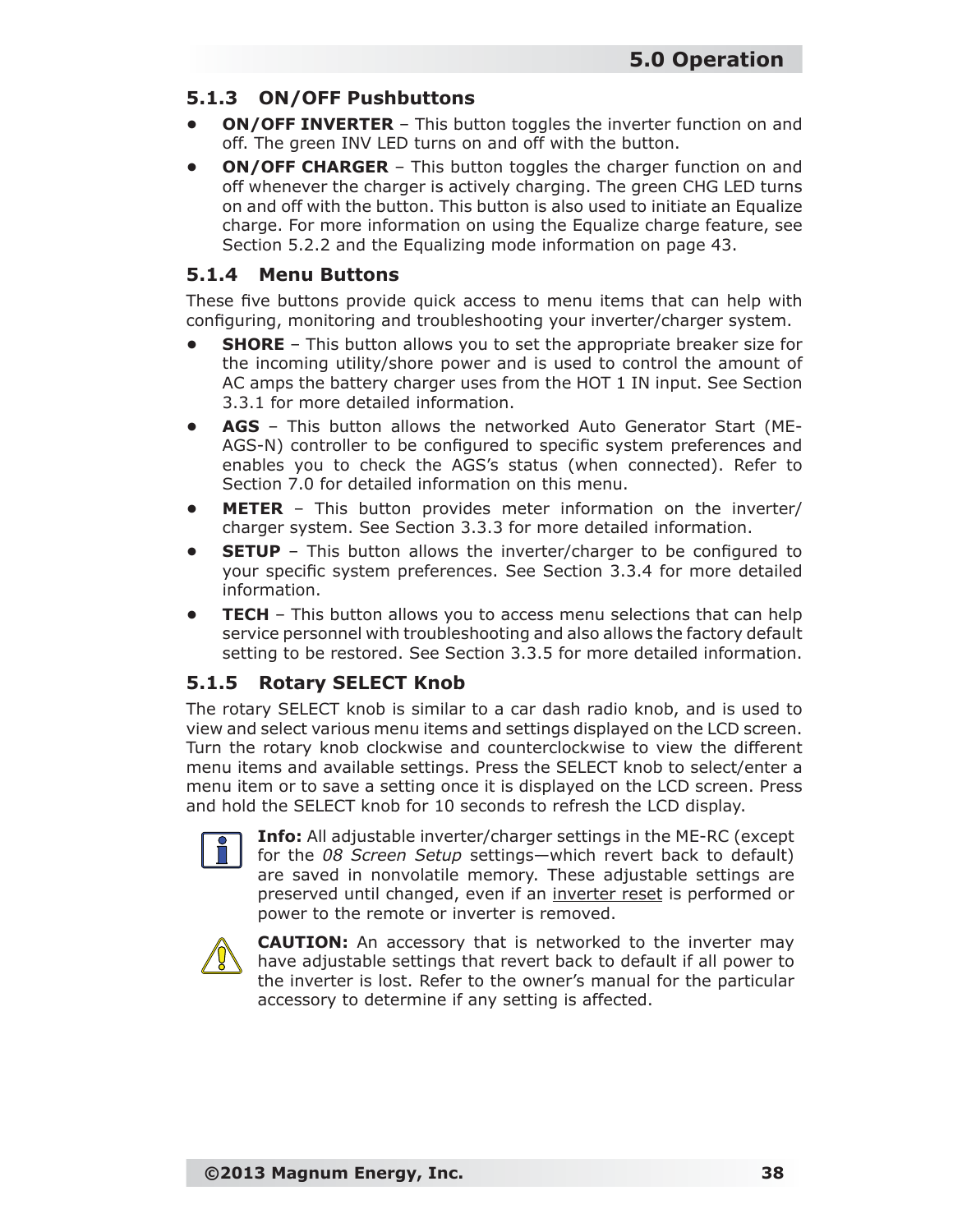### **5.2 Operating the Inverter/Charger**

#### **5.2.1 Inverter Mode**

**Turning the inverter on:** Press the ON/OFF INVERTER button to activate the inverter function. The inverter will either be actively "inverting" by using power from the batteries to power the AC loads; or, the inverter will be "searching" for a load by using very little power from the batteries, if in Search mode. The green INV LED is on when the inverter is actively inverting, and flashes while searching.

**Turning the inverter off:** While the inverter is actively inverting or searching, press the ON/OFF INVERTER button to switch the inverter function off. This will turn the green INV LED off.

**Inverter Standby** – The inverter is a slave unit in a parallel stacked system. Inverter Standby occurs when the inverter is enabled (green INV LED is on), but not actively providing power from the batteries to the inverter loads. During Inverter Standby mode, the loads connected to the inverter are powered by the other inverters in the parallel stacked system. The standby inverter will come on automatically if the AC loads increase and require more inverter power.

#### **5.2.2 Charger Mode**

**Turning the charger on:** The Charge mode is automatically activated and begins when acceptable AC power (utility or generator) is connected to the input of the inverter. When in Charge mode, the display may show: *Absorb Charging, AC Coupling*, *Bulk Charging*, *Charger Standby*, *Charging*, *Equalizing*, *Float Charging*, *Full Charge, Load Support AAC, Load Support VDC, and Silent*.

**Charger Standby** – While the charger is actively charging, press the ON/ OFF CHARGER button to switch the charger to Charger Standby. While in Charger Standby, the incoming AC is still available on the inverter's output, but the charger is not allowed to charge. The LCD displays "*Charger Standby"* and the CHG LED flashes.



**Info:** To resume charging, press the ON/OFF CHARGER button or disconnect/reconnect AC power to the inverter's input.

**Equalize charging:** Equalizing is a "controlled overcharge" performed after the batteries have been fully charged. It helps to mix the battery electrolyte (to reverse the buildup of stratification) and to remove sulfates that may have built up on the plates. These conditions if left unchecked, will reduce the overall capacity of the battery. To enable the Equalization charge, see Figure 5-11 and the information on page 43.



**WARNING:** Do not perform an Equalization charge without reading and following all safety precautions pertaining to charging/ equalization as noted in this manual and provided by the battery manufacturer, and any equalization information in the inverter owner's manual.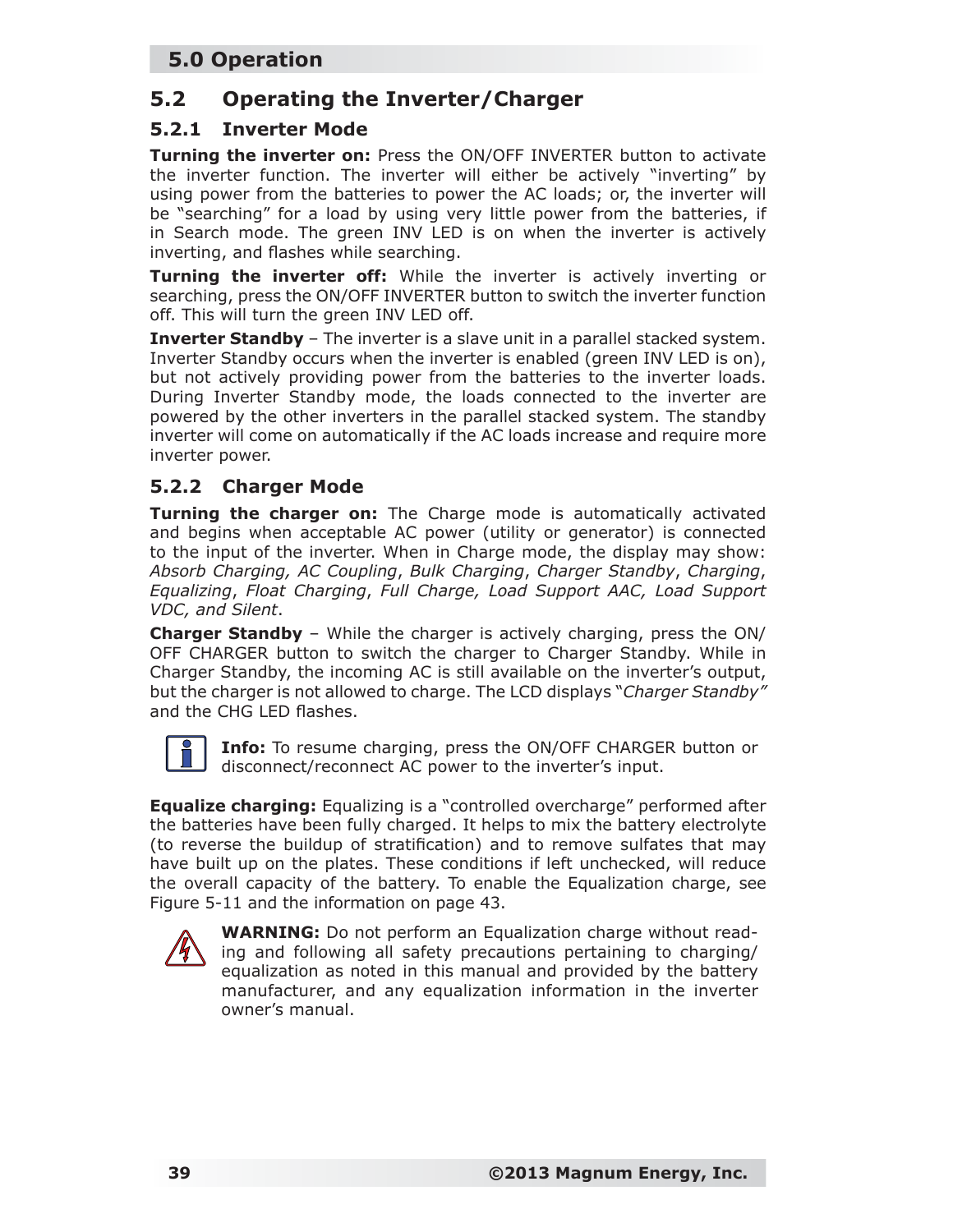### **5.3 System Status Messages**

A status message may be an operational or fault message indicating the inverter/charger's current operating status. This section will cover the inverter/charger's operating and fault modes, and the available status messages under each mode.

Use the displayed status message and the status LEDs on your ME-RC remote (Figure 5-2) to determine the inverter/charger's current operating status, and to help troubleshoot the system if a fault occurs.

There are three operating modes of the inverter/charger:

• Inverter mode • Charger mode • Fault mode



*Figure 5-2, System Status Screen (example)*

#### **5.3.1 Inverter Mode Status Messages**

There are several Inverter mode messages. View the top line of the LCD display and the corresponding message in this section to determine and understand the particular Inverter mode.



**Inverter Standby** appears on the LCD. The PWR (green) and INV (green) LEDs are on solid. The FAULT (red) and CHG (green) LEDs are off.

#### *Figure 5-3, Inverter Standby Mode*

**Inverter Standby** – The inverter is part of a parallel stacked system and is on, but not actively providing power. However, the inverter remains active and available to start automatically if additional inverter power is required.



**Inverting** appears on the LCD. The PWR (green) and INV (green) LEDs are on solid. The FAULT (red) and CHG (green) LEDs are off.

#### *Figure 5-4, Inverting Mode*

**Inverting** – The inverter is providing AC voltage on its output by inverting power from the batteries.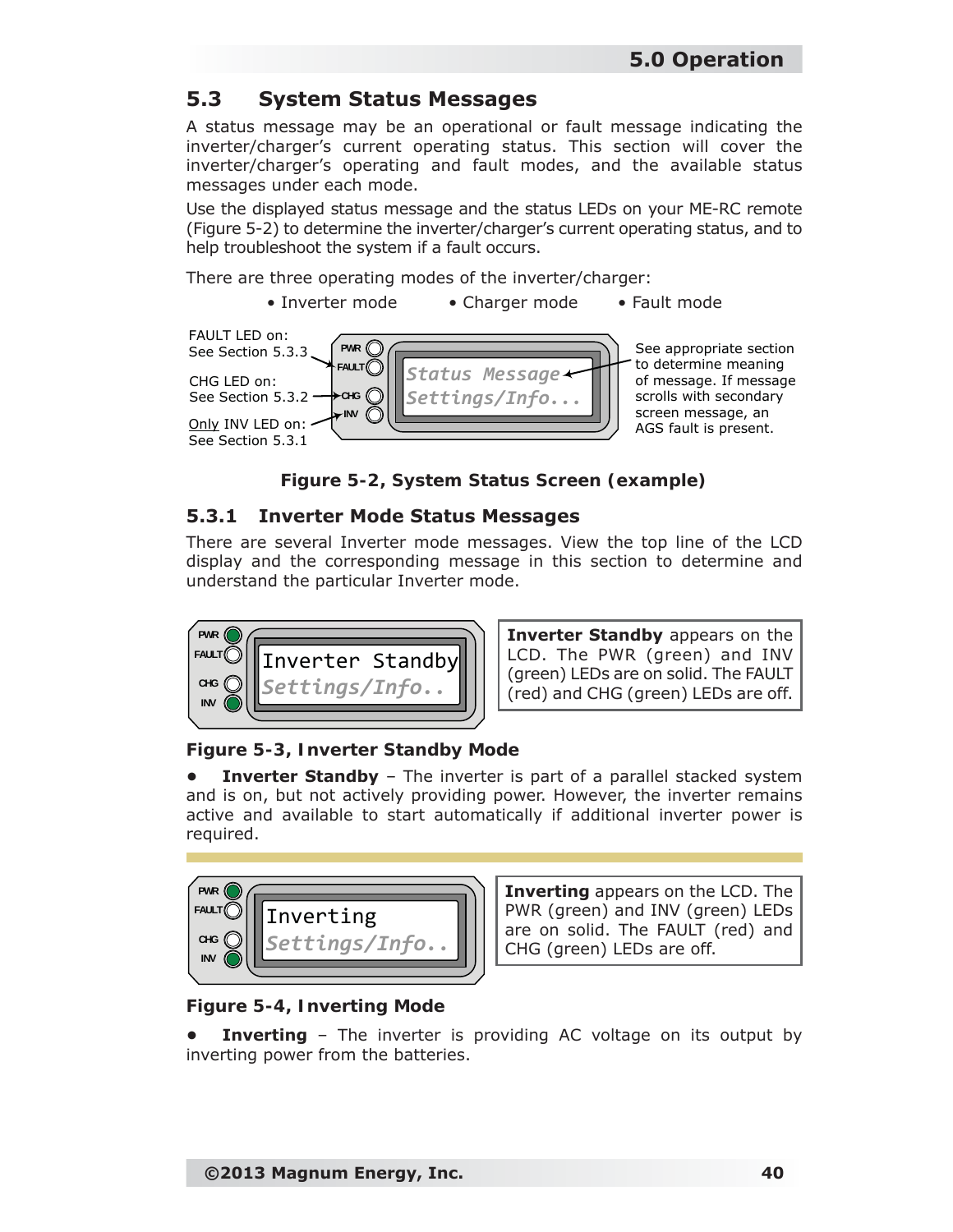

**Off** appears on the LCD. All LEDs

### *Figure 5-5, Off Mode*

**Off** – No AC available on the inverter's AC output. The inverter function is off, and there is no utility/shore or generator AC power sensed on its input.



**Searching** appears on the LCD. The PWR (green) LED is on solid, and the INV (green) LED flashes. The FAULT (red) and CHG (green) LEDs are off.

*Figure 5-6, Searching Mode*

**• Searching** – The inverter is in Search mode. The AC loads on the inverter output are less than the SETUP menu's *01 Search Watts* setting. The Search mode function is used to reduce the inverter draw from the battery, and may be turned off at any time if you want full inverter output voltage available at all times (see the Search Watts section on page 16).

### **5.3.2 Charger Mode Status Messages**

When AC power (utility or generator) is connected to the inverter/charger, it begins to monitor the AC input for acceptable voltage. Once the AC input is accepted, the AC transfer relay (inside the inverter) closes and Charger mode begins. There are several Charger mode messages. View the top line of the LCD display and the corresponding message in this section to determine the particular Charger mode.



**Info:** The AC input becomes acceptable after a minimum 10 second delay and when the voltage is greater than the SETUP menu's *06 VAC Dropout* setting.



**Absorb Charging** appears on LCD; PWR (green) is on solid and CHG (green) LED is typically on solid, but may blink. FAULT (red) LED is off. INV (green) LED could be on or off.

*Figure 5-7, Absorb Charging Mode*

**• Absorb Charging** – The Absorb Charging state is the constant voltage stage and begins when the absorb voltage is reached (determined by the SETUP menu's *04 Battery Type* setting) while Bulk Charging. During this stage, the DC charging current decreases in order to maintain the absorb voltage setting. This charge stage continues until the absorb charging time (determined by the SETUP menu's 03 Absorb Time setting) is finished.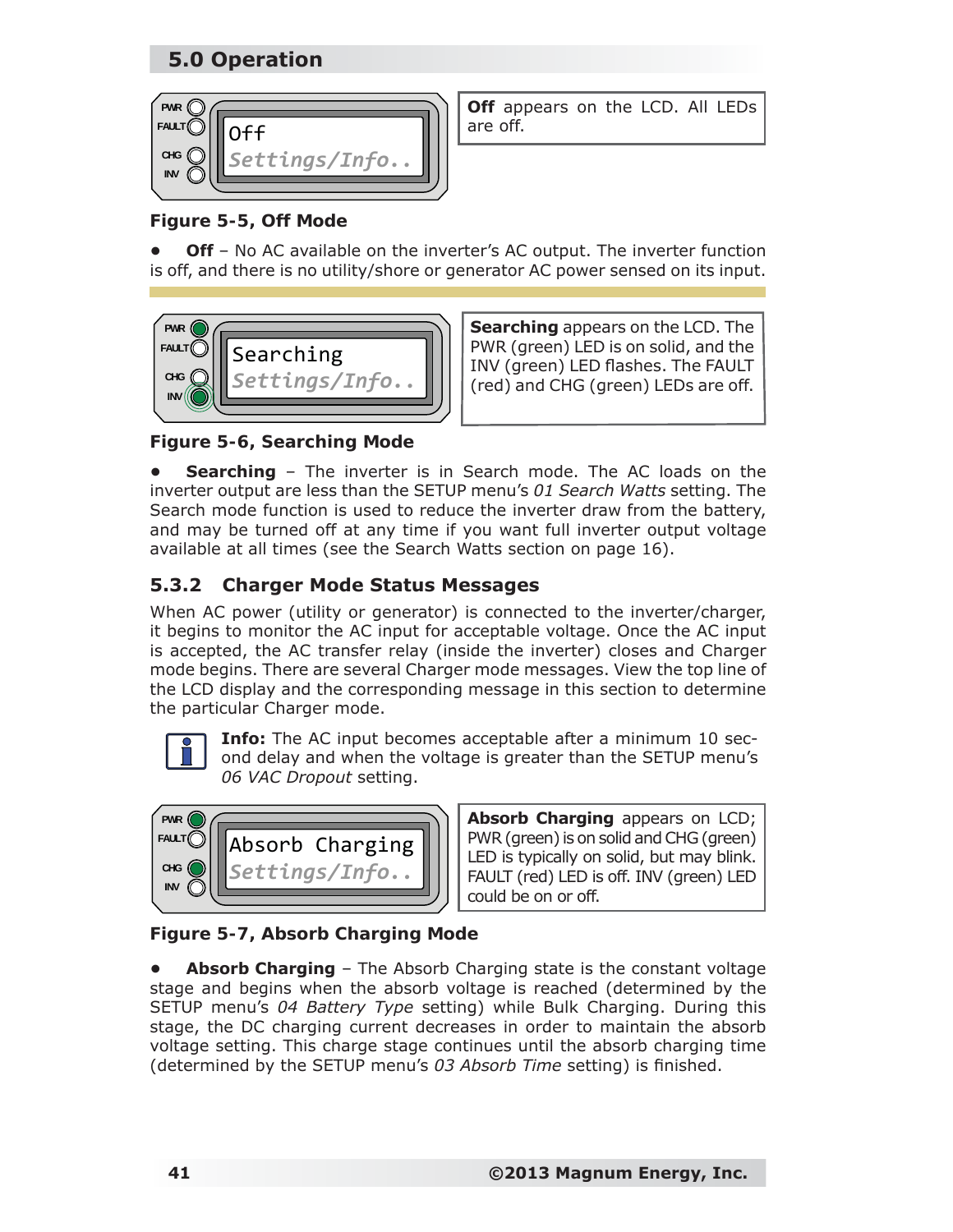

**Bulk Charging** appears on LCD. PWR (green) is on solid, and CHG (green) LED is typically on solid, but may blink. FAULT (red) LED is off. INV (green) LED could be on or off.

*Figure 5-8, Bulk Charging Mode*

**Bulk Charging** – The battery charger is delivering maximum current (determined by the SETUP menu's *05 Charge Rate* setting) to the batteries. The charger will remain in Bulk Charge until the absorb voltage (determined by the SETUP menu's *04 Battery Type* setting) is achieved.



**Charger Standby** appears on LCD. PWR (green) LED is on solid and CHG (green) LED blinks. FAULT (red) LED is off, and INV (green) LED could be on or off.

*Figure 5-9, Charger Standby Mode*

**• Charger Standby** – This means the charger has been disabled to prevent any charging, but the AC power (from shore/utility or generator) to the AC input is still available on the AC output. This display is shown when the ON/OFF CHARGER button is pressed while the AC power is passing through the inverter/charger.

**Info:** To enable charging again, press the ON/OFF CHARGER button. When the charger is again enabled, the charger will continue in the Charge mode it last left and the CHG (green) LED will come on solid.



**Charging** appears on LCD. PWR (green) and CHG (green) LEDs are on solid. FAULT (red) LED is off, and INV (green) LED could be on or off.

#### *Figure 5-10, Charging Mode*

**• Charging** – Once Charging mode has been enabled, the unit will wait and display "*Charging*" to determine the charge routine. If the DC voltage is low (≤12.8 VDC/12-volt models, ≤25.6 VDC/24-volt models or ≤51.2 VDC/48 volt models), the charger will initiate Bulk Charging. If the DC voltage is high (>12.8 VDC/12-volt models, >25.6/24-volt models or >51.2/48-volt models), the charger will skip the Bulk and Absorb charging stages and go directly to Float Charging.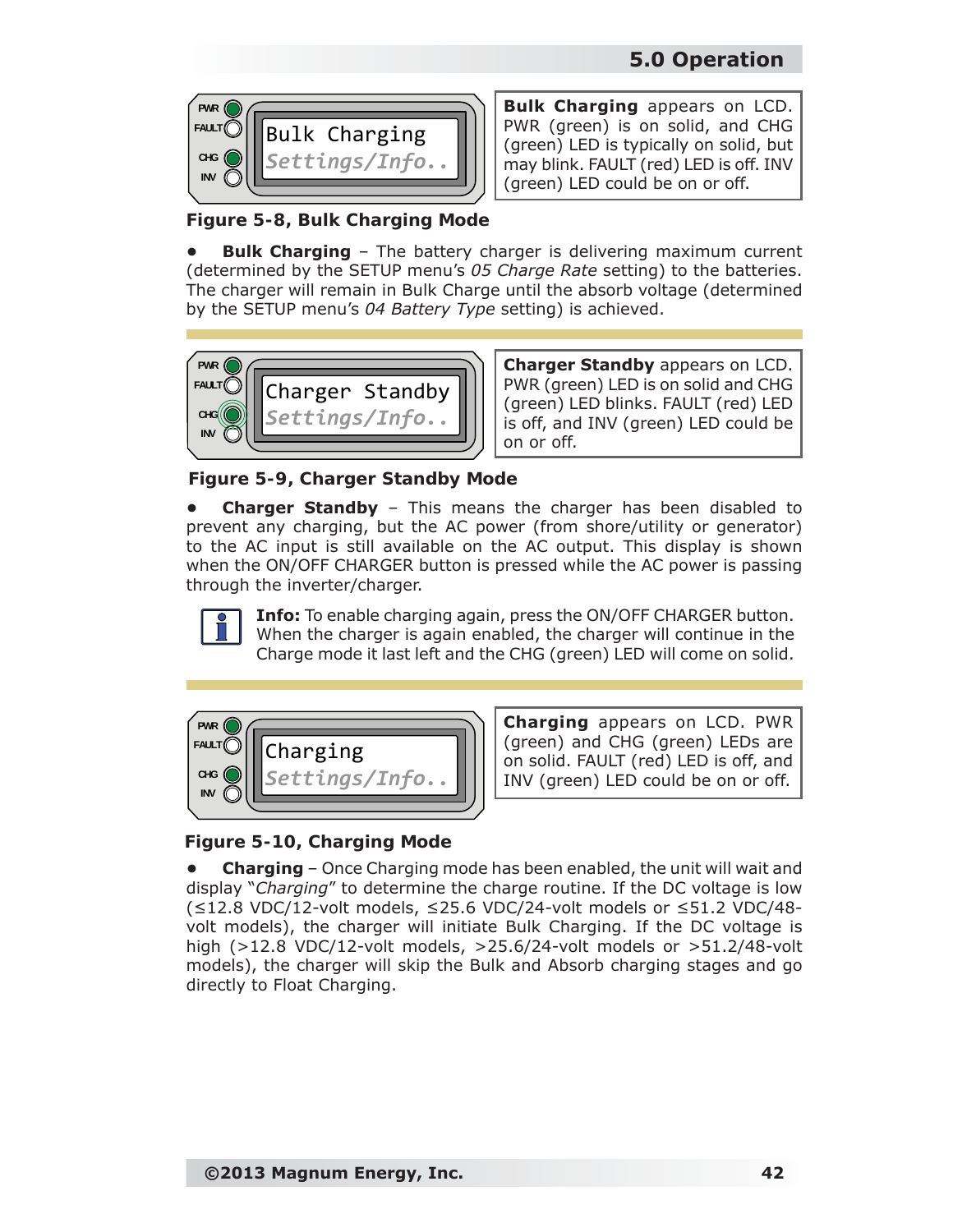

**Equalizing** appears on LCD. PWR (green) and CHG (green) LEDs are on solid. FAULT (red) LED is off, and INV (green) LED could be on or off.

### *Figure 5-11, Equalizing Mode*

**• Equalizing** – The battery charger is delivering the equalize voltage to the batteries; see Table 3-4 to determine the equalize voltage for your battery type.

Equalize charging can be enabled by the ON/OFF CHARGER button—if the SETUP menu's *04 Battery Type* selection allows. Equalization charging can only be enabled while the charger is in Float Charge or in Battery Saver mode (i.e., Full Charge). To turn on Equalize charging, ensure the LCD display reads "*Float Charging*" or "*Full Charge*", then press and hold the ON/OFF CHARGER button down (about 5 seconds) until the LCD screen displays "*Equalizing*".

The Equalize charge will continue for 4 hours and then automatically stop and return to Float Charging. The Equalize charge can be manually stopped by pressing and holding the ON/OFF CHARGER button down (about 5 seconds) until the LCD screen displays "*Float Charging*".

During the Equalize Charge stage the batteries will begin gassing and bubbling vigorously, which consumes water. Ensure each cell has adequate distilled water levels prior to equalizing, and add water as needed after equalizing.

**How often should I equalize?** Some experts recommend that heavily used batteries should be equalized periodically, ranging anywhere from once a month to once or twice per year. Other experts only recommend equalizing when the cells have a low specific gravity, or when the difference between any individual cell has a specific gravity reading greater than .015 after being fully charged.

**How long should I equalize?** While the batteries are gassing, monitor the specific gravity readings every hour. When the specific gravity readings no longer increase, the Equalization charge is complete and should be stopped.



**WARNING:** Equalizing produces hydrogen and oxygen gas. Ensure the battery compartment has adequate ventilation to dissipate this gas to avoid explosions.



**CAUTION:** Ensure your batteries can be equalized—only equalize your batteries if permitted by your battery manufacturer or dealer. Performing an Equalize Charge on batteries other than liquid lead acid or certain AGM types could permanently damage them. Refer to your battery manufacturer/dealer for instructions on how to properly equalize your batteries.



**CAUTION:** Ensure the DC loads will not be damaged by the higher voltage applied to the batteries during the Equalize Charge. If in doubt, disconnect the DC loads to prevent damage.



**Info:** Equalization charging is not available if GEL or AGM 2 is selected under the SETUP menu's *04 Battery Type* menu.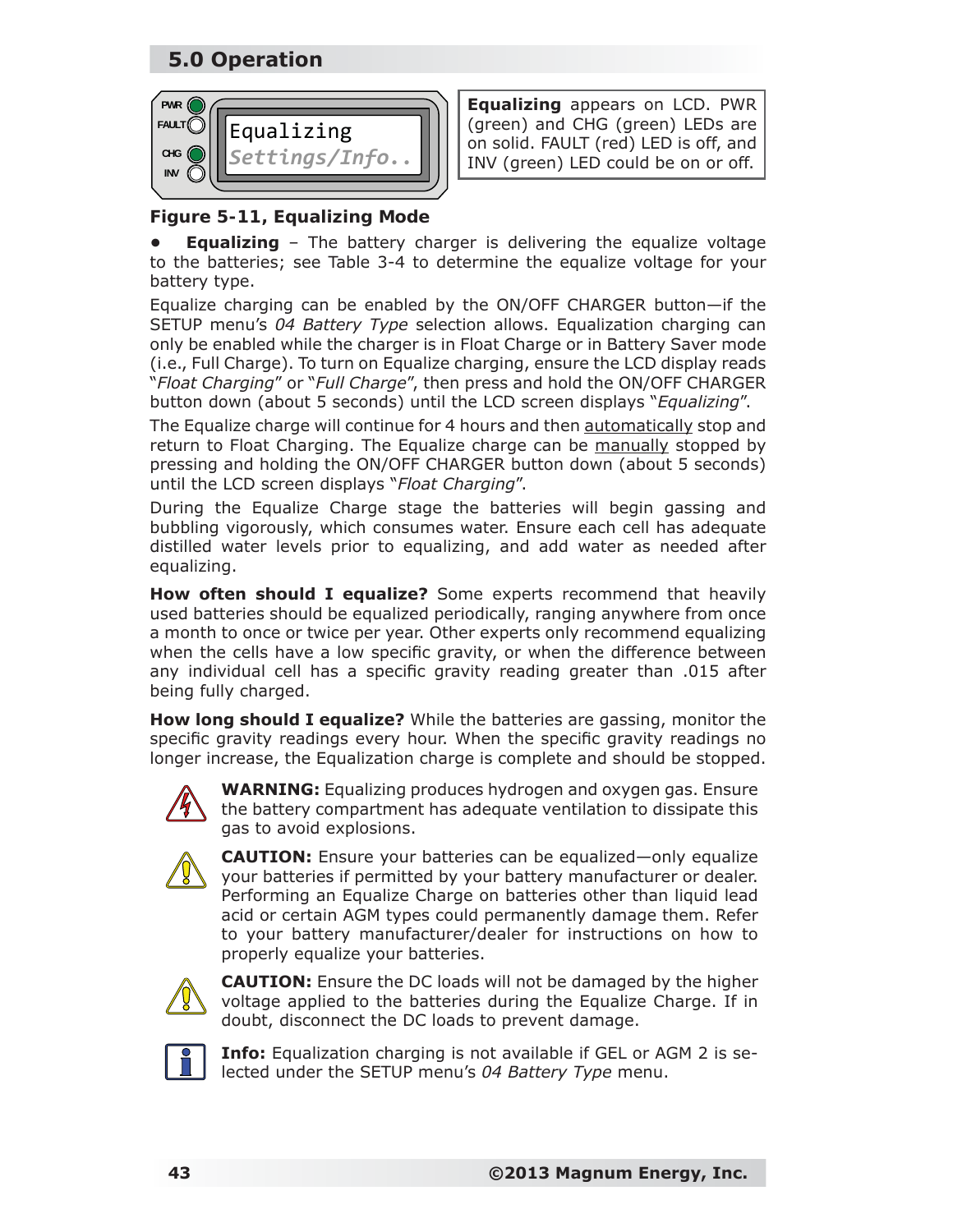

**Float Charging** appears on LCD. PWR (green) LED is on solid, and CHG (green) LED is on solid, but may blink. FAULT (red) LED is off, and INV (green) LED could be on or off.

*Figure 5-12, Float Charging Mode*

**• Float Charging** – At the end of the Absorb Charging time, the charger reduces the charge voltage and tries to maintain the batteries at the Float Charge voltage setting. This is determined by the SETUP menu's *04 Battery Type* setting as shown in Table 3-4.



**Info:** If the battery voltage falls  $\leq$ 12.1 VDC (12-volt models),  $\leq$ 24.2 VDC (24-volt models) or ≤48.4 VDC (48-volt models), the unit will begin Bulk Charging.



**Full Charge** appears on LCD. PWR (green) LED is on solid, and CHG (green) LED blinks. FAULT (red) LED is off, and INV (green) LED could be on or off.

*Figure 5-13, Full Charge Mode*

**Full Charge** – This status indicates that you have entered the Battery Saver<sup>™</sup> mode. This mode maintains the batteries without overcharging, thus preventing excessive loss of water in flooded batteries or drying out of GEL/ AGM batteries. After 4 hours Float Charging, the charger will turn off and "*Full Charge*" is displayed (charger is now in Battery Saver™ mode). If the battery voltage drops to ≤12.6 (12-volt models), ≤25.2 (24-volt models) or ≤50.4 (48-volt models), the charger will automatically initiate another 4 hours of Float Charging. This cycle helps to ensure the batteries are monitored and maintained, and continues as long as AC power is continuously connected to the AC input.



**Load Support AAC** appears on LCD. PWR (green) LED is on solid, and CHG (green) LED blinks. FAULT (red) LED is off, and INV (green) LED could be on or off.

### *Figure 5-14, Load Support AAC Mode*

**Load Support AAC** – The inverter is in the Load Support (Amps AC) mode because the inverter load is requiring more power than the incoming AC source can provide on its own. The inverter pulls the additional current needed for the loads—from the inverter batteries to keep the incoming AC current from exceeding the *SHORE: Shore Max* setting.



**Info:** The *Load Support AAC* feature operates in parallel with the AC input to support the inverter loads and is only available on MSH Series inverter/chargers. It is only active when the AC input is qualified and connected, and the inverter is enabled (INV LED is on).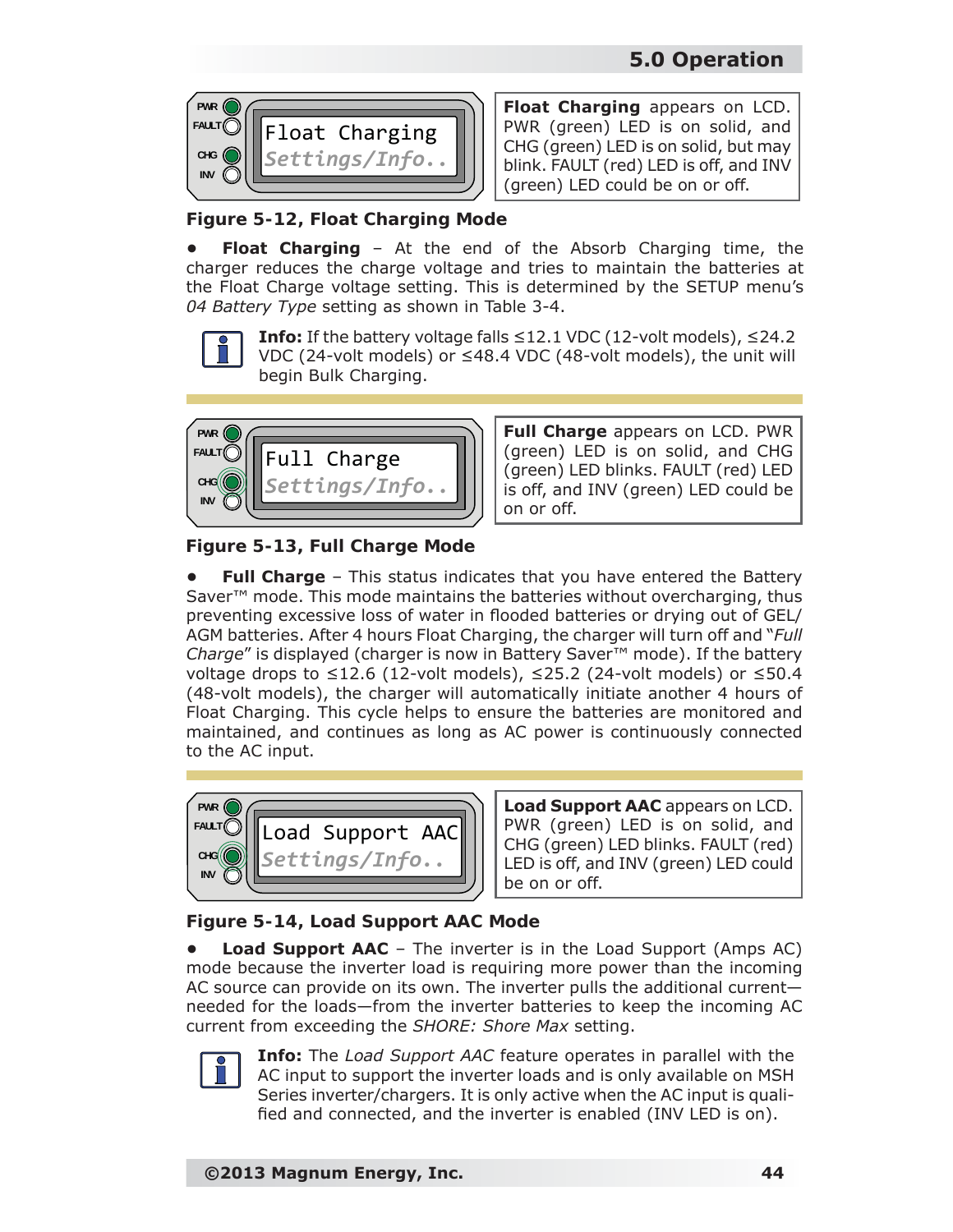



**Load Support VDC** appears on LCD. PWR (green) LED is on solid, and CHG (green) LED blinks. FAULT (red) LED is off, and INV (green) LED could be on or off.

*Figure 5-15, Load Support VDC Mode*

**Load Support VDC** – The inverter/charger is in the Load Support (Volts DC) mode because an external DC source (solar, wind, etc.,) is providing more current than needed—which causes the battery voltage to rise. The inverter/charger reduces the incoming AC current in an effort to keep the battery voltage from rising above the temperature-compensated *SETUP: 04 Battery Type* setting.



**Info:** The *Load Support VDC* feature operates in parallel with the AC input to support the inverter loads and is only available on MSH Series inverter/chargers. This feature is only active in Bulk, Absorb, Float or EQ Charge modes and when the inverter is enabled (INV LED is on); it is deactivated if the charger is in Charger Standby.



**Silent** appears on LCD. PWR (green) LED is on solid, and CHG (green) LED blinks. FAULT (red) LED is off, and INV (green) LED could be on or off.

*Figure 5-16, Silent Mode*

**• Silent** – This displays at the end of the Absorption stage if *Silent* is selected from the *09 Final Charge* menu. In Silent mode, the charger is not actively charging but does monitor the battery voltage. When the battery voltage reaches the *ReBulk* setting (from *SETUP: 09 Final Charge* menu) the charger will restart a Bulk and Absorb Charge cycle, and then transition back into Silent mode at the end of the Absorb cycle.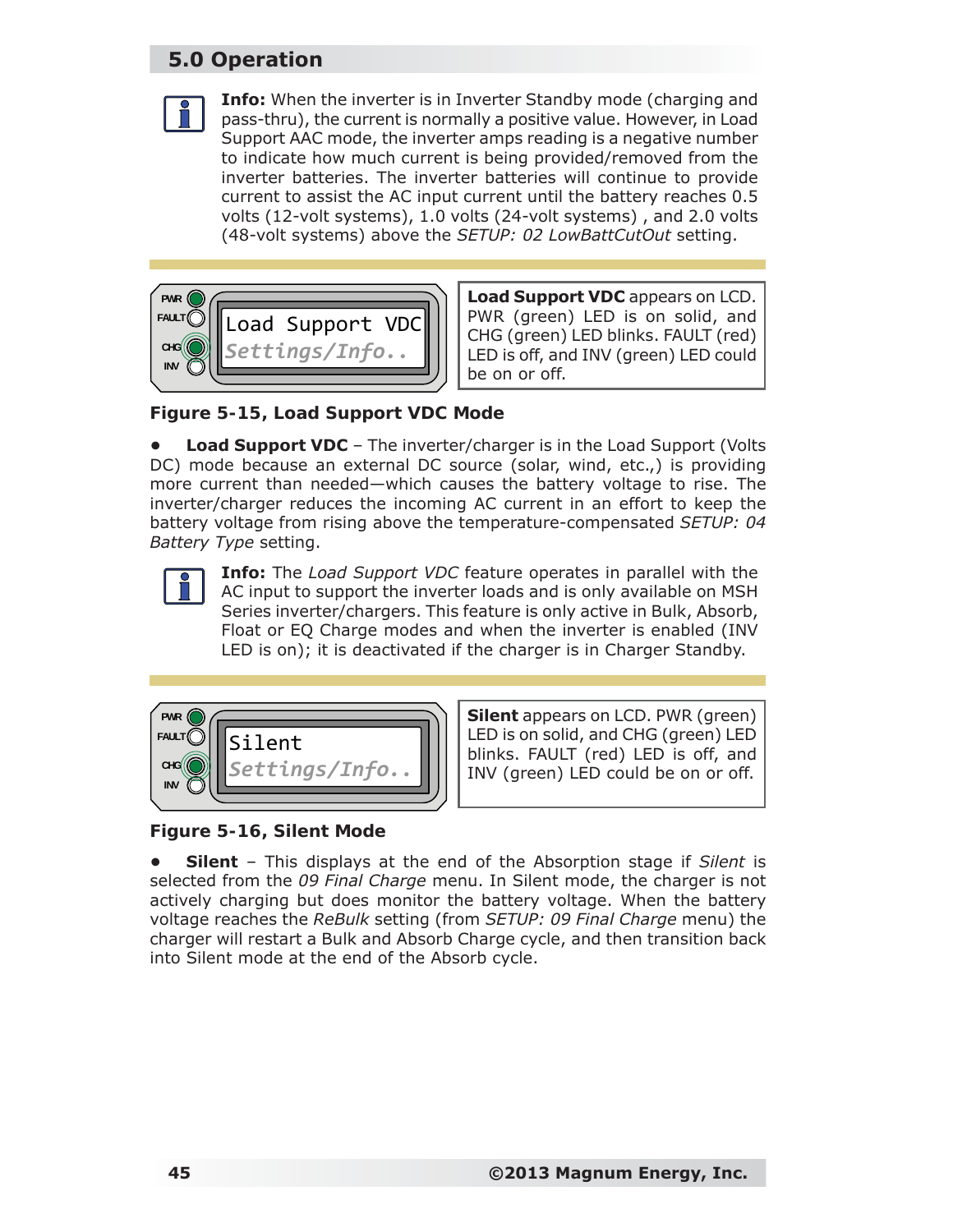### **5.3.3 Fault Mode Messages**

The FAULT LED comes on and a fault status is displayed when an abnormal condition is detected. View the LCD display and use the information in this section to determine and correct the issue.

|--|

**Info:** Many of the faults will automatically restart when the fault is cleared. Some faults will require a manual restart (ON/OFF IN-VERTER button on remote is pressed and released). Finally, if the fault does not clear, an inverter reset (Section 6.2) may be required.

#### **5.3.3.1 System Fault Messages**

These faults are usually caused by an external issue that directly affects the inverter/charger system.



**AC Backfeed** appears on the LCD. The FAULT (red) LED is on. The PWR (green), CHG (green), and INV (green) LEDs are off.

*Figure 5-17, AC Backfeed Fault*

**• AC Backfeed** – This fault message causes the inverter to shut down because AC voltage from an external AC source has been detected on the inverter's AC output. An inverter reset or power reset will be required to resume operation (see Sections 6.2 & 6.3).



**Remedy:** This fault usually occurs because the AC output wiring is connected to (or able to be connected to) the incoming AC source. When this fault happens, all system wiring should be re-checked to ensure the incoming hot and/or neutral wires are not able to be connected to the AC output.



**AC Overload** appears on the LCD. The FAULT (red) LED is on. The PWR (green), CHG (green), and INV (green) LEDs are off.

### *Figure 5-18, AC Overload Fault*

**• AC Overload** – This fault message displays when the AC load on the inverter/charger's output has exceeded the inverter's AC current protection limits. If the overload lasts for less than 10 seconds, the unit will automatically restart and resume operation. However, if the overload occurs for more than 10 seconds, the unit will shut down and will require a manual restart.



**Remedy:** This fault usually occurs because the connected AC loads are larger than inverter's output capacity, there is a wiring short on the output, or the output wires are incorrectly wired. Once the AC loads are reduced or the output wiring is corrected, the inverter can be restarted after a manual restart has been accomplished.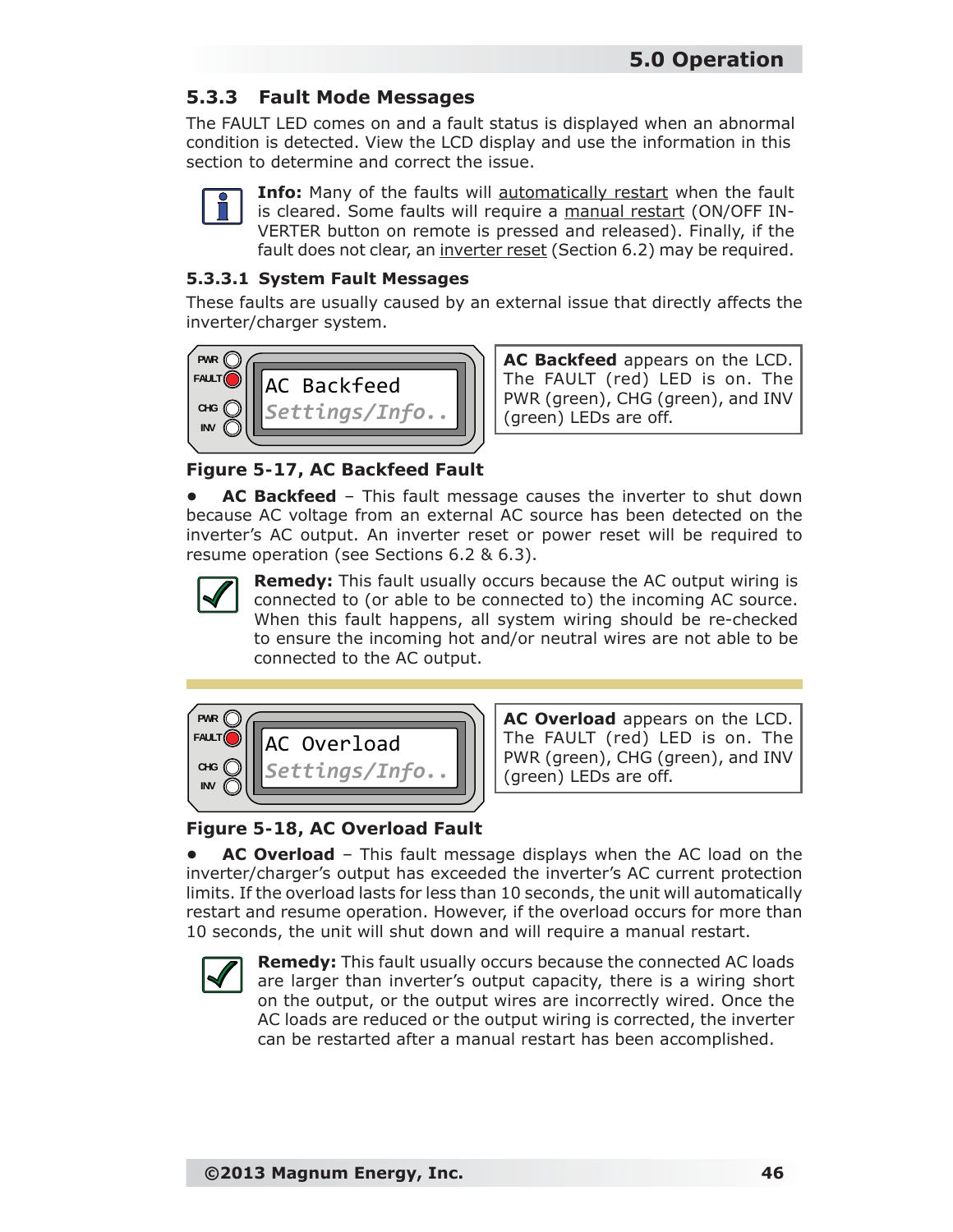

**Breaker Tripped** appears on the LCD. The FAULT (red) LED is on. The PWR (green), CHG (green), and INV (green) LEDs are off.

### *Figure 5-19, Breaker Tripped Fault*

**Breaker Tripped** - The AC input breaker on the inverter/charger has opened due to excess current flow through the inverter to the AC loads.



**Remedy:** After reducing the AC loads, push in the inverter's AC input circuit breaker to reset and resume operation. Ensure the current to the inverter loads do not exceed the input breaker rating.



**Dead Batt Charge** appears on the LCD. The FAULT (red) LED is on. The PWR (green), CHG (green), and INV (green) LEDs are off.

*Figure 5-20, Dead Battery Charge Fault*

**Dead Battery Charge** - This fault has detected a very discharged battery bank, or a battery bank not connected to the inverter. The unit is attempting to enter the Charge mode, but has detected less than 9 volts (12-volt models), 18 volts (for 24-volt models), or 36 volts (for 48-volt models) on the battery bank.



**Remedy:** Check the DC voltage on the inverter's DC terminals and ensure it is the same as the battery bank—these two voltages should be very close (<0.5 VDC difference). If not, check to ensure all connections are tight and the fuse/circuit breaker between the inverter and battery bank is good.

This fault automatically clears if the AC input power is removed or when the voltage is greater than 12.6 volts (12-volt models), 25.2 volts (for 24-volt models), or 50.4 volts (for 48-volt models) as detected by the inverter.



**FET Overload** appears on the LCD. The FAULT (red) LED is on. The PWR (green), CHG (green), and INV (green) LEDs are off.

## *Figure 5-21, FET Overload Fault*

**FET Overload** - This fault message indicates the inverter/charger has shut down because the internal FETs (Field Effect Transistors) have quickly exceeded a safe operating temperature. When the FETs have cooled, the unit will require a manual restart to resume operation.



**Remedy:** If the fault continues to occur, disconnect all the inverter's AC output wires and reset the inverter (see Section 6.2). If this fault does not clear after doing a reset, the inverter may require service.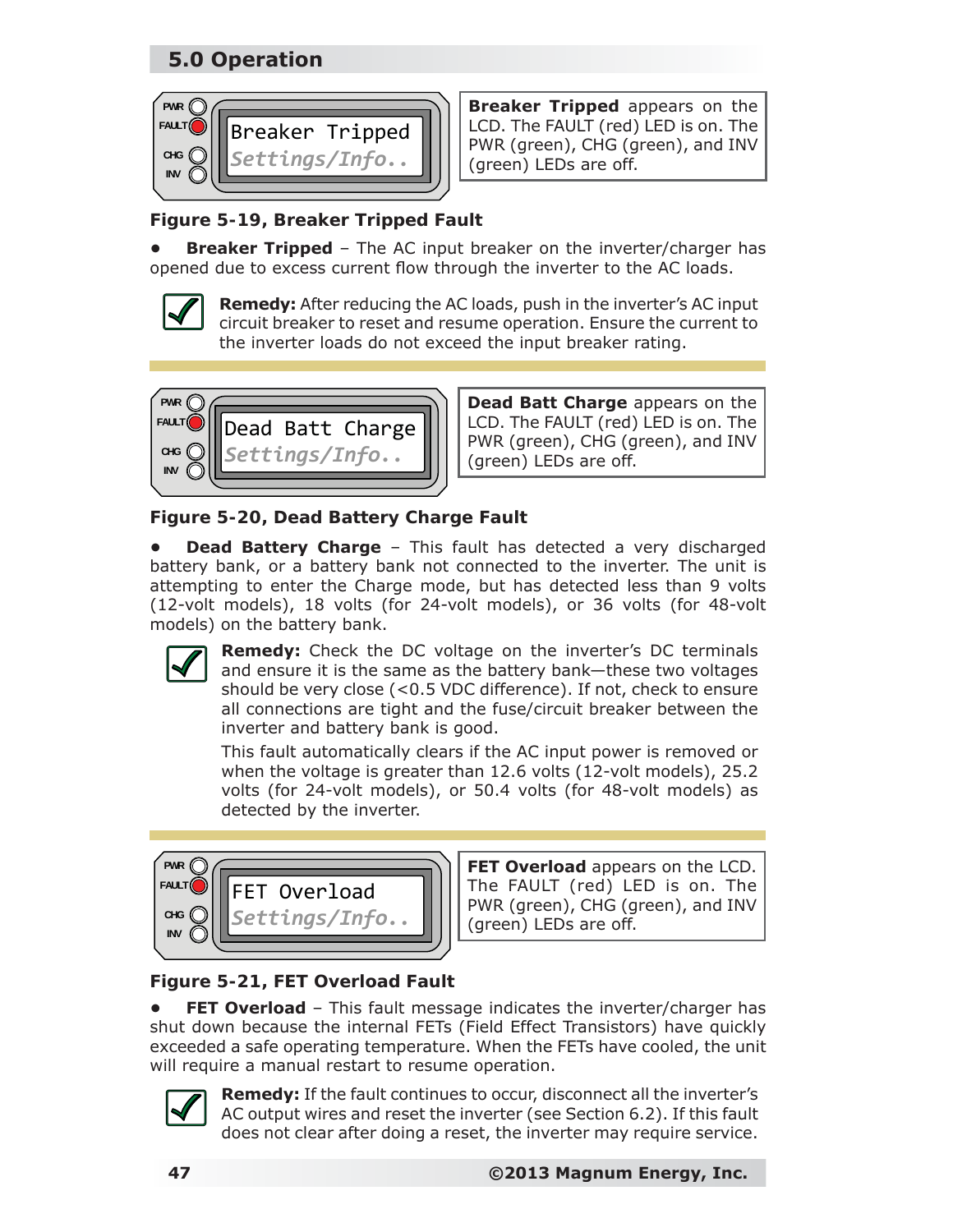

**High Battery** appears on the LCD. The FAULT (red) LED is on. The PWR (green), CHG (green), and INV (green) LEDs are off.

### *Figure 5-22, High Battery Fault*

**High Battery** - The inverter has turned off because the battery voltage is at a very high level. The fault occurs when the battery voltage is above the High Battery Cut-Out (HBCO) value. The inverter will automatically restart and resume operation when the battery voltage drops 0.3 VDC (12-volt models), 0.6 VDC (24-volt models), or 1.2 VDC (48-volt models) below the HBCO value.



**Info:** The HBCO value is dependent on your inverter revision and model. Normally, the HBCO value for ME/MM/RD Series inverters is preset to 16 VDC (12-volt models) or 32 VDC (24-volt models). The HBCO value for MS/MMS Series inverters is preset to 17 VDC (12 volt models), 34 VDC (24-volt models), or 68 VDC (48-volt models).



**Remedy:** This fault usually occurs when an external DC source is charging the inverter's battery bank. Turn off any other additional charging source to allow the DC voltage level to drop.



**High Batt Temp** appears on the LCD. The FAULT (red) LED is on. The PWR (green), CHG (green), and INV (green) LEDs are off.

### *Figure 5-23, High Battery Temperature Fault*

**• High Battery Temperature** – This fault message indicates the inverter/ charger has shut down because the Battery Temperature Sensor (BTS) has reached a temperature greater than 54°C/129°F.



**Remedy:** Once the BTS cools down (≤49°C/120°F) it automatically restarts and continues operation. As a precaution, check the BTS location; if placed on a battery, ensure they are not overheated, or that the BTS hasn't been placed in a hot area or near a hot device. If neither of these are the issue, then monitor the BTS display under the *TECH/01 Temperatures* menu—this reading should be above 54°C/129°F. Now remove the BTS from the inverter BTS port. If the BTS reading goes to 25°C/77°F, replace the BTS. If the reading does not go to 25°C/77°F, then inspect the BTS port for cleanliness and/or have the inverter/charger serviced.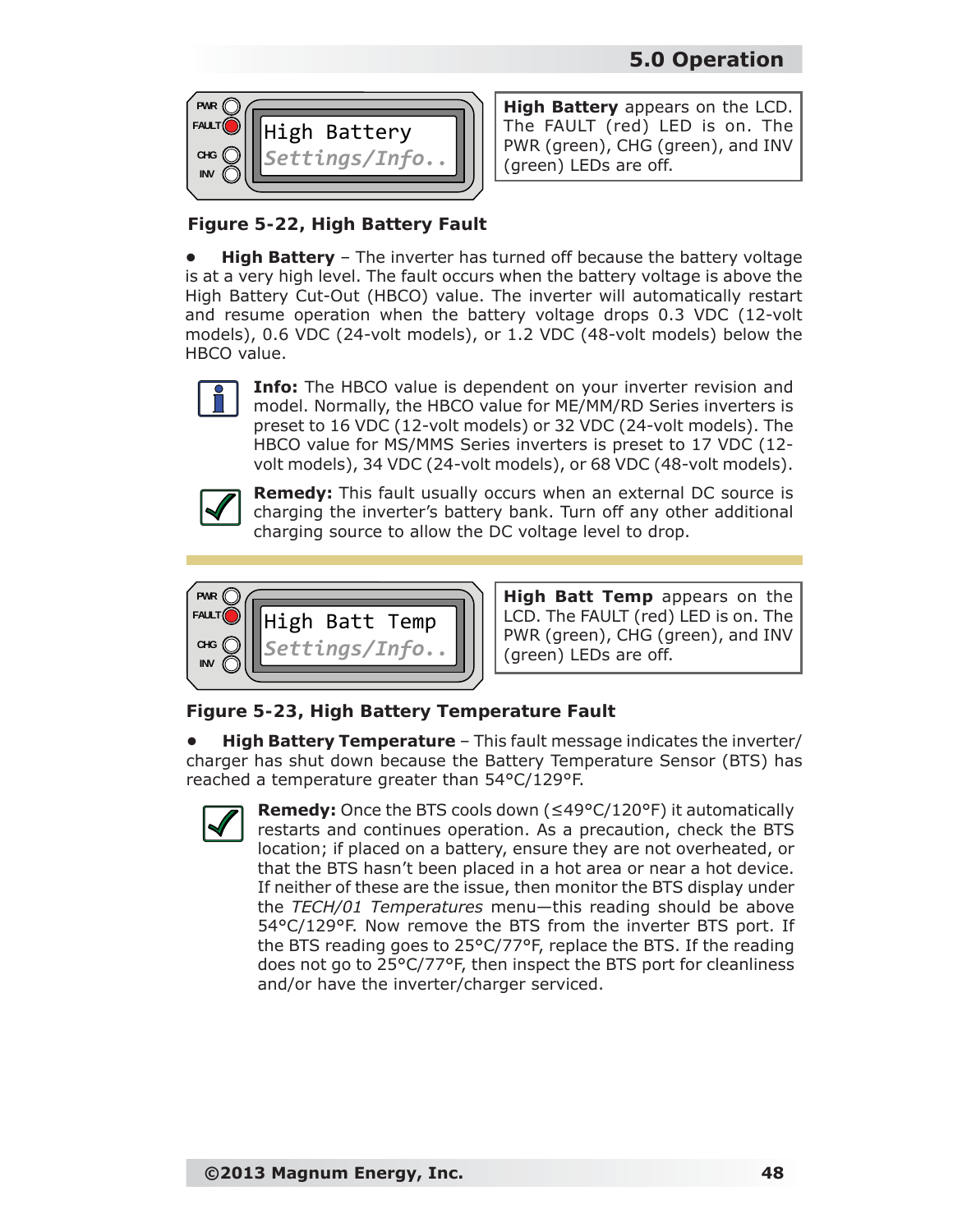

**High Volts AC** appears on the LCD. The FAULT (red) LED is on. The PWR (green), CHG (green), and INV (green) LEDs are off.

### *Figure 5-24, High Volts AC Fault*

**High Volts AC** – This fault causes the charger to be disabled because a very high AC voltage (>150 VAC) has been detected on the AC input.

**Remedy:** Remove all AC power from the inverter's AC input for at least 15 minutes to automatically restart this fault. Ensure only 120VAC power is connected to each of the inverter's AC inputs.



**Low Battery** appears on the LCD. The FAULT (red) LED is on. The PWR (green), CHG (green), and INV (green) LEDs are off.

### *Figure 5-25, Low Battery Fault*

**• Low Battery** – The inverter turned off to prevent the batteries from being over-discharged. The fault occurs when the battery voltage drops below the SETUP menu's *02 LowBattCutOut* (LBCO) setting for more than one minute. The inverter automatically restarts and resumes operation when the battery voltage rises to ≥12.5 VDC (12-volt models), ≥25.0 VDC (24-volt models), or ≥50.0 VDC (48-volt models).



**Remedy:** This fault will also automatically restart if AC power is connected to the inverter/charger's input and the battery charging process begins.



**No Inverter Comm** appears on the LCD. The FAULT (red), PWR (green), CHG (green), and INV (green) LEDs are normally off.

### *Figure 5-26, No Inverter Communication*

**• No Inverter Communication** – This fault message indicates the remote is no longer receiving any communication data via the Magnum Network.



**Remedy:** Reset the remote by disconnecting the remote communications cable from the inverter for 5 seconds, and then reconnect it (see Figure 2-2). If the fault continues, first check/replace the remote cable. This cable is 4-wire telephone cable.

#### **What if the cable is not the issue?**

- Try another remote display.
- Disconnect the remote from the Remote port and connect to the Network port.
- The inverter might need servicing.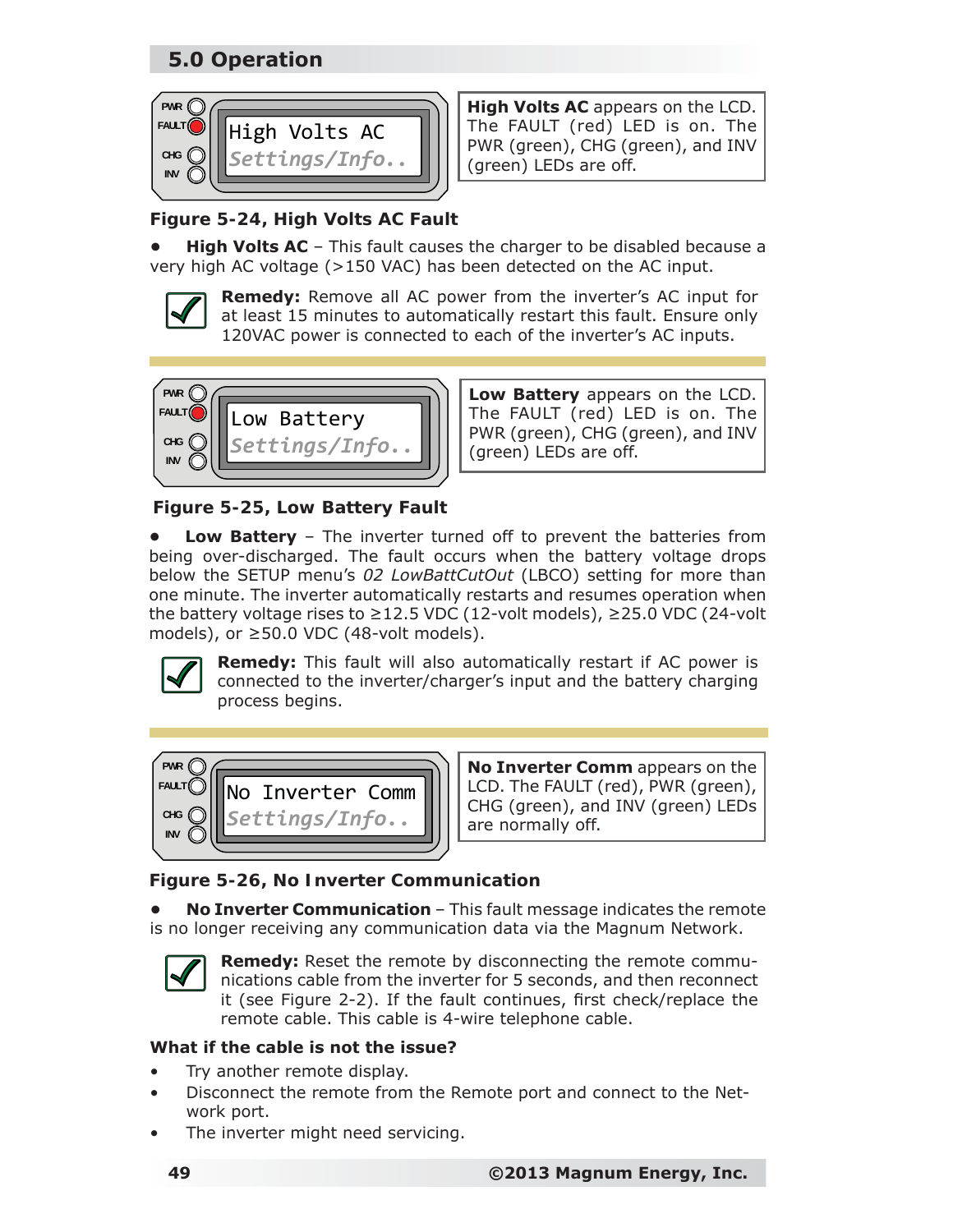

**Overcurrent** appears on the LCD and the FAULT (red) LED is on. The PWR (green), CHG (green) and INV (green) LEDs are off.

### *Figure 5-27, Overcurrent Fault*

**Overcurrent** – This fault shuts down the inverter to protect internal power components. It may be caused by an excessive AC load. If the overload condition lasts for less than 10 seconds, the unit will automatically restart and resume operation. However, if the overcurrent condition occurs for more than 10 seconds, the unit will shut down and will require a manual restart.



**Remedy:** This fault usually occurs because the connected AC loads are larger than the inverter's output capacity, there is a wiring short on the AC output, or the wires are incorrectly installed. Once the AC loads are reduced or the output wiring is corrected, manually restart the inverter to resume operation. If this fault condition continues after all these recommendations, perform a inverter reset (see Section 6.2).



**Overtemp** appears on the LCD. The FAULT (red) LED is on. The PWR (green), CHG (green), and INV (green) LEDs are off.

*Figure 5-28, Overtemp Fault*

**Overtemp** – The inverter/charger has shut down because the internal power components (FETs and/or Transformer) have exceeded their safe temperature operating range. When the unit has cooled down, it will automatically restart and continue operation.



**Remedy:** If the fault occurs while inverting, reduce the load on the inverter. If it occurs while charging, turn down the charge rate. If this fault happens often, ensure the inverter is not in a hot area, has proper ventilation, and the cooling fans inside the inverter are working.

| <b>PWR</b>  |               |  |
|-------------|---------------|--|
| <b>FAUL</b> | Stuck Relay   |  |
| <b>CHG</b>  | Settings/Info |  |
| <b>INV</b>  |               |  |

**Stuck Relay** appears on the LCD. The FAULT (red) LED is on. The PWR (green), CHG (green), and INV (green) LEDs are off.

### *Figure 5-29, Stuck Relay Fault*

**Stuck Relay** – This fault message displays when the inverter is "inverting", but the internal AC pass-thru relay that should be open while inverting, is closed.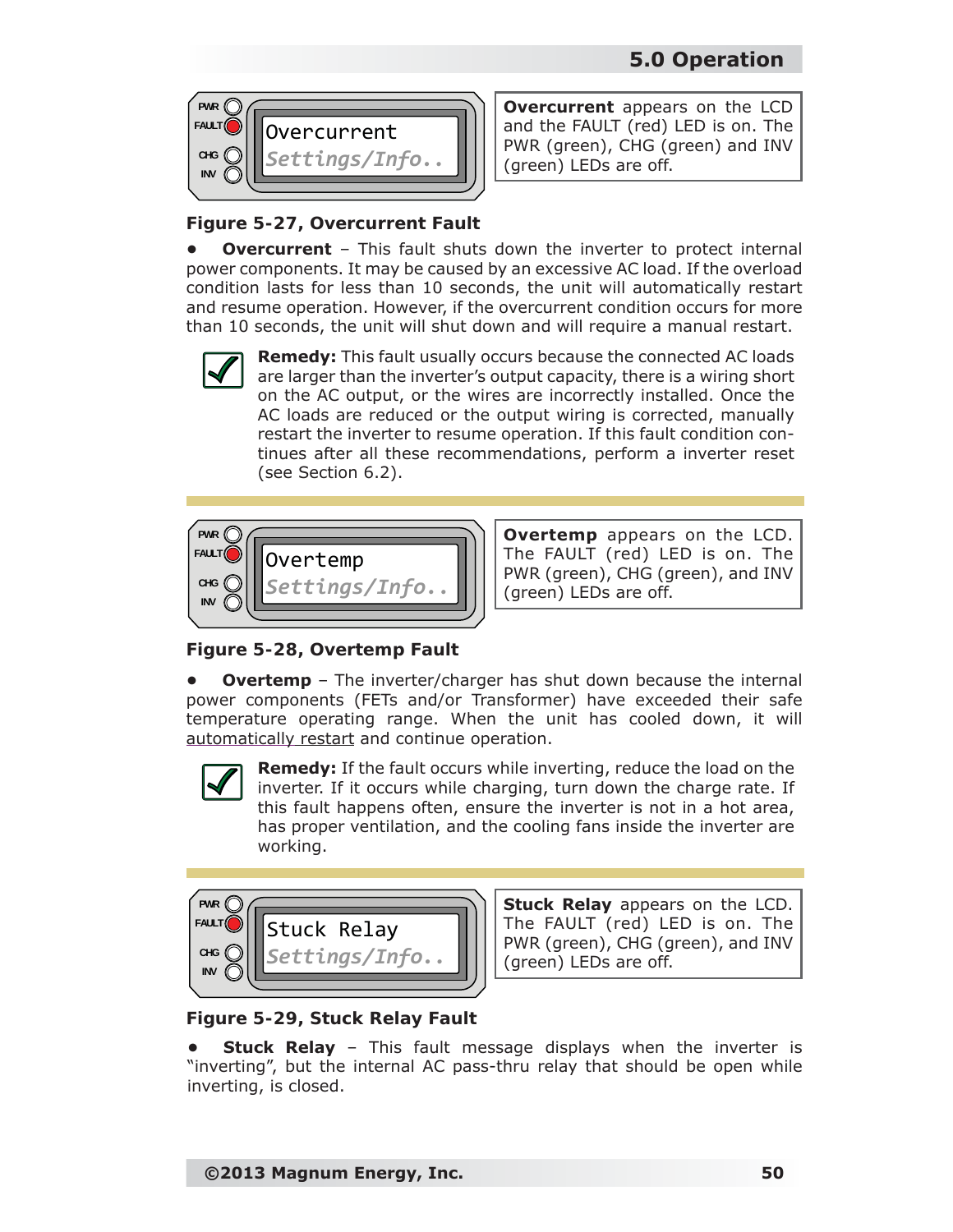



**Tfmr Overtemp** appears on the LCD. The FAULT (red) LED is on. The PWR (green), CHG (green), and INV (green) LEDs are off.

#### *Figure 5-30, Tfmr Overtemp Fault*

**Tfmr Overtemp** - This fault message is displayed when the TCO (Temperature Cut-Out) opens and causes the inverter to shut down to protect the internal power transformer from damage. When the TCO has cooled down, the inverter will automatically restart and resume operation.



**Remedy:** If the fault continues to occur, disconnect all the inverter's AC output wires and reset the inverter (see Section 6.2). If this fault does not clear after doing a reset, the inverter may require service.



**Unknown Fault XX** appears on the LCD. The FAULT (red) LED is on. The PWR (green), CHG (green), and INV (green) LEDs are off.

#### *Figure 5-31, Unknown Fault*

**Unknown Fault** – This fault message displays when the inverter/ charger has sent a fault code that cannot be determined by the remote.



**Remedy:** Call the Technical Support department at Magnum Energy (425-353-8833) to assist you.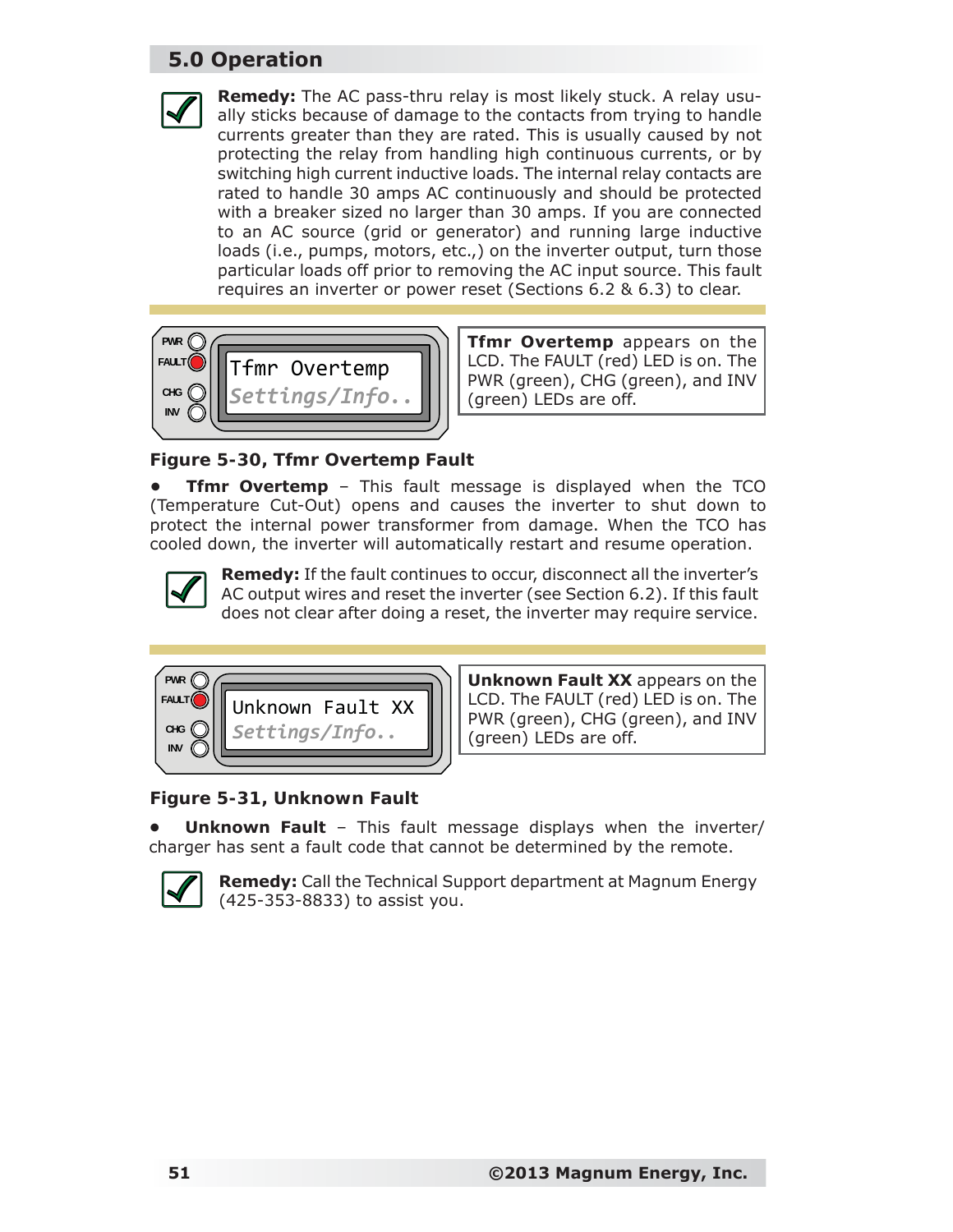#### **5.3.3.2 Stacking Fault Messages**

A fault condition may occur when two inverters are stacked in series—using the stacking interface—that is not possible on a single inverter installation. Refer to the following fault messages to help troubleshoot the inverters.



**StackClock Fault** appears on the LCD. The FAULT (red) LED is on. The PWR (green), CHG (green), and INV (green) LEDs are off.

#### *Figure 5-32, StackClock Fault*

**• StackClock Fault** – There is a stacker cable problem; or, one inverter is losing synchronization with the other inverter.



**Remedy:** Ensure you are using a Magnum Stacking Cable (this is not a telephone/data cable, this is a custom made cable). Inspect the stacker cable and reconnect at both ends (listen and make sure you hear an audible "click" from the connectors at both inverters).



**Info:** This fault has been known to occur when a Magnum Energy accessory is plugged into the inverter's Stack port, but the installation is not using multiple inverters in a stacked configuration. If this occurs, perform an inverter reset (see Section 6.2).



**Stack Mode Fault** appears on the LCD. The FAULT (red) LED is on. The PWR (green), CHG (green), and INV (green) LEDs are off.

### *Figure 5-33, Stack Mode Fault*

**• Stack Mode Fault** – This unit has detected a problem with the "other" stacked inverter. Check that unit for a fault condition.



**Remedy:** This fault will automatically clear when the fault with the other inverter is corrected.

| PWR        |                  |
|------------|------------------|
| FAULT      | StackPhase Fault |
| CHG        | Settings/Info    |
| <b>INV</b> |                  |

**StackPhase Fault** appears on the LCD. The FAULT (red) LED is on. The PWR (green), CHG (green), and INV (green) LEDs are off.

### *Figure 5-34, StackPhase Fault*

**StackPhase Fault** - 1. The AC input wiring is incorrect; 2. One phase was lost from the AC input source; 3. One of the inverter's internal transfer relays is bad; or, 4. The inverter's AC input circuit breaker may be open.



**Remedy:** If this fault doesn't clear after checking these four recommendations, perform an inverter reset (see Section 6.2).

**©2013 Magnum Energy, Inc. 52**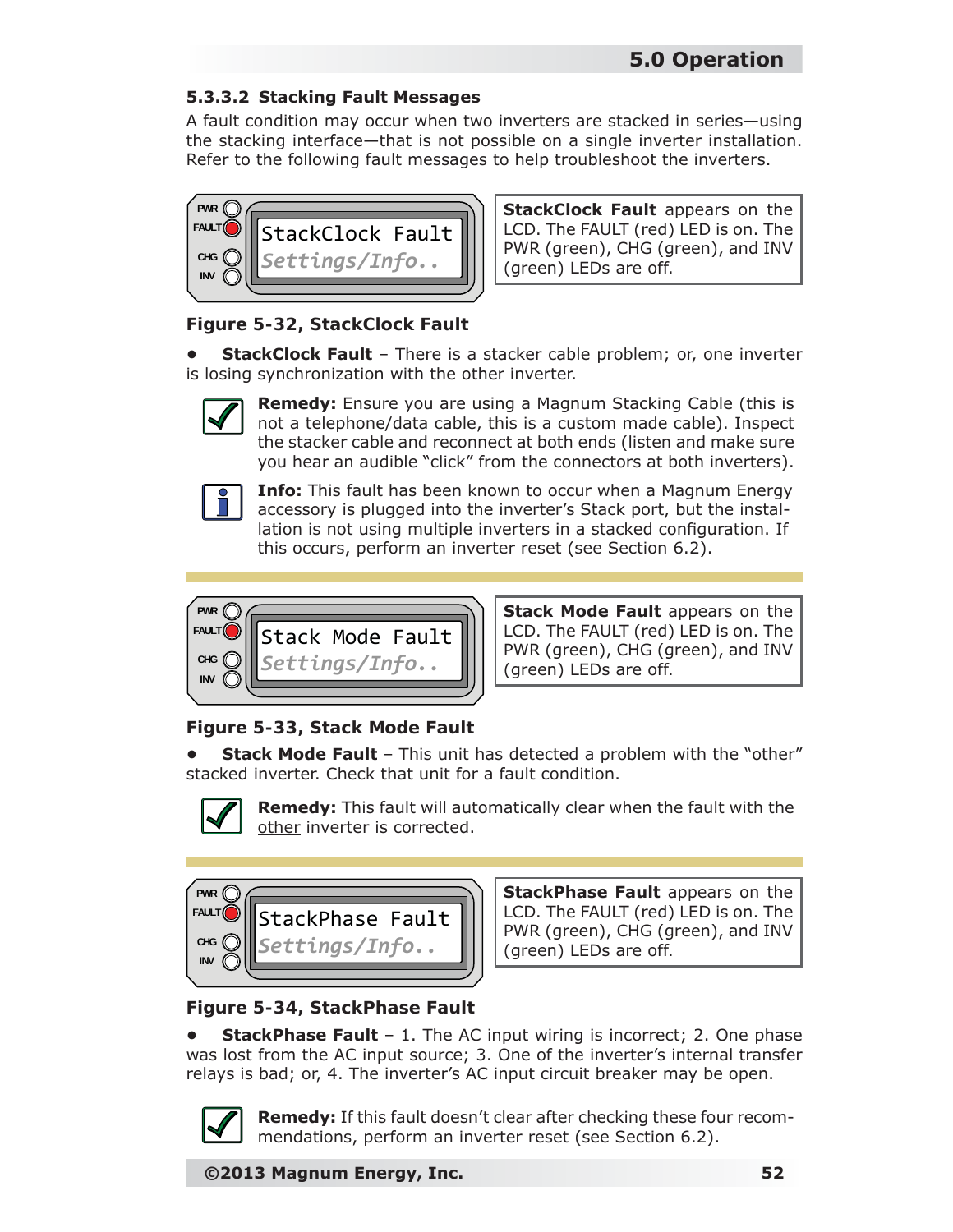#### **5.3.3.3 Internal Fault Messages**

The inverter continually monitors several internal components and will shut down to help protect itself if one of the following "internal" faults occurs.



**Remedy:** If an "internal" fault occurs, perform an inverter or power reset to clear it (see Sections 6.2 & 6.3). After the reset, turn the inverter on. If the internal fault remains or returns, the inverter will require repair at an authorized service facility.



**Internal Bridge** appears on the LCD. The FAULT (red) LED is on. The PWR (green), CHG (green), and INV (green) LEDs are off.

### *Figure 5-35, Internal Bridge Fault*

**Internal Bridge** - The inverter shut down because while inverting, the output circuit is no longer detecting any AC output voltage or current.



**Internal Charger** appears on the LCD. The FAULT (red) LED is on. The PWR (green), CHG (green), and INV (green) LEDs are off.

*Figure 5-36, Internal Charger Fault*

**Internal Charger** – The inverter shut down because while charging, the charger circuit is attempting to provide maximum current, but is not detecting any current or voltage rise to the battery bank.



**Internal NTC** appears on the LCD. The FAULT (red) LED is on. The PWR (green), CHG (green), and INV (green) LEDs are off.

*Figure 5-37, Internal NTC Fault*

**Internal NTC** – The inverter shut down because the internal NTC (Negative Temperature Coefficient) temperature sensor caused a very large but unexpected temperature change.



**Internal Relay** appears on the LCD. The FAULT (red) LED is on. The PWR (green), CHG (green), and INV (green) LEDs are off.

### *Figure 5-38, Internal Relay Fault*

**Internal Relay** – The inverter shut down because the internal AC transfer relay did not close while charging.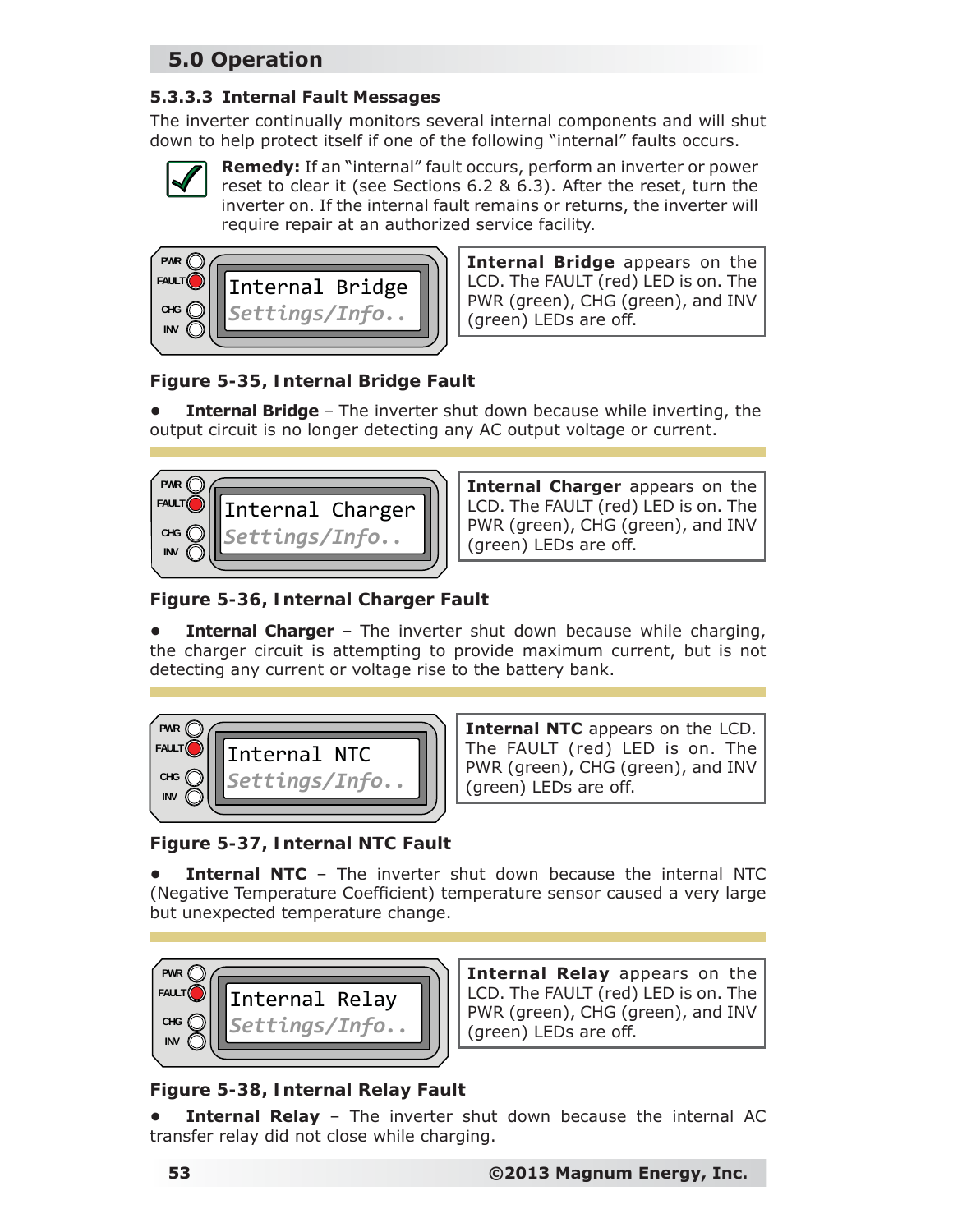### **5.3.4 LED Indicator Guide**

Use the LEDs along with the LCD display to determine the operating status.

| <b>LED</b>            | <b>Status</b>                                                                        | <b>Meaning</b>                                                                                                                                                                                                                                                                                                                                          |
|-----------------------|--------------------------------------------------------------------------------------|---------------------------------------------------------------------------------------------------------------------------------------------------------------------------------------------------------------------------------------------------------------------------------------------------------------------------------------------------------|
| <b>PWR</b><br>(green) | <b>OFF</b>                                                                           | 1. Inverter is disabled; 2. Remote is in Power<br>Saver mode - press any button to activate LEDs;<br>3. No power to remote (check remote cable or<br>power to inverter); or, 4. No AC power at the<br>inverter's AC output terminals.                                                                                                                   |
|                       | ON                                                                                   | AC power is available from inverter, shore, or<br>generator at the inverter's AC output terminals.                                                                                                                                                                                                                                                      |
| <b>FAULT</b>          | <b>OFF</b>                                                                           | Normal operation.                                                                                                                                                                                                                                                                                                                                       |
| $(\text{red})$        | ON                                                                                   | A fault condition has been detected. Check the<br>LCD display to find and correct the cause.                                                                                                                                                                                                                                                            |
|                       | <b>OFF</b>                                                                           | 1. Remote is in Power Saver mode - press any<br>button to activate LEDs; or, 2. Charger off - no<br>utility or AC generator present.                                                                                                                                                                                                                    |
|                       | ON                                                                                   | Bulk, Absorb, Float, or Equalize Charge mode<br>(see LCD display to determine charge status).                                                                                                                                                                                                                                                           |
| <b>CHG</b><br>(green) | BLINKING,<br>display says<br>"Charger<br>Standby"                                    | The charger is in Charger Standby mode. This<br>occurs when the ON/OFF CHARGER button is<br>pressed to disable the charger.                                                                                                                                                                                                                             |
|                       | BLINKING,<br>display says<br>"Full Charge"<br>or "Silent"                            | The charger is in Battery Saver mode. This mode<br>monitors battery voltage level and only charges<br>if the battery voltage decreases to a low level.<br>Silent mode will automatically start charging<br>when the Rebulk setting is reached.                                                                                                          |
|                       | BLINKING,<br>display shows<br>a charging<br>status (i.e.,<br>Bulk, Absorb,<br>Float) | The charger current is automatically decreased<br>because: 1. Charger Back-off - the inverter's<br>internal temperature is getting hot, current is<br>decreased to reduce/maintain temperature; or,<br>2. Low AC Input Voltage - the input AC voltage is<br>low, charger is disabled to help stabilize incoming<br>AC voltage to prevent AC disconnect. |
|                       | BLINKING,<br>display does<br>not show any<br>charge status                           | The inverter is detecting AC voltage (from utility<br>or an AC generator) on the inverter's AC input<br>terminals.                                                                                                                                                                                                                                      |
|                       | <b>OFF</b>                                                                           | 1. Inverter disabled; or, 2. Remote in Power<br>Saver mode - press any button to activate LEDs.                                                                                                                                                                                                                                                         |
| <b>INV</b><br>(green) | ON                                                                                   | Inverter is enabled - 1. Supplying AC power on<br>the output; or, 2. In Inverter Standby (if both<br>INV and CHG LEDs are on); the inverter will<br>automatically supply AC power to the loads if<br>shore or generator power is lost.                                                                                                                  |
|                       | <b>BLINKING</b>                                                                      | Inverter is in Search mode (the AC load is below<br>the SETUP menu's 01 Search Watts setting).                                                                                                                                                                                                                                                          |

**Table 5-1, LED Indicator Guide**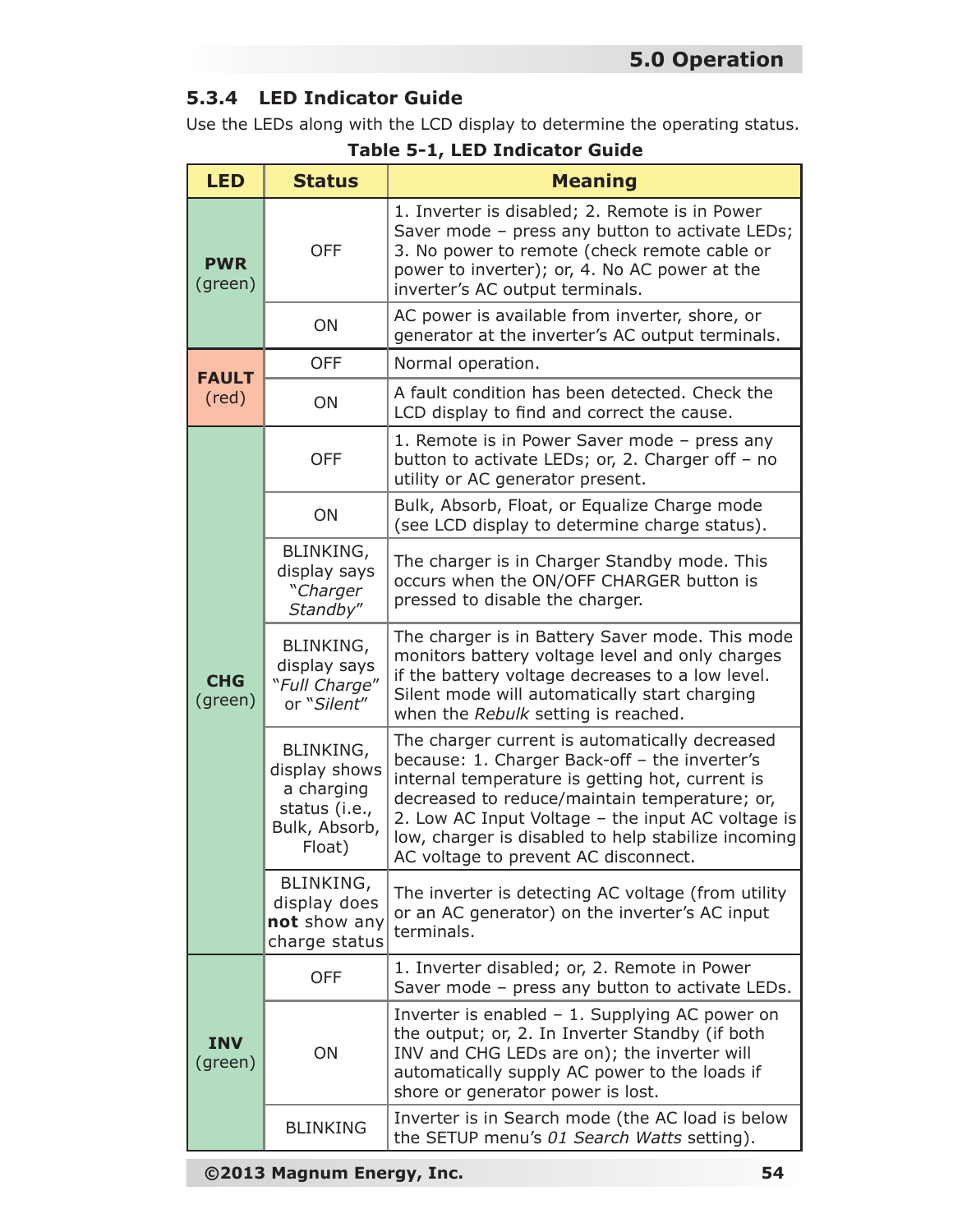## **6.0 Troubleshooting**

# **6.0 ME-RC Remote Troubleshooting**

The remote may not be functioning correctly, use the following table to help find a solution.

| <b>Symptom</b>                                                                                                                   | <b>Possible Cause</b>                                                                      | <b>Solution</b>                                                                                                                                                                                                                                                                                                        |  |
|----------------------------------------------------------------------------------------------------------------------------------|--------------------------------------------------------------------------------------------|------------------------------------------------------------------------------------------------------------------------------------------------------------------------------------------------------------------------------------------------------------------------------------------------------------------------|--|
| Display shows<br>unrecognizable<br>letters or<br>symbols                                                                         | Static electricity<br>may have been<br>discharged into the<br>LCD display.                 | Refresh display: Press and<br>hold the SELECT button for 10<br>seconds.                                                                                                                                                                                                                                                |  |
| Display shows<br>"fatal error"<br>or "illegal<br>address"                                                                        | The remote's internal<br>data addressing was<br>unrecognizable.                            | <b>Reset remote: Disconnect</b><br>remote communications cable<br>from inverter for 5 seconds and<br>reconnect (see Figure 2-2).                                                                                                                                                                                       |  |
| LCD text<br>display is<br>locked-up,<br>pressing any<br>button has<br>no response<br>- may show<br>"revision" or<br>"connecting" | RJ11 connections on<br>communication cable<br>are not making a<br>good connection.         | <b>Reset remote: 1) Disconnect</b><br>remote cable from inverter for<br>5 seconds and reconnect; 2)<br>Check RJ11 cable connection on<br>back of remote (see Fig. 2-2).<br>Important: Ensure the RJ11<br>connector is pushed into<br>the correct port. You should<br>feel/hear "click" when the<br>connection is made. |  |
|                                                                                                                                  | Remote not getting<br>sufficient power from<br>inverter.                                   | Ensure inverter batteries are<br>connected and inverter is<br>operating correctly. Inverter<br>should be able to invert and<br>power AC loads from batteries<br>(ensure no AC power is<br>connected to the inverter AC<br>inputs).                                                                                     |  |
| LEDs and<br>backlight are<br>off                                                                                                 | Remote may be in<br>the Power Saver<br>mode.                                               | Press any button to reactivate<br>the remote (or turn Power<br>Saver mode OFF).                                                                                                                                                                                                                                        |  |
| Remote is<br>nonfunctional<br>(no lights, no<br>text on LCD<br>display, and no<br>response when<br>pressing any<br>button)       | Communication<br>cable bad or not<br>correctly connected<br>to REMOTE port on<br>inverter. | Check communications cable<br>from inverter to remote;<br>ensure: 1) it is connected to<br>the REMOTE port, 2) the correct<br>communications cable is used<br>(a 4-conductor telephone<br>cable may be substituted to<br>determine if cable is good).                                                                  |  |
|                                                                                                                                  | Inverter is not<br>connected to<br>batteries.                                              | Ensure inverter batteries are<br>connected and the inverter<br>is operating correctly without<br>any AC power connected (can<br>invert and power AC loads from<br>batteries).                                                                                                                                          |  |

**Table 6-1, Remote Control Troubleshooting Guide**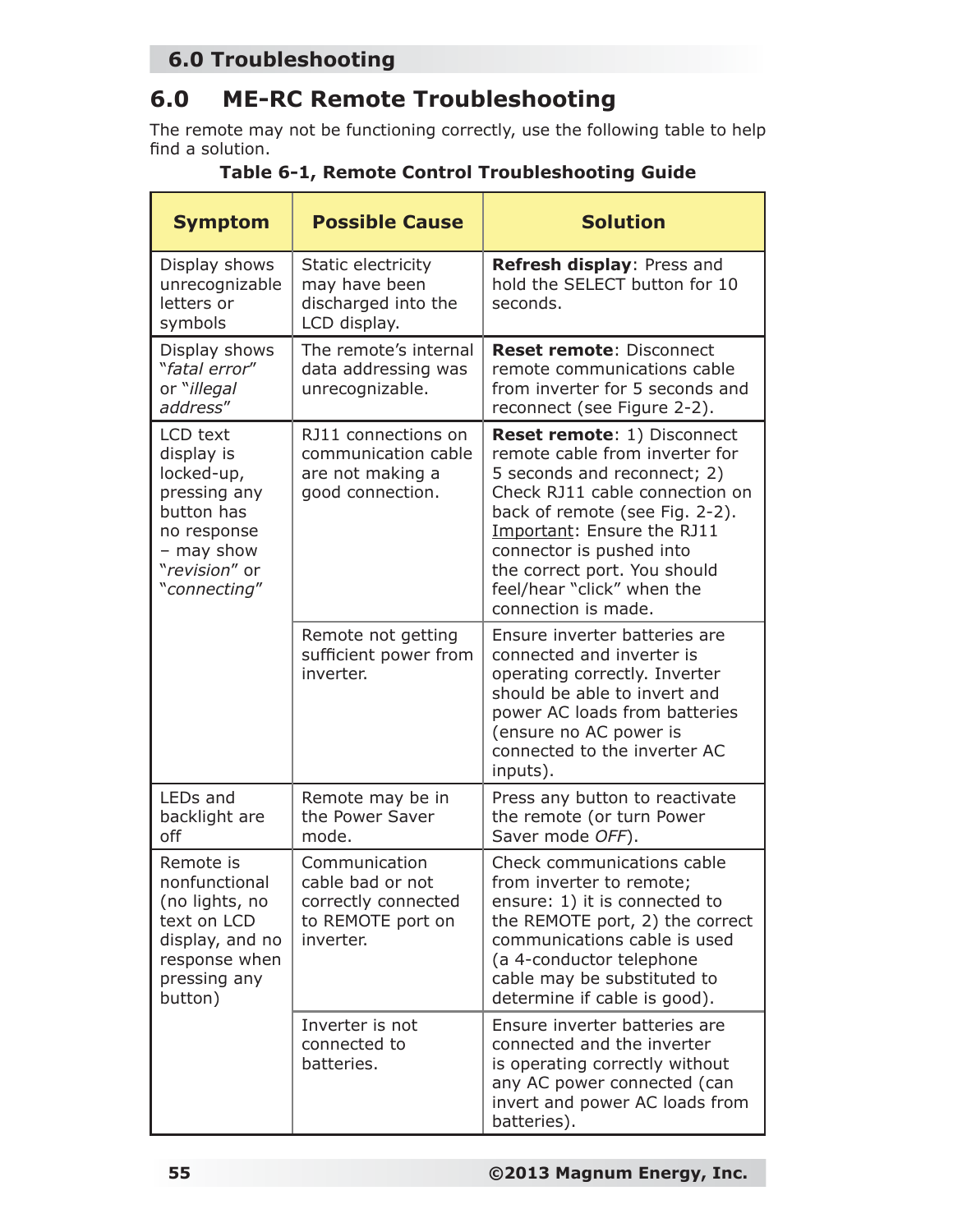### **6.1 Inverter/Charger Troubleshooting Tips**

#### **6.1.1 Inverter Problems**

**• Inverter turned on, green INV LED on inverter blinking, no output:** Inverter is in Search mode. Either turn off Search mode—if not needed—or turn on loads greater than the *Search Watts* setting.

#### **6.1.2 Charger Problems**

**• Unit won't transfer to Charge mode with AC applied:** Is charge (CHG) LED on remote blinking? If not, then the charger does not recognize the incoming AC being within acceptable limits. Measure the input AC voltage at the inverter input terminals—should be 120VAC +/ 20 VAC (230 VAC +/- 40 VAC for export models). Also, check that the *VAC Dropout* setting on the remote is 80 VAC or less (160 VAC or less for export models). If the CHG LED is blinking, the transfer relay should close within 20 seconds and the unit should then begin charging. If the LED is on solid, the transfer relay should be closed and the charger should be charging.

**• Transfer relay closes, then opens and continues to cycle:** AC voltage is too low, or has transients that drop the AC voltage momentarily. Change the *VAC Dropout* setting to 60 VAC (110 VAC for export models) and check for improvements. If the cycling continues, back off the *Charge Rate* from *100%* to *10%* (or *OFF*, if available).

This cycling may also occur if the AC output of the inverter is connected to the inverter's AC input. Check for proper input and output AC wiring.

**• Charger not charging even though CHG LED is on steady and the unit says "***Charging***":** Full charge rates are not obtained in Charging mode, only obtained after this mode changes to Bulk Charging, Absorb Charging, or Float Charging modes.

**• Charger not charging even though CHG LED is on steady and the unit says "***Bulk Charging***" (or "***Absorb Charging***"):** Check the *DC Amps* and the *DC Volts* meters on the ME-RC display, it should be 80% or more of rated charge current if the battery voltage is under 14.0 VDC (28.0 VDC on 24-volt models or 48.0 VDC for 48-volt models). If not, check the *05 Charge Rate* setting and verify the setting is 80% or greater. Still low charge rate? Check the *Shore Max* setting to verify. If no AC loads are being 'passed thru' the inverter, the S*hore Max* setting must be 15 amps (25 amps for 3kW unit) or greater, to receive full charge rate.

**• Charger says "***Float Charging***" not "***Bulk Charging***" when the AC is first plugged in:** Check the *DC Volts* meter on the ME-RC display. If the battery is over 13.0 VDC (26.0 VDC for 24-volt models or 52.0 VDC for 48-volt models) then the battery was already charged, and the charger automatically goes to Float Charging to keep from overcharging the batteries.

**Charge amps are lower than expected, or is 0 amps DC: Measure** input AC voltage and increase if the input voltage is under 90 VAC. The charge rate is reduced to keep the input voltage above 90 VAC. Also, check the *Shore Max* and *05 Charge Rate* settings to determine if the current is being limited.

**• Charger output voltage is higher than expected:** Check the Battery Temperature Sensor (BTS) temperature. If the BTS is installed, the charge voltage settings will increase if the temperature around the BTS is below 77° F (25° C), and will decrease if the temperature around the BTS is higher than 77° F (25° C).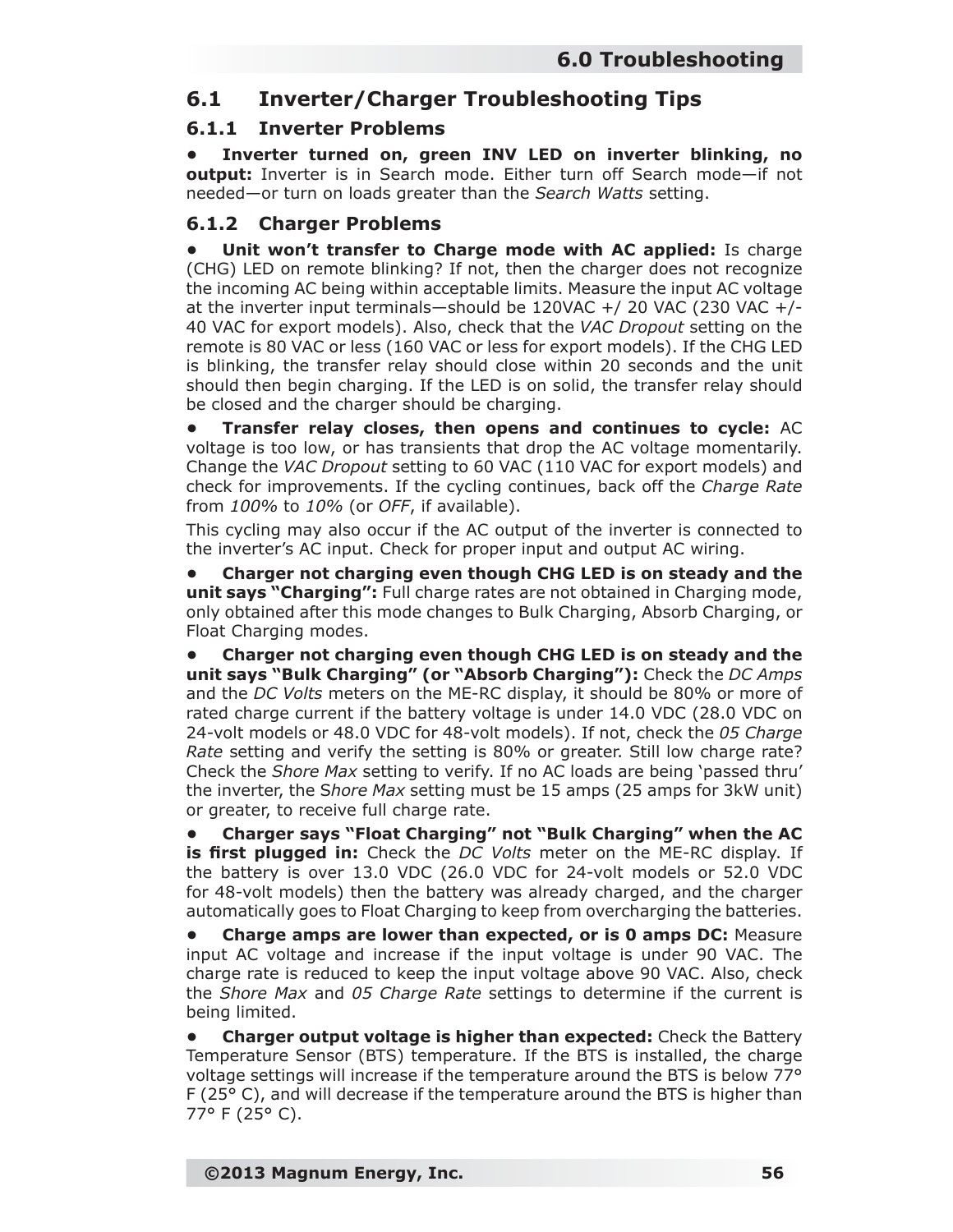## **6.0 Troubleshooting**

### **6.2 Performing an Inverter Reset**

To perform an inverter reset (i.e., "soft reset"):

- Remove all AC power (utility or generator power) to the inverter.
- 2. Press and hold the inverter's Power ON/OFF pushbutton (see Figure 6-1) for approximately fifteen (15) seconds—until the inverter's Charging/ Inverting Status LED comes on and flashes rapidly.
- 3. Once the rapid flashing has begun, release the Power ON/OFF pushbutton. The Status LED will go off after the button is released.
- 4. After the inverter reset is completed, press the inverter's Power ON/OFF pushbutton to turn on the inverter.

Some older inverter models do not allow an inverter reset. If the inverter reset fails, you will need to perform a power reset using the procedure below. In either case, if an internal fault does not clear the inverter will require repair at a Magnum Authorized Service Center (ASC).



**Info:** The Power ON/OFF pushbutton is a small momentary type switch which operates by lightly pressing and releasing.



**Info:** All adjustable inverter/charger settings in the ME-RC (except for the SHORE menu's *Shore Max* and SETUP menu's *08 Screen Setup* settings (which revert back to default) are saved in non-volatile memory and are preserved until changed—even if an inverter reset is performed, or if all power to the remote or inverter is removed.



1. Ensure all AC power (i.e., shorepower or generator) is removed from the inverter's input.

2. Press and hold the Power ON/ OFF pushbutton for 15 seconds.

3. Watch the Charging/Inverting Status LED, after approximately 15 seconds it should come on and flash rapidly to indicate the inverter has reset. The Status LED will go off after the pushbutton is released.

*Figure 6-1, Performing an Inverter Reset*

# **6.3 Performing a Power Reset**

To perform a power reset (i.e., "hard reset"):

- 1. Remove all AC power (utility or generator power) to the inverter.
- 2. Open all the inverter DC disconnects (or disconnect the positive battery cable to the inverter).
- 3. Ensure the inverter and the remote are disconnected from all AC and DC power (the remote display will be blank).
- 4. After the inverter has been disconnected from all power for 30 seconds, reconnect the inverter DC disconnects (or reconnect the positive battery cable) and resume operation.



**Info:** If DC disconnects are not used, there may be a momentary spark when the positive battery cable is connected to the inverter's terminal. This is normal and indicates that the inverter's internal capacitors are being charged.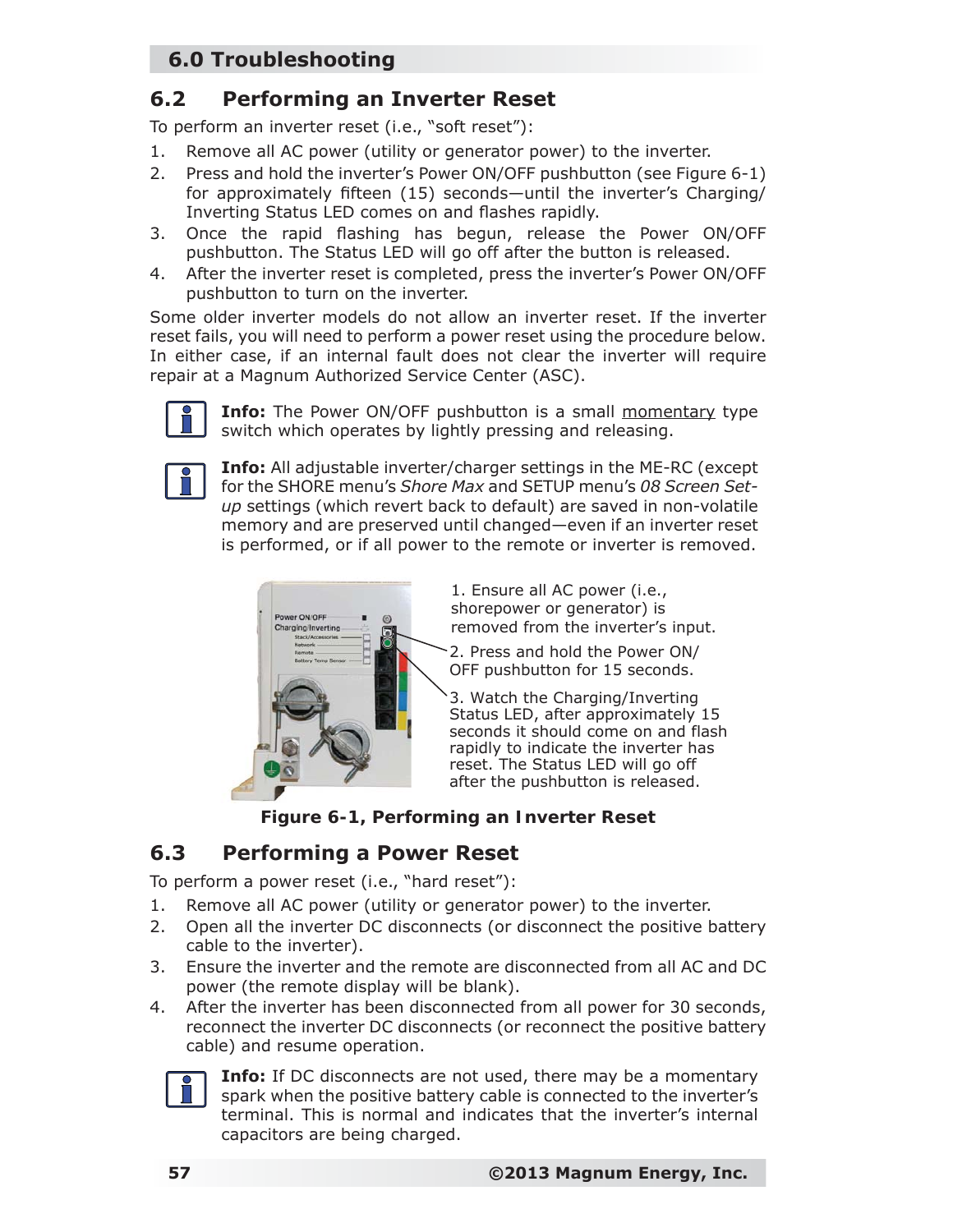# **7.0 Using a ME-AGS-N Module**

The ME-RC remote's AGS menus under the AGS and TECH buttons allow you to customize and monitor the operating parameters for your autostart/ autostop generator system. To help configure and operate the AGS with your ME-RC, refer to the mini index below to direct you to the appropriate section.

| 7.1 ME-AGS-N Setup                | page 58 |
|-----------------------------------|---------|
| 7.2 ME-AGS-N Functional Tests     | page 62 |
| 7.3 ME-AGS-N Operation/Monitoring | page 62 |
| 7.4 Enabling the ME-AGS-N         | page 65 |

- 
- 7.5 Starting and Stopping the Generator page 65
- 7.6 ME-AGS-N Menu Map bage 66



Q) fault  $\widehat{\mathbf{O}}$ SELECT **SHORE AGS METER SETUP TECH AGS and TECH Buttons**

**Figure 7-1, ME-RC's AGS Configuration Access Buttons** 

## **7.1 ME-AGS-N Setup**

Press the AGS button on ME-RC remote (Figure 7-1), and then rotate the SELECT knob to navigate to the AGS menus. These menus allow the generator to be automatically started and stopped based on different parameters. Using Table 7-1, determine the specific autostart and autostop condition with which you want the generator to be automatically controlled, and then use that specific menu setting to configure the AGS.

*Note: For information on using the AGS: 01 AGS Control, AGS: 02 AGS Status, and AGS: 08 AGS TECH menus, refer to Section 7.3 "AGS Operation/ Monitoring".*

| <b>Autostart</b><br><b>Condition</b>             | <b>See AGS Menu</b>          | <b>Autostop</b><br><b>Condition</b>      | <b>See AGS Menu</b>           |
|--------------------------------------------------|------------------------------|------------------------------------------|-------------------------------|
| Gen starts on high<br>temperature, or            | 04 Start Temp F<br>(page 59) | Gen stops after a<br>set time period, or | 03 Run Time Hour<br>(paqe 59) |
| Gen starts on low<br>inverter battery<br>voltage | 05 Start Volts<br>(page 60)  | Gen stops at Quiet<br>Time               | 07 Quiet Time<br>(page 61)    |

|  |  | Table 7-1, ME-RC Autostart/Autostop Matrix |  |  |
|--|--|--------------------------------------------|--|--|
|--|--|--------------------------------------------|--|--|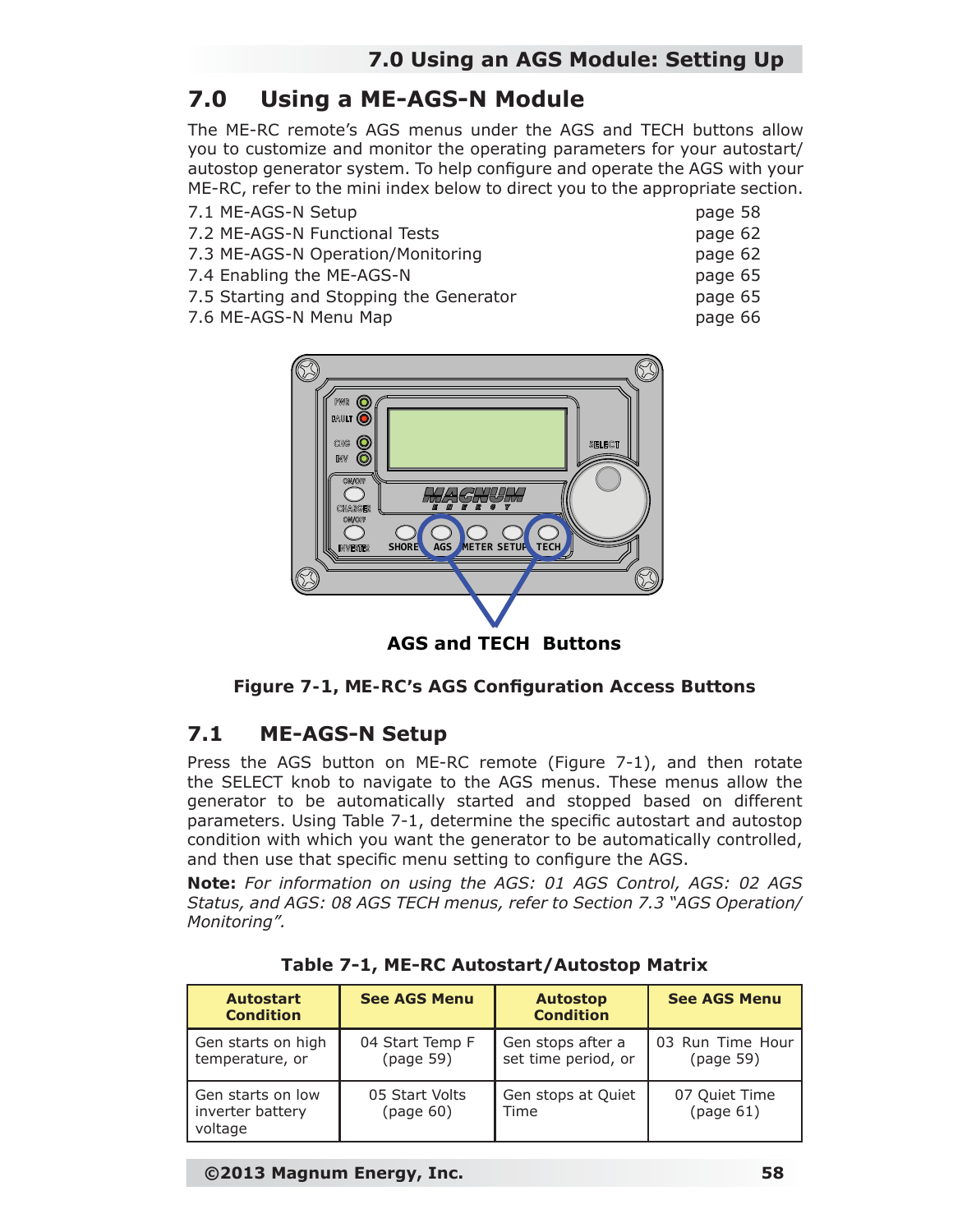## **7.0 Using an AGS Module: Setting Up**

#### **AGS: 03 Run Time Hour Menu**

This menu provides the settings that determine the length of time the generator will run once it has been autostarted by the AGS.

**Default setting:** *Run Time = 2.0 Hrs*

**Range:** *0.5 - 25.5 Hrs (0.5 hr increments)*

**How long should I set the generator run time?** This depends on whether you are using the high temperature or low battery voltage autostart feature.

- **Using high temperature to autostart:** When using the high temperature autostart feature, the generator autostarts and runs until the *AGS: 04 Start Temp F* setting is reached. This means you could set the time to the lowest time setting (*0.5 Hrs*), knowing the generator will run until the temperature setting is satisfied.
- **Using low battery voltage to autostart:** When using the low battery voltage autostart feature, the generator run time is normally set to help re-charge the batteries. Use Table 7-2 below to help determine the generator run time setting based on the 20-hour AH capacity of your inverter's battery bank.

| <b>Battery</b><br><b>AmpHrs</b><br><b>Capacity</b> | <b>Suggested</b><br><b>Gen Run Time</b> | <b>Battery</b><br><b>AmpHrs</b><br><b>Capacity</b> | <b>Suggested</b><br><b>Gen Run Time</b> |
|----------------------------------------------------|-----------------------------------------|----------------------------------------------------|-----------------------------------------|
| 200 to 300                                         | 1 hour                                  | 1310 to 1500                                       | 4 hours                                 |
| 310 to 500                                         | 1.5 hours                               | 1510 to 1700                                       | 4.5 hours                               |
| 510 to 700                                         | 2 hours                                 | 1710 to 1900                                       | 5 hours                                 |
| 710 to 900                                         | 2.5 hours                               | 1910 to 2100                                       | 5.5 hours                               |
| 910 to 1100                                        | 3 hours                                 | 2110 to 2300                                       | 6 hours                                 |
| 1110 to 1300                                       | 3.5 hours                               | 2310 to 2500                                       | 6.5 hours                               |

#### **Table 7-2, Battery AmpHrs Capacity to Suggested Gen Run Time**

#### **AGS: 04 Start Temp F Menu**

This menu allows you to set and enable a temperature value that will cause the generator to automatically start—to power an air conditioner (A/C) unit for cooling—based on an increase in temperature, or by using an air conditioning thermostat control.



**Info:** Optional ME-PT1 or ME-PT2 pigtail adapters can be used to connect an AC control circuit or a relay control circuit. For more info, refer to the instruction sheet for each pigtail adapter-part  $#$ 64-0025 (ME-PT1 instructions), or #64-0026 (ME-PT2 instructions).

This temperature autostart feature requires that the AGS's remote temperature sensor cable or an optional ME-PT1 or ME-PT2 pigtail adapter be connected to the REMOTE port on the AGS. The location of the remote temperature sensor determines the area being monitored for temperature. When the temperature around the remote temperature sensor (based on the *AGS: 08 AGS TECH* menu's *Temp* display) increases to the *AGS: 04 Start Temp F* setting, the generator automatically starts and runs based on the *AGS: 03 Run Time Hour* setting. When this run time period is finished, the temperature sensor reading is checked. If the temperature sensor (or thermostat control—if using the optional pigtail adapter) reading is below the *AGS: 04 Start Temp F* setting, the generator will autostop. If the temperature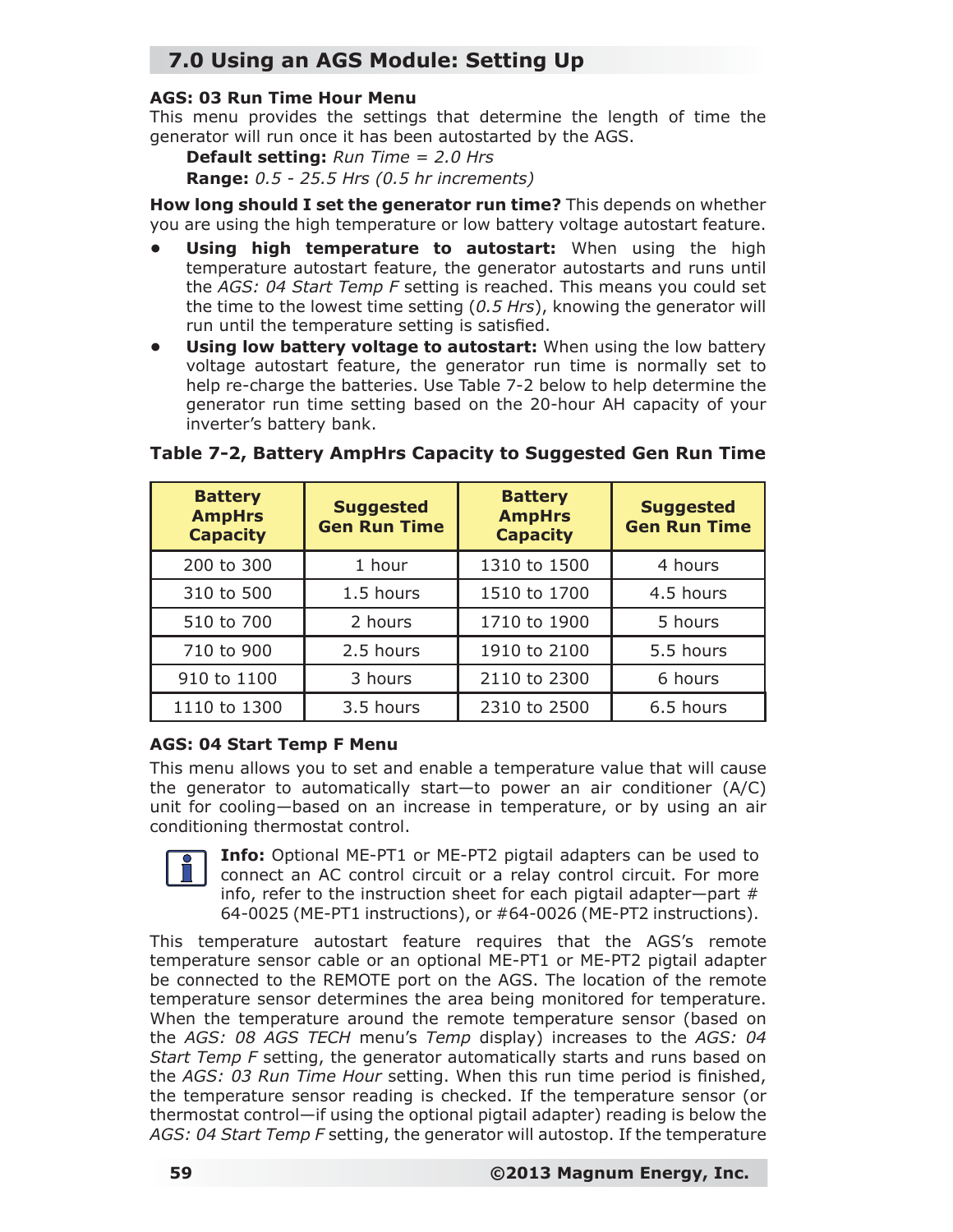## **7.0 Using an AGS Module: Setting Up**

sensor (or thermostat control) reading is above the *AGS: 04 Start Temp F*  setting, the generator will continue to run for a second run time period. At the end of this second run time period, the temperature sensor reading (or thermostat control) is checked again. This cycle continues as long as the *AGS: 01 AGS Control* menu is set to *Enable* (or *Enable w/QT*).

If the temperature autostart feature is not needed, set to the *OFF* position.

- **65F 95F** This setting determines the rising temperature value that will trigger a generator autostart.
- **Ext Input** This setting is used when an optional AGS adapter (PT1 or PT2) is used. When an AGS adapter is connected to the AGS's REMOTE port, an external command from a thermostat connection on an A/C control unit causes the generator to start. See the ME-PT1 or ME-PT2 instruction sheets for info on pigtail adapters. (See *08 AGS TECH: Temp*) **Default setting:** *StartTemp = OFF*

**Range:** *OFF, Ext Input, 65F - 95F (5 deg. increments)*

**Why should I use Start Temp?** Typically, in a mobile application (RV or boat) where the A/C unit is too much power for the inverter to run from the batteries, this feature is used to start the generator to run an A/C unit. Many RV and marine customers travel with pets and do not want them to be at risk from dangerous inside temperatures if they are away from the coach/boat. With this feature, you can set the A/C to turn on and then leave. If the inside temperature rises to the start setting, the generator automatically starts to provide power to the A/C unit. This keeps the area cool and comfortable plus, while the generator is on, the inverter batteries are being charged.

**Where should I set Start Temp?** If you are using this feature to power an air conditioning unit, the *AGS: 04 Start Temp F* setting should be slightly above the A/C unit's thermostat "cool" temperature (usually around 70-72F). Once the temperature setting is reached, the generator will start providing power to the A/C unit. The reason the temperature is set above the A/C unit's thermostat is to ensure the A/C unit will run when the generator starts. If the AGS's temperature setting is below that of the air conditioning unit's thermostat setting, the generator will run, but the A/C unit is not calling for a run period or cooling; your generator is running, but the power is not being used by the A/C unit—resulting in wasted fuel and run time.



**Info:** If using temperature autostart to start a generator that is powering two A/C units, it is suggested that the second A/C unit's thermostat be set  $2^{\circ}$  to  $5^{\circ}$  higher than the first A/C unit. This staggered setting will allow the first A/C unit to start and run in an effort to keep the coach cool. If the temperature continues to rise inside the coach, the second A/C unit will turn on to further cool the coach.

#### **AGS: 05 Start Volts Menu**

This menu allows you to set and enable a battery voltage value that causes the generator to automatically start. Starting the generator on voltage is the most common method of autostarting the generator—it is considered the simplest and easiest to understand. When the battery voltage (on Terminals #3 & #4) decreases to or below this setting for two continuous minutes, the generator will automatically start and run based on the *AGS: 03 Run Time Hour* setting. If the DC voltage start feature is not needed, ensure this setting is set to the *OFF* position.

**Default setting:** *Start VDC = 11.0 VDC (12v), 22.0 VDC (24v), 44.0 VDC (48v)*

**Range:** *10.0-12.2 VDC (12v), 20.0-24.4 VDC (24v), 40.0-48.8 VDC (48v)*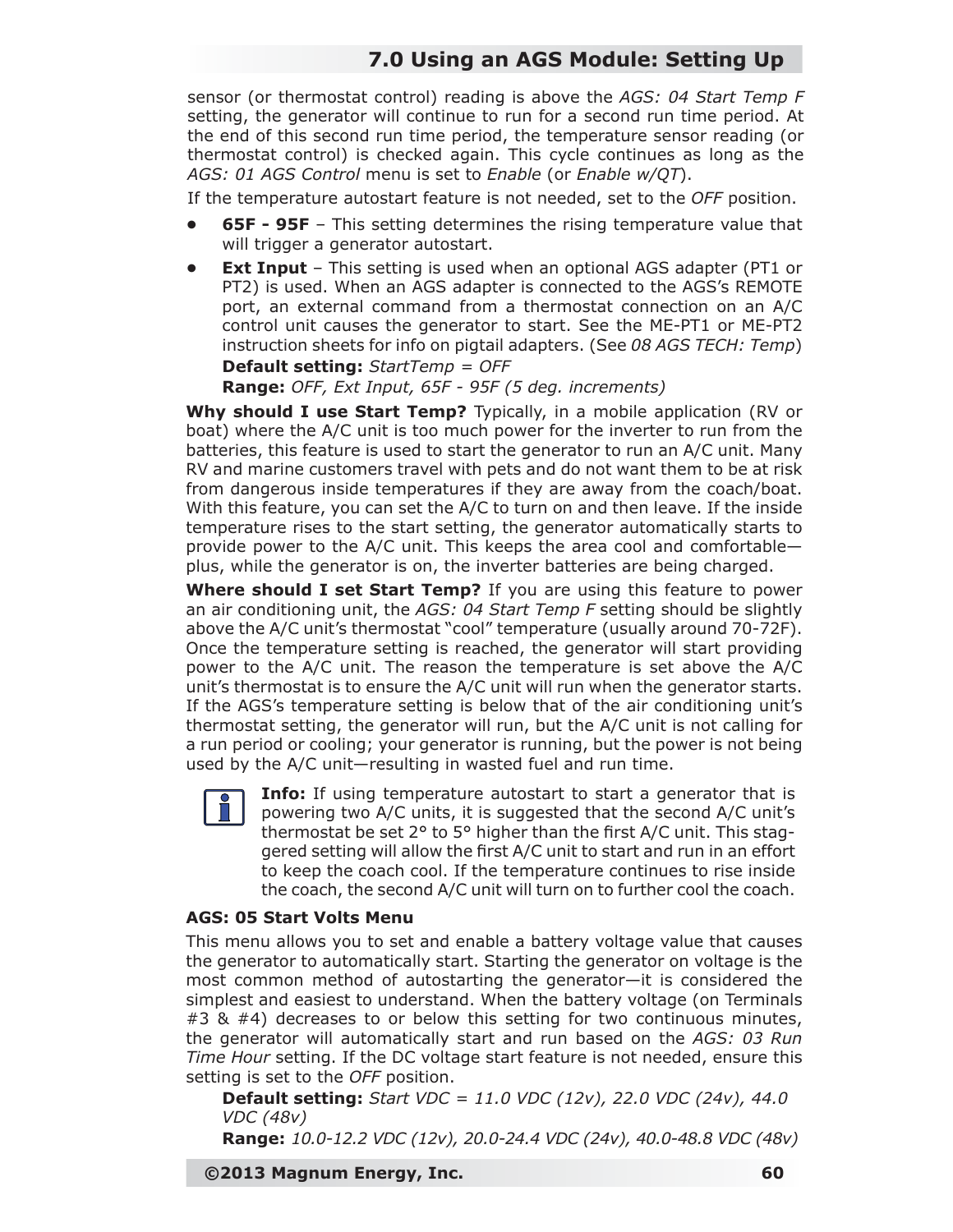## **7.0 Using an AGS Module: Setting Up**



**Info:** The default settings and range are automatically determined based on the connected inverter and the measured VDC.

**Where should I set Start Volts?** When setting the VDC start voltage, it must be high enough to not over-discharge the battery, but also low enough to keep from nuisance starting the generator. Typically, start volts is set based on what is determined to be approximately 50% of the battery capacity. Since this is an inverter/battery system, and the battery is normally loaded, the VDC used to determine 50% battery capacity should be set lower than what is shown on typical battery voltage SOC charts (approximately 11-11.5 in a 12-volt system), which show the battery at rest (not loaded).



**Info:** The DC voltage the AGS uses to determine when to autostart is displayed in the *AGS: 08 AGS TECH* menu under the *AGS VDC* meter.

#### **AGS: 06 Set Time Menu**

This menu is used to set the ME-RC remote's internal clock. The ME-RC contains a real time clock that must be set for proper operation of the AGS button's *07 Quiet Time* feature. If the Quiet Time feature is not used, the time does not need to be set.



**Info:** The clock obtains power from the inverter and resets if the ME-RC is disconnected from the inverter, or the inverter is powered down.

#### **To set the current time:**

(From the *06 Set Time* menu)

- **Hour** Rotate the SELECT knob to the correct hour of day, and then press SELECT.
- **Minute** Rotate the SELECT knob to the correct minute setting, and then press SELECT.
- **AM-PM** Rotate the SELECT knob to the appropriate AM or PM setting, and then press SELECT.

#### **AGS: 07 Quiet Time Menu**

This setting is used to prevent the generator from autostarting during a specific designated time period each day.



**Info:** If the generator is running when the Quiet Time start time setting is reached, it automatically stops and does not allow the generator` to autostart until after the Quiet Time stop time setting has passed.

To enable, access the *Quiet Time* menu and select a time period.

**Default setting:** *Quiet = OFF* **Range:** *OFF, 9PM-7AM, 9PM-8AM, 9PM-9AM, 10PM-8AM, 11PM-8AM*

**Why should I use Quiet Time?** Quiet Time is used when there are park rules or local noise regulations that prevent generators from running during a certain time. It is usually set in consideration of when people may be sleeping. If there are no local rules or regulations, you may not want to use Quiet Time—which would allow the generator to run at any time in a 24-hour period.

**Where should I set Quiet Time?** Select the time period that coincides with any local noise requirements, or any time period that you do not want the generator to automatically run.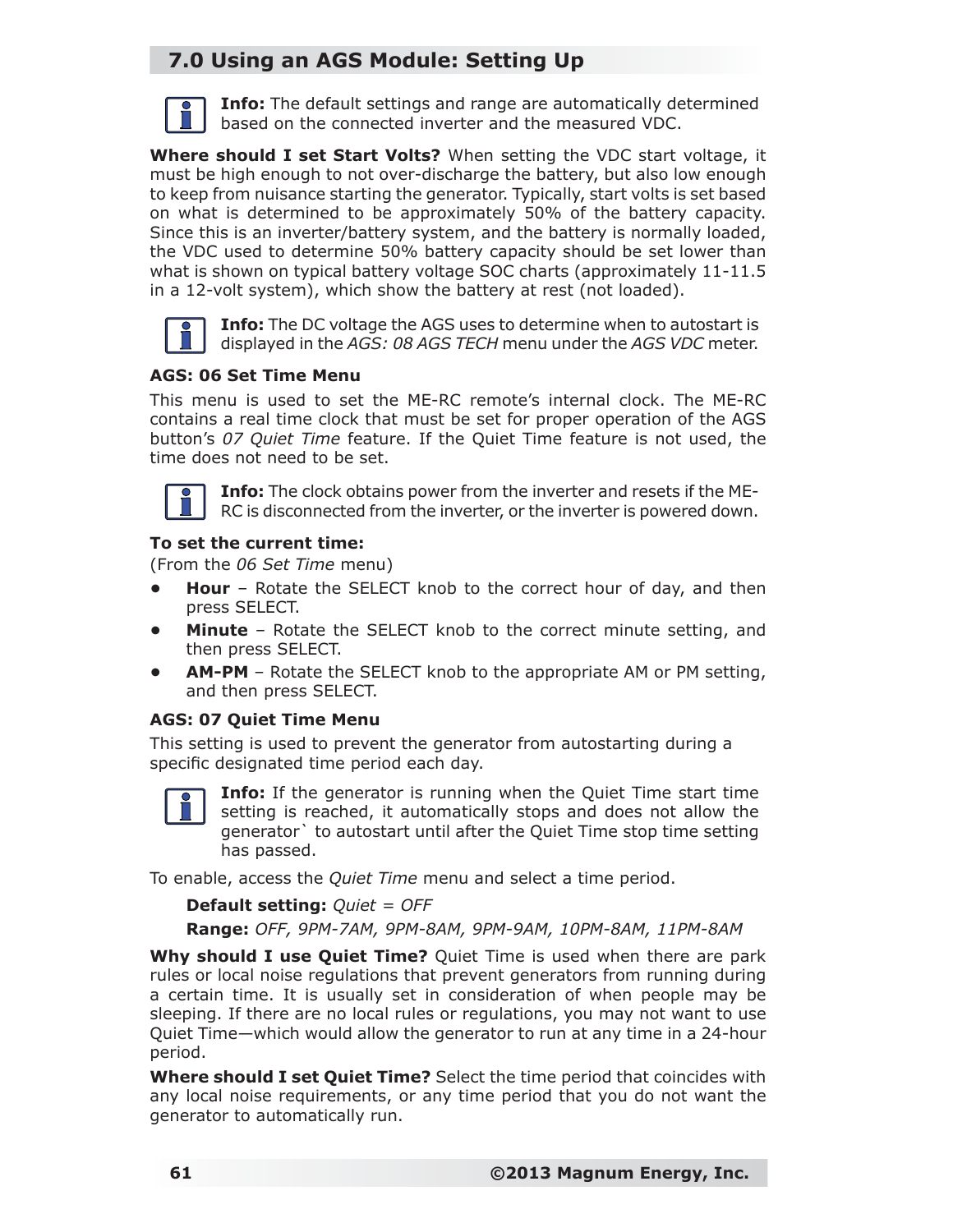## **7.2 AGS Functional Tests**

Once you establish all the autostart/autostop settings you need, perform the following tests to verify that the AGS system is functioning correctly and the communication from the remote/inverter to the ME-AGS-N is correct.

### **7.2.1 Remote to Generator Communication Test**

This section describes how to determine the current AGS status and how to use the ME-RC remote to start the generator.

#### **7.2.1.1 Determining AGS Status**

Use your ME-RC to determine the AGS's status by pressing the AGS button, rotating the SELECT knob to the *02 AGS Status* menu, and then pressing the SELECT knob.

The AGS's status should be *Off* or *Ready*. If it displays either status, then the remote/inverter is correctly communicating with the AGS. If the AGS status displayed is not *Off* or *Ready*, then refer to Section 7.8.2 "Resolving Operational Statuses" or Section 7.8.3 "Resolving Fault Statuses" for assistance before continuing.

#### **7.2.1.2 Starting the Generator from the Remote**

To confirm that the generator will turn on and run from the remote:

- 1. Press the AGS button, the bottom line of the remote should display the *01 AGS Control* menu.
- 2. Press the SELECT knob and rotate it to *AGS = Test*.
- 3. Press the SELECT knob to activate the generator test.

Once the generator starts, it should run for approximately 30-60 seconds before automatically turning off. View the AGS module's STATUS LED and ensure it turns solid green (solid green STATUS LED means the generator has started successfully and is providing the gen run sense signal to the AGS module).

*Note: If the generator attempted to start but did not run, continue to wait, the AGS will attempt to start the generator 3 more times.*

If your AGS/generator system passes all three steps (may attempt an autostart 4 times), then the wiring from the AGS to the generator is correct. You are now ready to activate the AGS using your remote control panel.



**Info:** The AGS attempts to start the generator 4 times. If after 4 attempts the generator fails to start, the STATUS LED turns red indicating a fault.

If the remote control displays an AGS fault (under *02 AGS Status*) or the AGS module's STATUS LED shows a fault condition (solid red LED indication), refer to Section 7.8.3 for assistance.

## **7.3 AGS Operation/Monitoring**

This section covers the AGS menus in the ME-RC remote that determine how to control and operate the generator. The section also includes menus that are used to monitor starting and running conditions for the AGS and the generator.

### **7.3.1 Controlling the AGS using the ME-RC**

Press the AGS button, and then rotate and press the SELECT knob to access the following menus: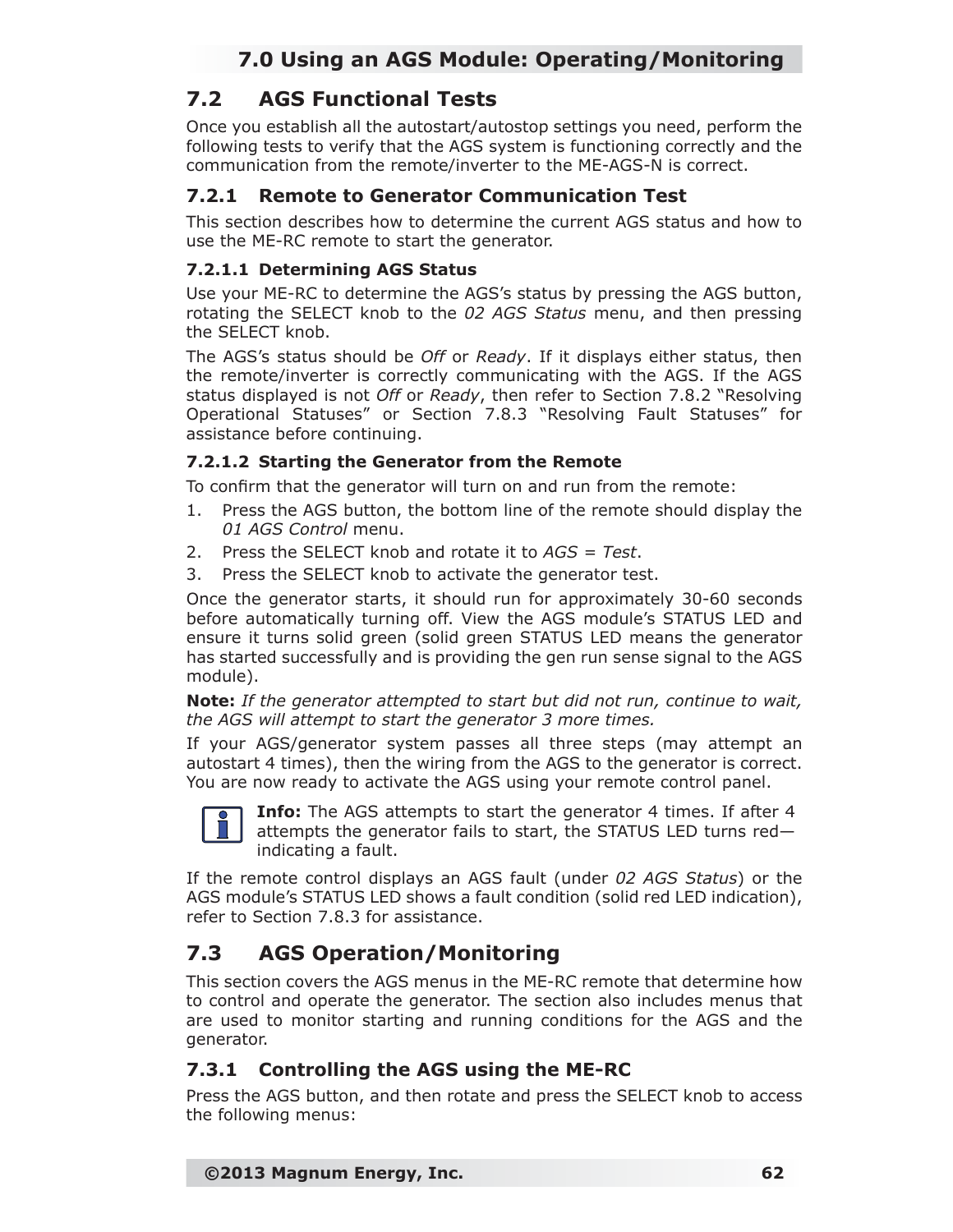## **7.0 Using an AGS Module: Operating/Monitoring**

#### **AGS: 01 AGS Control Menu**

This menu is used to enable the AGS (selecting *Enable* or *Enable w/QT*). A "*Test*" setting is also available to ensure the start/stop wiring from the generator to the ME-AGS-N is correct. The available settings are:

**OFF** – This option disables the AGS's generator start/stop functions. It also turns the generator off if it is running from an autostart command. When *OFF* is selected, the generator will not start automatically. This is the default setting. If you have an AGS fault, select *OFF* to clear it.



**Info:** If DC power is lost to the remote or to the system, this menu resets to the default *OFF* position for safety.

- **Enable** Select this option to have the AGS monitor temperature (*04 Start Temp F*) and/or the inverter's battery voltage (*05 Start Volts*) to determine when to automatically start the generator.
- **Test** Select this option to test the generator. This option starts the generator, runs it for approximately 30-60 seconds, and then stops the generator. Use this setting for testing generator wiring and operation. After a successful start/stop sequence test, this selection returns to *OFF*.
- **Enable w/QT** Select this option to have the AGS monitor temperature (*04 Start Temp F*) and/or the inverter's battery voltage (*05 Start Volts*) to determine when to automatically start the generator—with the Quiet Time parameters enabled.



**WARNING:** Never allow the generator to start/run in an enclosed garage or any other type of enclosed structure without proper ventilation. Carbon monoxide, an odorless, colorless, deadly gas may accumulate and cause serious injury or death.

### **7.3.2 Monitoring the AGS using the ME-RC**

The following menus are helpful for the proper operation and monitoring of your AGS/generator system. Press the AGS button, and then rotate and press the SELECT knob to access the following menus:

#### **AGS: 02 AGS Status Menu**

This menu allows you to view the AGS's current status. There are 14 different status messages to identify the AGS's current state, but only one is displayed at any one time (refer to Figure 7-2).

Available statuses are (refer to Tables 7-3 thru 7-5 for detailed descriptions of each):

- AC In
- Off
- Start Temp
- Fault Temp
- Manual Run • No Comm
- Quiet Time • Ready
- Start Test

• Start VDC

- Fault Test
- Fault VDC
- **Lockout** • Fault Gen Run •



**Info:** This menu is important when determining if the AGS is working correctly, or for troubleshooting an AGS installation.



**Info:** For any fault mode displayed in the status menu, please refer to Section 7.8.3 "Resolving Fault Statuses" in this manual.

*Note: AGS menus 03-07 were covered in Section 7.1.*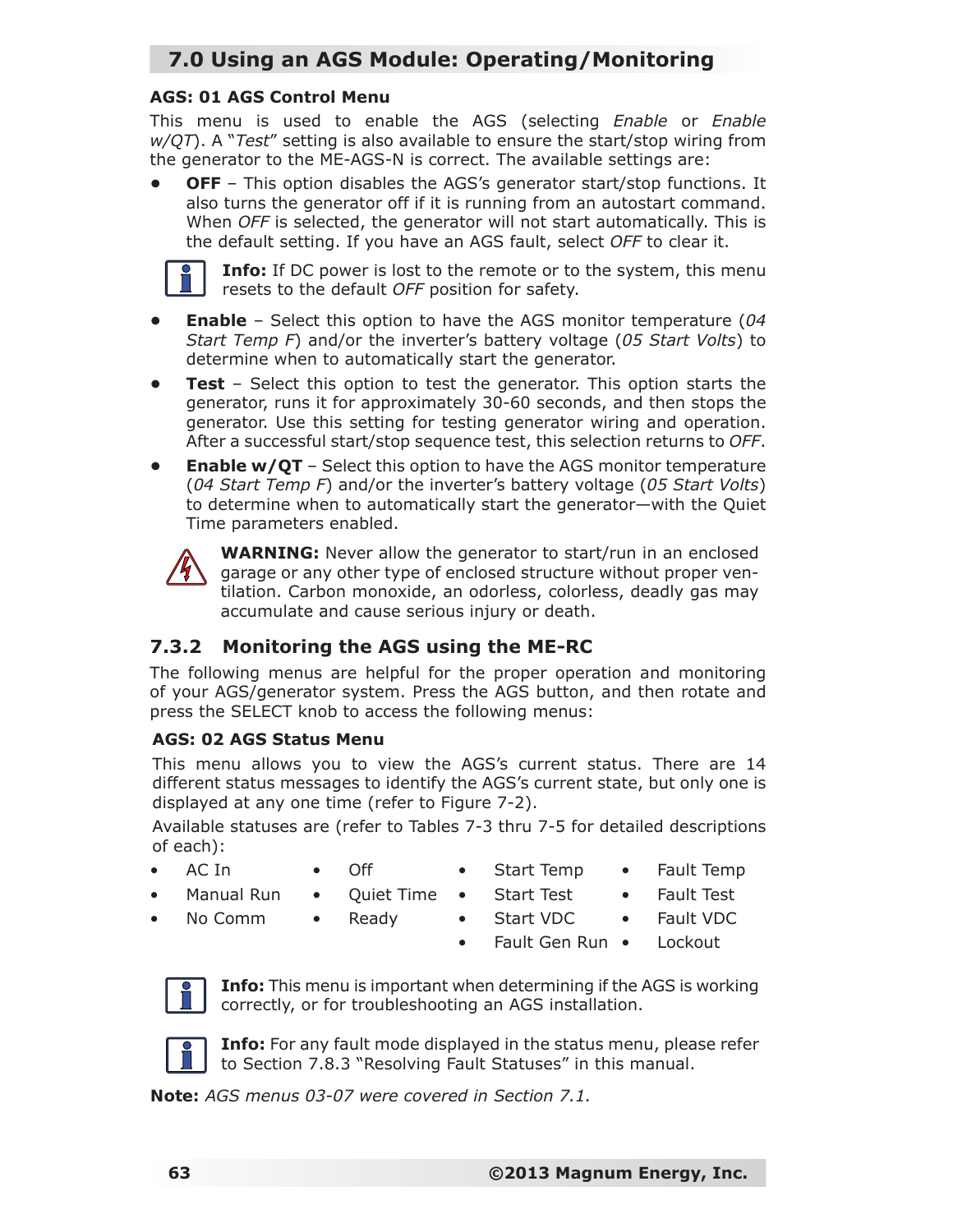#### **AGS: 08 AGS TECH Menu**

This menu displays meter data on the operating condition of the generator and AGS, and has an AGS mode setting.

- **Gen Run** Displays the number of hours the generator has been currently running from an autostart condition. This menu does not determine run time when the generator has been manually started.
- **AGS VDC** Displays battery voltage currently connected to the AGS (Terminals  $#3 \& #4$ ). This voltage is used to power the AGS and is the voltage reading the *AGS: 05 Start Volts* setting is monitoring.
- **Temp** Displays the current temp reading  $(*#C##F)$  of the AGS temp sensor, and is the temperature the *AGS: 04 Start Temp F* setting is monitoring to determine when to start. The following may also display:

**TS Open**: indicates the temperature sensor is not connected.

**TS Hot**: indicates a very hot temperature—usually appears because of a short (wires crossed, touching) in the temperature sensor wires.

**TS Cold**: indicates a very cold temperature—usually appears because there is an opening (not connected, cut) in the temperature sensor wires. **No Comm**: there is no AGS connected.

**Ext ON/Ext OFF:** if an optional ME-PT1 (or ME-PT2) pigtail adapter is connected to the AGS, and the AGS button's *04 Start Temp F* is set to *Ext Input*, this display shows "*Ext ON*" when the ME-PT1 has +12 present on its input (or the ME-PT2) is closed); and, shows *Ext OFF* when the ME-PT1 does not have +12 on its input (or the ME-PT2 is open).

**• AGS Rev** – Displays the software revision of the connected AGS.



**Info:** The AGS accessory may display a "*0.0*" revision for several reasons. Either the AGS is not installed, there is no communication because of a bad or miswired network cable, the AGS is not powered, or the AGS is bad.

**AGS Mode** – Allows you to configure the AGS to comply with RVIA standards<sup>1</sup>. When the AGS is set to "RV", it is automatically disabled any time the generator is manually turned on or off. Select *Other* if your system is not for a RV, or your requirements do not need the AGS to be disabled should the generator be manually started/stopped.

**Default setting:** *AGS Mode = RV* **Settings:** *RV, Other*



**Info:** When the RV mode is used and the AGS system feature is required, the user will need to re-enable the AGS system each time the generator is manually turned on or off.



**Info:** If the AGS is automatically disabled when using RV mode, the AGS status displays "*Lockout*".

*Note<sup>1</sup> - RV manufacturers use the NFPA 1192 Standard on Recreational Vehicles for installing an AGS system. This standard has a requirement that states when the generator is manually turned on or off, the AGS system*  must also be turned off. Selecting the "RV" setting satisfies this requirement *by automatically disabling the AGS system when it senses that the generator has been manually turned on or off. In installations where the requirement to automatically disable the AGS system is not needed, the "Other" setting can be chosen. When the AGS is in the "Other" mode, manually turning the generator off or on will not automatically disable the AGS system.*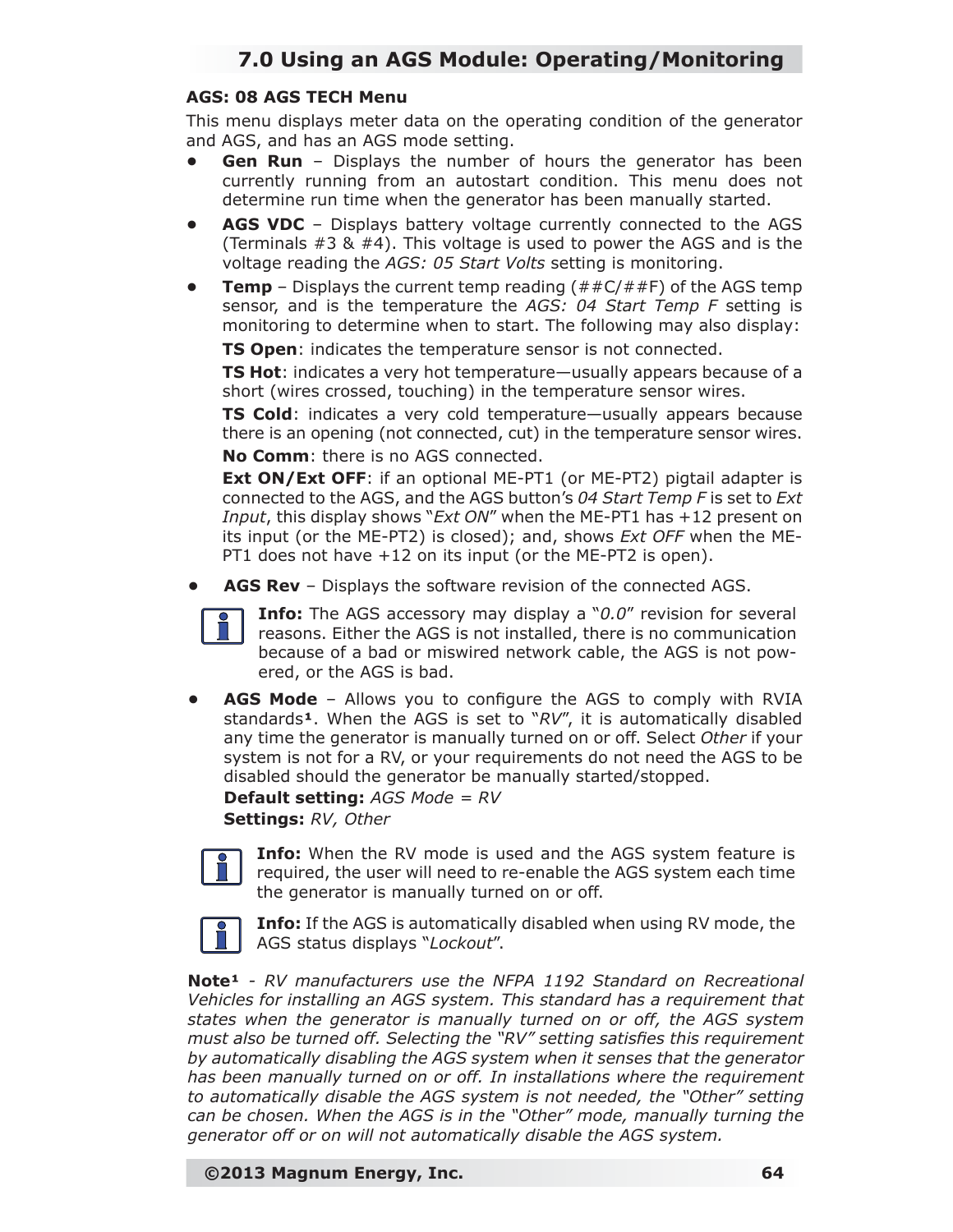## **7.0 Using an AGS Module: Operating/Monitoring**

Press the ME-RC's TECH button, and then rotate and press the SELECT knob to access the following menus:

#### **TECH: 01 Temperatures Menu (AGS)**

This read-only menu displays the ambient temperature reading of the AGS's temperature sensor (if installed).

*Note: This AGS temperature meter displays the same info as the AGS: 08 AGS TECH menu's Temp meter (see info for this meter on previous page).*

### **TECH: 02 Revisions Menu (AGS)**

This read-only menu displays the firmware revision level of the AGS module that is installed and networked.

## **7.4 Enabling the ME-AGS-N using the ME-RC**

Before the AGS can begin operating/monitoring for an autostart condition (using the active AGS settings in the ME-RC remote), it must be enabled.

#### **To enable the AGS:**

- 1. Press the AGS button. The *01 AGS Control* menu displays.
- 2. Press the SELECT knob. The current gen control setting displays with an arrow to the right.
- 3. Turn the SELECT knob to the *AGS = Enable* setting (or to *Enable w/QT*).
- 4. Press the SELECT knob again to select this setting. The selection arrow appears to the right of the screen.

The AGS is now ready to automatically start/stop the generator once an autostart condition is satisfied.

*Note: If power is lost to the remote, the AGS control setting returns to the default OFF setting. Once power is restored, you must enable the AGS again.*

*Note: Despite enabling the AGS, you must check the AGS's current status and ensure the status displays as "Ready".*

## **7.5 Starting/Stopping the Generator using ME-RC**

The generator can be manually stopped, as well as autostarted/autostopped using the available settings from your ME-RC.

#### **To autostart/autostop the generator:**

In order for the generator to autostart/autostop, one or more of the following autostart/autostop conditions must be pre-set:

#### **Autostart Conditions**

#### **Autostop Conditions**

- 04 Start Temp F (pages 59-60) 03 Run Time Hour (page 59)
- 05 Start Volts (pages 60-61) 07 Quiet Time (page 61)

#### **To manually stop the generator (only if autostarted by AGS):**

- 1. Press the AGS button. The *01 AGS Control* menu displays.
- 2. Press the SELECT knob. The current gen control setting displays with an arrow to the right.
- 3. Turn the SELECT knob to the *AGS = OFF* setting.
- 4. Press the SELECT knob again to select this setting. The selection arrow appears to the right of the screen and the display returns to the *01 AGS Control* menu. The generator should stop at this time.

If the generator does not stop as expected, refer to your AGS Owner's Manual.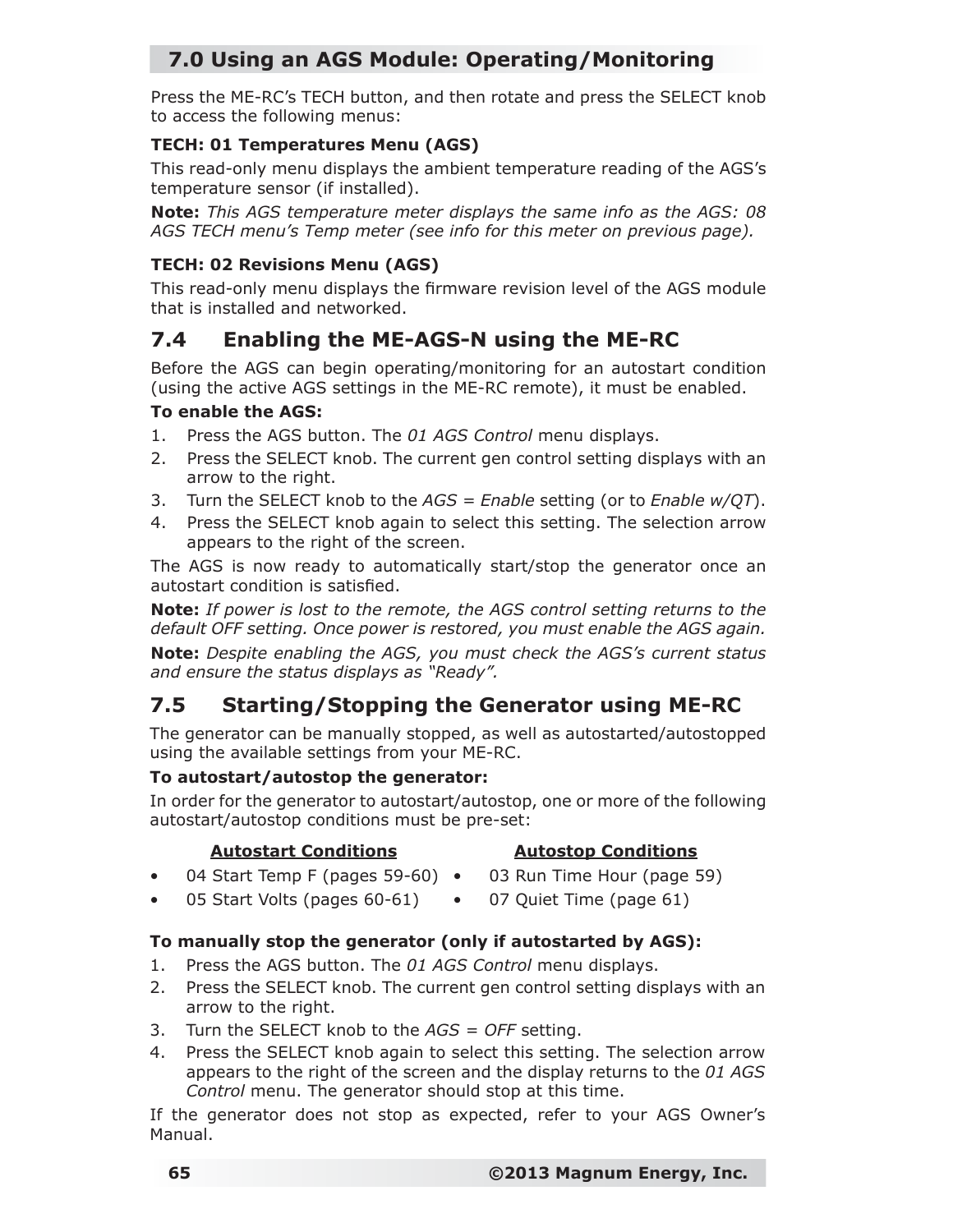**7.6 ME-AGS-N Menu Map using the ME-RC**



*Figure 7-2, AGS Menu Maps in ME-RC Remote (Section 1)*

**©2013 Magnum Energy, Inc. 66**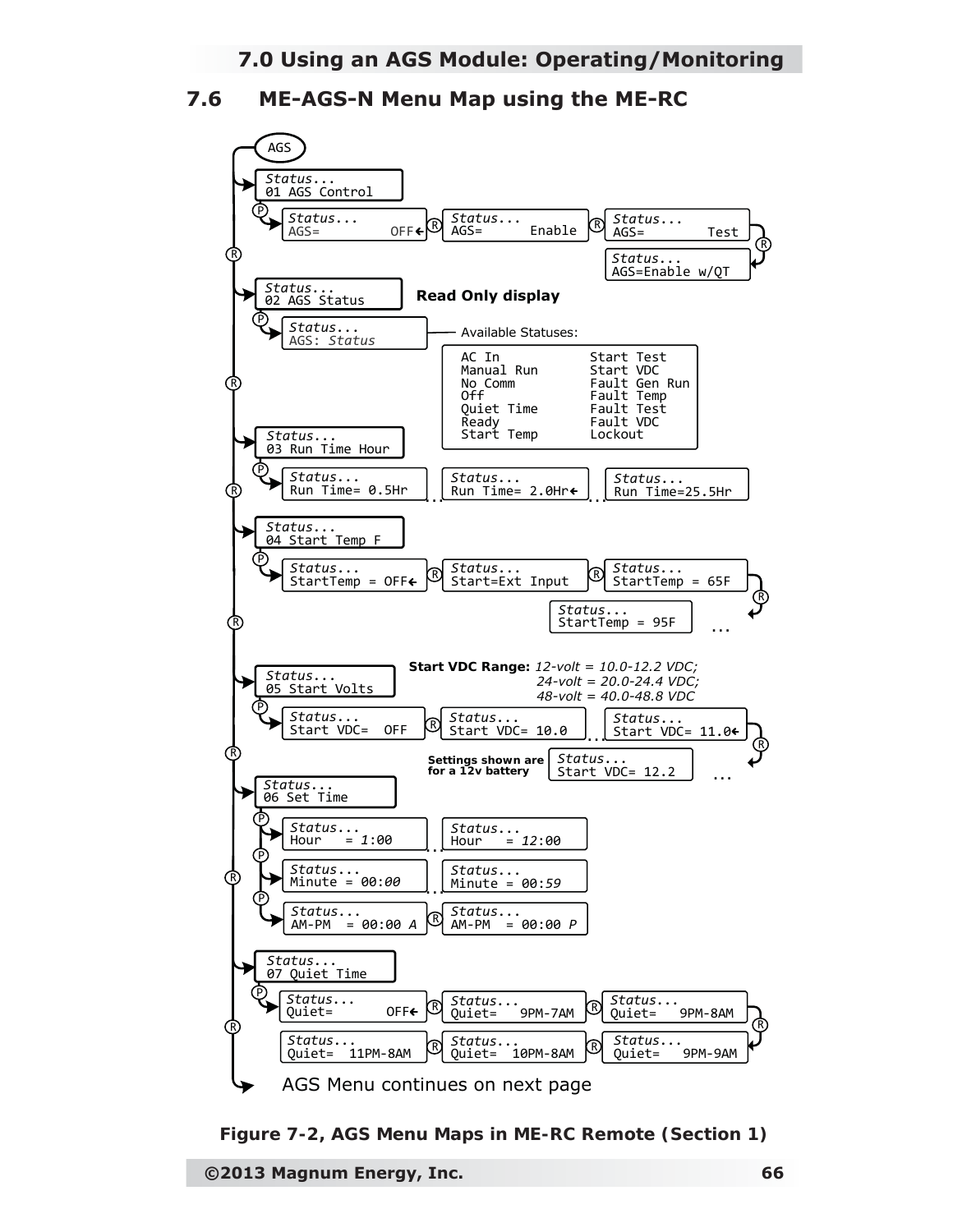### **7.0 Using an AGS Module: Operating/Monitoring**



*Figure 7-3, AGS Menu Maps in ME-RC Remote (Section 2)*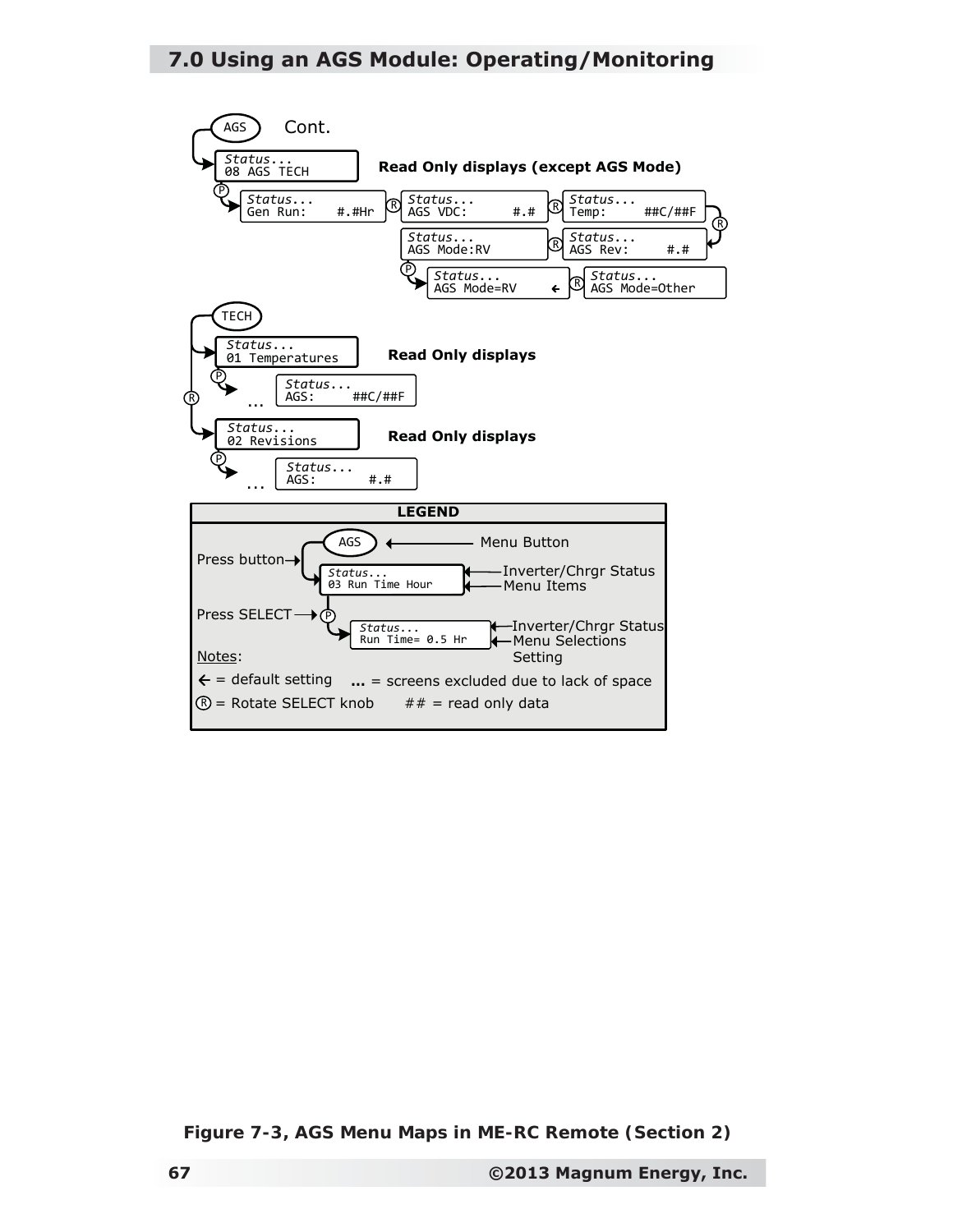## **7.0 Using an AGS Module: Operating/Monitoring**

### **7.7 ME-AGS-N Remote Status Messages**

A status message may be an operational or a fault message. Access the AGS status menu (AGS button's *02 AGS Status* menu) to view the AGS's current operating status. This menu is important when determining if the AGS is working correctly, or for troubleshooting an AGS installation.

#### **7.7.1 AGS Remote Operational Statuses**

Refer to Table 7-3 for a brief description of the possible AGS operational statuses that may display.

| <b>STATUS</b>                                                                                                                                                                                                                                                                                                                                                                  | <b>DESCRIPTION</b>                                                                                                                                                                                                                                                                                |  |
|--------------------------------------------------------------------------------------------------------------------------------------------------------------------------------------------------------------------------------------------------------------------------------------------------------------------------------------------------------------------------------|---------------------------------------------------------------------------------------------------------------------------------------------------------------------------------------------------------------------------------------------------------------------------------------------------|--|
| <b>Ready</b>                                                                                                                                                                                                                                                                                                                                                                   | The AGS: 01 AGS Control menu is set to Enable or to Enable<br>$w/QT$ , and the AGS is ready to automatically start the gen-<br>erator based on the AGS button's active autostart settings.                                                                                                        |  |
| <b>No Comm</b>                                                                                                                                                                                                                                                                                                                                                                 | The AGS is not communicating with the inverter/remote.<br>This is a normal status if there is no AGS (Network version)<br>connected in the system. If an AGS is installed, then refer to<br>Section 7.8.2 "Resolving Operational Statuses".                                                       |  |
| <b>AC In</b>                                                                                                                                                                                                                                                                                                                                                                   | The inverter/charger is connected to another source such as<br>a grid or an alternate generator, and is not controlled by the<br>AGS. When AC In displays, the AGS is prevented or locked<br>out from all autostarting conditions, except for when the<br>generator needs to exercise-if enabled. |  |
| <b>Off</b>                                                                                                                                                                                                                                                                                                                                                                     | The AGS: 01 AGS Control menu is set to OFF. This setting<br>will not allow the AGS to autostart the generator.                                                                                                                                                                                    |  |
| <b>Manual</b><br><b>Run</b>                                                                                                                                                                                                                                                                                                                                                    | Generator was started manually from a start/stop switch di-<br>rectly connected to the generator, and the AGS Mode = Oth-<br>er (if the AGS Mode=RV, a Lockout fault displays instead).                                                                                                           |  |
| <b>Note:</b> AGS determines the generator has been manually turned on by<br>sensing a gen run sense voltage to Terminal #2 on the AGS's 8-port ter-<br>minal block. However, if the Gen Type DIP switch is set to "2-Wire Stand-<br>by"—which does not require a gen run sense voltage—manually turning<br>the generator on displays a status of AC In rather than Manual Run. |                                                                                                                                                                                                                                                                                                   |  |
| Quiet<br><b>Time</b>                                                                                                                                                                                                                                                                                                                                                           | The ME-AGS-N has entered Quiet Time per the AGS: 07<br>Quiet Time setting.                                                                                                                                                                                                                        |  |
|                                                                                                                                                                                                                                                                                                                                                                                | Note: The generator will not autostart during Quiet Time.                                                                                                                                                                                                                                         |  |
| <b>Lockout</b>                                                                                                                                                                                                                                                                                                                                                                 | Lockout occurs when the AGS system is automatically dis-<br>abled because the generator has been started or stopped for<br>any condition outside the control of the AGS. This an RVIA<br>requirement, refer to the information on the AGS Mode un-<br>der the AGS: 08 AGS TECH menu on page 64.   |  |
| Note: When a Lockout status occurs, the AGS: 01 AGS Control menu au-<br>tomatically changes from Enable (or Enable w/QT) to OFF. For assistance<br>in clearing or disabling this status, refer to Section 7.8.2.                                                                                                                                                               |                                                                                                                                                                                                                                                                                                   |  |
| <b>Note:</b> In installations where the requirement to automatically disable the<br>AGS system is not needed, the AGS mode can be changed to "Other".<br>Refer to the information on the AGS Mode under the AGS: 08 AGS TECH<br>menu on page 64.                                                                                                                               |                                                                                                                                                                                                                                                                                                   |  |

**Table 7-3, AGS Remote Operational Statuses**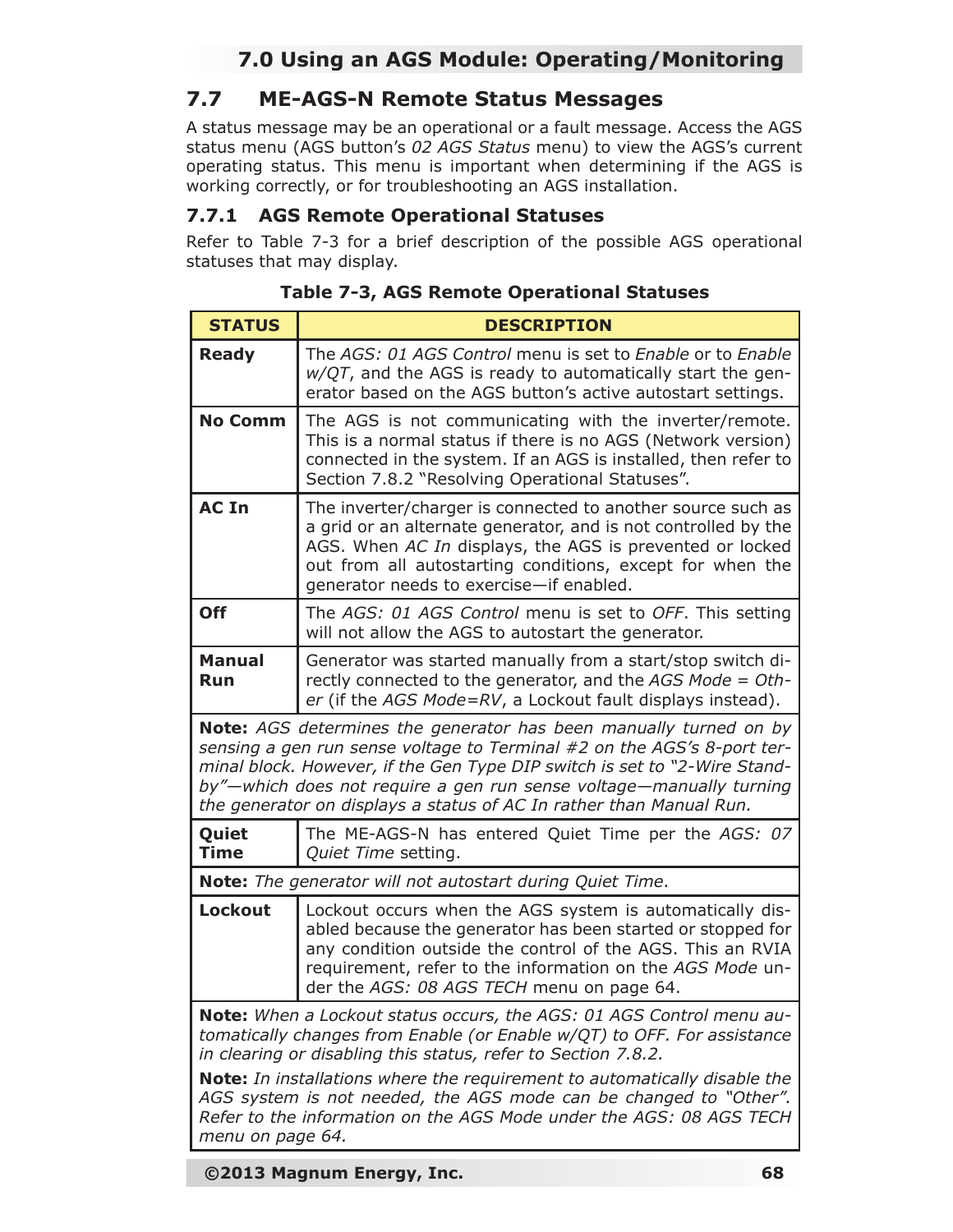# **7.0 Using an AGS Module: Operating/Monitoring**

### **7.7.2 AGS Remote Start Statuses**

The following "Start" statuses identify the condition that autostarted the generator. If you determine that the autostart condition occurred sooner than expected (or didn't want this autostart condition), refer to the Setup section for that condition to change (or defeat) the autostart setting.

| <b>STATUS</b>     | <b>DESCRIPTION</b>                                                                                                                                                                                                          |
|-------------------|-----------------------------------------------------------------------------------------------------------------------------------------------------------------------------------------------------------------------------|
| <b>Start Temp</b> | The generator has started based on the AGS: 04 Start<br>Temp F setting.                                                                                                                                                     |
| <b>Start Test</b> | The AGS is in Test mode. Test mode may be started from<br>the red TEST button located on the AGS or by selecting<br>"Test" from the AGS: 01 AGS Control menu (refer to your<br>AGS Owner's Manual for further information). |
| <b>Start VDC</b>  | The generator has started based on the AGS: 05 Start<br>Volts setting.                                                                                                                                                      |

#### **Table 7-4, AGS Remote Start Statuses**

### **7.7.3 AGS Remote Fault Statuses**

The following "Fault" statuses indicate that the generator wasn't able to start based on an expected autostart condition. Refer to Section 7.8.3 "Resolving Fault Statuses" for help in diagnosing the problem.

| <b>STATUS</b>        | <b>DESCRIPTION</b>                                                    |
|----------------------|-----------------------------------------------------------------------|
| <b>Fault Gen Run</b> | The generator stopped before the autostop condition<br>was satisfied. |
| <b>Fault Temp</b>    | The generator failed the autostart cycle in Start Temp<br>mode.       |
| <b>Fault Test</b>    | The generator failed the autostart cycle in Test mode.                |
| <b>Fault VDC</b>     | The generator failed the autostart cycle in Start VDC<br>mode.        |

#### **Table 7-5, AGS Remote Fault Statuses**

### **7.7.4 General AGS Operational Notes**

- If a fault condition occurs, select the *OFF* setting from the *01 AGS Control* menu, and then select *Enable* or *Test*. If the problem persists, refer to your AGS Owner's Manual.
- When the gen control setting in the remote is in the *OFF* position, all generator autostart functions are disabled and the AGS module's STATUS indicator will also be off.
- When AGS control is set to *Enabled* and an autostart condition occurs, it attempts an automatic generator start. This is done by closing its internal relays (based on the Gen Type selection) to control the starter much like a person does when manually starting the generator. The starter is turned on for short periods of time and then turned off. If the AGS determines that the engine has started while cranking (STATUS indicator lights solid green), the starter is turned off after a short delay. If the engine does not start, another attempt is made to turn on the starter after a long delay period. This is repeated until the generator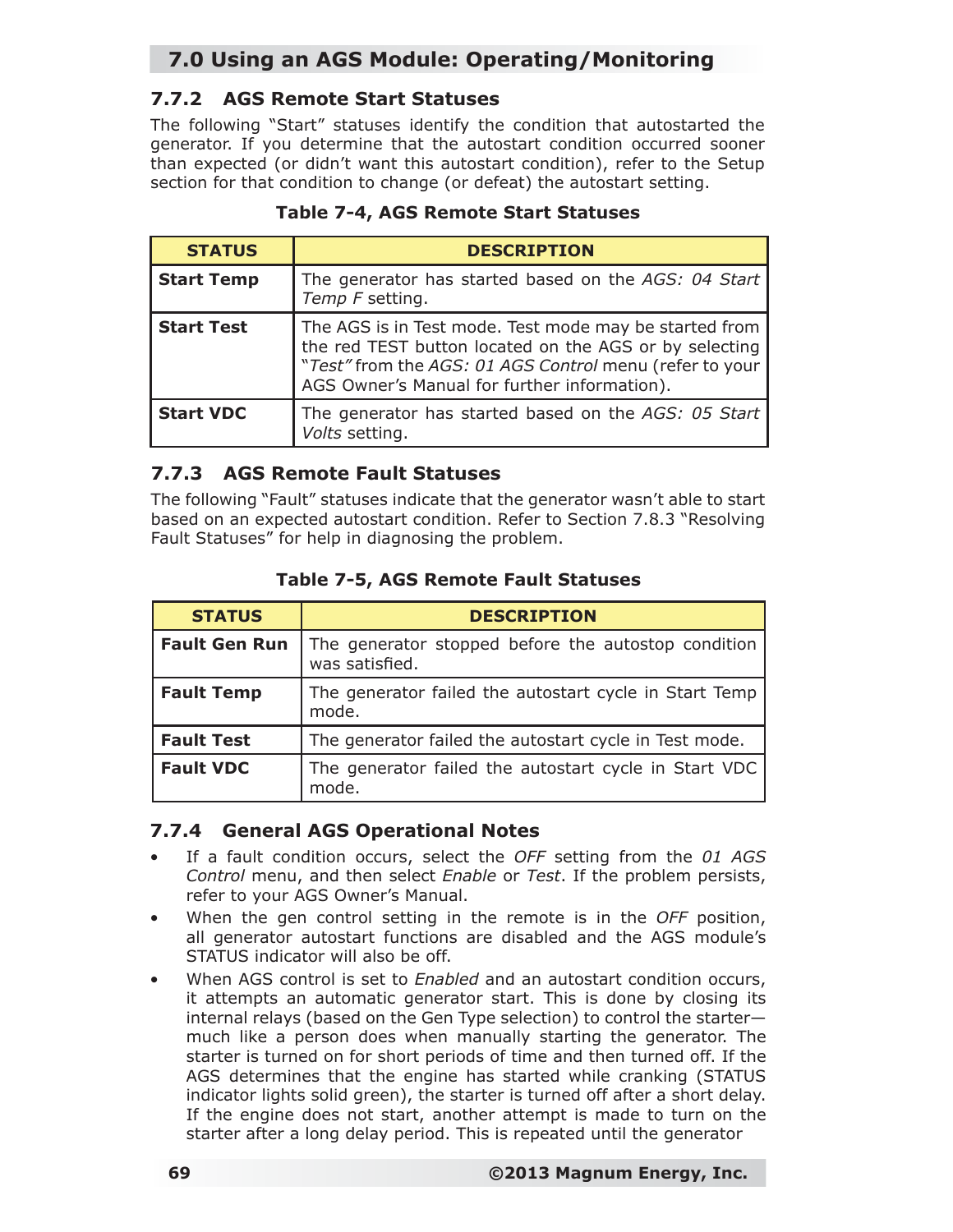# **7.0 Using an AGS Module: Troubleshooting**

starts or until all its start attempts are reached, which causes the AGS to go into a fault condition (indicated by a blinking FAULT indication on the remote and a solid red STATUS indicator on the AGS Module).

- If using the temperature autostart feature in an RV coach, set the air conditioner thermostat slightly less than the setting (*04 Start Temp F* menu). If using two air conditioners, set the second air conditioner thermostat  $2^{\circ}$  to  $5^{\circ}$  higher than the first air conditioner. This staggered setting will allow the first air conditioner to start and run in an effort to keep the coach cool. If the temperature continues to rise inside the coach, the second air conditioner will turn on to further cool the coach.
- When the generator starts successfully, the STATUS indicator on the AGS module will turn solid green. The generator will run until an autostop condition is reached or until it is manually turned off; at which time a stop signal will be sent to the generator.
- If the generator is running when the AGS module's TEST button is pressed (or the *Test* setting is selected from the *01 AGS Control* menu), the generator will stop and then start again. The generator will then run for approximately 30-60 seconds before shutting off.
- When using a ME-RC remote, there is a two-minute delay before the AGS attempts to start the generator if the voltage to the AGS module falls to the *05 Start Volts* setting. There is no delay if the AGS attempts to start the generator when the temperature around the remote AGS temp sensor rises to the *04 Start Temp F* setting.
- Several autostart/autostop settings can be active at once. However, once an autostart condition becomes active, all other autostart conditions are ignored until the specific condition that caused the generator to start is satisfied by its autostop condition. Once the generator has completed this autostart/autostop cycle, the AGS immediately begins to monitor for any active autostart/autostop settings again.

## **7.8 Troubleshooting the ME-AGS-N with the ME-RC**

This section assists you in using your ME-RC to identify a fault, and to resolve an abnormal operational condition detected within your AGS system.

### **7.8.1 AGS Fault Message Screens for the ME-RC Remote**

When an AGS fault is detected, the remote's FAULT LED comes on (blinks), and the AGS fault status is displayed on the top line of the LCD screen (alternates with the inverter/charger status). Figure 7-4 is an example of how fault messages appear on the ME-RC remote. Use the remote's LCD screen and the information in this section to identify and correct the issue.



*Figure 7-4, Example: AGS Fault Message on ME-RC Remote*

**©2013 Magnum Energy, Inc. 70**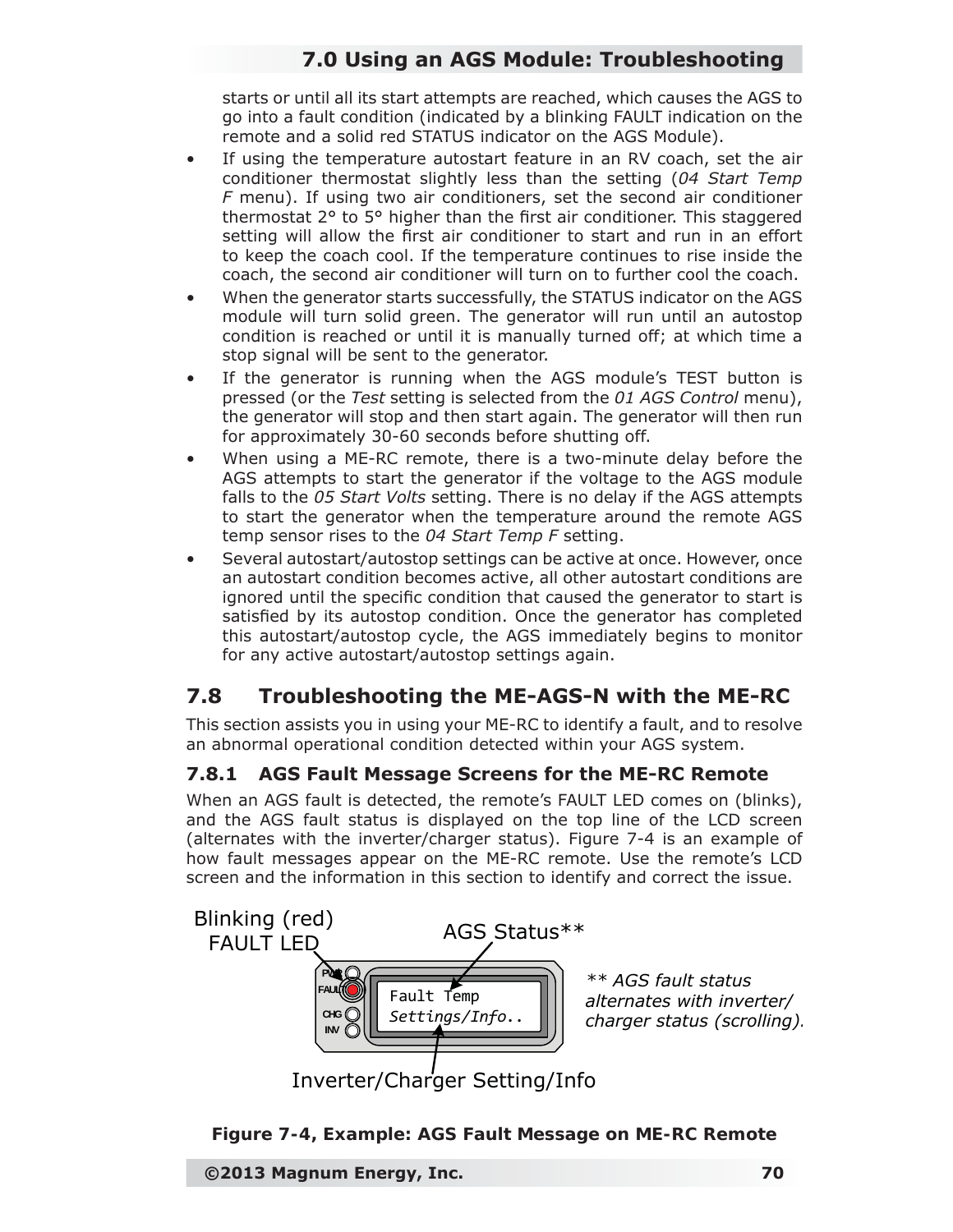# **7.0 Using an AGS Module: Troubleshooting**

### **7.8.2 Resolving Operational Statuses**

The following operational statuses can display on your remote control, and some may indicate an abnormal condition. Use the info below to resolve.

**• No Comm** – This is a normal status if there is no AGS installed. If an AGS is installed, use the information below to determine the remedy.



**Remedy:** If an AGS is installed, then follow these steps:

1. Ensure the green READY indicator on the AGS module is on (blinking or solid) to indicate the AGS is getting power.

2. Ensure the communications cable is connected from the inverter's Network port to the AGS's NETWORK port.

3. Ensure you have the correct communications cable.

**AC In** – A normal status when the input to the inverter/charger is connected to an AC source such as utility/grid power, or to an alternate generator that may not be controlled by the AGS.



**Remedy:** The *AC In* status prevents the AGS from autostarting. To enable the AGS to autostart the generator, remove any AC power connected to the input of the inverter/charger.

**Lockout** – This status indicates the AGS has been configured to comply with RVIA requirements (for use in an RV). *Lockout* displays whenever the generator is started/stopped for any condition outside the control of the AGS. To clear or disable this status, refer to the remedies below.



**Remedy:** To clear a *Lockout* status: Go to the *AGS: 01 AGS Control* menu (the current setting should be *AGS = OFF*), then press the SELECT knob to re-enter the "*OFF*" selection. Once you re-select the *OFF* setting, the *Lockout* status clears (now should read "*OFF*"). You must re-enable the AGS for autostart operation by changing the AGS control from *AGS = OFF* to *AGS = Enable*, or *AGS = Enable w/ QT* (under the *AGS: 01 AGS Control* menu).



**Remedy:** To disable the *Lockout* feature: If the AGS is not used in an RV installation (or you do not need to comply with RVIA requirements), you can disable the Lockout feature. Under the *AGS: 08 AGS TECH* menu, access the *AGS Mode* setting and change it from *RV* to *Other* (*AGS Mode = Other*).

### **7.8.3 Resolving Fault Statuses**

For these faults, refer to the remedy that follows.

- **Fault Temp** The generator failed to autostart and run per the *04 Start Temp F* menu's start parameters.
- **Fault Test** The generator failed to start and run after pressing the red TEST pushbutton on the AGS module.
- **Fault VDC** The generator failed to autostart and run per the *05 Start Volts* menu's start parameters.



**Remedy:** Fault message may display on the remote control if:

A. The AGS attempts to start the generator four times, but the gen failed to start and run per the specific autostart parameters; or,

B. The generator started, but did not provide the correct gen run sense signal to the AGS module. For either scenario, refer to the AGS Owner's Manual to troubleshoot.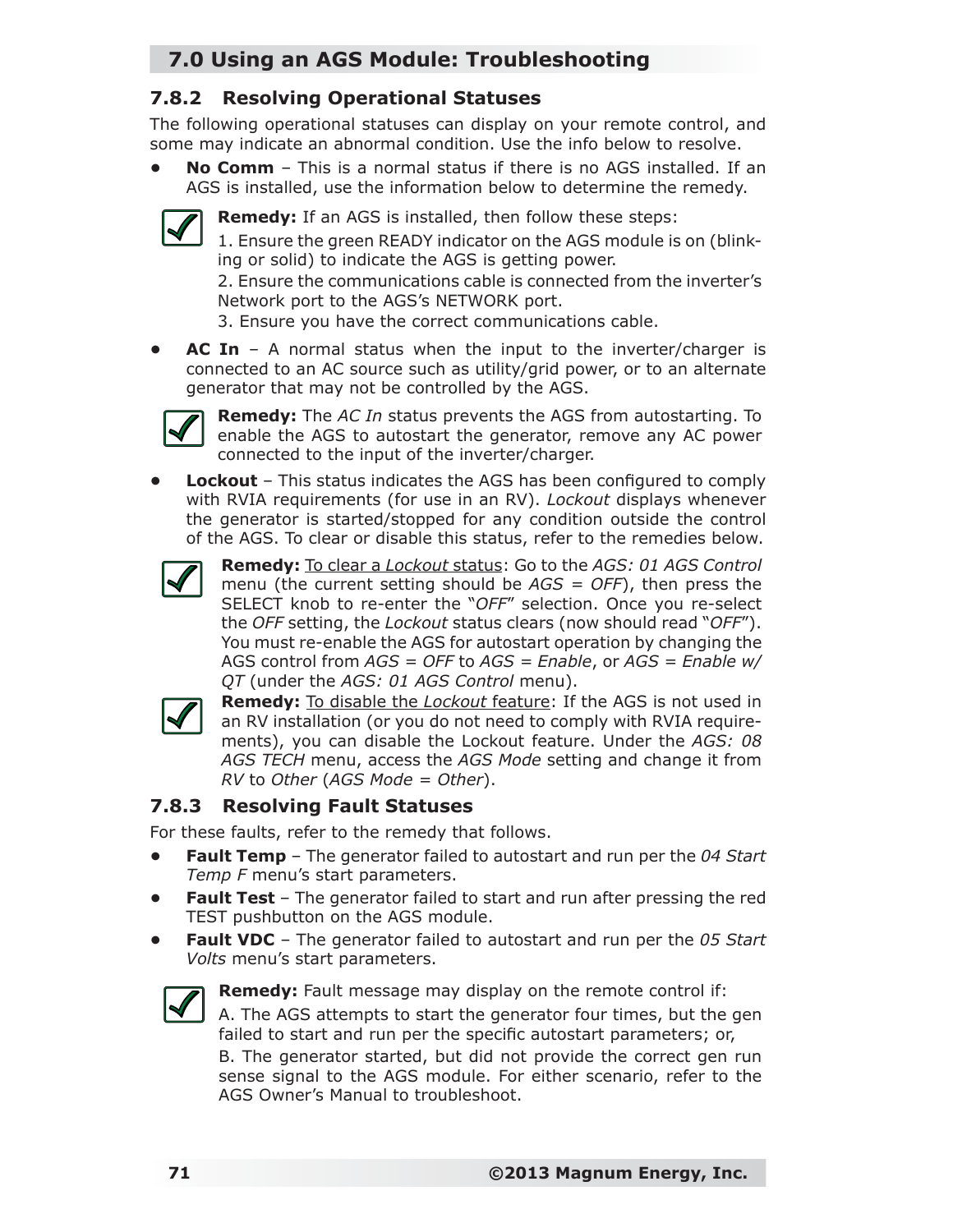### **7.0 Using an AGS Module: Troubleshooting**

**Fault Gen Run** – The generator successfully started and ran for more than two minutes, but the generator unexpectedly stopped by itself before the active AGS autostop condition was finished.



**Info:** The AGS module determines the generator is running by monitoring the gen run sense voltage/signal. When this gen run sense voltage/signal is no longer available, the AGS thinks the gen is off or has stopped.



**Info:** Gen run fault detection is not active if the generator is manually started.



#### **Remedy:**

**A.** If the generator is still running: Confirm you are getting the correct gen run sense signal to the AGS module. For further assistance, refer to your AGS Owner's Manual.

**B.** If the generator is not running: Check the generator for fault codes and adequate fuel. If neither is an issue, check the generator's owner's manual for troubleshooting tips to determine why it may have shut down on its own.

#### **7.8.4 How to Clear AGS Faults**

Go to the *AGS: 01 AGS Control* menu and select *AGS= OFF*.

*Note: After the fault clears and the reason for the fault is determined, be sure to re-enable the AGS to autostart. Go to the AGS: 01 AGS Control menu and select AGS= Enable or AGS= Enable w/QT.*

Once the fault is cleared and the reason for the fault is determined, you should re-enable the AGS to see if the fault returns, or test the AGS/ generator system by performing the AGS Functional Test for your remote (see your AGS Owner's Manual).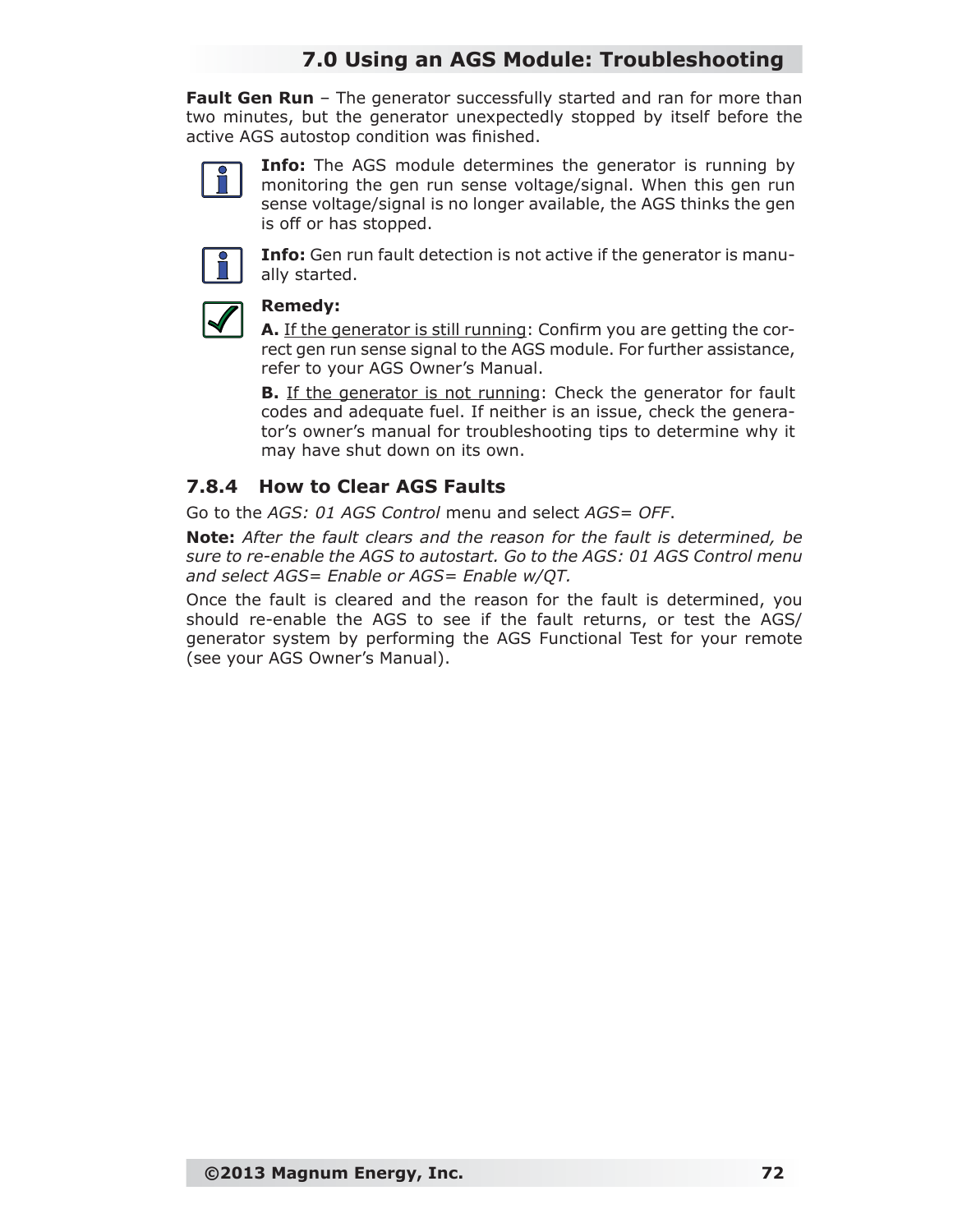# **8.0 Using a BMK: Setting Up**

# **8.0 Using a ME-BMK**

This section discusses how to set up and operate the BMK using the ME-RC50 remote. It also shows what BMK menu options are available using this remote.

# **8.1 Understanding Charge Efficiency**

The first section provides information about charge efficiency and how to manually access/adjust this setting. Normally, the ME-BMK battery monitor automatically calculates the battery's efficiency.

**What is Charge Efficiency?** When a certain amount of energy is removed or discharged from the battery, this removed energy will need to be returned to keep the batteries at a 100% state of charge. As batteries are being charged, they lose energy; either in the form of heat, or while gassing. This loss of energy while charging means the battery will not be fully charged if you only return the current that was removed. To compensate for the battery's inefficiencies while charging, a charge efficiency setting is provided. The charge efficiency setting compensates the AH I/O (Amp-Hrs In/Out) reading by ensuring the AHrs returned to the battery are greater than the AHrs removed.

For example, if your *AH I/O* display reads "*000*" and you begin powering a 25 amp load for two hours, the display will show *-050*. This indicates that you have discharged 50 AHrs ( $2 \times 25$ ) from the battery. If the charge efficiency setting is set to *95%*, then as you begin charging and return 50 AHrs, the AH I/O reading will be less than zero, indicating that the AHrs removed have not been fully returned. The 95% charge efficiency setting requires 52.5 AHrs (50/95) to be returned before the AH I/O returns to 0.



**Info:** The factory default charge efficiency setting is Auto. This setting allows the charging efficiency to be automatically calculated. In most circumstances, the *Auto* setting will determine the best charge efficiency.



**CAUTION:** If you do not know your battery's charging efficiency, leave it at the factory default setting. If the setting is manually set but incorrect, the state-of-charge information will become more inaccurate with every charge.

### **8.1.1 Accessing the Charge Efficiency Menu Item**

Use the ME-RC remote's METER button to access the Charge Efficiency menu (see Figure 8-1 below).



*Figure 8-1, Accessing the Charge Efficiency Menu Item* 



**Info:** See Figure 8-3 for a complete map of the menu items and adjustable settings available for the ME-BMK when using the ME-RC50 remote control.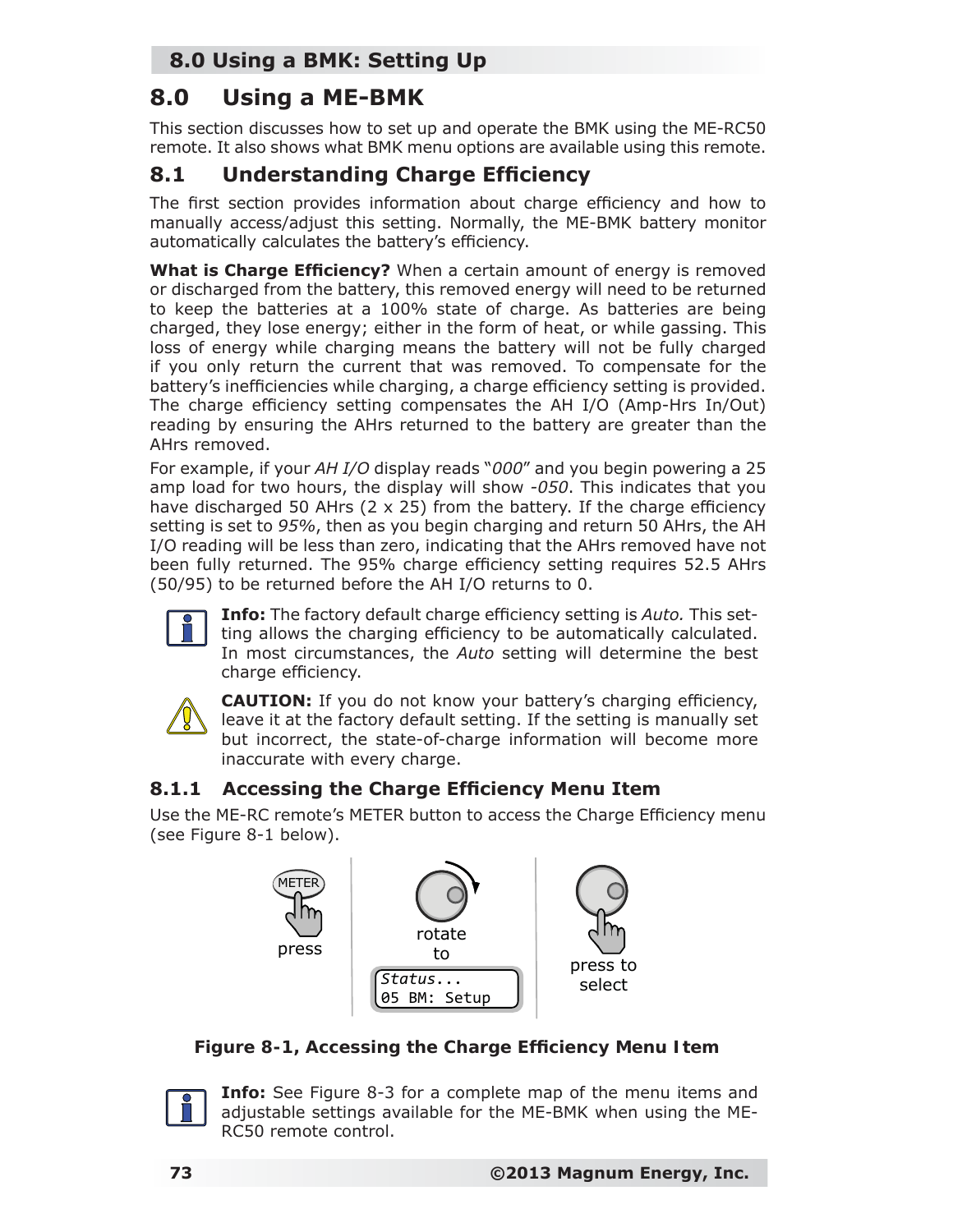### **8.1.2** Adjusting the Charge Efficiency Setting

The *Charge Efficiency* setting determines how the battery monitor calculates the battery's charge efficiency. It can be calculated automatically using the *Auto* setting, or can be manually programmed by the user (see Figure 8-2).

The battery monitor is shipped with the charge efficiency set to *Auto*. This allows the battery monitor to automatically calculate variables that affect the charging efficiency—such as battery type, battery age, and how the batteries are maintained—which is not always constant. With the *Auto* setting, the efficiency is recalculated each time the batteries reach a 100% SOC.

This setting can also be manually adjusted from 50% to 97% to calculate the AH I/O reading—if the battery's charge efficiency is known. For example, if you set the charge efficiency to 90%, and 100 AHrs are removed from the battery, the *AH I/O* display would read *000* only after 111 AHrs have been returned to the battery.



*Figure 8-2, Adjusting the Charge Efficiency Setting* 

If the charge efficiency is manually set and inaccurate, the SOC information will be more inaccurate with every charge. For this reason, continually monitor the *AH I/O* display under the remote's METER button.

**To access the** *AH I/O* **display:** press the METER button, turn the SELECT knob until the *03 BM: Meters* menu appears, press the SELECT knob again, and then turn the SELECT knob to the *AH I/O* display.

After several charge/discharge cycles (below 80% SOC), the *AH I/O* reading should be slightly positive when the *02 BM: SOC Batt SOC* display reads *99%*.

**To view the** *Batt SOC* **display:** press the METER button, turn the SELECT knob until the *02 BM: SOC* menu appears. If the *AH I/O* reading is below 000 (negative#) when the *Batt SOC* display reads *99%*, then increase the charge efficiency setting. If you find that the *AH I/O* reading is substantially above zero when *Batt SOC* reads 99%, then decrease the charge efficiency setting.

### **8.2 Adjusting the Batt AmpHrs Setting**

It is important that the METER button's *05 BM: Setup* menu's *Batt Amphrs* setting is correct or else the calculations used to determine the *02 BM: SOC* display will be inaccurate.

**To access the** *Batt AmpHrs* **setting:** Press the METER button on the ME-RC, and then rotate the SELECT knob until the display shows the *05 BM: Setup* menu. When the *05 BM: Setup* menu appears, press the SELECT knob to display the *BM Charge Eff* menu item. Turn the SELECT knob until the *BM Amp Hours* menu appears. Press the SELECT knob to display the current *Batt Amphr* setting. Turn the SELECT knob to adjust the *Batt AmpHr* setting. Press the SELECT knob to select and save the new setting.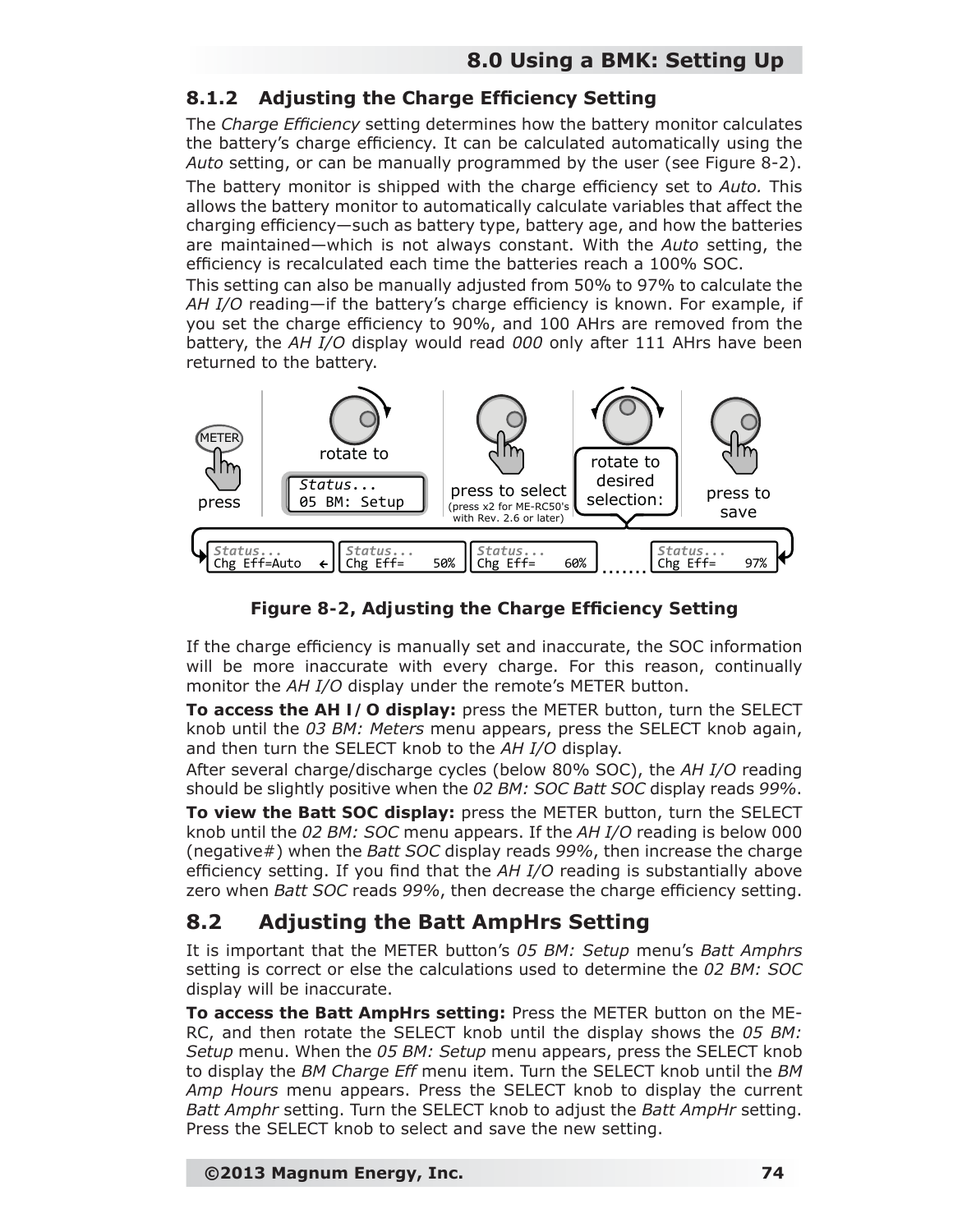### **8.0 Using a BMK: Operating/Monitoring**

### **8.3 ME-RC50 Remote's BMK METER Menu Maps**

The diagram below is a complete overview of the battery monitor settings and information displays available from the ME-RC50 remote's METER menu.



*Figure 8-3, ME-RC50 METER Menu Map (Displays w/BMK Settings)*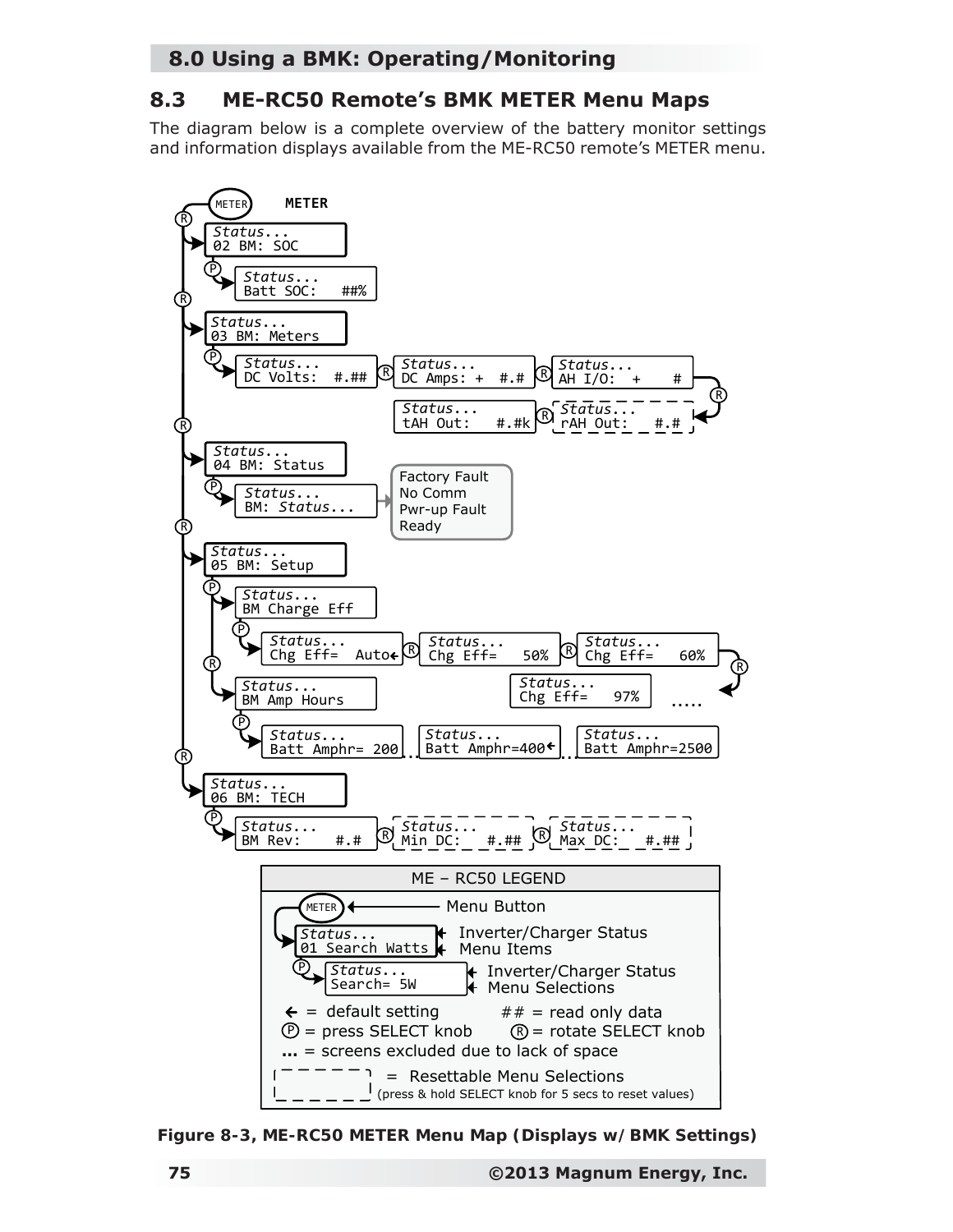### **8.4 Operating the BMK using the ME-RC**

This section explains how the ME-BMK battery monitor works, and how to use the ME-RC50 remote control to obtain battery bank information. It also covers the various LCD displays that are related to the battery monitor and the status of the Sense Module's LED indicator.

### **8.4.1 How the Battery Monitor (ME-BMK) Operates**

The ME-BMK battery monitor uses a precision resistor known as a shunt to measure current flow into and out of the battery. The shunt provides a small voltage to the Sense Module that is proportional to the current flow. When current starts flowing into or out of the battery, the Sense Module measures the current flow and determines the amount of current removed from and returned to the battery. The amount of current (or AHrs) removed or returned is displayed on the remote control as the *AH I/O* (AHrs In/ Out). The AH I/O number is compensated by a charging efficiency value that accounts for energy loses while charging, and is one of the factors used to determine the battery's State Of Charge (SOC).

The battery's state of charge—which is the best indicator of the condition of the batteries—is indicated on the *Batt SOC* display. This display will show that the batteries are fully charged (i.e., *Batt SOC = 100%*) once the following three conditions have been met:

- 1. The charging voltage has stabilized over a period of time.
- 2. The charging current has decreased to a low percentage of the amp-hour capacity—normally less than 2%.
- 3. The AHrs that were removed from the battery are within 1% of fully being returned.

After the batteries have reached 100% SOC and have discharged  $\geq 0.5\%$  of the battery capacity setting, the charge efficiency value will be recalculated and the AH I/O read-out will reset to the recalculated value.



**Info:** Charging from a generator (non-inverter topology) adds some concern about the cost of fuel. A balance should be considered between the use of fuel and the need to charge your batteries to 100% SOC—to maintain the full service life of a battery. Batteries discharged to 50% SOC and then normally recharged to 85-90% SOC would be an efficient compromise between fuel cost and battery life. Trying to restore the last 10-15% of a full battery charge requires a long time—typically several hours.

## **8.5 ME-RC METER Menu Items and Settings for BMK**

Press the METER button on the ME-RC to access the different meters that determine the status of the inverter/charger and battery system.

**01 INV/CHG Meter** – This menu provides the DC voltage and current of the inverter/charger when inverting or charging. These are **not** BMK readings.

**02 BM: SOC** – This display is the best way to monitor the actual state of the battery. The read only display shows the State Of Charge (SOC) for the connected battery bank. The SOC represents the condition of the battery as a percentage of the available capacity left in the battery. The range is 0% to 100%, where 100% represents a fully charged battery and 0% means the battery is completely discharged.

When the Sense Module is first connected, the batteries will need to be fully charged (i.e., *Batt SOC = 100%*) at least once to establish a SOC reference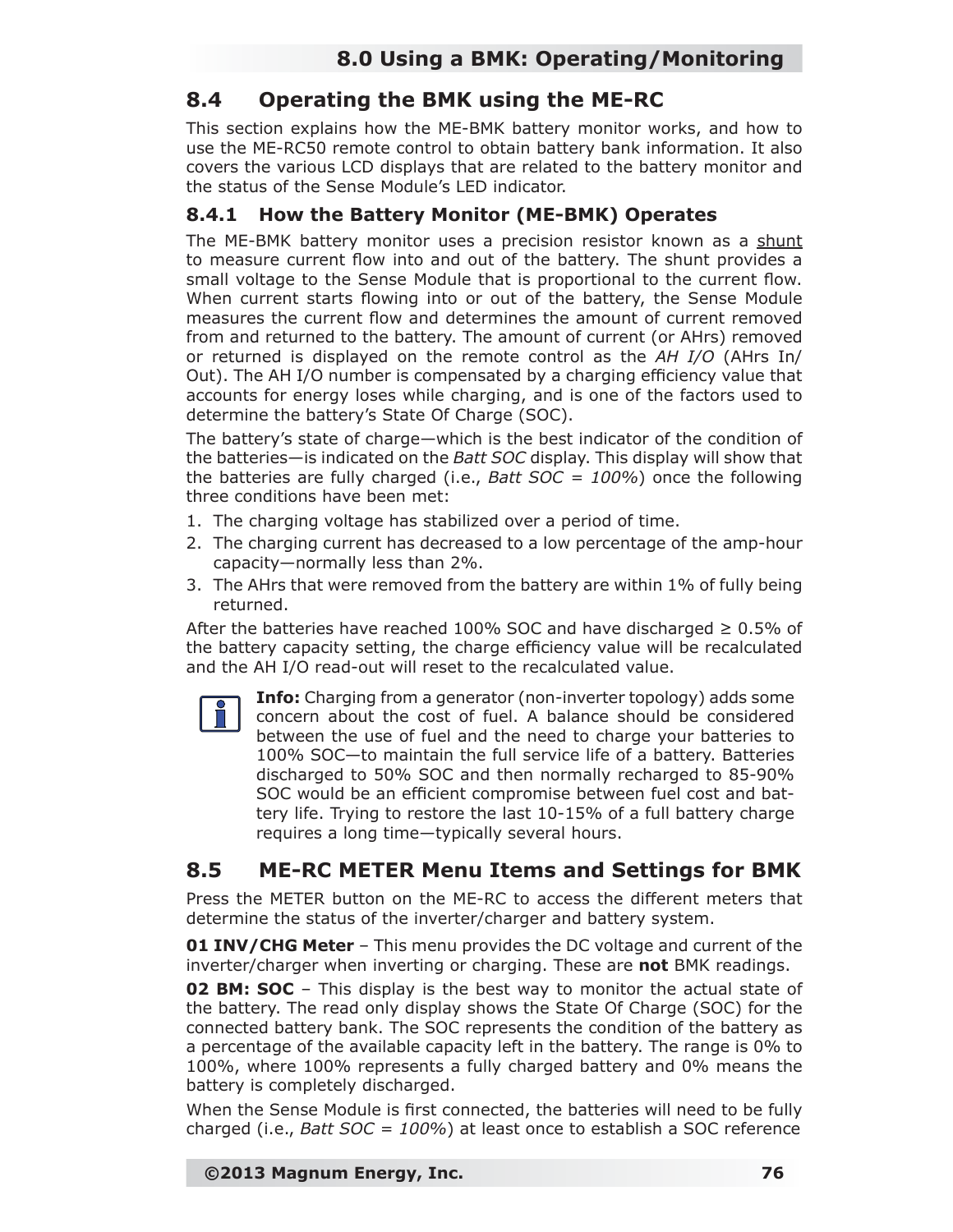# **8.0 Using a BMK: Operating/Monitoring**

point. While this reference point is being calculated, the display will show "*Think'n*", to indicate that the SOC reference point is being calculated. After the batteries are fully charged, the display will change from *Think'n* to *100%* and begin to provide accurate SOC percentage values.



**Info:** *Think'n* can take up to several days depending on the charge source and its ability to completely recharge the batteries (e.g., a small PV array may not be large enough to replace all the AHrs in a reasonable amount of time).

If the Sense Module is disconnected from power, this display resets to *Think'n* and the batteries will require another full charge before this display begins providing SOC percentage information.



**Info:** Try to limit battery discharging to 50% of capacity (keep battery above 50% SOC). If batteries are allowed to be continually discharged below 50% SOC, their effective service life will be considerably shorter. This 50% rule has been determined to be the best compromise between available energy and the maximum number of discharge cycles a battery can provide.

**03 BM: Meters** – This menu shows the battery bank's DC voltage, DC current, and AH information that has been provided by the battery meter. The values for these meter displays are updated each second.

- **DC Volts**  Displays the real-time battery voltage from 07.00 to 70.00 volts ( $\pm$  0.02 volts).
- **DC Amps**  Displays the real-time charge current (amps into the battery) or discharge current (amps out of the battery). Charging is shown as a positive  $(+)$  number and discharging is shown as a negative  $(-)$  number. The range is from  $\pm 0.1$  to 999 amps, with a 1.0% accuracy.
- **AH I/O** (**Amp-Hours In/Out**) Displays the AHrs returned to/removed from the battery. When the value is positive, it represents AHrs returned to the battery during any subsequent charging. A negative value represents AHrs removed from a full battery. The range is ±32,768 AH. When using the charge efficiency's *Auto* setting, the AH I/O value is recalculated after the battery has been fully charged (i.e., 100% SOC) and ≥0.5% of the battery capacity has been discharged. If the Sense Module is disconnected from power, the *AH I/O* value resets to zero.



**Info:** The *AH I/O* display correlates with the battery's *Batt Amphr* setting to help determine the *02 BM: SOC* display.



**Info:** AH I/O example: if you run a 10-amp load for three hours, the display will show *-30 AH*. When you begin charging, the display will count from *-30 AH* back toward *0 AH*.

**• rAH Out (Resettable AHrs Removed)** – This meter displays the total AHrs removed from the battery since it was last reset. This display can be used as a battery load indicator to help identify and monitor the battery load consumption. The range is 0 to 65,535.0 AHrs (0.1 amp-hour resolution).

To reset the AHrs value to zero, press and hold the rotary SELECT knob for >5 seconds when this display is shown. After this display has been reset, it will begin calculating and displaying new rAH Out values. This display automatically resets to zero if the Sense Module is disconnected from power.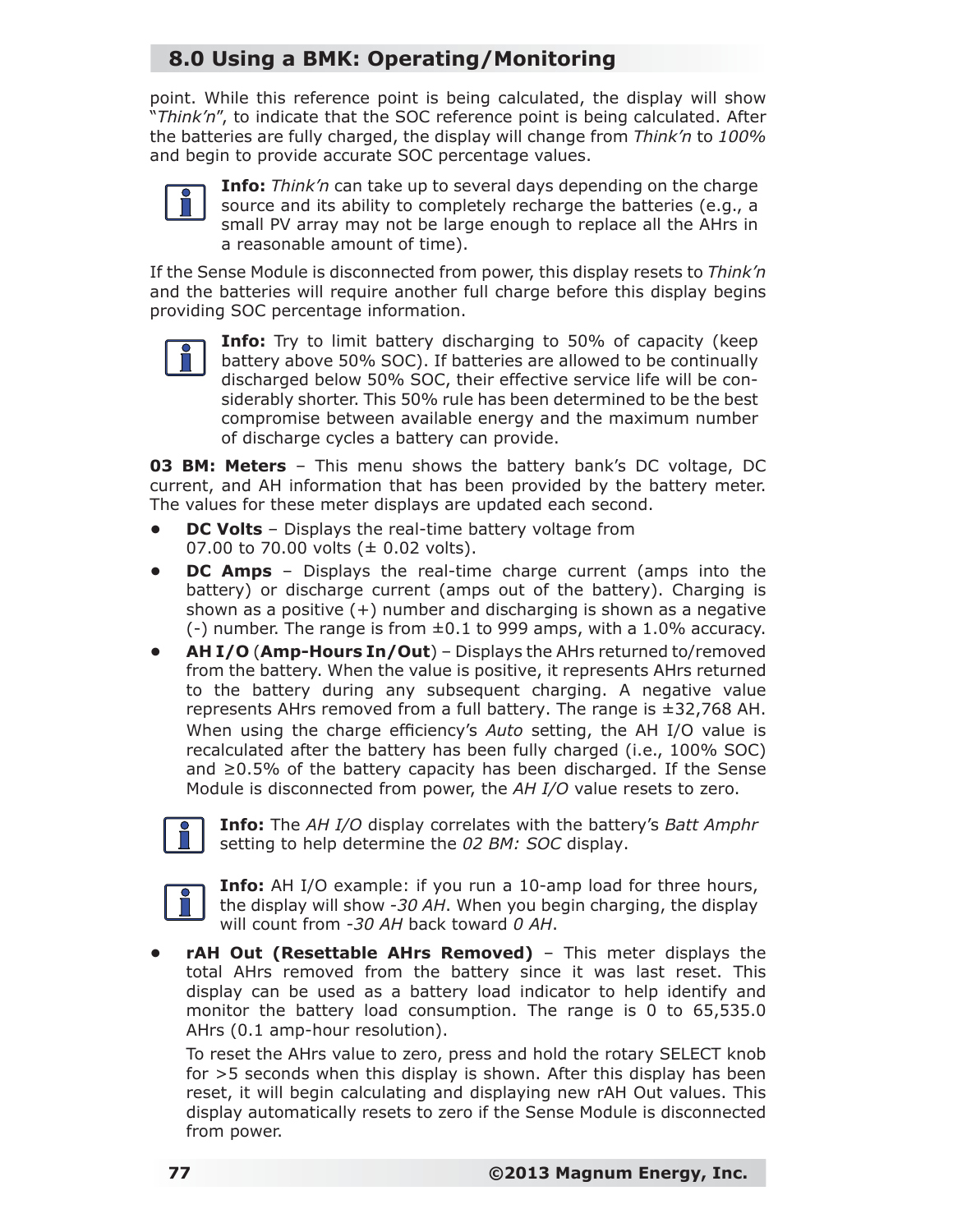### **8.0 Using a BMK: Operating/Monitoring**

**• tAH Out** (**Total AHrs Removed**) – This meter displays the total AHrs removed from the battery since the Sense Module was first connected. This display can be used as a battery service life indicator. The value is displayed in 0.1k [or 100 AHrs ("k" equals 1000)] resolution up to a maximum of 6,553.5k AHrs (6,553,500 AHrs). The displayed number resets to 0.0k when the Sense Module is disconnected from power.

**04 BM: Status** – This menu selection offers read only displays that give the current operating status of the battery monitor. This selection also provides information to determine if there is a power-up fault condition.

- **BM: Factory Fault** The BMK has lost its calibration setpoints that were established at the factory.
- **BM: No Comm**  The battery monitor is not communicating with the remote. This typically means a ME-BMK is not installed in the system. If installed, view the Sense Module LED and refer to your BMK owner's manual to help determine the issue.
- **BM: Pwr-up Fault** The battery monitor faulted when it was poweredup. The fault occurred because the power-up self-test failed. Refer to your BMK owner's manual.
- **BM: Ready**  The battery monitor is connected and actively monitoring the battery system.

**05 BM: Setup** – This menu allows the battery's charging efficiency to be automatically calculated or manually selected, and the battery's amp-hours to be set. Refer to Section 8.1 for more information on the *Charge Efficiency* setting, and to Section 8.2 for the *Batt AmpHr* setting.

**06 BM: TECH** – These menu selections allow you to access the system information used to assist service technicians in troubleshooting the battery monitor or the charging system.

- **BM Rev** This read only menu displays the firmware revision level of the connected battery monitor. If the battery monitor is not connected or not communicating, the display will show "*0.0*".
- **Min DC** This menu displays the lowest battery voltage since the last reset. The voltage shown on the display is averaged each second, and is helpful when troubleshooting or detecting an over-discharge condition.

To reset this display, press and hold the rotary SELECT knob for 5 seconds while the *Min DC* display is shown. After this value has been reset, the display will begin monitoring and showing new minimum DC input values. If the battery monitor is not connected or not communicating, the display will show "*0.0*".

**Max DC** – This menu displays the highest battery voltage since the last reset. The voltage shown on the display is averaged each second, and this allows you to check your charging system (battery charger, charge controller, etc.,) to ensure the charging voltage has been attained. This display is also helpful when troubleshooting or detecting if an overcharge condition has occurred.

To reset this display, press and hold the rotary SELECT knob for 5 seconds while the *Max DC* display is shown. After this value has been reset, the display will begin monitoring and showing new maximum DC input values. If the battery monitor is not connected or not communicating, the display will show "*0.0*".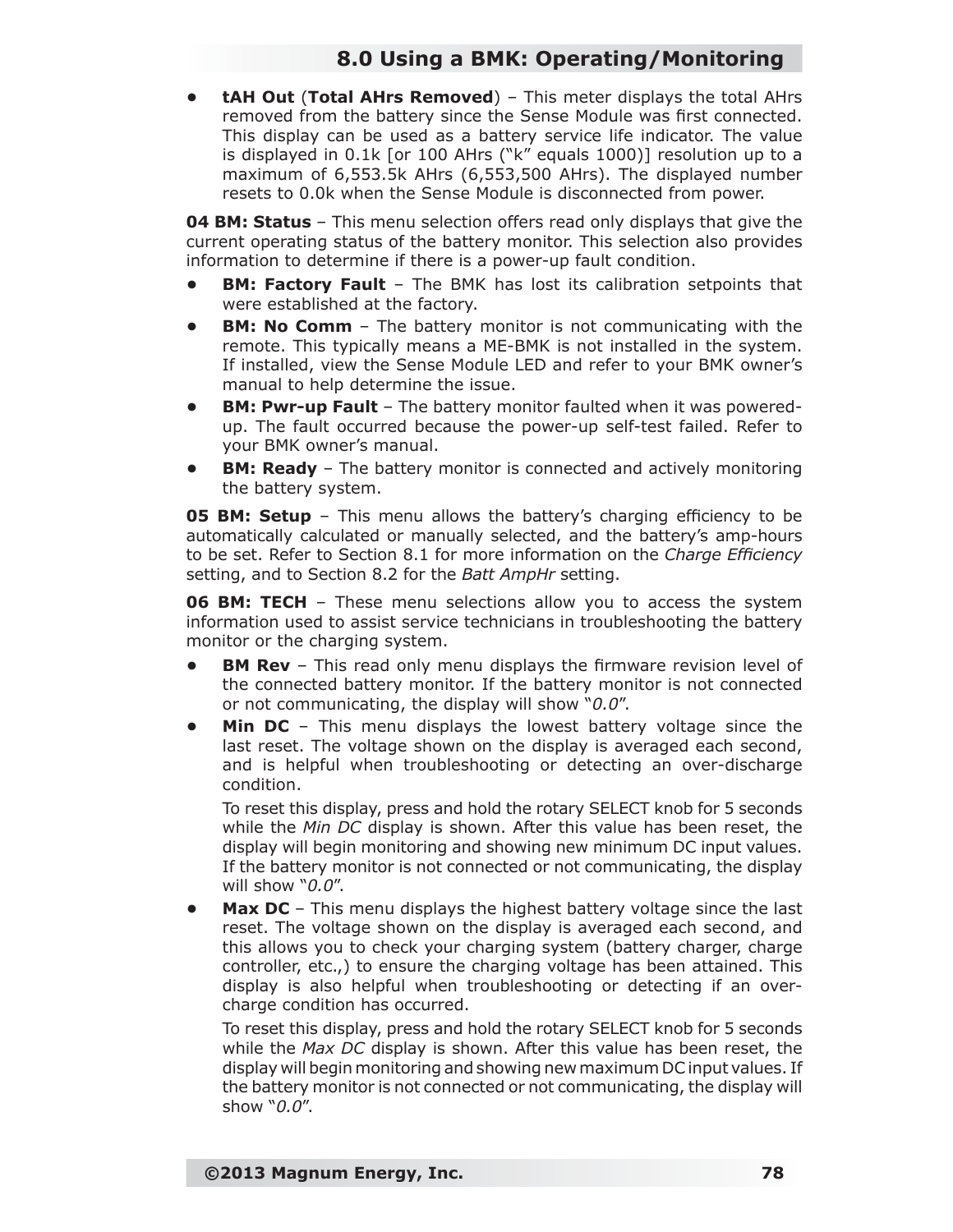# **9.0 Service and Warranty Info**

# **9.0 Service and Warranty Info**

Magnum Energy, Inc., (hereafter "Magnum") warrants the ME-RC remote to be free from defects in material and workmanship that result in product failure during normal usage, according to the following terms and conditions:

- 1. The limited warranty for this product extends for a maximum of 12 months from the product's original date of purchase.
- 2. The limited warranty extends to the original purchaser of the product and is not assignable or transferable to any subsequent purchaser.
- 3. During the limited warranty period, Magnum will repair or replace at our option any defective parts—or any parts that will not properly operate for their intended use—with factory new or remanufactured replacement items if such repair or replacement is needed because of product malfunction or failure during normal usage. The limited warranty does not cover defects in appearance, or cosmetic, decorative, structural or non-operative parts. Magnum's limit of liability under this warranty shall be the actual cash value of the product at the time the original purchaser returns the product for repair, determined by the price paid by the original purchaser. Magnum shall not be liable for any other losses or damages.
- 4. Upon request from Magnum, the original purchaser must prove the product's original date of purchase by a dated bill of sale, itemized receipt.
- 5. The original purchaser shall return the product prepaid to Magnum. After the completion of service under this limited warranty, Magnum will return the product prepaid to the original purchaser via a Magnum selected non-expedited surface freight within the contiguous United States and Canada; this excludes Alaska and Hawaii.
- 6. If Magnum repairs or replaces a product, its warranty continues for the remaining portion of the original warranty period or 90 days from the date of the return shipment to the original purchaser, whichever is greater. All replaced products and parts removed from repaired products become the property of Magnum.
- 7. This limited warranty is voided if:
	- the product has been modified without authorization.
	- the serial number has been altered or removed.
	- the product has been damaged from abuse, neglect, accident, high voltage or corrosion.
	- the product was not installed/operated according to instructions.

### **9.1 How to Receive Warranty Service**

If your product requires warranty service, contact Magnum at:

- Telephone: 425-353-8833, or
- Email: warranty@magnumenergy.com

If returning your product directly to Magnum, you must:

- 1. Return the unit in the original, or equivalent, shipping container.
- 2. Receive a Return Materials Authorization (RMA) number from Magnum prior to the return of the product for service.
- 3. Place RMA numbers clearly on the shipping container or the packing slip.

When sending your product for service, please ensure it is properly packaged. **Damage due to inadequate packaging is not covered under warranty.** We recommend sending the product by traceable and insured service.

#### **BEFORE RETURNING ANY UNIT, A RETURN MATERIAL AUTHORIZATION (RMA) NUMBER IS REQUIRED**